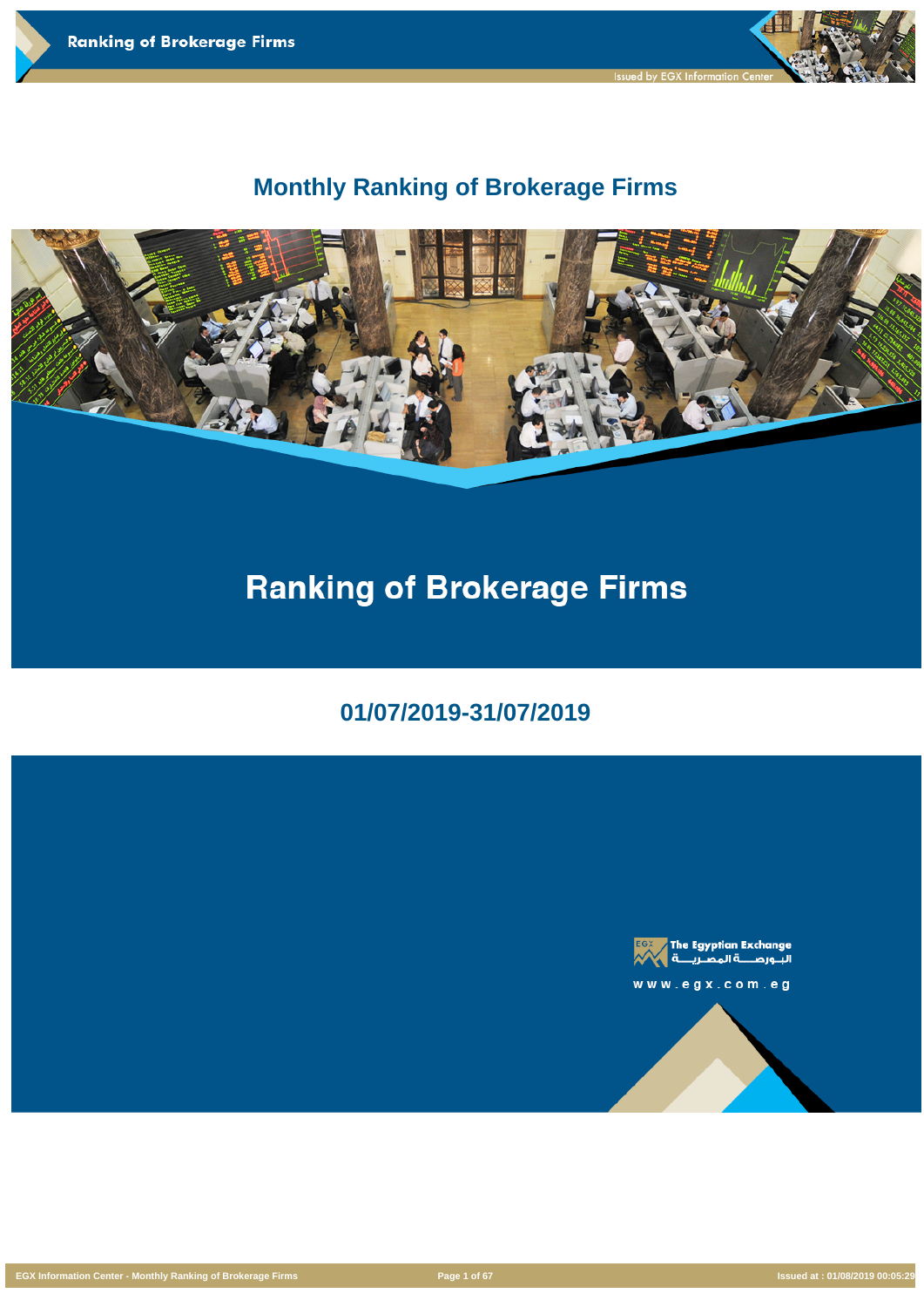# **Table of Contents**

- **01- Brokerage Firms in Terms of Value Traded (Main Market NILEX OTC) Including Bonds and Deals**
- **02- Brokerage Firms in Terms of Value Traded (Main Market NILEX OTC) Deals Only**
- **03- Brokerage Firms in Terms of Value Traded (Main Market) Including Bonds and Deals**
- **04- Brokerage Firms in Terms of Value Traded (Main Market) Including Bonds but Excluding Deals**
- **05- Brokerage Firms in Terms of Value Traded (Nilex Market) Including Deals**
- **06- Brokerage Firms in Terms of FIX Value Traded**
- **07- Brokerage Firms in Terms of Value Traded (OTC Market) Including Deals**
- **08- Brokerage Firms in Terms of Value Traded (OTC Orders Market) Including Deals**
- **09- Brokerage Firms in Terms of Value Traded (OTC Deals Markets)**
- **10- Brokerage Firms in Terms of Value Traded (Main Market NILEX OTC) Including Bonds and Deals but Retail Trading Only**
- **11- Brokerage Firms in Terms of Value Traded (Main Market NILEX OTC) Including Bonds and Deals but Institutional Trading Only**
- **12- Brokerage Firms in Terms of Value Traded (Main Market NILEX OTC) Including Bonds and Deals but Egyptians Only**
- **13- Brokerage Firms in Terms of Value Traded (Main Market NILEX OTC) Including Bonds and Deals but Arabs Only**
- **14- Brokerage Firms in Terms of Value Traded (Main Market NILEX OTC) Including Bonds and Deals but non Arabs Only**
- **15- Brokerage Firms in Terms of Value Traded (Main Market NILEX OTC) Only Deals by Retail**

**16- Brokerage Firms in Terms of Value Traded (Main Market - NILEX - OTC) Only Deals by Institutions**

**17- Brokerage Firms in Terms of Value Traded (Main Market - NILEX - OTC) Only Deals by Egyptians**

**18- Brokerage Firms in Terms of Value Traded (Main Market - NILEX - OTC) Only Deals by Arabs**

**19- Brokerage Firms in Terms of Value Traded (Main Market - NILEX - OTC) Only Deals by non Arabs**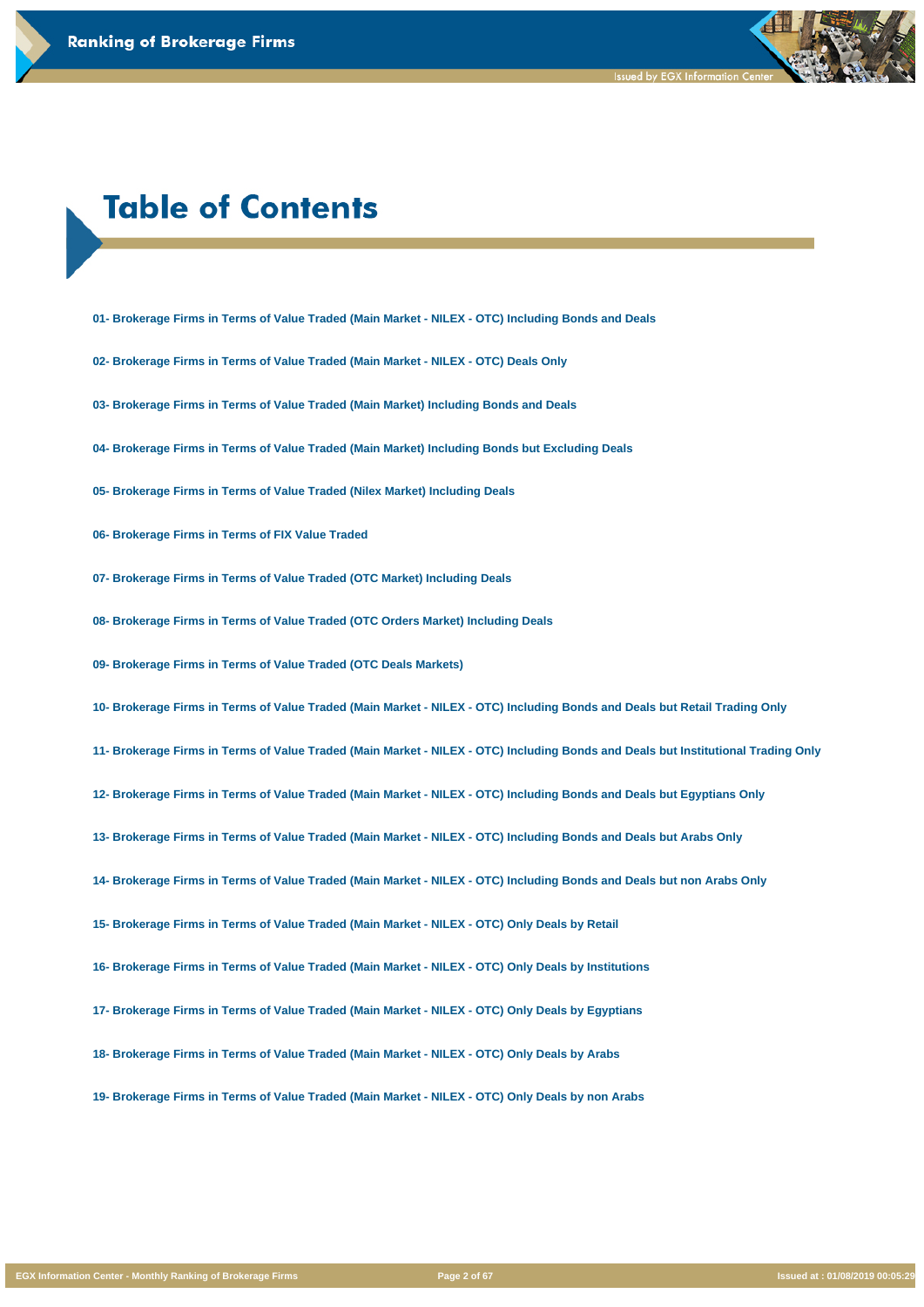

# **01- Brokerage Firms in Terms of Value Traded (Main Market - NILEX - OTC)**

**Including Bonds and Deals**

| # | <b>Brokerage Firm</b>                               | <b>EGP Value</b><br><b>Traded</b> | % of<br><b>Total</b> | <b>Volume</b><br><b>Traded</b> | # of<br><b>Trades</b> |
|---|-----------------------------------------------------|-----------------------------------|----------------------|--------------------------------|-----------------------|
|   | 1 Financial Brokerage Group                         | 8, 185, 414, 155                  | 26.8%                | 1,289,208,205                  | 31,269                |
|   | 2 Commercial International Brokerage company (CIBC) | 2,491,551,807                     | 8.2%                 | 382,909,388                    | 34,970                |
|   | 3 Hermes Securities Brokerage                       | 2,053,667,982                     | 6.7%                 | 772,036,910                    | 45,401                |
|   | 4 Beltone Securities Brokerage                      | 1,523,142,087                     | 5.0%                 | 232,903,748                    | 21,858                |
|   | 5 Argaam Securities Brokerage                       | 1,415,668,875                     | 4.6%                 | 143,268,211                    | 26,594                |
|   | 6 Mubasher International For Securities             | 1,035,710,038                     | 3.4%                 | 521,359,992                    | 35,722                |
|   | <b>7 Pharos Securities</b>                          | 1,031,901,325                     | 3.4%                 | 234,496,891                    | 15,155                |
|   | 8 Pioneers Securities                               | 961,072,194                       | 3.2%                 | 332,149,738                    | 38,904                |
|   | 9 Sigma Securities Brokerage                        | 875, 217, 734                     | 2.9%                 | 262,100,799                    | 22,325                |
|   | 10 Blom Egypt Securities                            | 627,549,013                       | 2.1%                 | 89,545,026                     | 6,213                 |
|   | 11 Naeem Brokerage                                  | 583,454,316                       | 1.9%                 | 203,964,381                    | 18,062                |
|   | 12 Arabeya Online Securities                        | 569,966,632                       | 1.9%                 | 203, 195, 290                  | 26,498                |
|   | 13 Prime Securities Brokerage                       | 511,523,455                       | 1.7%                 | 120,265,219                    | 14,424                |
|   | 14 Economic Securities Group                        | 468, 622, 769                     | 1.5%                 | 26,457,853                     | 4,066                 |
|   | 15 Osool E.S.B for Securities Brokerage             | 459,130,417                       | 1.5%                 | 132, 305, 165                  | 10,121                |
|   | 16 Shuaa securities                                 | 449,768,535                       | 1.5%                 | 182,334,886                    | 10,976                |
|   | 17 HC Brokerage                                     | 440,026,780                       | 1.4%                 | 70,394,662                     | 9,812                 |
|   | 18 Cairo Capital Securities                         | 393,696,486                       | 1.3%                 | 100,030,677                    | 7,752                 |
|   | 19 HSBC Securities Egypt S.A.E                      | 346,388,835                       | 1.1%                 | 21,237,810                     | 6,171                 |

| 20 Ostoul Securities Brokerage                     | 318,726,323   | 1.0% | 146, 351, 613 | 5,579  |
|----------------------------------------------------|---------------|------|---------------|--------|
| 21 Egyptian Arabian Company (Themar)               | 310,790,041   | 1.0% | 160, 178, 418 | 15,536 |
| 22 Arzan Securities                                | 282,690,872   | 0.9% | 154, 104, 885 | 7,435  |
| <b>23 ROAYA ONLINE</b>                             | 265, 349, 507 | 0.9% | 74,495,578    | 8,180  |
| 24 Tycoon Securities                               | 203,462,979   | 0.7% | 60,468,836    | 7,822  |
| <b>Arab African International Securities</b><br>25 | 202,735,660   | 0.7% | 72,962,937    | 6,061  |
| 26 New Brent Brokerage                             | 175,985,271   | 0.6% | 85,181,461    | 7,279  |
| 27 Mirage Brokerage                                | 166,063,008   | 0.5% | 88,673,885    | 10,862 |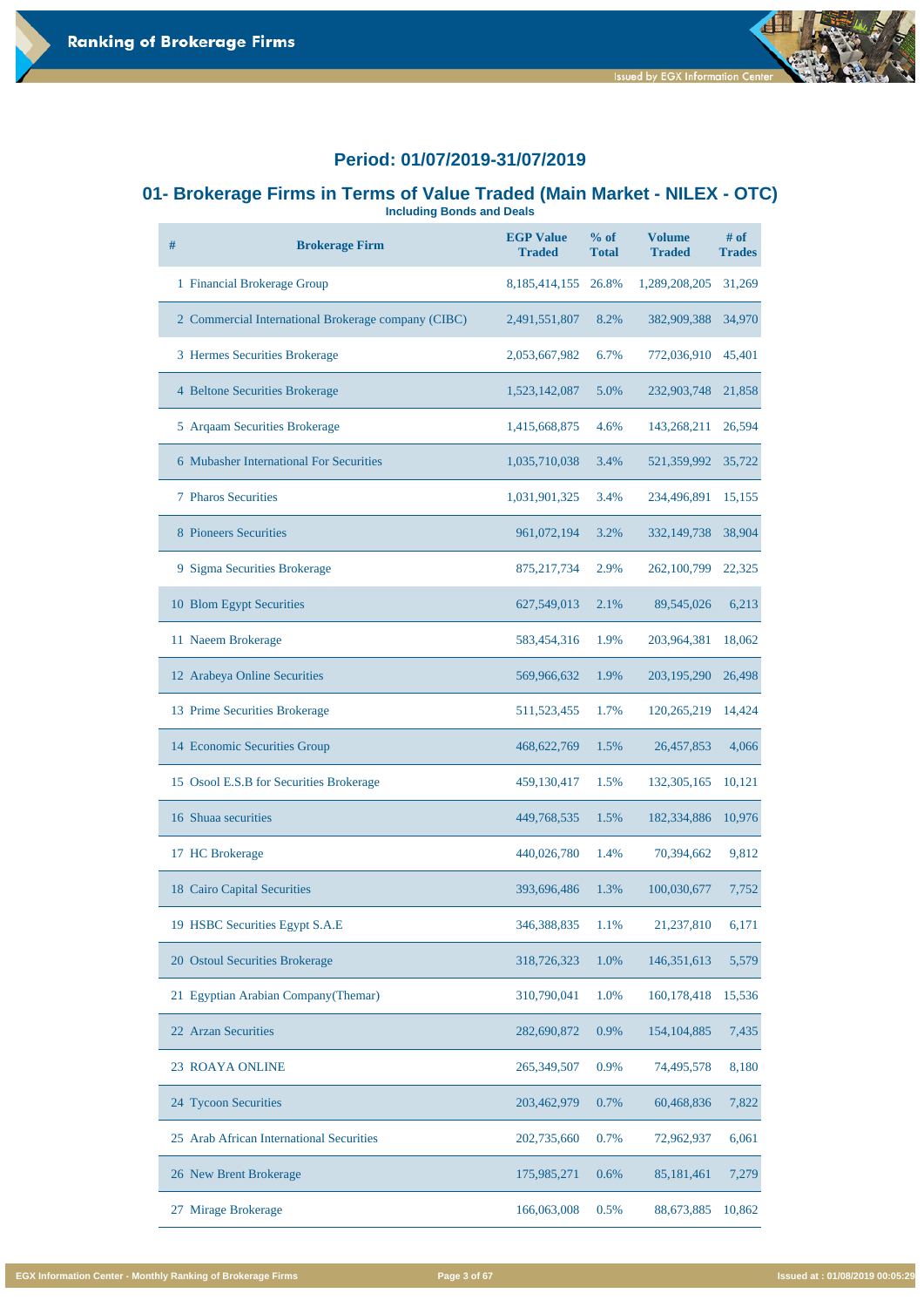**Issued by EGX Information Center** 

| # | <b>Brokerage Firm</b>                         | <b>EGP Value</b><br><b>Traded</b> | % of<br><b>Total</b> | <b>Volume</b><br><b>Traded</b> | $#$ of<br><b>Trades</b> |
|---|-----------------------------------------------|-----------------------------------|----------------------|--------------------------------|-------------------------|
|   | 28 Solidaire Securities Brokerage             | 165,359,675                       | 0.5%                 | 36,586,349                     | 2,165                   |
|   | 29 ArabFinance Brokerage And Securities       | 163,866,316                       | 0.5%                 | 32,198,599                     | 5,021                   |
|   | 30 Wathika Brokerage                          | 156,646,946                       | 0.5%                 | 55, 357, 239                   | 8,534                   |
|   | 31 Helwan Brokerage Co.                       | 147,613,580                       | 0.5%                 | 63,086,015                     | 15,846                  |
|   | 32 Al Arabia Securities Brokerage             | 129,667,219                       | 0.4%                 | 35,324,720                     | 5,842                   |
|   | 33 Vantage for securities Brokerage           | 117,948,539                       | 0.4%                 | 29,970,986                     | 4,193                   |
|   | 34 Golden Way Securities                      | 107,135,867                       | 0.4%                 | 32,865,351                     | 3,596                   |
|   | 35 Guarantee Co. for Brokerage Exchange       | 103,749,540                       | 0.3%                 | 19,803,937                     | 787                     |
|   | 36 Golden Share Securities                    | 103,301,223                       | 0.3%                 | 52,329,625                     | 4,092                   |
|   | 37 Mega Investment Securities                 | 101,930,980                       | 0.3%                 | 32,202,426                     | 4,368                   |
|   | 38 El Horreya Securities                      | 92,457,076                        | 0.3%                 | 42,757,279                     | 4,317                   |
|   | 39 Aman for Securities Co.                    | 90,890,037                        | 0.3%                 | 31,352,723                     | 5,434                   |
|   | 40 Al Rowad for Securities Brokerage          | 89,114,139                        | 0.3%                 | 11,640,013                     | 2,287                   |
|   | 41 El Marwa Brokerage                         | 85,368,455                        | 0.3%                 | 44,146,372                     | 1,750                   |
|   | 42 Okaz Stockbrokers & Investment Consultants | 83,939,470                        | 0.3%                 | 12,368,464                     | 3,263                   |
|   | <b>43 Premiere Securities</b>                 | 83,883,819                        | 0.3%                 | 42,079,569                     | 3,963                   |
|   | <b>44 Brokers Securities</b>                  | 82,737,819                        | 0.3%                 | 42,497,441                     | 2,728                   |
|   | 45 Metro Co. for Stock Dealing (SAE)          | 79,309,956                        | 0.3%                 | 34,682,993                     | 5,071                   |
|   | <b>46 Global Invest Securities</b>            | 75,184,971                        | 0.2%                 | 25,728,128                     | 3,854                   |
|   | 47 Pharaonic Brokerage Company                | 75,184,610                        | 0.2%                 | 37, 233, 557                   | 3,707                   |
|   | 48 The Roots Co. for Stock Brokerage          | 73,658,745                        | 0.2%                 | 26,905,418                     | 6,055                   |

| 49 Horizon Securities Brokerage Company       | 70,041,213 | 0.2%    | 21,838,000 | 3,548 |
|-----------------------------------------------|------------|---------|------------|-------|
| 50 Dynamic Securities Trading                 | 69,608,179 | $0.2\%$ | 28,755,780 | 2,813 |
| 51 Al Noran Securities & Brokerage            | 67,356,479 | 0.2%    | 38,320,227 | 2,785 |
| 52 Team for Securities Trade                  | 64,617,908 | 0.2%    | 21,198,492 | 4,734 |
| 53 Royal Securities Brokerage Co.             | 60,238,728 | 0.2%    | 43,612,975 | 2,485 |
| 54 Acumen Securities S.A.E                    | 59,081,928 | 0.2%    | 11,518,842 | 1,433 |
| 55 Global Capital Securities                  | 58,817,595 | 0.2%    | 24,305,818 | 3,249 |
| 56 Al Ahram Stock Exchange Securities Brokers | 57,943,749 | 0.2%    | 32,557,594 | 3,981 |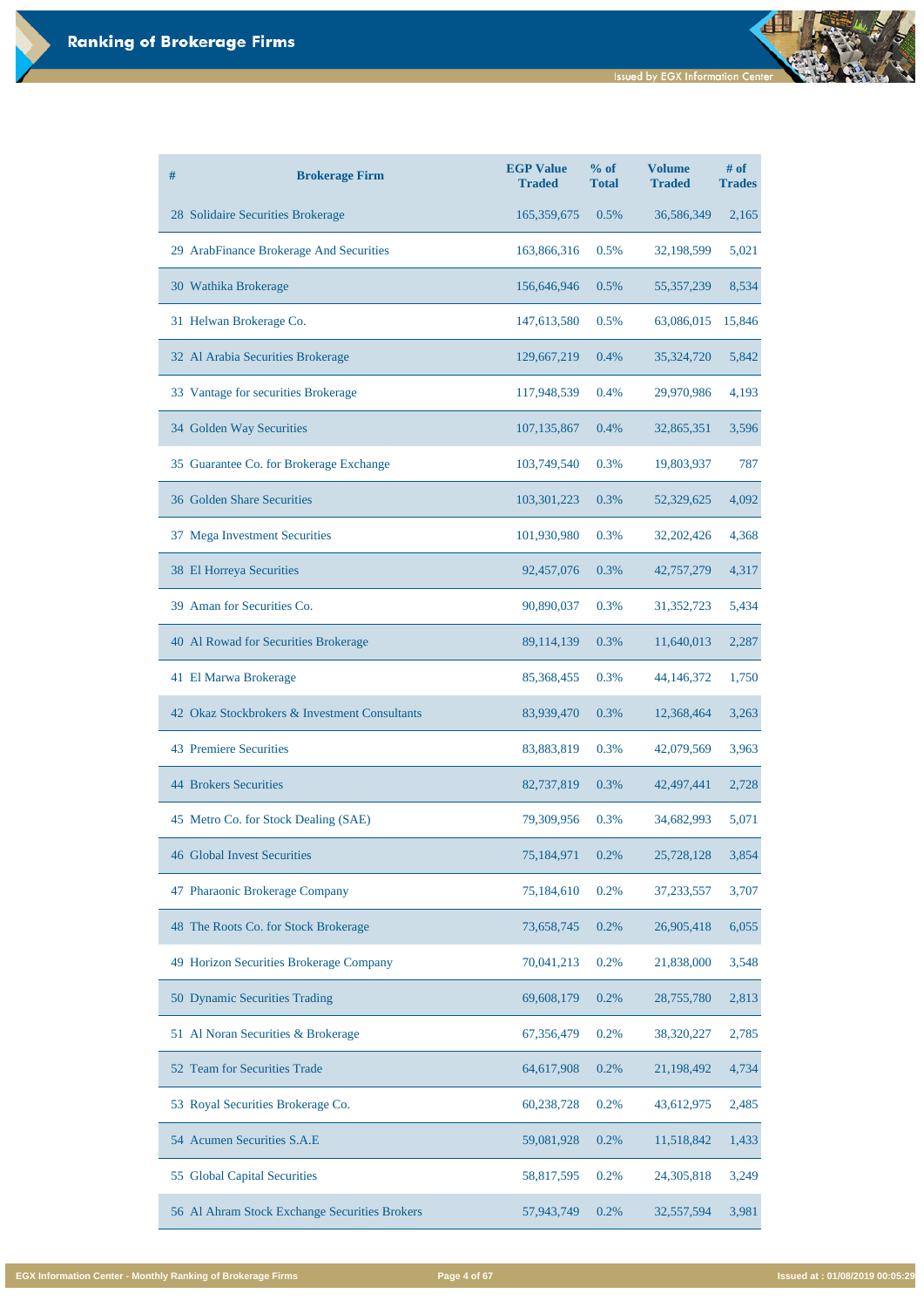| # | <b>Brokerage Firm</b>                            | <b>EGP Value</b><br><b>Traded</b> | $%$ of<br><b>Total</b> | <b>Volume</b><br><b>Traded</b> | # of<br><b>Trades</b> |
|---|--------------------------------------------------|-----------------------------------|------------------------|--------------------------------|-----------------------|
|   | 57 Pyramids Capital                              | 57,845,760                        | 0.2%                   | 19,395,567                     | 3,921                 |
|   | 58 Honest Brokerage & Book Keeping               | 57,471,194                        | 0.2%                   | 26,777,557                     | 4,999                 |
|   | 59 Faisal Brokerage Company                      | 53,810,082                        | 0.2%                   | 14,935,442                     | 2,410                 |
|   | 60 Grand Investment Securities                   | 53,048,710                        | 0.2%                   | 33, 344, 673                   | 1,538                 |
|   | 61 Al Amalka for Stock Dealing                   | 52,688,008                        | 0.2%                   | 11,617,496                     | 2,086                 |
|   | 62 Al Shourouk Brokerage                         | 51,641,124                        | 0.2%                   | 12,422,623                     | 1,279                 |
|   | 63 City Trade Securities & Brokerage             | 49,703,235                        | 0.2%                   | 19,435,468                     | 3,095                 |
|   | 64 Saudi Egyptian Co. for Securities Brokerage   | 49,554,931                        | 0.2%                   | 10,321,496                     | 4,715                 |
|   | 65 Golden Hand for Securities Brokerage          | 49,130,412                        | 0.2%                   | 25,160,806                     | 3,993                 |
|   | 66 Wedian Securities Brokerage                   | 46, 127, 475                      | 0.2%                   | 14,210,853                     | 1,845                 |
|   | 67 Egyptian Kuwaiti Securities                   | 44,918,419                        | 0.1%                   | 15,951,468                     | 3,941                 |
|   | <b>68 Masters Securities</b>                     | 38,722,351                        | 0.1%                   | 9,958,513                      | 943                   |
|   | 69 Cairo National Co. for Securities Negotiation | 38,104,680                        | 0.1%                   | 10,412,611                     | 2,023                 |
|   | 70 Maadi for Stock Dealing                       | 36,354,646                        | 0.1%                   | 7,852,417                      | 1,136                 |
|   | 71 Jadwa Securities Brokerage                    | 34,538,740                        | 0.1%                   | 8,222,626                      | 2,842                 |
|   | 72 Yasmine Brokerage Company                     | 32,625,035                        | 0.1%                   | 9,122,146                      | 1,937                 |
|   | <b>73 HD Securities</b>                          | 32,458,592                        | 0.1%                   | 11,295,759                     | 988                   |
|   | 74 Egyptian Group for Securities                 | 32,389,555                        | 0.1%                   | 20,007,779                     | 3,003                 |
|   | 75 Egypt Stocks Securities and Brokerage         | 31,877,184                        | 0.1%                   | 30,462,644                     | 1,487                 |
|   | 76 City Capital securities & stock market        | 27,994,684                        | 0.1%                   | 6,332,334                      | 558                   |
|   | 77 El Tadamoun El Arabi For Securities Brokerage | 26,998,386                        | 0.1%                   | 12,947,315                     | 1,162                 |

| <b>78 MEDCAP Securities</b>               | 26,333,339   | 0.1%    | 6,617,321  | 1,770 |
|-------------------------------------------|--------------|---------|------------|-------|
| 79 Mahrosa Securities and Trading         | 23,620,507   | 0.1%    | 7,444,414  | 1,292 |
| 80 Alhelal Alsaudi Securities & Brokerage | 23, 184, 184 | $0.1\%$ | 11,281,005 | 1,133 |
| <b>Three Way Brokerage</b><br>81          | 22,705,228   | 0.1%    | 15,752,674 | 1,852 |
| 82 El-Mokattam Securities Brokerage       | 20,798,869   | 0.1%    | 4,092,164  | 1,304 |
| 83 El Orouba Securities Brokerage         | 19,877,975   | 0.1%    | 5,169,885  | 1,184 |
| 84 Samba Tadawol Misr Brokerage           | 19,607,557   | 0.1%    | 10,440,709 | 1,993 |
| <b>Watania Stock Brokers</b><br>85        | 18,616,798   | 0.1%    | 8,170,153  | 1,356 |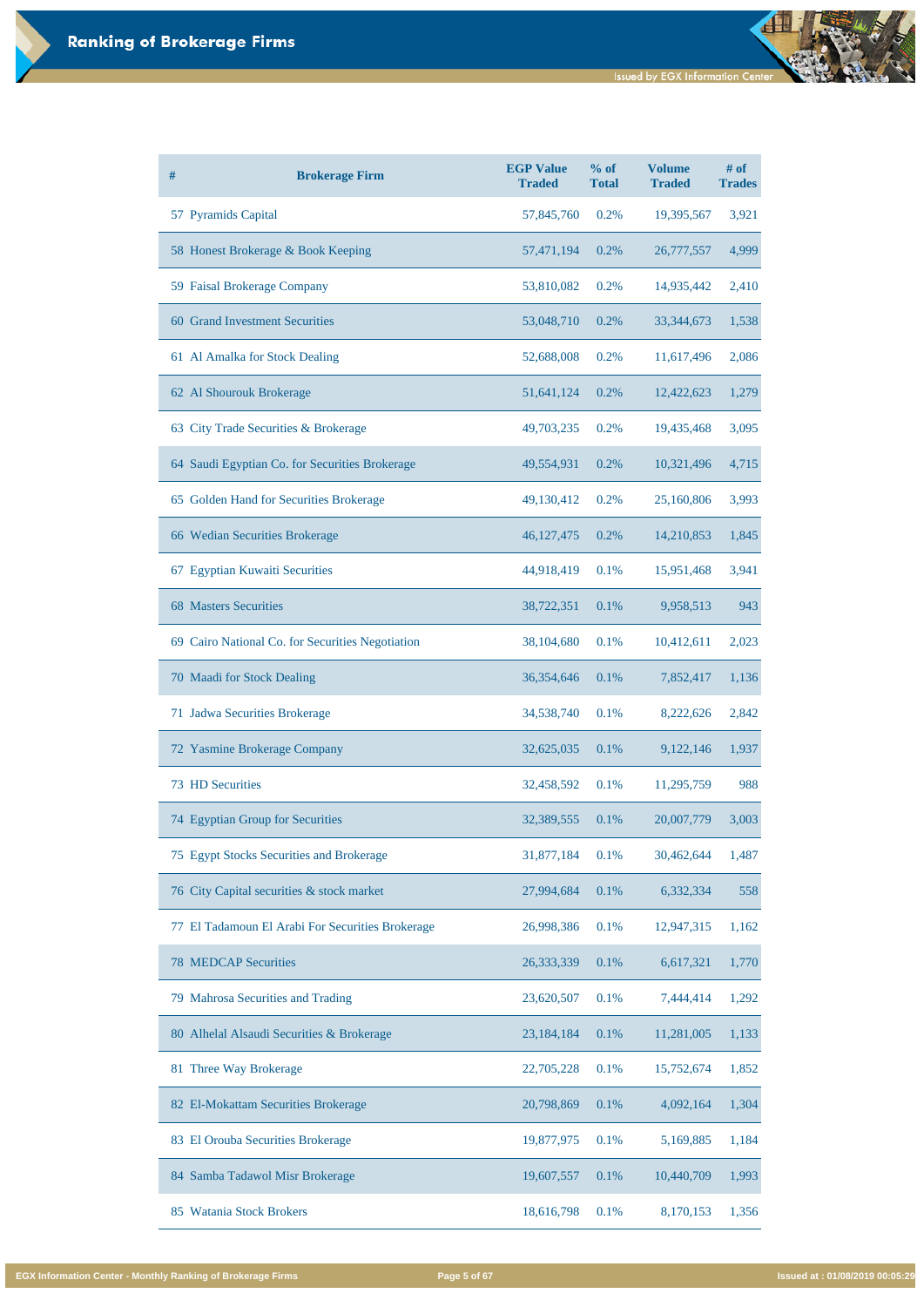đ

| # | <b>Brokerage Firm</b>                           | <b>EGP Value</b><br><b>Traded</b> | $%$ of<br><b>Total</b> | <b>Volume</b><br><b>Traded</b> | # of<br><b>Trades</b> |
|---|-------------------------------------------------|-----------------------------------|------------------------|--------------------------------|-----------------------|
|   | 86 First Stock Brokerage                        | 17,965,519                        | 0.1%                   | 3,423,760                      | 673                   |
|   | 87 Triple A Securities Co.                      | 17,215,527                        | 0.1%                   | 3,258,460                      | 874                   |
|   | 88 Alexandria Securities Brokerage              | 16,558,649                        | 0.1%                   | 5,389,509                      | 1,877                 |
|   | 89 Capital Securities Brokerage                 | 16,476,022                        | 0.1%                   | 3,771,670                      | 576                   |
|   | 90 Mediterranean for Brokerage                  | 16,470,090                        | 0.1%                   | 9,395,530                      | 1,628                 |
|   | 91 Mina Company Stock Exchange Brokers          | 16,168,959                        | 0.1%                   | 3,670,219                      | 800                   |
|   | 92 Cairo Stock Brokerage Co                     | 15,855,883                        | 0.1%                   | 7,946,537                      | 1,034                 |
|   | 93 Al Manar For Stock Exchange                  | 15,766,766                        | 0.1%                   | 2,598,856                      | 627                   |
|   | 94 EGY TREND BROKERAGE                          | 15,431,736                        | 0.1%                   | 2,146,081                      | 1,231                 |
|   | 95 Swiss Group                                  | 15,254,449                        | 0.1%                   | 6,305,647                      | 1,301                 |
|   | 96 United Brokerage Corporation                 | 14,647,143                        | 0.0%                   | 7,029,156                      | 1,343                 |
|   | 97 Trend for Securities                         | 13,638,063                        | 0.0%                   | 2,229,975                      | 1,320                 |
|   | 98 Tropicana for Stock Exchange                 | 13,312,867                        | 0.0%                   | 6,069,803                      | 1,164                 |
|   | 99 Wallstreet Securities Brokerage              | 12,157,937                        | 0.0%                   | 2,975,133                      | 550                   |
|   | 100 Luxor Securities Brokerage Co.              | 11,149,053                        | 0.0%                   | 2,686,425                      | 868                   |
|   | 101 Cairo International for Securities Exchange | 10,911,432                        | 0.0%                   | 5,921,506                      | 746                   |
|   | 102 International for Securities                | 10,210,796                        | 0.0%                   | 3,485,581                      | 795                   |
|   | 103 Venex Group For Securities                  | 10,153,500                        | 0.0%                   | 1,841,864                      | 748                   |
|   | 104 El Safa Securities Brokerage                | 9,299,398                         | 0.0%                   | 4,334,816                      | 826                   |
|   | 105 Universal Securities Brokerage              | 8,745,286                         | 0.0%                   | 5,145,695                      | 963                   |
|   | 106 Takamol Brokerage Co.                       | 6,775,334                         | 0.0%                   | 4,081,507                      | 526                   |

| 107 El Khalegya Securities                | 6,763,611 | $0.0\%$ | 3,915,164 | 575 |
|-------------------------------------------|-----------|---------|-----------|-----|
| 108 Horas Stock Brokers                   | 6,549,622 | $0.0\%$ | 3,222,409 | 713 |
| 109 Council Inc.                          | 6,281,910 | $0.0\%$ | 396,455   | 160 |
| 110 Al Omanaa Al Mottaheden               | 6,077,381 | $0.0\%$ | 3,867,013 | 747 |
| 111 El-Karnak Stocks Brokerage            | 5,347,640 | $0.0\%$ | 6,639,100 | 191 |
| 112 Tiba Brokerage & Bookkeeping          | 5,323,676 | $0.0\%$ | 1,356,099 | 249 |
| 113 Egypt Brokerage - Inertia             | 4,882,775 | $0.0\%$ | 944,480   | 200 |
| 114 Bab El-Mlouk for Securities Brokerage | 3,978,386 | 0.0%    | 728,080   | 275 |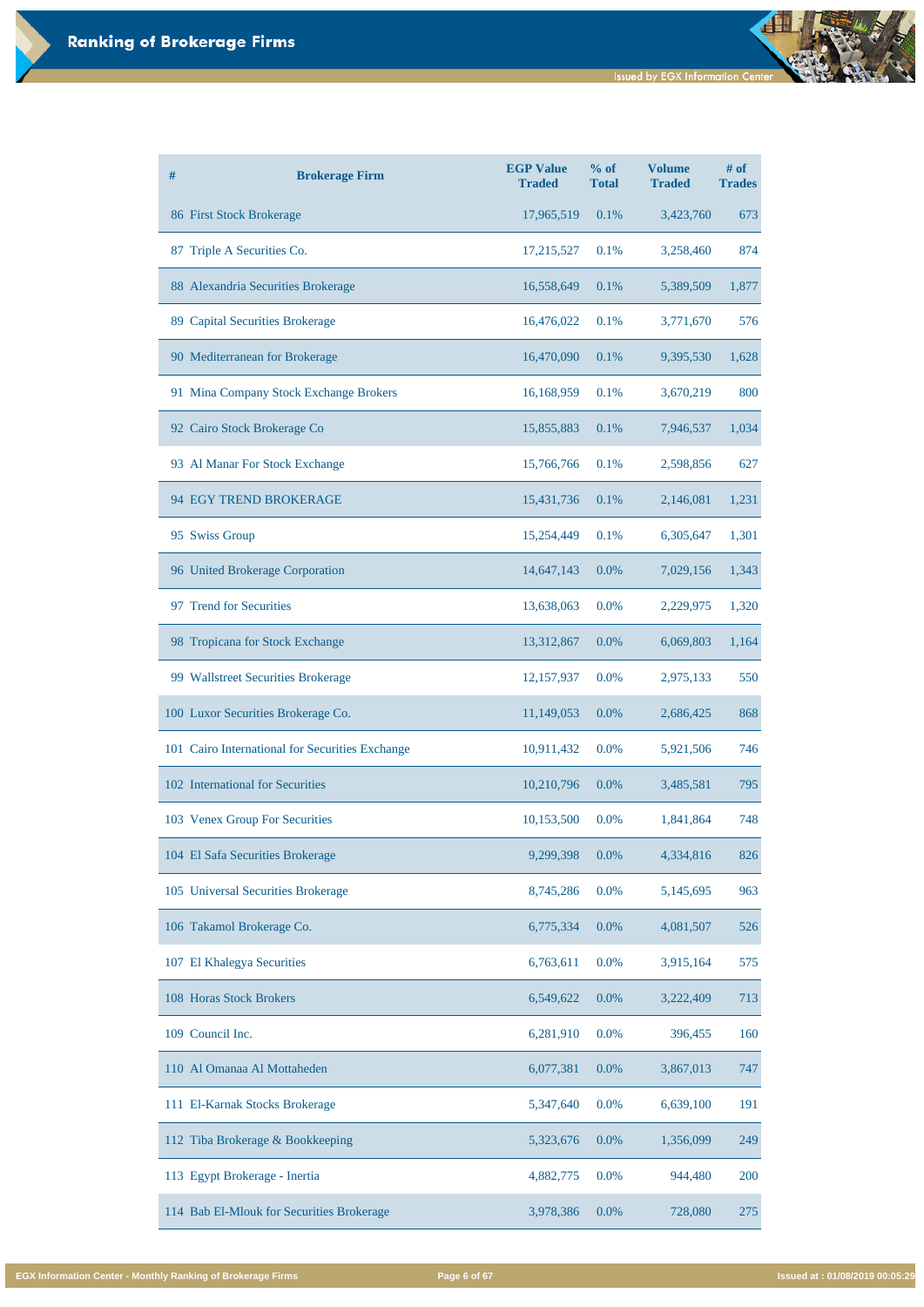**Issued by EGX Information Center** 

d

**EGX Information Center - Monthly Ranking of Brokerage Firms Page 7 of 67 Issued at : 01/08/2019 00:05:29**

| # | <b>Brokerage Firm</b>                              | <b>EGP Value</b><br><b>Traded</b> | $%$ of<br><b>Total</b> | <b>Volume</b><br><b>Traded</b> | # of<br><b>Trades</b> |
|---|----------------------------------------------------|-----------------------------------|------------------------|--------------------------------|-----------------------|
|   | 115 International Brokerage Group                  | 3,859,214                         | 0.0%                   | 929,151                        | 290                   |
|   | 116 Continental for Securities Trading             | 3,635,273                         | $0.0\%$                | 340,221                        | 40                    |
|   | 117 Alhmd Stock Brokerage                          | 3,281,425                         | 0.0%                   | 1,686,165                      | 129                   |
|   | 118 El Alamia for Brokerage                        | 3,094,088                         | $0.0\%$                | 660,681                        | 394                   |
|   | 119 Etrade Egypt For Securities Exchange           | 2,839,479                         | 0.0%                   | 1,118,585                      | 426                   |
|   | 120 Safir for Stock Brokers                        | 2,760,023                         | $0.0\%$                | 1,268,954                      | 392                   |
|   | 121 El Giza for Securities Trading                 | 2,757,805                         | 0.0%                   | 727,347                        | 231                   |
|   | 122 Miracle for Securities                         | 2,569,341                         | 0.0%                   | 1,085,444                      | 367                   |
|   | 123 El Dawlia for Securities Brokerage             | 2,075,483                         | 0.0%                   | 931,161                        | 178                   |
|   | 124 El Fath Stock Brokers                          | 2,047,970                         | 0.0%                   | 938,162                        | 280                   |
|   | 125 Profit Securities Brokerage                    | 1,793,235                         | 0.0%                   | 646,825                        | 299                   |
|   | 126 The Financial Arabian for Securities Brokerage | 1,445,554                         | 0.0%                   | 534,512                        | 146                   |
|   | 127 Lepon Securities Brokers                       | 857,752                           | 0.0%                   | 509,903                        | 139                   |
|   | 128 Premium Securities                             | 329,555                           | 0.0%                   | 130,693                        | 12                    |
|   | 129 Top for Brokerage                              | 79,097                            | 0.0%                   | 17,864                         | 6                     |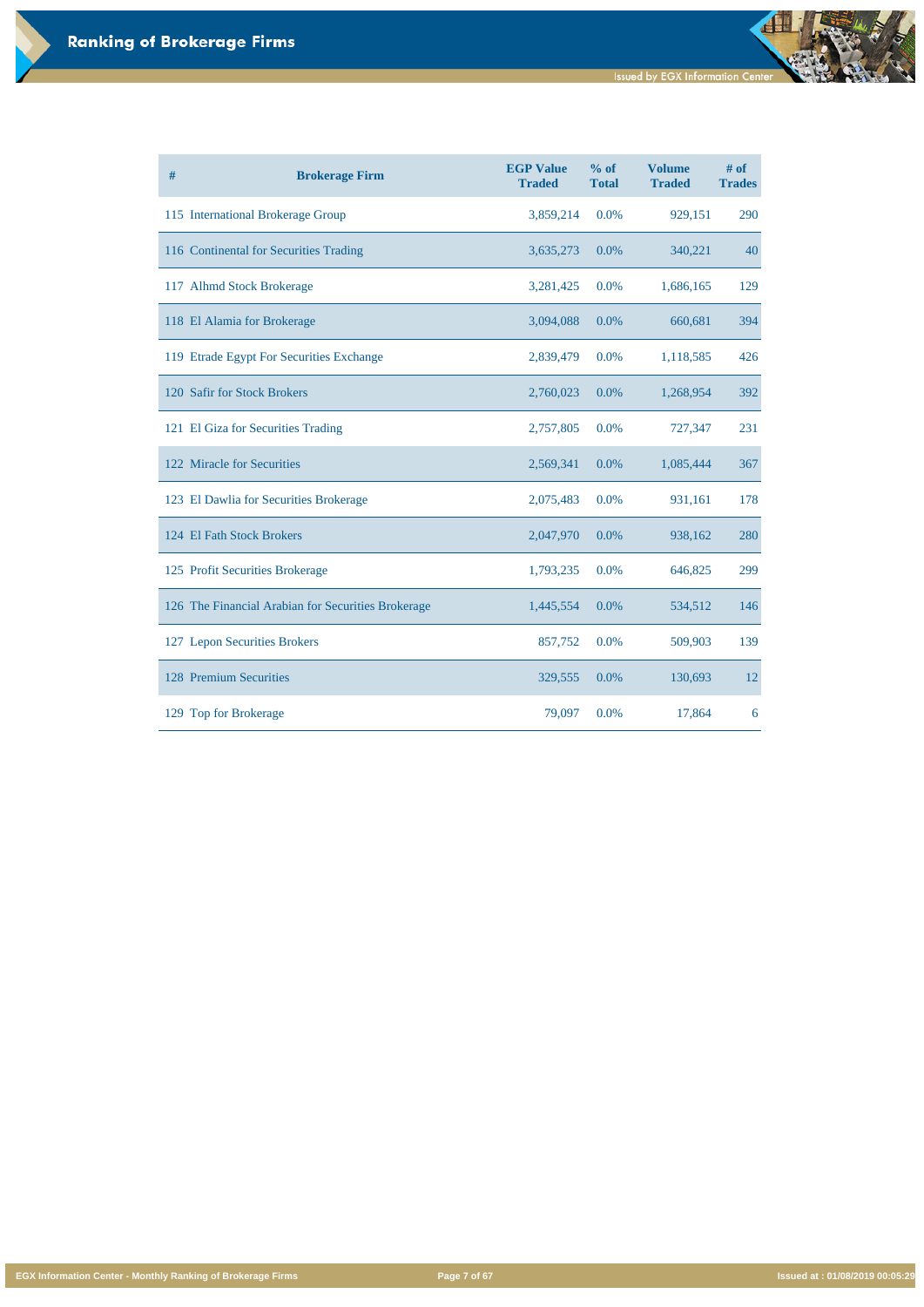#### **02- Brokerage Firms in Terms of Value Traded (Main Market - NILEX - OTC) Deals Only**

| #  | <b>Brokerage Firm</b>                               | <b>EGP Value</b><br><b>Traded</b> | % of<br><b>Total</b> | <b>Volume</b><br><b>Traded</b> | $#$ of<br><b>Trades</b> |
|----|-----------------------------------------------------|-----------------------------------|----------------------|--------------------------------|-------------------------|
|    | 1 Financial Brokerage Group                         | 5,241,630,010                     | 67.66%               | 1,008,003,002                  | 444                     |
|    | 2 Blom Egypt Securities                             | 473,940,490                       | 6.12%                | 35,821,324                     | 44                      |
|    | 3 Economic Securities Group                         | 398,178,936                       | 5.14%                | 319,533                        | 21                      |
|    | 4 Osool E.S.B for Securities Brokerage              | 250,820,000                       | 3.24%                | 2,508,200                      | $\overline{2}$          |
|    | 5 Commercial International Brokerage company (CIBC) | 231,388,503                       | 2.99%                | 3,853,750                      | 116                     |
|    | <b>6 Pharos Securities</b>                          | 122, 121, 489                     | 1.58%                | 871,680                        | 60                      |
|    | 7 Sigma Securities Brokerage                        | 112,350,304                       | 1.45%                | 13,348,921                     | 133                     |
|    | 8 Solidaire Securities Brokerage                    | 105,594,080                       | 1.36%                | 1,277,386                      | 34                      |
|    | <b>9 Pioneers Securities</b>                        | 100,171,018                       | 1.29%                | 802,145                        | 37                      |
|    | 10 Beltone Securities Brokerage                     | 89,799,800                        | 1.16%                | 364,570                        | 26                      |
|    | 11 Guarantee Co. for Brokerage Exchange             | 86,668,026                        | 1.12%                | 11,739,518                     | 108                     |
|    | 12 ArabFinance Brokerage And Securities             | 67,258,155                        | 0.87%                | 770,085                        | 11                      |
| 13 | <b>Cairo Capital Securities</b>                     | 59,030,812                        | 0.76%                | 556,170                        | 83                      |
|    | 14 Mubasher International For Securities            | 48,796,440                        | 0.63%                | 8,050,300                      | 44                      |
|    | 15 Al Arabia Securities Brokerage                   | 48,562,500                        | 0.63%                | 2,983,998                      | 72                      |
|    | 16 Prime Securities Brokerage                       | 38,369,990                        | 0.50%                | 2,978,000                      | 26                      |
|    | 17 Al Amalka for Stock Dealing                      | 27, 223, 165                      | 0.35%                | 3,376,707                      | 73                      |
|    | 18 HC Brokerage                                     | 21,636,130                        | 0.28%                | 180,578                        | 55                      |
|    | 19 Golden Way Securities                            | 21,000,000                        | 0.27%                | 840,000                        | $\overline{4}$          |

| 20 Arabeya Online Securities        | 16,438,759 | 0.21% | 20,743    | 10 |
|-------------------------------------|------------|-------|-----------|----|
| 21 Argaam Securities Brokerage      | 15,535,250 | 0.20% | 84,330    | 46 |
| 22 Wedian Securities Brokerage      | 14,354,375 | 0.19% | 1,244,500 | 46 |
| 23 Wathika Brokerage                | 12,956,650 | 0.17% | 103,756   | 64 |
| 24 First Stock Brokerage            | 11,590,149 | 0.15% | 990,860   | 68 |
| <b>25 EGY TREND BROKERAGE</b>       | 11,119,420 | 0.14% | 540,152   | 80 |
| 26 Team for Securities Trade        | 11,052,750 | 0.14% | 1,017,474 | 19 |
| 27 El-Mokattam Securities Brokerage | 7,970,000  | 0.10% | 79,700    | 12 |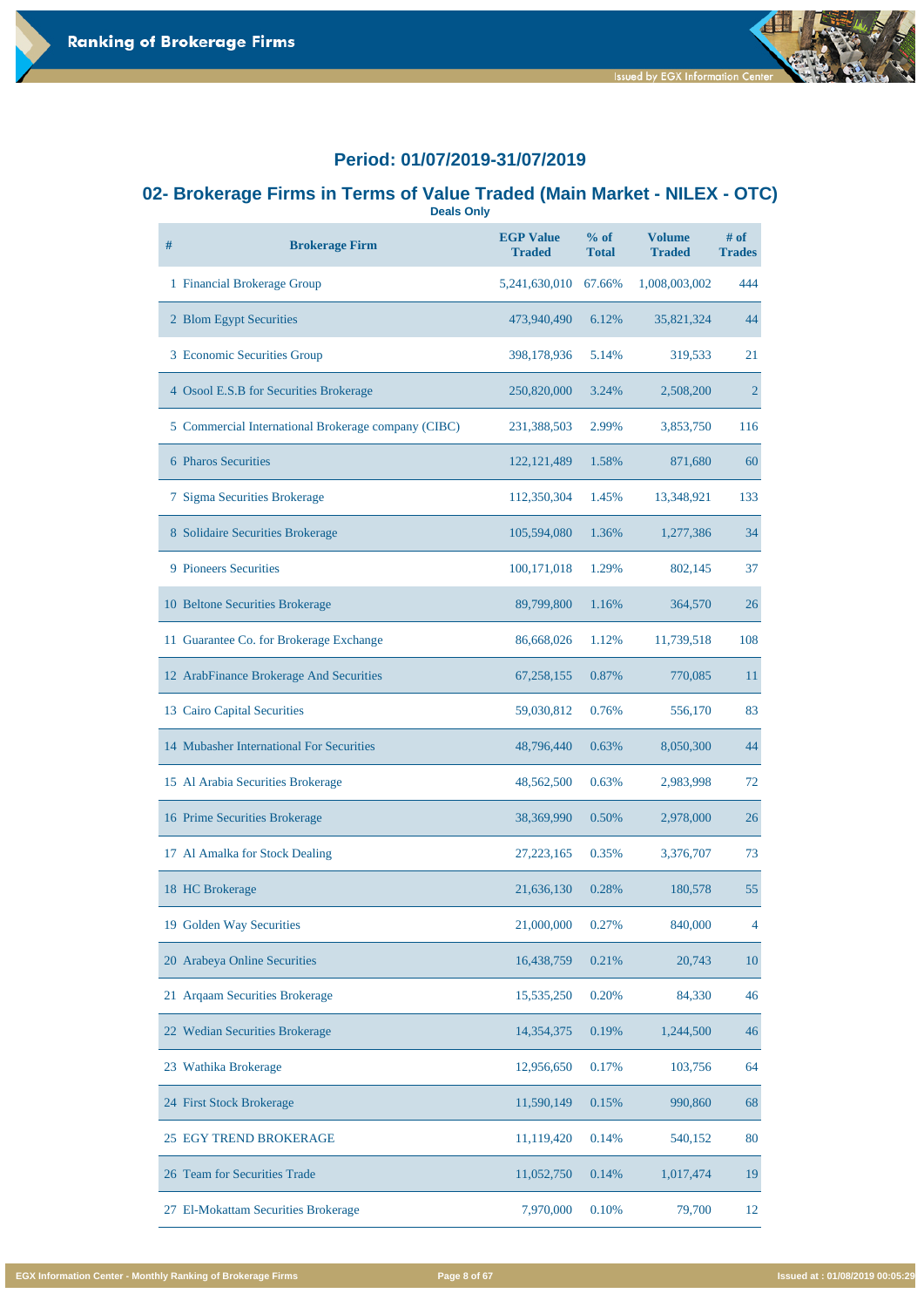m.

| #<br><b>Brokerage Firm</b>                    | <b>EGP Value</b><br><b>Traded</b> | % of<br><b>Total</b> | <b>Volume</b><br><b>Traded</b> | $#$ of<br><b>Trades</b> |
|-----------------------------------------------|-----------------------------------|----------------------|--------------------------------|-------------------------|
| 28 Naeem Brokerage                            | 7,430,060                         | 0.10%                | 1,006,262                      | 52                      |
| 29 Egyptian Group for Securities              | 7,195,385                         | 0.09%                | 11,397,091                     | 34                      |
| <b>30 Grand Investment Securities</b>         | 6,978,100                         | 0.09%                | 1,709,956                      | 38                      |
| 31 Ostoul Securities Brokerage                | 6,477,900                         | 0.08%                | 52,344                         | 80                      |
| 32 Metro Co. for Stock Dealing (SAE)          | 6,392,300                         | 0.08%                | 54,252                         | 102                     |
| <b>33 ROAYA ONLINE</b>                        | 6,149,287                         | 0.08%                | 3,636,550                      | 6                       |
| 34 Faisal Brokerage Company                   | 5,940,054                         | 0.08%                | 115,985                        | 32                      |
| 35 Acumen Securities S.A.E                    | 5,103,995                         | 0.07%                | 68,130                         | 6                       |
| 36 Mahrosa Securities and Trading             | 3,868,662                         | 0.05%                | 359,570                        | 100                     |
| 37 Egyptian Arabian Company (Themar)          | 3,308,964                         | 0.04%                | 113,553                        | 59                      |
| 38 Dynamic Securities Trading                 | 3,049,611                         | 0.04%                | 49,247                         | <b>10</b>               |
| 39 Al Rowad for Securities Brokerage          | 2,970,800                         | 0.04%                | 223,650                        | 10                      |
| <b>40 Hermes Securities Brokerage</b>         | 2,953,635                         | 0.04%                | 176,006                        | 6                       |
| 41 Luxor Securities Brokerage Co.             | 2,928,800                         | 0.04%                | 29,288                         | 8                       |
| 42 Triple A Securities Co.                    | 2,832,948                         | 0.04%                | 111,096                        | $\overline{4}$          |
| 43 Al Ahram Stock Exchange Securities Brokers | 2,688,500                         | 0.03%                | 24,952                         | 28                      |
| 44 Cairo Stock Brokerage Co                   | 2,420,660                         | 0.03%                | 114,166                        | 34                      |
| 45 Mirage Brokerage                           | 2,373,085                         | 0.03%                | 44,050                         | 15                      |
| <b>46 MEDCAP Securities</b>                   | 2,341,650                         | 0.03%                | 81,594                         | 78                      |
| 47 Mega Investment Securities                 | 2,283,100                         | 0.03%                | 101,158                        | 30                      |
| <b>48 Continental for Securities Trading</b>  | 2,033,000                         | 0.03%                | 201,320                        | 8                       |

| 49 City Capital securities & stock market | 2,000,000 | 0.03% | 20,000 | $\overline{4}$ |
|-------------------------------------------|-----------|-------|--------|----------------|
| 50 Egyptian Kuwaiti Securities            | 1,497,085 | 0.02% | 8,600  | 21             |
| 51 Horizon Securities Brokerage Company   | 1,150,025 | 0.01% | 18,642 | $\overline{2}$ |
| 52 Watania Stock Brokers                  | 1,026,268 | 0.01% | 39,950 | 6              |
| 53 New Brent Brokerage                    | 945,169   | 0.01% | 6,190  | 29             |
| 54 Vantage for securities Brokerage       | 913,400   | 0.01% | 9,134  | 8              |
| 55 Al Shourouk Brokerage                  | 771,650   | 0.01% | 9,554  | 20             |
| 56 Honest Brokerage & Book Keeping        | 725,000   | 0.01% | 31,000 | 10             |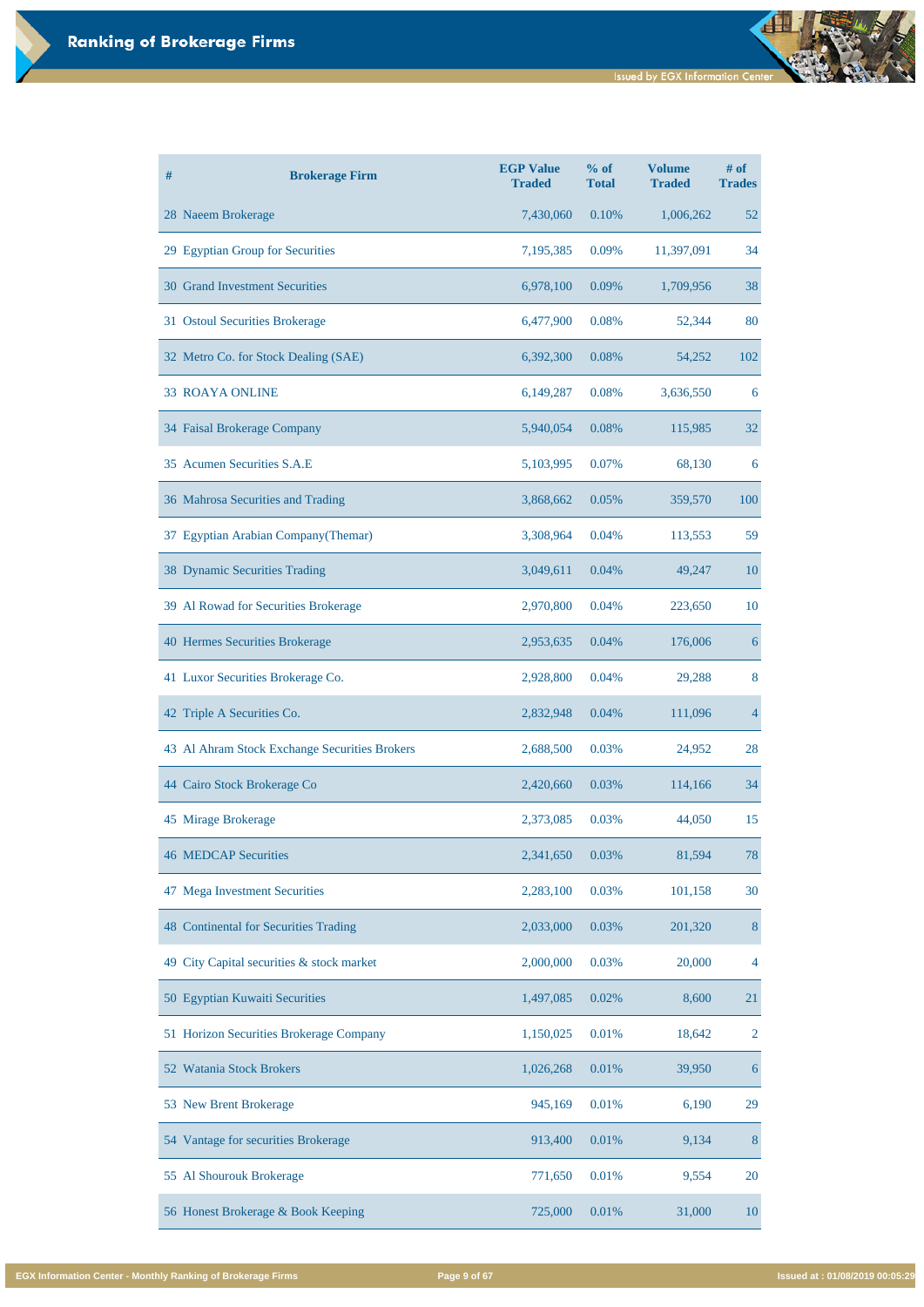| # | <b>Brokerage Firm</b>                         | <b>EGP Value</b><br><b>Traded</b> | % of<br><b>Total</b> | <b>Volume</b><br><b>Traded</b> | $#$ of<br><b>Trades</b> |
|---|-----------------------------------------------|-----------------------------------|----------------------|--------------------------------|-------------------------|
|   | 57 Mediterranean for Brokerage                | 712,200                           | 0.01%                | 20,622                         | 20                      |
|   | 58 International Brokerage Group              | 591,200                           | 0.01%                | 5,642                          | 22                      |
|   | <b>59 Brokers Securities</b>                  | 446,050                           | 0.01%                | 20,872                         | 30                      |
|   | 60 El Alamia for Brokerage                    | 418,452                           | 0.01%                | 17,226                         | 8                       |
|   | 61 El-Karnak Stocks Brokerage                 | 332,038                           | 0.00%                | 20                             | $\overline{2}$          |
|   | 62 Tiba Brokerage & Bookkeeping               | 319,020                           | 0.00%                | 1,236                          | 14                      |
|   | 63 Pyramids Capital                           | 280,000                           | 0.00%                | 280                            | 6                       |
|   | 64 Golden Hand for Securities Brokerage       | 200,000                           | 0.00%                | 20,000                         | $\overline{2}$          |
|   | 65 Bab El-Mlouk for Securities Brokerage      | 150,339                           | 0.00%                | 2,437                          | $\overline{2}$          |
|   | <b>66 Miracle for Securities</b>              | 150,040                           | 0.00%                | 6,020                          | 6                       |
|   | 67 Okaz Stockbrokers & Investment Consultants | 137,338                           | 0.00%                | 5,200                          | 4                       |
|   | <b>68 Tycoon Securities</b>                   | 132,500                           | 0.00%                | 17,600                         | 6                       |
|   | 69 Mina Company Stock Exchange Brokers        | 120,000                           | 0.00%                | 1,200                          | $\overline{2}$          |
|   | 70 El Orouba Securities Brokerage             | 100,000                           | 0.00%                | 1,000,000                      | $\overline{2}$          |
|   | 71 Venex Group For Securities                 | 91,301                            | 0.00%                | 1,480                          | $\mathbf{1}$            |
|   | 72 Helwan Brokerage Co.                       | 61,875                            | 0.00%                | 1,003                          | $\overline{3}$          |
|   | <b>73 Swiss Group</b>                         | 61,690                            | 0.00%                | 1,000                          | $\mathbf{1}$            |
|   | 74 Aman for Securities Co.                    | 30,907                            | 0.00%                | 501                            | $\overline{2}$          |
|   | <b>75 Global Invest Securities</b>            | 30,845                            | 0.00%                | 500                            | 3                       |
|   | 76 Yasmine Brokerage Company                  | 25,725                            | 0.00%                | 417                            | $\overline{4}$          |
|   | 77 Etrade Egypt For Securities Exchange       | 16,704                            | 0.00%                | 8,352                          | 6                       |

| 78 Jadwa Securities Brokerage        | 14,169 | $0.00\%$ | 4,100  | 3 <sup>1</sup> |
|--------------------------------------|--------|----------|--------|----------------|
| 79 City Trade Securities & Brokerage | 13,200 | $0.00\%$ | 12,600 | $\overline{4}$ |
| 80 Horas Stock Brokers               | 1,476  | $0.00\%$ | 738    | $\mathbf{2}$   |
| 81 El Marwa Brokerage                | 370    | $0.00\%$ | 6      |                |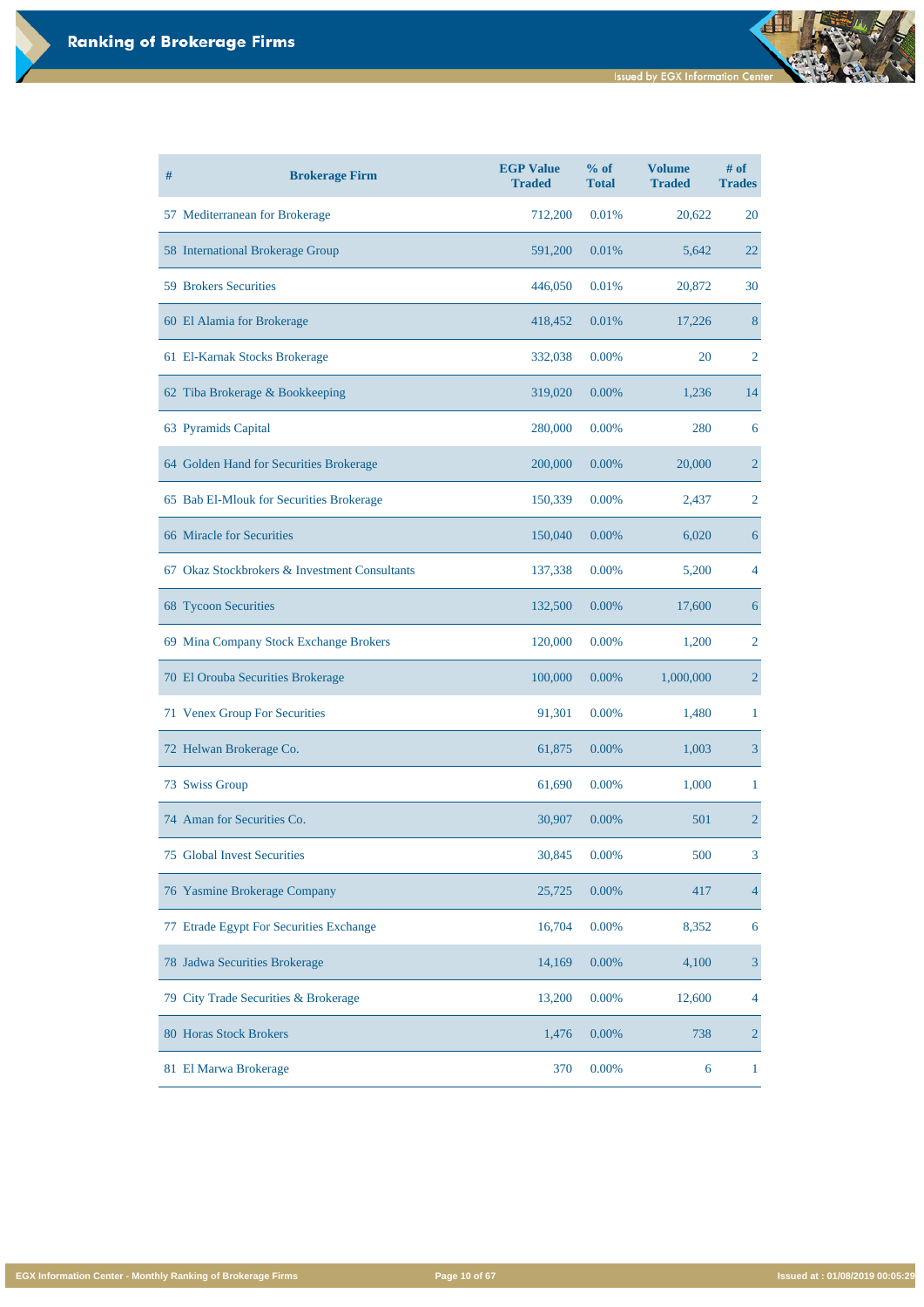#### **03- Brokerage Firms in Terms of Value Traded (Main Market)**

**Including Bonds and Deals**

| # | <b>Brokerage Firm</b>                               | <b>EGP Value</b><br><b>Traded</b> | % of<br><b>Total</b> | <b>Volume</b><br><b>Traded</b> | # of<br><b>Trades</b> |
|---|-----------------------------------------------------|-----------------------------------|----------------------|--------------------------------|-----------------------|
|   | 1 Financial Brokerage Group                         | 8, 185, 384, 145                  | 29.39%               | 1,289,205,203                  | 31,261                |
|   | 2 Commercial International Brokerage company (CIBC) | 2,273,323,013                     | 8.16%                | 377,928,543                    | 34,789                |
|   | 3 Hermes Securities Brokerage                       | 2,033,917,648                     | 7.30%                | 743,321,760                    | 43,663                |
|   | 4 Beltone Securities Brokerage                      | 1,427,403,078                     | 5.12%                | 227,521,125                    | 21,556                |
|   | 5 Arqaam Securities Brokerage                       | 1,400,097,315                     | 5.03%                | 143,093,881                    | 26,541                |
|   | 6 Mubasher International For Securities             | 972,579,165                       | 3.49%                | 496,777,631                    | 33,772                |
|   | <b>7 Pioneers Securities</b>                        | 854,811,506                       | 3.07%                | 324,023,921                    | 37,962                |
|   | 8 Pharos Securities                                 | 841,490,332                       | 3.02%                | 161,330,397                    | 14,758                |
|   | 9 Sigma Securities Brokerage                        | 795,438,687                       | 2.86%                | 248,022,497                    | 21,491                |
|   | 10 Naeem Brokerage                                  | 572,578,477                       | 2.06%                | 200,903,485                    | 16,800                |
|   | 11 Arabeya Online Securities                        | 543,532,035                       | 1.95%                | 187, 170, 331                  | 25,505                |
|   | 12 Prime Securities Brokerage                       | 472,807,407                       | 1.70%                | 116,778,392                    | 14,330                |
|   | 13 Shuaa securities                                 | 449,761,359                       | 1.61%                | 182,312,806                    | 10,975                |
|   | 14 HC Brokerage                                     | 426,695,259                       | 1.53%                | 69,934,062                     | 9,693                 |
|   | 15 HSBC Securities Egypt S.A.E                      | 346,388,835                       | 1.24%                | 21,237,810                     | 6,171                 |
|   | 16 Cairo Capital Securities                         | 331,004,403                       | 1.19%                | 96,017,073                     | 7,265                 |
|   | 17 Ostoul Securities Brokerage                      | 312,248,423                       | 1.12%                | 146,299,269                    | 5,499                 |
|   | 18 Egyptian Arabian Company(Themar)                 | 305,469,663                       | 1.10%                | 157,219,774                    | 15,058                |
|   | 19 Arzan Securities                                 | 281,563,579                       | 1.01%                | 153,827,281                    | 7,339                 |

| <b>20 ROAYA ONLINE</b>                   | 258,876,579 | 0.93% | 70,257,529  | 8,041  |
|------------------------------------------|-------------|-------|-------------|--------|
| 21 Osool E.S.B for Securities Brokerage  | 206,765,330 | 0.74% | 127,234,806 | 9,917  |
| 22 Arab African International Securities | 201,655,317 | 0.72% | 71,654,913  | 5,742  |
| 23 Tycoon Securities                     | 188,555,625 | 0.68% | 55,612,906  | 6,988  |
| 24 New Brent Brokerage                   | 172,976,926 | 0.62% | 83,255,829  | 6,764  |
| 25 Mirage Brokerage                      | 162,159,147 | 0.58% | 84,749,366  | 10,540 |
| 26 Blom Egypt Securities                 | 153,222,870 | 0.55% | 53,436,872  | 6,135  |
| 27 Helwan Brokerage Co.                  | 145,412,709 | 0.52% | 58,471,292  | 15,112 |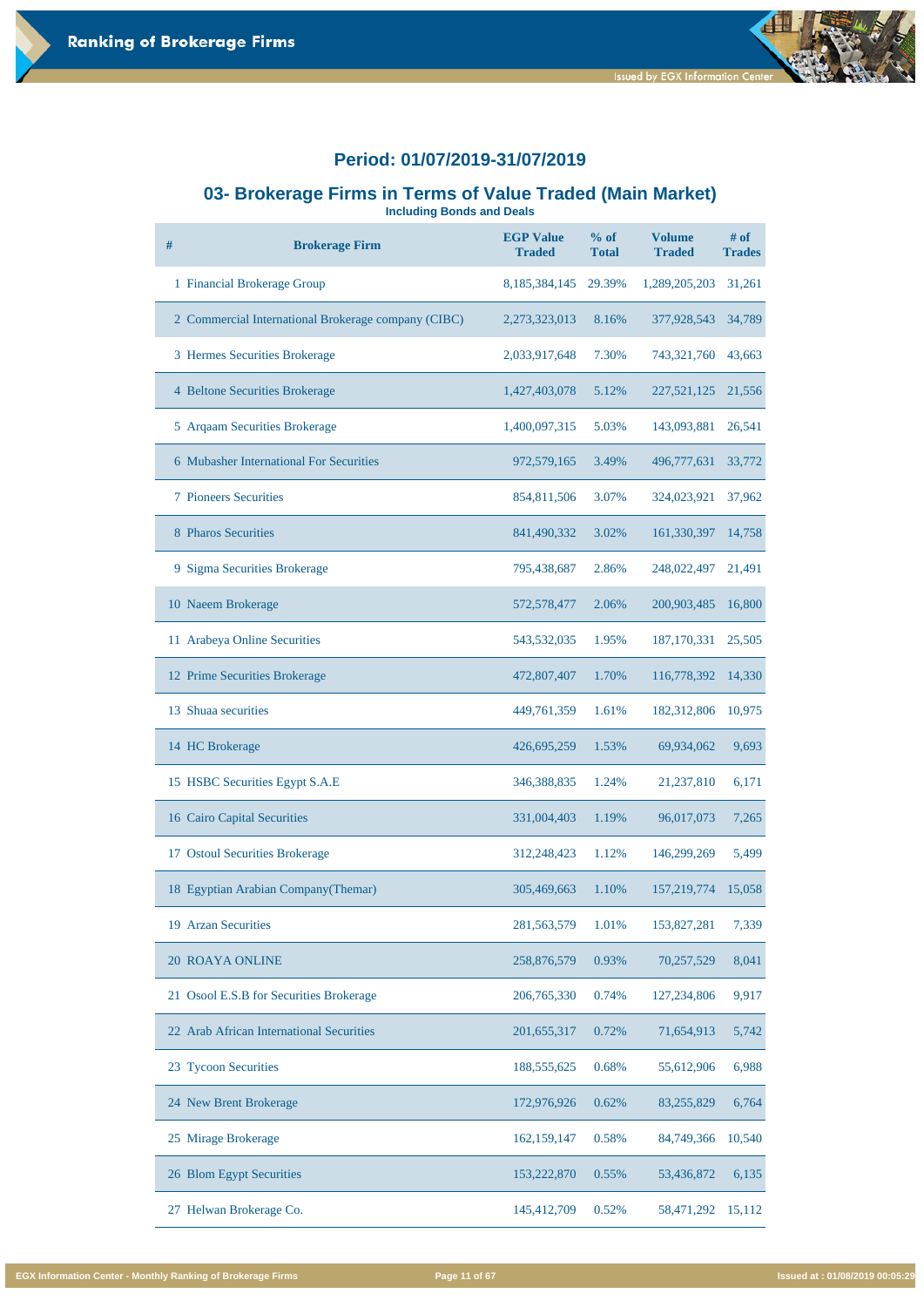| #                             | <b>Brokerage Firm</b>                         | <b>EGP Value</b><br><b>Traded</b> | % of<br><b>Total</b> | <b>Volume</b><br><b>Traded</b> | $#$ of<br><b>Trades</b> |
|-------------------------------|-----------------------------------------------|-----------------------------------|----------------------|--------------------------------|-------------------------|
| 28 Wathika Brokerage          |                                               | 141,418,696                       | 0.51%                | 52,309,044                     | 8,226                   |
|                               | 29 Vantage for securities Brokerage           | 116,790,805                       | 0.42%                | 29,676,183                     | 4,150                   |
|                               | 30 Golden Share Securities                    | 102,698,548                       | 0.37%                | 51,559,234                     | 3,991                   |
|                               | 31 Mega Investment Securities                 | 99,214,426                        | 0.36%                | 31,453,018                     | 4,289                   |
|                               | 32 ArabFinance Brokerage And Securities       | 96,133,889                        | 0.35%                | 30,709,582                     | 4,945                   |
| 33 El Horreya Securities      |                                               | 91,942,077                        | 0.33%                | 42,321,570                     | 4,251                   |
|                               | 34 Aman for Securities Co.                    | 90,190,370                        | 0.32%                | 30,822,426                     | 5,271                   |
|                               | 35 Al Rowad for Securities Brokerage          | 86,129,589                        | 0.31%                | 11,366,363                     | 2,276                   |
|                               | 36 Golden Way Securities                      | 85,281,873                        | 0.31%                | 31,633,718                     | 3,453                   |
| 37 El Marwa Brokerage         |                                               | 85,208,454                        | 0.31%                | 43, 347, 867                   | 1,740                   |
|                               | 38 Okaz Stockbrokers & Investment Consultants | 83,794,309                        | 0.30%                | 12,337,464                     | 3,257                   |
| <b>39 Brokers Securities</b>  |                                               | 81,708,664                        | 0.29%                | 42,312,055                     | 2,649                   |
| <b>40 Premiere Securities</b> |                                               | 81,680,427                        | 0.29%                | 41,193,508                     | 3,691                   |
|                               | 41 Al Arabia Securities Brokerage             | 80,173,636                        | 0.29%                | 31,394,098                     | 5,578                   |
|                               | 42 Pharaonic Brokerage Company                | 75,062,040                        | 0.27%                | 37,097,584                     | 3,692                   |
|                               | <b>43 Global Invest Securities</b>            | 74,462,839                        | 0.27%                | 23, 277, 318                   | 3,717                   |
|                               | 44 The Roots Co. for Stock Brokerage          | 72,438,014                        | 0.26%                | 24,319,875                     | 5,801                   |
|                               | 45 Metro Co. for Stock Dealing (SAE)          | 72,081,216                        | 0.26%                | 31,536,643                     | 4,836                   |
|                               | 46 Horizon Securities Brokerage Company       | 69,435,491                        | 0.25%                | 20,658,663                     | 3,436                   |
|                               | 47 Economic Securities Group                  | 69,350,040                        | 0.25%                | 25,447,070                     | 3,923                   |
|                               | 48 Dynamic Securities Trading                 | 68,722,521                        | 0.25%                | 28, 177, 723                   | 2,727                   |

| Al Noran Securities & Brokerage<br>49         | 67,058,432   | 0.24% | 38,239,159 | 2,735 |
|-----------------------------------------------|--------------|-------|------------|-------|
| 50 Royal Securities Brokerage Co.             | 59,946,953   | 0.22% | 42,973,741 | 2,410 |
| 51 Solidaire Securities Brokerage             | 59,751,354   | 0.21% | 35,307,813 | 2,127 |
| 52 Global Capital Securities                  | 57,818,616   | 0.21% | 22,321,387 | 3,110 |
| 53 Pyramids Capital                           | 57,369,751   | 0.21% | 18,963,547 | 3,836 |
| 54 Al Ahram Stock Exchange Securities Brokers | 54, 371, 436 | 0.20% | 30,955,388 | 3,808 |
| 55 Honest Brokerage & Book Keeping            | 54,081,700   | 0.19% | 23,931,600 | 4,470 |
| 56 Acumen Securities S.A.E                    | 53,905,949   | 0.19% | 11,445,557 | 1,423 |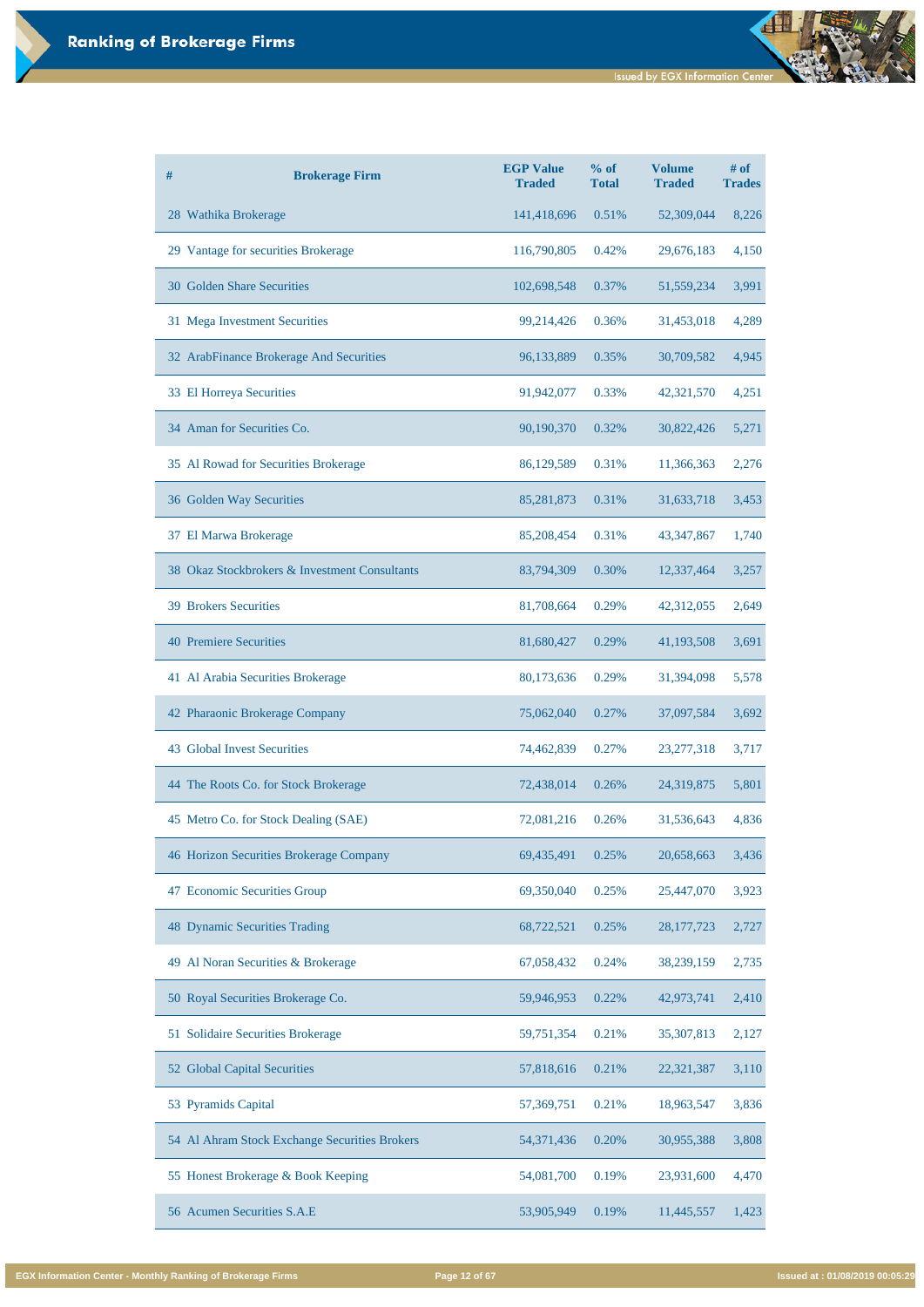| $\#$ | <b>Brokerage Firm</b>                            | <b>EGP Value</b><br><b>Traded</b> | $%$ of<br><b>Total</b> | <b>Volume</b><br><b>Traded</b> | # of<br><b>Trades</b> |
|------|--------------------------------------------------|-----------------------------------|------------------------|--------------------------------|-----------------------|
|      | 57 Team for Securities Trade                     | 53, 211, 253                      | 0.19%                  | 19,684,407                     | 4,621                 |
|      | 58 Al Shourouk Brokerage                         | 50,690,446                        | 0.18%                  | 11,997,318                     | 1,228                 |
|      | 59 City Trade Securities & Brokerage             | 49,358,322                        | 0.18%                  | 18,875,716                     | 2,984                 |
|      | 60 Golden Hand for Securities Brokerage          | 47,987,621                        | 0.17%                  | 22,033,748                     | 3,884                 |
|      | 61 Saudi Egyptian Co. for Securities Brokerage   | 47,963,914                        | 0.17%                  | 8,894,794                      | 4,558                 |
|      | 62 Faisal Brokerage Company                      | 47,525,457                        | 0.17%                  | 12,285,914                     | 2,243                 |
|      | 63 Grand Investment Securities                   | 45,601,359                        | 0.16%                  | 31,504,701                     | 1,456                 |
|      | 64 Egyptian Kuwaiti Securities                   | 42,991,211                        | 0.15%                  | 15,323,711                     | 3,820                 |
|      | 65 Cairo National Co. for Securities Negotiation | 38,059,117                        | 0.14%                  | 10,391,411                     | 2,017                 |
|      | 66 Maadi for Stock Dealing                       | 36,354,646                        | 0.13%                  | 7,852,417                      | 1,136                 |
|      | 67 Jadwa Securities Brokerage                    | 34,297,034                        | 0.12%                  | 8,053,756                      | 2,794                 |
|      | <b>68 Masters Securities</b>                     | 33,887,164                        | 0.12%                  | 5,371,343                      | 867                   |
|      | 69 HD Securities                                 | 32,458,592                        | 0.12%                  | 11,295,759                     | 988                   |
|      | 70 Yasmine Brokerage Company                     | 32,454,428                        | 0.12%                  | 8,927,167                      | 1,894                 |
|      | 71 Egypt Stocks Securities and Brokerage         | 31,664,828                        | 0.11%                  | 30,108,581                     | 1,430                 |
|      | 72 Wedian Securities Brokerage                   | 30,549,885                        | 0.11%                  | 12,576,401                     | 1,633                 |
|      | 73 El Tadamoun El Arabi For Securities Brokerage | 26,883,335                        | 0.10%                  | 12,734,029                     | 1,144                 |
|      | 74 City Capital securities & stock market        | 25,994,684                        | 0.09%                  | 6,312,334                      | 554                   |
|      | 75 Egyptian Group for Securities                 | 25,011,747                        | 0.09%                  | 8,320,690                      | 2,901                 |
|      | 76 Al Amalka for Stock Dealing                   | 24,796,594                        | 0.09%                  | 7,718,826                      | 1,895                 |
|      | <b>77 MEDCAP Securities</b>                      | 23,472,347                        | 0.08%                  | 5,953,978                      | 1,583                 |

| 78 Alhelal Alsaudi Securities & Brokerage | 23,156,477 | 0.08% | 11,210,975 | 1,124 |
|-------------------------------------------|------------|-------|------------|-------|
| 79 Three Way Brokerage                    | 22,286,397 | 0.08% | 15,395,788 | 1,771 |
| 80 Mahrosa Securities and Trading         | 19,423,803 | 0.07% | 6,616,424  | 1,146 |
| 81 El Orouba Securities Brokerage         | 19,250,639 | 0.07% | 4,030,767  | 1,143 |
| 82 Samba Tadawol Misr Brokerage           | 18,042,110 | 0.06% | 8,128,899  | 1,761 |
| <b>Watania Stock Brokers</b><br>83        | 17,519,772 | 0.06% | 7,941,563  | 1,319 |
| 84 Guarantee Co. for Brokerage Exchange   | 17,020,062 | 0.06% | 8,001,919  | 674   |
| 85 Capital Securities Brokerage           | 16,402,346 | 0.06% | 3,691,120  | 563   |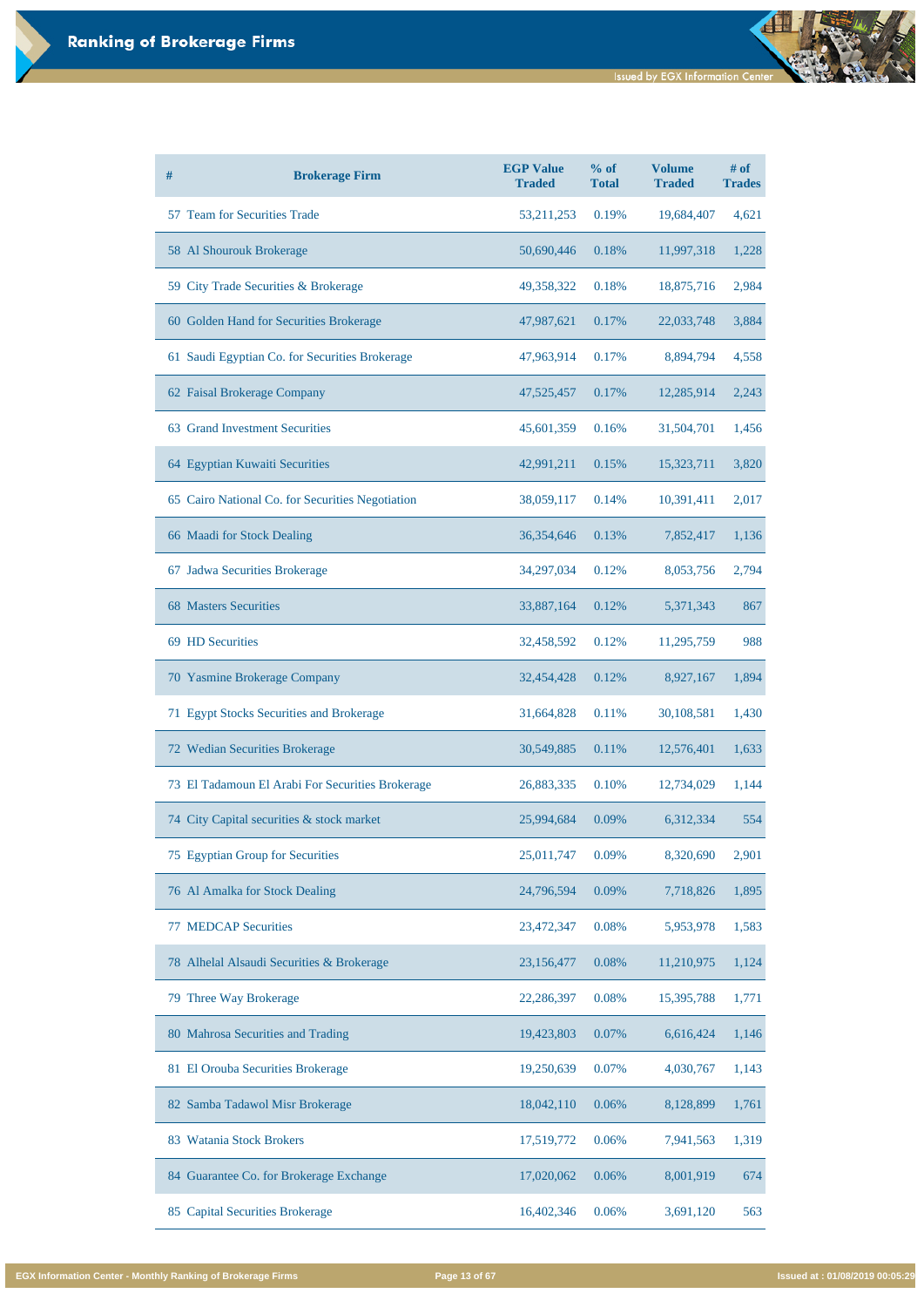| # | <b>Brokerage Firm</b>                          | <b>EGP Value</b><br><b>Traded</b> | % of<br><b>Total</b> | <b>Volume</b><br><b>Traded</b> | # of<br><b>Trades</b> |
|---|------------------------------------------------|-----------------------------------|----------------------|--------------------------------|-----------------------|
|   | 86 Alexandria Securities Brokerage             | 16,366,882                        | 0.06%                | 5,090,651                      | 1,833                 |
|   | 87 Mina Company Stock Exchange Brokers         | 15,964,323                        | 0.06%                | 3,576,927                      | 777                   |
|   | 88 Al Manar For Stock Exchange                 | 15,752,543                        | 0.06%                | 2,586,806                      | 624                   |
|   | 89 Swiss Group                                 | 14,979,379                        | 0.05%                | 5,986,147                      | 1,273                 |
|   | 90 Mediterranean for Brokerage                 | 14,876,914                        | 0.05%                | 6,689,320                      | 1,439                 |
|   | 91 Triple A Securities Co.                     | 14,380,805                        | 0.05%                | 3,145,874                      | 868                   |
|   | 92 United Brokerage Corporation                | 13,942,581                        | 0.05%                | 6,815,610                      | 1,257                 |
|   | 93 Trend for Securities                        | 13,619,626                        | 0.05%                | 2,210,250                      | 1,298                 |
|   | 94 El-Mokattam Securities Brokerage            | 12,420,726                        | 0.04%                | 3,899,214                      | 1,236                 |
|   | 95 Wallstreet Securities Brokerage             | 12,132,803                        | 0.04%                | 2,966,383                      | 544                   |
|   | 96 Tropicana for Stock Exchange                | 11,850,493                        | 0.04%                | 3,302,406                      | 988                   |
|   | 97 Cairo Stock Brokerage Co                    | 11,526,972                        | 0.04%                | 2,241,819                      | 779                   |
|   | 98 Cairo International for Securities Exchange | 10,555,835                        | 0.04%                | 4,933,860                      | 710                   |
|   | 99 Venex Group For Securities                  | 10,153,500                        | 0.04%                | 1,841,864                      | 748                   |
|   | 100 International for Securities               | 9,907,257                         | 0.04%                | 3,041,981                      | 753                   |
|   | 101 El Safa Securities Brokerage               | 9,009,585                         | 0.03%                | 3,734,316                      | 775                   |
|   | 102 Universal Securities Brokerage             | 8,683,863                         | 0.03%                | 5,071,642                      | 942                   |
|   | 103 Luxor Securities Brokerage Co.             | 8,064,804                         | 0.03%                | 2,276,639                      | 814                   |
|   | 104 El Khalegya Securities                     | 6,624,207                         | 0.02%                | 3,491,164                      | 558                   |
|   | 105 Takamol Brokerage Co.                      | 6,588,420                         | 0.02%                | 3,443,607                      | 509                   |
|   | 106 Council Inc.                               | 6,281,910                         | 0.02%                | 396,455                        | 160                   |

| 107 Horas Stock Brokers                   | 6,094,995 | 0.02% | 2,345,833 | 642   |
|-------------------------------------------|-----------|-------|-----------|-------|
| 108 First Stock Brokerage                 | 6,045,367 | 0.02% | 2,017,826 | 526   |
| 109 Al Omanaa Al Mottaheden               | 5,644,461 | 0.02% | 2,583,830 | 701   |
| 110 El-Karnak Stocks Brokerage            | 5,015,602 | 0.02% | 6,639,080 | 189   |
| 111 Tiba Brokerage & Bookkeeping          | 5,004,656 | 0.02% | 1,354,863 | 235   |
| 112 Egypt Brokerage - Inertia             | 4,875,695 | 0.02% | 943,980   | 199   |
| <b>113 EGY TREND BROKERAGE</b>            | 4,307,328 | 0.02% | 1,603,435 | 1,149 |
| 114 Bab El-Mlouk for Securities Brokerage | 3,978,386 | 0.01% | 728,080   | 275   |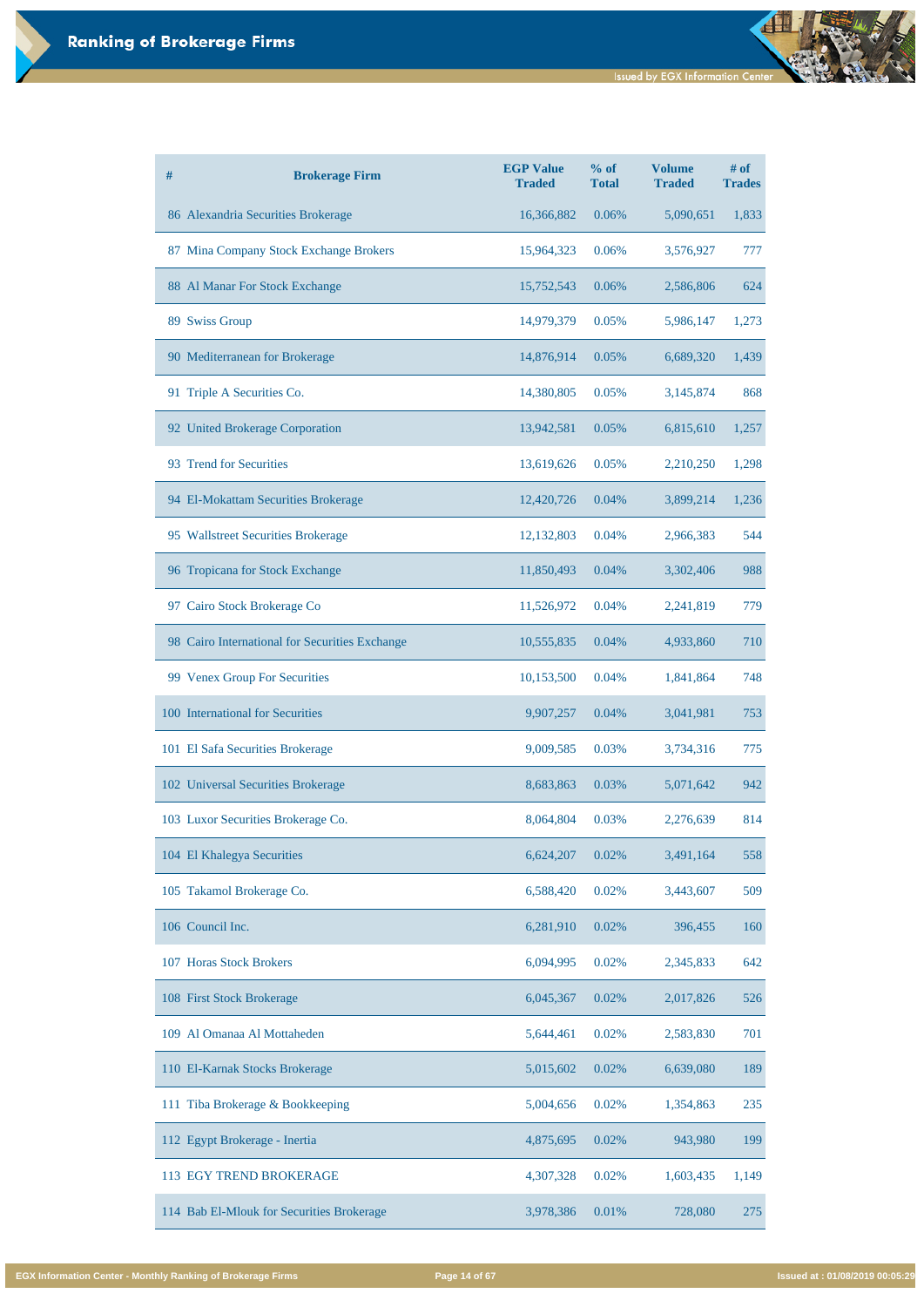đ

**EGX Information Center - Monthly Ranking of Brokerage Firms Page 15 of 67 Issued at : 01/08/2019 00:05:29**

| # | <b>Brokerage Firm</b>                              | <b>EGP Value</b><br><b>Traded</b> | % of<br><b>Total</b> | <b>Volume</b><br><b>Traded</b> | # of<br><b>Trades</b> |
|---|----------------------------------------------------|-----------------------------------|----------------------|--------------------------------|-----------------------|
|   | 115 Alhmd Stock Brokerage                          | 3,241,531                         | 0.01%                | 1,522,238                      | 121                   |
|   | 116 International Brokerage Group                  | 3,239,740                         | 0.01%                | 837,509                        | 262                   |
|   | 117 Etrade Egypt For Securities Exchange           | 2,732,003                         | 0.01%                | 986,305                        | 397                   |
|   | 118 El Giza for Securities Trading                 | 2,720,562                         | 0.01%                | 622,432                        | 220                   |
|   | 119 El Alamia for Brokerage                        | 2,600,164                         | 0.01%                | 592,355                        | 375                   |
|   | 120 Miracle for Securities                         | 2,367,158                         | 0.01%                | 1,019,974                      | 346                   |
|   | 121 Safir for Stock Brokers                        | 2,333,336                         | 0.01%                | 723,920                        | 321                   |
|   | 122 El Dawlia for Securities Brokerage             | 1,946,460                         | 0.01%                | 806,001                        | 163                   |
|   | 123 El Fath Stock Brokers                          | 1,858,515                         | 0.01%                | 769,962                        | 225                   |
|   | 124 Profit Securities Brokerage                    | 1,732,361                         | 0.01%                | 578,475                        | 281                   |
|   | 125 Continental for Securities Trading             | 1,602,273                         | 0.01%                | 138,901                        | 32                    |
|   | 126 The Financial Arabian for Securities Brokerage | 1,422,354                         | 0.01%                | 526,512                        | 145                   |
|   | 127 Lepon Securities Brokers                       | 720,387                           | 0.00%                | 382,549                        | 109                   |
|   | 128 Premium Securities                             | 329,555                           | 0.00%                | 130,693                        | 12                    |
|   | 129 Top for Brokerage                              | 79,097                            | 0.00%                | 17,864                         | 6                     |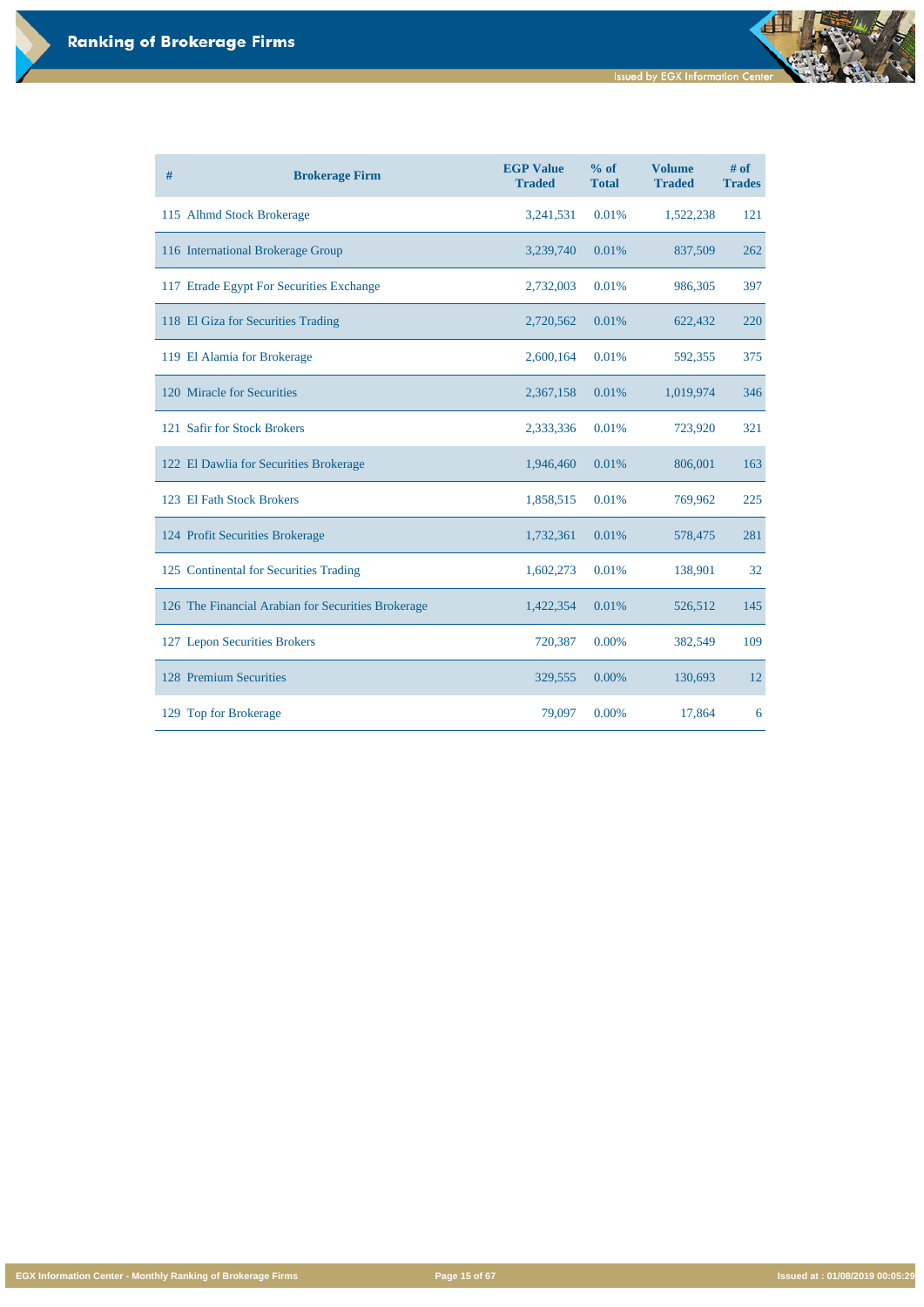

#### **04- Brokerage Firms in Terms of Value Traded (Main Market)**

**Including Bonds but Excluding Deals**

| # | <b>Brokerage Firm</b>                               | <b>EGP Value</b><br><b>Traded</b> | $%$ of<br><b>Total</b> | <b>Volume</b><br><b>Traded</b> | $#$ of<br><b>Trades</b> |
|---|-----------------------------------------------------|-----------------------------------|------------------------|--------------------------------|-------------------------|
|   | 1 Financial Brokerage Group                         | 2,943,784,145                     | 13.06%                 | 281, 205, 203                  | 30,825                  |
|   | 2 Commercial International Brokerage company (CIBC) | 2,259,012,166                     | 10.02%                 | 377,696,563                    | 34,717                  |
|   | 3 Hermes Securities Brokerage                       | 2,033,917,648                     | 9.02%                  | 743,321,760                    | 43,663                  |
|   | 4 Beltone Securities Brokerage                      | 1,427,403,078                     | 6.33%                  | 227,521,125                    | 21,556                  |
|   | 5 Arqaam Securities Brokerage                       | 1,400,097,315                     | 6.21%                  | 143,093,881                    | 26,541                  |
|   | 6 Mubasher International For Securities             | 972,579,165                       | 4.31%                  | 496,777,631                    | 33,772                  |
|   | <b>7 Pioneers Securities</b>                        | 854,741,488                       | 3.79%                  | 324,022,786                    | 37,959                  |
|   | 8 Pharos Securities                                 | 841,490,332                       | 3.73%                  | 161,330,397                    | 14,758                  |
|   | 9 Sigma Securities Brokerage                        | 757,676,442                       | 3.36%                  | 238, 243, 802                  | 21,488                  |
|   | 10 Naeem Brokerage                                  | 572,578,477                       | 2.54%                  | 200,903,485                    | 16,800                  |
|   | 11 Arabeya Online Securities                        | 543,463,559                       | 2.41%                  | 187, 169, 221                  | 25,498                  |
|   | 12 Prime Securities Brokerage                       | 472,807,407                       | 2.10%                  | 116,778,392                    | 14,330                  |
|   | 13 Shuaa securities                                 | 449,761,359                       | 2.00%                  | 182,312,806                    | 10,975                  |
|   | 14 HC Brokerage                                     | 418,019,671                       | 1.85%                  | 69,793,430                     | 9,692                   |
|   | 15 HSBC Securities Egypt S.A.E                      | 346, 388, 835                     | 1.54%                  | 21,237,810                     | 6,171                   |
|   | 16 Cairo Capital Securities                         | 330,826,674                       | 1.47%                  | 96,014,192                     | 7,263                   |
|   | 17 Ostoul Securities Brokerage                      | 312,248,423                       | 1.39%                  | 146,299,269                    | 5,499                   |
|   | 18 Egyptian Arabian Company (Themar)                | 305,462,569                       | 1.35%                  | 157,219,659                    | 15,057                  |
|   | 19 Arzan Securities                                 | 281, 563, 579                     | 1.25%                  | 153,827,281                    | 7,339                   |

| <b>20 ROAYA ONLINE</b>                   | 258, 335, 065 | 1.15% | 70,248,751  | 8,039  |
|------------------------------------------|---------------|-------|-------------|--------|
| 21 Osool E.S.B for Securities Brokerage  | 206,765,330   | 0.92% | 127,234,806 | 9,917  |
| 22 Arab African International Securities | 201,655,317   | 0.89% | 71,654,913  | 5,742  |
| 23 Tycoon Securities                     | 188, 555, 625 | 0.84% | 55,612,906  | 6,988  |
| 24 New Brent Brokerage                   | 172,970,757   | 0.77% | 83,255,729  | 6,763  |
| 25 Mirage Brokerage                      | 162,156,062   | 0.72% | 84,749,316  | 10,539 |
| 26 Blom Egypt Securities                 | 153,222,870   | 0.68% | 53,436,872  | 6,135  |
| 27 Helwan Brokerage Co.                  | 145,350,834   | 0.64% | 58,470,289  | 15,109 |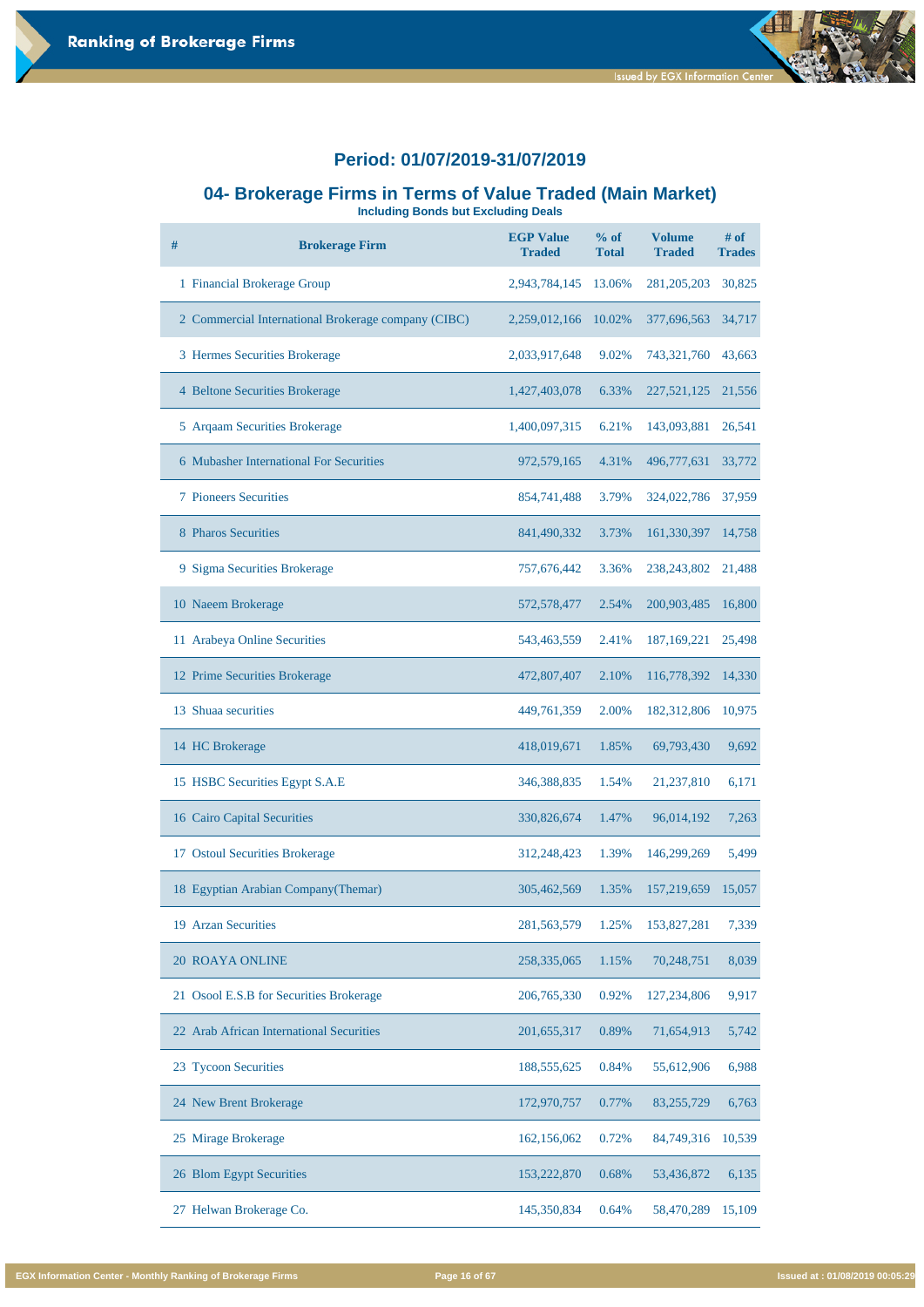| # | <b>Brokerage Firm</b>                         | <b>EGP Value</b><br><b>Traded</b> | $%$ of<br><b>Total</b> | <b>Volume</b><br><b>Traded</b> | # of<br><b>Trades</b> |
|---|-----------------------------------------------|-----------------------------------|------------------------|--------------------------------|-----------------------|
|   | 28 Wathika Brokerage                          | 141,418,696                       | 0.63%                  | 52,309,044                     | 8,226                 |
|   | 29 Vantage for securities Brokerage           | 116,790,805                       | 0.52%                  | 29,676,183                     | 4,150                 |
|   | <b>30 Golden Share Securities</b>             | 102,698,548                       | 0.46%                  | 51, 559, 234                   | 3,991                 |
|   | 31 Mega Investment Securities                 | 99,214,426                        | 0.44%                  | 31,453,018                     | 4,289                 |
|   | 32 ArabFinance Brokerage And Securities       | 96,133,334                        | 0.43%                  | 30,709,573                     | 4,944                 |
|   | 33 El Horreya Securities                      | 91,942,077                        | 0.41%                  | 42,321,570                     | 4,251                 |
|   | 34 Aman for Securities Co.                    | 90,159,464                        | 0.40%                  | 30,821,925                     | 5,269                 |
|   | 35 Al Rowad for Securities Brokerage          | 86,129,589                        | 0.38%                  | 11,366,363                     | 2,276                 |
|   | 36 Golden Way Securities                      | 85,281,873                        | 0.38%                  | 31,633,718                     | 3,453                 |
|   | 37 El Marwa Brokerage                         | 85,208,084                        | 0.38%                  | 43, 347, 861                   | 1,739                 |
|   | 38 Okaz Stockbrokers & Investment Consultants | 83,781,971                        | 0.37%                  | 12,337,264                     | 3,255                 |
|   | <b>39 Brokers Securities</b>                  | 81,708,664                        | 0.36%                  | 42,312,055                     | 2,649                 |
|   | <b>40 Premiere Securities</b>                 | 81,680,427                        | 0.36%                  | 41,193,508                     | 3,691                 |
|   | 41 Al Arabia Securities Brokerage             | 80,173,636                        | 0.36%                  | 31,394,098                     | 5,578                 |
|   | 42 Pharaonic Brokerage Company                | 75,062,040                        | 0.33%                  | 37,097,584                     | 3,692                 |
|   | <b>43 Global Invest Securities</b>            | 74,431,994                        | 0.33%                  | 23,276,818                     | 3,714                 |
|   | 44 The Roots Co. for Stock Brokerage          | 72,438,014                        | 0.32%                  | 24,319,875                     | 5,801                 |
|   | 45 Metro Co. for Stock Dealing (SAE)          | 72,081,216                        | 0.32%                  | 31,536,643                     | 4,836                 |
|   | 46 Economic Securities Group                  | 69,348,004                        | 0.31%                  | 25,447,037                     | 3,922                 |
|   | 47 Horizon Securities Brokerage Company       | 68,285,466                        | 0.30%                  | 20,640,021                     | 3,434                 |
|   | 48 Al Noran Securities & Brokerage            | 67,058,432                        | 0.30%                  | 38,239,159                     | 2,735                 |

| 49 Dynamic Securities Trading                 | 66,178,734   | 0.29% | 28,136,488 | 2,725 |
|-----------------------------------------------|--------------|-------|------------|-------|
| 50 Royal Securities Brokerage Co.             | 59,946,953   | 0.27% | 42,973,741 | 2,410 |
| 51 Solidaire Securities Brokerage             | 59,751,354   | 0.27% | 35,307,813 | 2,127 |
| 52 Global Capital Securities                  | 57,818,616   | 0.26% | 22,321,387 | 3,110 |
| 53 Pyramids Capital                           | 57,369,751   | 0.25% | 18,963,547 | 3,836 |
| 54 Al Ahram Stock Exchange Securities Brokers | 54, 371, 436 | 0.24% | 30,955,388 | 3,808 |
| 55 Honest Brokerage & Book Keeping            | 54,081,700   | 0.24% | 23,931,600 | 4,470 |
| 56 Acumen Securities S.A.E                    | 53,905,949   | 0.24% | 11,445,557 | 1,423 |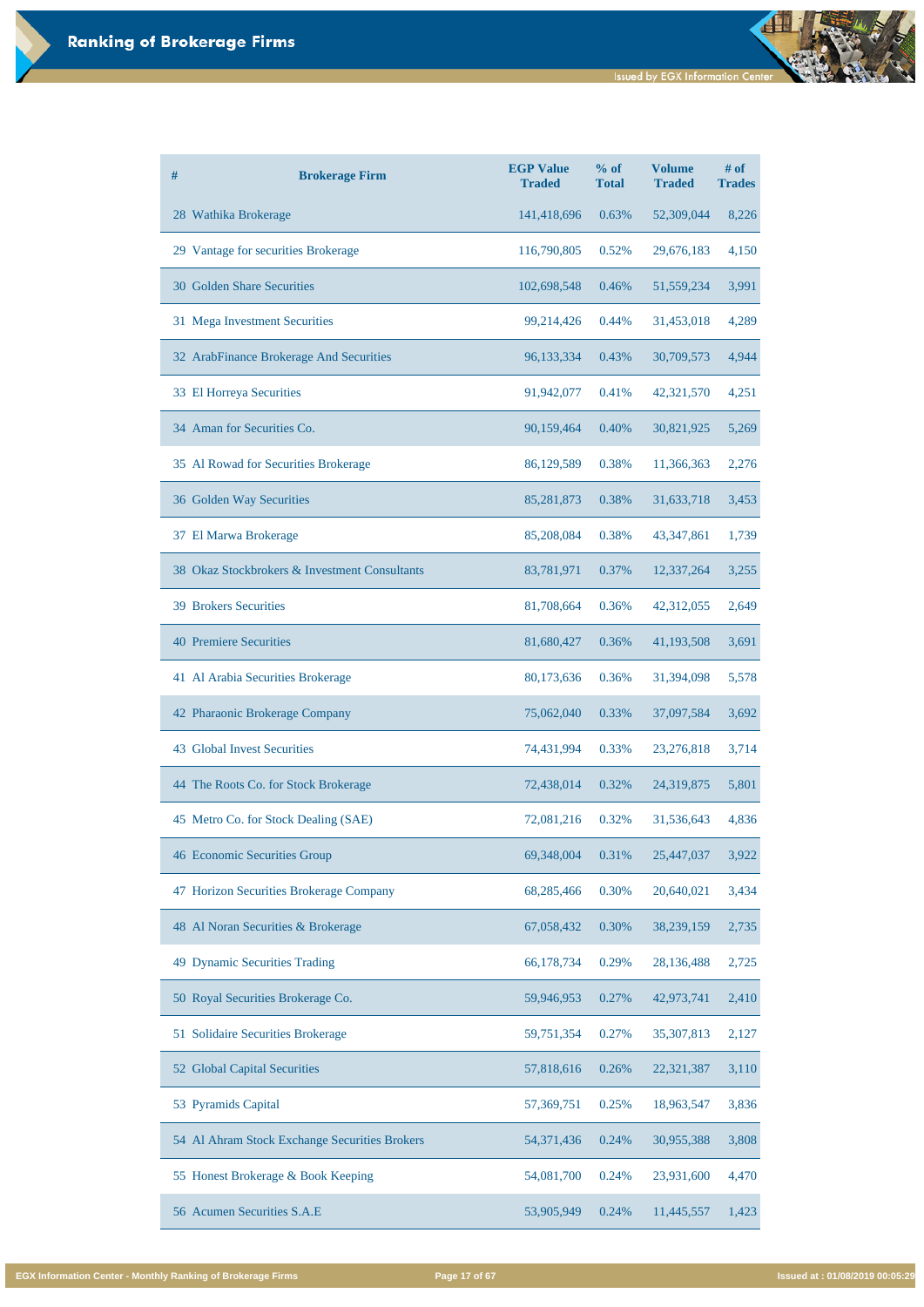| # | <b>Brokerage Firm</b>                            | <b>EGP Value</b><br><b>Traded</b> | $%$ of<br><b>Total</b> | <b>Volume</b><br><b>Traded</b> | # of<br><b>Trades</b> |
|---|--------------------------------------------------|-----------------------------------|------------------------|--------------------------------|-----------------------|
|   | 57 Team for Securities Trade                     | 53,149,563                        | 0.24%                  | 19,683,407                     | 4,618                 |
|   | 58 Al Shourouk Brokerage                         | 50,690,446                        | 0.22%                  | 11,997,318                     | 1,228                 |
|   | 59 City Trade Securities & Brokerage             | 49,358,322                        | 0.22%                  | 18,875,716                     | 2,984                 |
|   | 60 Golden Hand for Securities Brokerage          | 47,987,621                        | 0.21%                  | 22,033,748                     | 3,884                 |
|   | 61 Saudi Egyptian Co. for Securities Brokerage   | 47,963,914                        | 0.21%                  | 8,894,794                      | 4,558                 |
|   | 62 Faisal Brokerage Company                      | 47,126,754                        | 0.21%                  | 12,279,451                     | 2,237                 |
|   | 63 Grand Investment Securities                   | 45,601,359                        | 0.20%                  | 31,504,701                     | 1,456                 |
|   | 64 Egyptian Kuwaiti Securities                   | 42,988,127                        | 0.19%                  | 15,323,661                     | 3,819                 |
|   | 65 Cairo National Co. for Securities Negotiation | 38,059,117                        | 0.17%                  | 10,391,411                     | 2,017                 |
|   | 66 Maadi for Stock Dealing                       | 36, 354, 646                      | 0.16%                  | 7,852,417                      | 1,136                 |
|   | 67 Jadwa Securities Brokerage                    | 34,290,865                        | 0.15%                  | 8,053,656                      | 2,793                 |
|   | <b>68 Masters Securities</b>                     | 33,887,164                        | 0.15%                  | 5,371,343                      | 867                   |
|   | 69 HD Securities                                 | 32,458,592                        | 0.14%                  | 11,295,759                     | 988                   |
|   | 70 Yasmine Brokerage Company                     | 32,428,703                        | 0.14%                  | 8,926,750                      | 1,890                 |
|   | 71 Egypt Stocks Securities and Brokerage         | 31,664,828                        | 0.14%                  | 30,108,581                     | 1,430                 |
|   | 72 Wedian Securities Brokerage                   | 30,549,885                        | 0.14%                  | 12,576,401                     | 1,633                 |
|   | 73 El Tadamoun El Arabi For Securities Brokerage | 26,883,335                        | 0.12%                  | 12,734,029                     | 1,144                 |
|   | 74 City Capital securities & stock market        | 25,994,684                        | 0.12%                  | 6,312,334                      | 554                   |
|   | 75 Egyptian Group for Securities                 | 24,985,529                        | 0.11%                  | 8,320,265                      | 2,897                 |
|   | 76 Al Amalka for Stock Dealing                   | 24,788,760                        | 0.11%                  | 7,718,699                      | 1,894                 |
|   | <b>77 MEDCAP Securities</b>                      | 23,472,347                        | 0.10%                  | 5,953,978                      | 1,583                 |

| 78 Alhelal Alsaudi Securities & Brokerage | 23,156,477 | 0.10% | 11,210,975 | 1,124 |
|-------------------------------------------|------------|-------|------------|-------|
| 79 Three Way Brokerage                    | 22,286,397 | 0.10% | 15,395,788 | 1,771 |
| 80 Mahrosa Securities and Trading         | 19,423,803 | 0.09% | 6,616,424  | 1,146 |
| 81 El Orouba Securities Brokerage         | 19,250,639 | 0.09% | 4,030,767  | 1,143 |
| 82 Samba Tadawol Misr Brokerage           | 18,042,110 | 0.08% | 8,128,899  | 1,761 |
| <b>Watania Stock Brokers</b><br>83        | 17,473,505 | 0.08% | 7,940,813  | 1,317 |
| 84 Guarantee Co. for Brokerage Exchange   | 17,020,062 | 0.08% | 8,001,919  | 674   |
| <b>Capital Securities Brokerage</b><br>85 | 16,402,346 | 0.07% | 3,691,120  | 563   |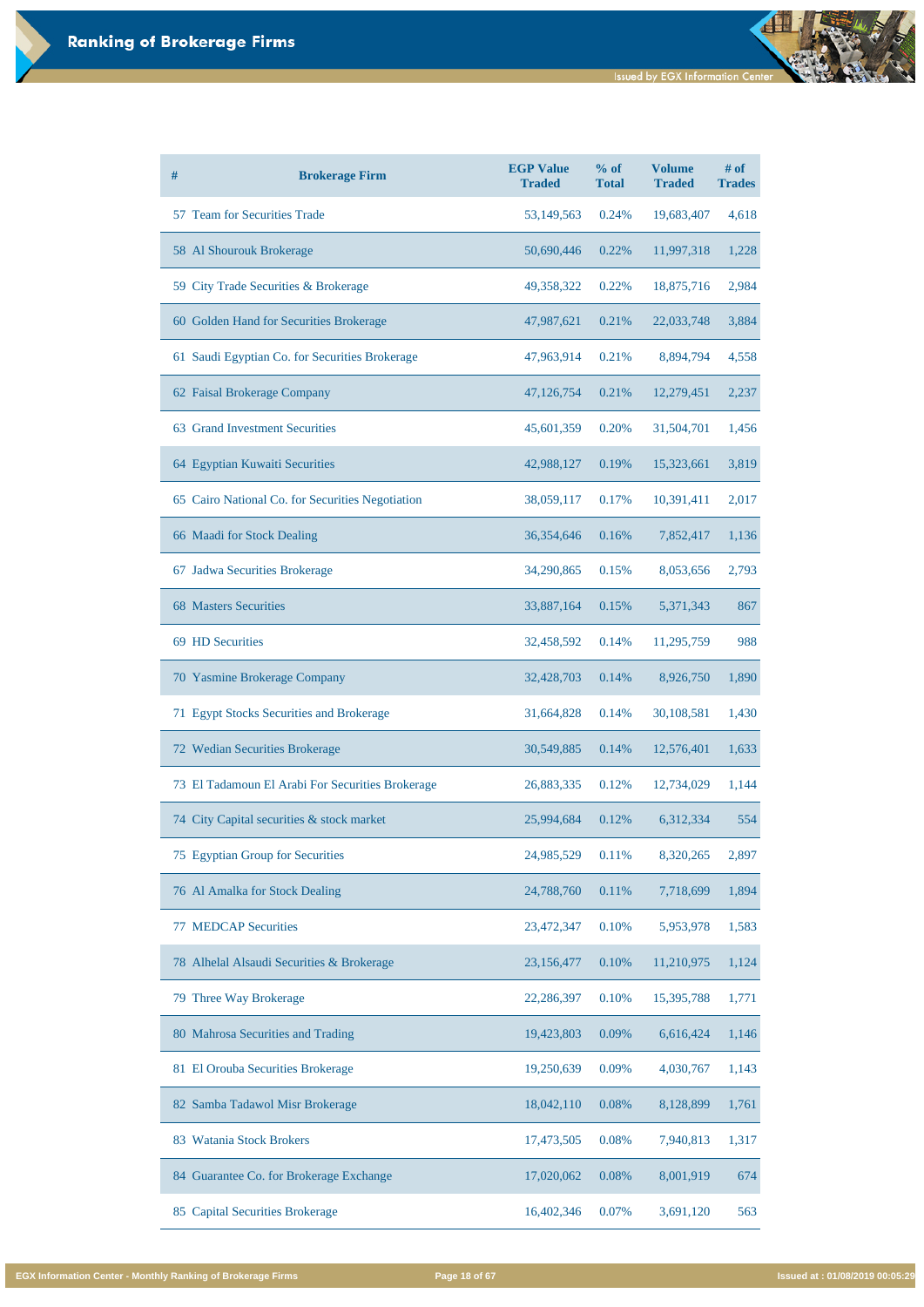| # | <b>Brokerage Firm</b>                          | <b>EGP Value</b><br><b>Traded</b> | % of<br><b>Total</b> | <b>Volume</b><br><b>Traded</b> | # of<br><b>Trades</b> |
|---|------------------------------------------------|-----------------------------------|----------------------|--------------------------------|-----------------------|
|   | 86 Alexandria Securities Brokerage             | 16,366,882                        | 0.07%                | 5,090,651                      | 1,833                 |
|   | 87 Mina Company Stock Exchange Brokers         | 15,964,323                        | 0.07%                | 3,576,927                      | 777                   |
|   | 88 Al Manar For Stock Exchange                 | 15,752,543                        | 0.07%                | 2,586,806                      | 624                   |
|   | 89 Swiss Group                                 | 14,917,689                        | 0.07%                | 5,985,147                      | 1,272                 |
|   | 90 Mediterranean for Brokerage                 | 14,876,914                        | 0.07%                | 6,689,320                      | 1,439                 |
|   | 91 Triple A Securities Co.                     | 14,380,805                        | 0.06%                | 3,145,874                      | 868                   |
|   | 92 United Brokerage Corporation                | 13,942,581                        | 0.06%                | 6,815,610                      | 1,257                 |
|   | 93 Trend for Securities                        | 13,619,626                        | 0.06%                | 2,210,250                      | 1,298                 |
|   | 94 El-Mokattam Securities Brokerage            | 12,420,726                        | 0.06%                | 3,899,214                      | 1,236                 |
|   | 95 Wallstreet Securities Brokerage             | 12,132,803                        | 0.05%                | 2,966,383                      | 544                   |
|   | 96 Tropicana for Stock Exchange                | 11,850,493                        | 0.05%                | 3,302,406                      | 988                   |
|   | 97 Cairo Stock Brokerage Co                    | 11,526,972                        | 0.05%                | 2,241,819                      | 779                   |
|   | 98 Cairo International for Securities Exchange | 10,555,835                        | 0.05%                | 4,933,860                      | 710                   |
|   | 99 Venex Group For Securities                  | 10,062,199                        | 0.04%                | 1,840,384                      | 747                   |
|   | 100 International for Securities               | 9,907,257                         | 0.04%                | 3,041,981                      | 753                   |
|   | 101 El Safa Securities Brokerage               | 9,009,585                         | 0.04%                | 3,734,316                      | 775                   |
|   | 102 Universal Securities Brokerage             | 8,683,863                         | 0.04%                | 5,071,642                      | 942                   |
|   | 103 Luxor Securities Brokerage Co.             | 8,064,804                         | 0.04%                | 2,276,639                      | 814                   |
|   | 104 El Khalegya Securities                     | 6,624,207                         | 0.03%                | 3,491,164                      | 558                   |
|   | 105 Takamol Brokerage Co.                      | 6,588,420                         | 0.03%                | 3,443,607                      | 509                   |
|   | 106 Council Inc.                               | 6,281,910                         | 0.03%                | 396,455                        | 160                   |

| 107 Horas Stock Brokers                   | 6,094,995 | 0.03% | 2,345,833 | 642   |
|-------------------------------------------|-----------|-------|-----------|-------|
| 108 First Stock Brokerage                 | 6,045,367 | 0.03% | 2,017,826 | 526   |
| 109 Al Omanaa Al Mottaheden               | 5,644,461 | 0.03% | 2,583,830 | 701   |
| 110 El-Karnak Stocks Brokerage            | 5,015,602 | 0.02% | 6,639,080 | 189   |
| 111 Tiba Brokerage & Bookkeeping          | 5,004,656 | 0.02% | 1,354,863 | 235   |
| 112 Egypt Brokerage - Inertia             | 4,875,695 | 0.02% | 943,980   | 199   |
| <b>113 EGY TREND BROKERAGE</b>            | 4,307,328 | 0.02% | 1,603,435 | 1,149 |
| 114 Bab El-Mlouk for Securities Brokerage | 3,828,047 | 0.02% | 725,643   | 273   |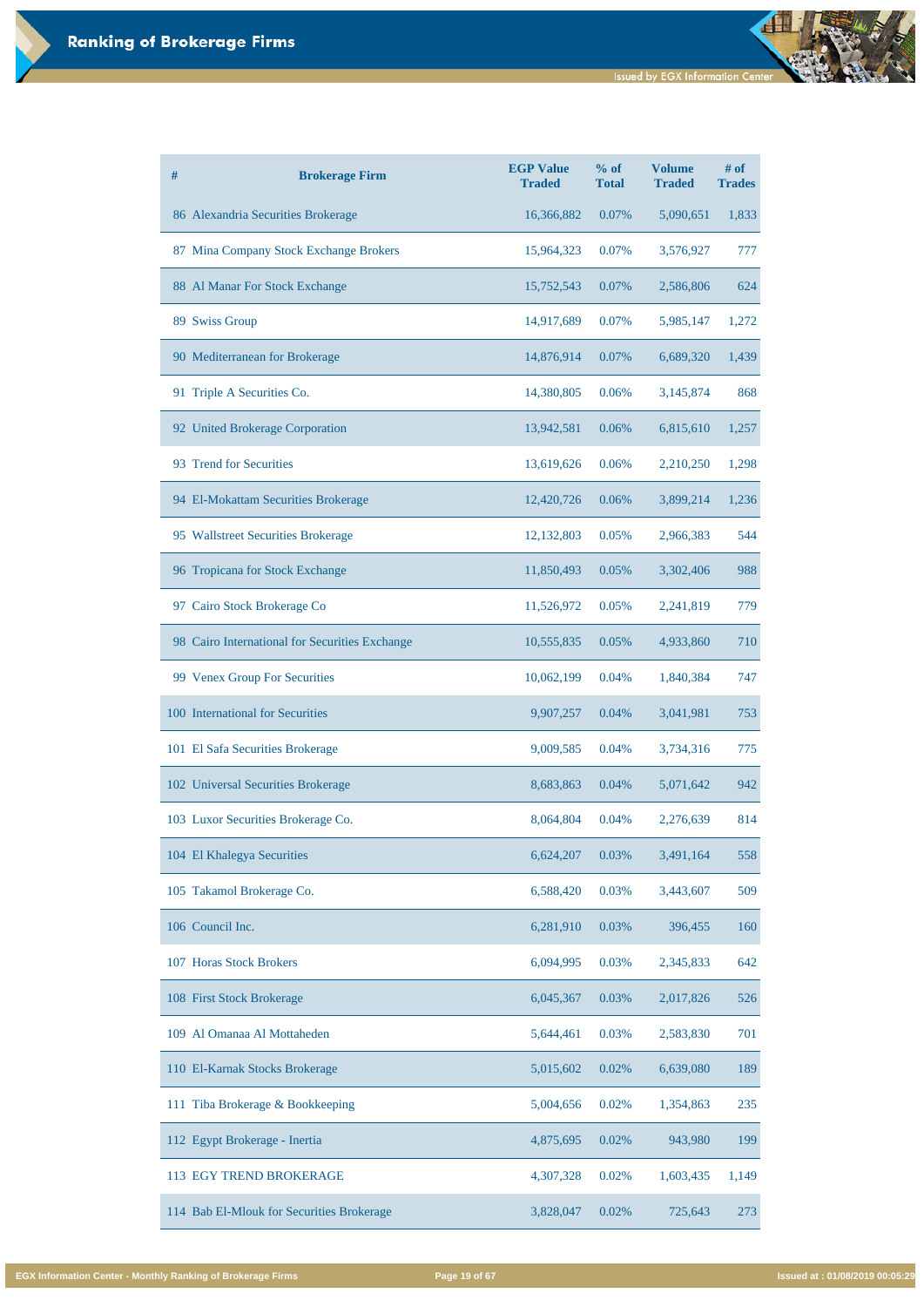đ

**EGX Information Center - Monthly Ranking of Brokerage Firms Page 20 of 67 Issued at : 01/08/2019 00:05:29**

| $\#$ | <b>Brokerage Firm</b>                              | <b>EGP Value</b><br><b>Traded</b> | $%$ of<br><b>Total</b> | <b>Volume</b><br><b>Traded</b> | # of<br><b>Trades</b> |
|------|----------------------------------------------------|-----------------------------------|------------------------|--------------------------------|-----------------------|
|      | 115 Alhmd Stock Brokerage                          | 3,241,531                         | 0.01%                  | 1,522,238                      | 121                   |
|      | 116 International Brokerage Group                  | 3,239,740                         | 0.01%                  | 837,509                        | 262                   |
|      | 117 Etrade Egypt For Securities Exchange           | 2,732,003                         | 0.01%                  | 986,305                        | 397                   |
|      | 118 El Giza for Securities Trading                 | 2,720,562                         | 0.01%                  | 622,432                        | 220                   |
|      | 119 El Alamia for Brokerage                        | 2,600,164                         | 0.01%                  | 592,355                        | 375                   |
|      | 120 Miracle for Securities                         | 2,367,158                         | 0.01%                  | 1,019,974                      | 346                   |
|      | 121 Safir for Stock Brokers                        | 2,333,336                         | 0.01%                  | 723,920                        | 321                   |
|      | 122 El Dawlia for Securities Brokerage             | 1,946,460                         | 0.01%                  | 806,001                        | 163                   |
|      | 123 El Fath Stock Brokers                          | 1,858,515                         | 0.01%                  | 769,962                        | 225                   |
|      | 124 Profit Securities Brokerage                    | 1,732,361                         | 0.01%                  | 578,475                        | 281                   |
|      | 125 Continental for Securities Trading             | 1,602,273                         | 0.01%                  | 138,901                        | 32                    |
|      | 126 The Financial Arabian for Securities Brokerage | 1,422,354                         | 0.01%                  | 526,512                        | 145                   |
|      | 127 Lepon Securities Brokers                       | 720,387                           | 0.00%                  | 382,549                        | 109                   |
|      | 128 Premium Securities                             | 329,555                           | 0.00%                  | 130,693                        | 12                    |
|      | 129 Top for Brokerage                              | 79,097                            | 0.00%                  | 17,864                         | 6                     |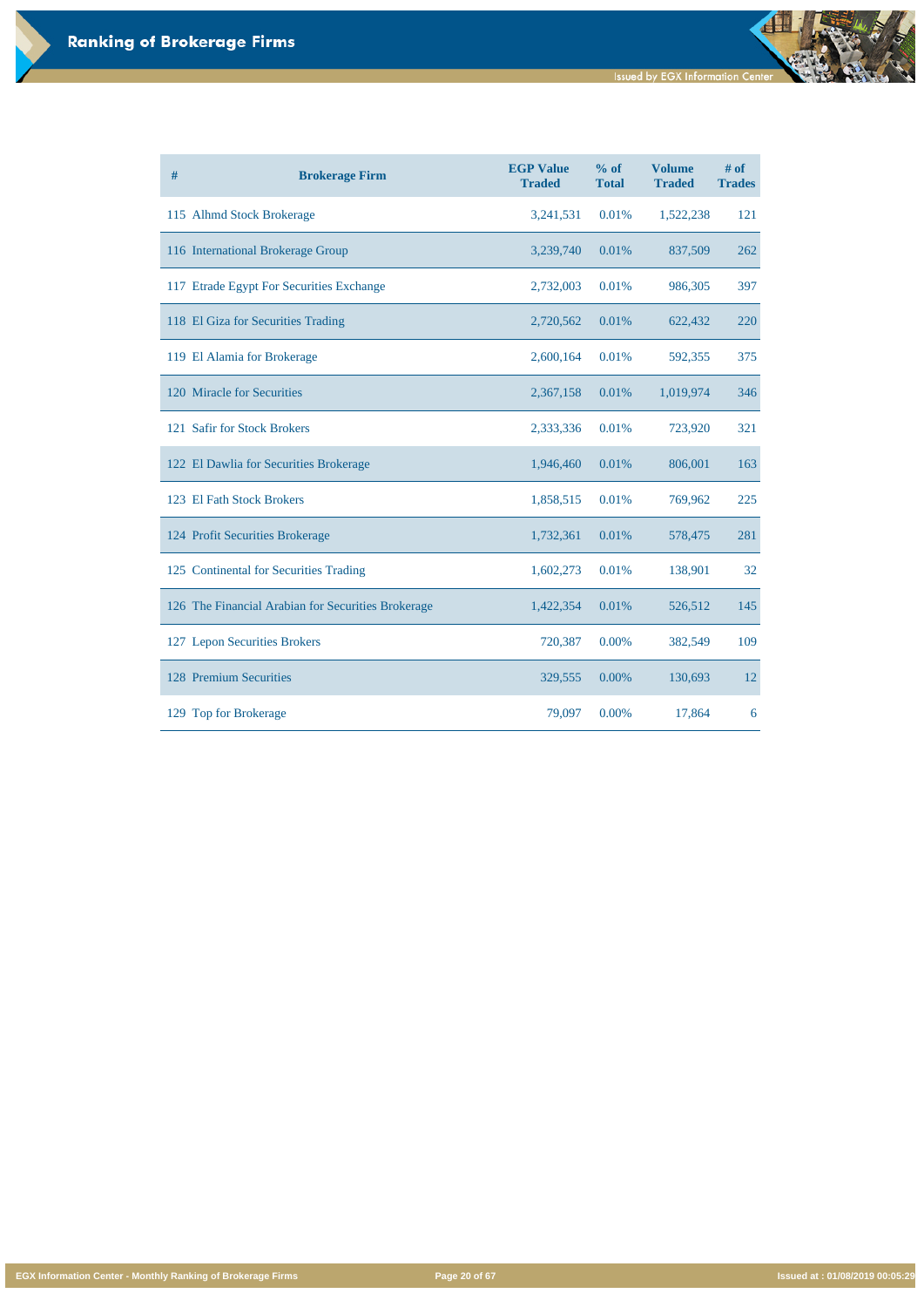### **05- Brokerage Firms in Terms of Value Traded (Nilex Market)**

**Including Deals**

| $\#$ | <b>Brokerage Firm</b>                   | <b>EGP Value</b><br><b>Traded</b> | $%$ of<br><b>Total</b> | <b>Volume</b><br><b>Traded</b> | $#$ of<br><b>Trades</b> |
|------|-----------------------------------------|-----------------------------------|------------------------|--------------------------------|-------------------------|
|      | 1 Pharos Securities                     | 68,288,501                        | 42.61%                 | 72,294,564                     | 336                     |
|      | 2 Hermes Securities Brokerage           | 15, 125, 925                      | 9.44%                  | 27,617,132                     | 1,522                   |
|      | 3 Mubasher International For Securities | 11,331,314                        | 7.07%                  | 15, 197, 959                   | 1,574                   |
|      | 4 Arabeya Online Securities             | 8,095,431                         | 5.05%                  | 15,232,305                     | 776                     |
|      | 5 Beltone Securities Brokerage          | 5,268,649                         | 3.29%                  | 4,833,053                      | 204                     |
|      | <b>6 Masters Securities</b>             | 4,835,186                         | 3.02%                  | 4,587,170                      | 76                      |
|      | 7 Sigma Securities Brokerage            | 4,114,002                         | 2.57%                  | 9,929,892                      | 573                     |
|      | 8 Cairo Capital Securities              | 3,823,833                         | 2.39%                  | 3,459,215                      | 403                     |
|      | <b>9 Pioneers Securities</b>            | 3,106,274                         | 1.94%                  | 6,248,716                      | 574                     |
|      | 10 Naeem Brokerage                      | 2,756,214                         | 1.72%                  | 1,767,837                      | 1,158                   |
|      | 11 New Brent Brokerage                  | 1,752,094                         | 1.09%                  | 1,865,315                      | 455                     |
|      | 12 Tycoon Securities                    | 1,639,453                         | 1.02%                  | 3,248,550                      | 233                     |
|      | 13 Helwan Brokerage Co.                 | 1,483,916                         | 0.93%                  | 4,262,999                      | 603                     |
|      | 14 Cairo Stock Brokerage Co             | 1,383,408                         | 0.86%                  | 5,420,500                      | 159                     |
|      | 15 Honest Brokerage & Book Keeping      | 1,376,041                         | 0.86%                  | 2,343,776                      | 355                     |
|      | 16 Wathika Brokerage                    | 1,295,113                         | 0.81%                  | 2,583,105                      | 136                     |
|      | 17 Egyptian Arabian Company(Themar)     | 1,188,010                         | 0.74%                  | 2,385,261                      | 320                     |
|      | 18 Mirage Brokerage                     | 1,139,645                         | 0.71%                  | 3,708,864                      | 234                     |
|      | 19 Osool E.S.B for Securities Brokerage | 1,125,122                         | 0.70%                  | 2,261,059                      | 143                     |

| 20 Samba Tadawol Misr Brokerage                   | 1,092,182 | 0.68%    | 2,120,660 | 166 |
|---------------------------------------------------|-----------|----------|-----------|-----|
| 21 Arab African International Securities          | 1,069,582 | $0.67\%$ | 1,305,054 | 316 |
| 22 Metro Co. for Stock Dealing (SAE)              | 803,624   | 0.50%    | 3,067,348 | 129 |
| 23 Mediterranean for Brokerage                    | 783,200   | 0.49%    | 2,671,703 | 150 |
| 24 Al Arabia Securities Brokerage                 | 723,777   | 0.45%    | 803,370   | 170 |
| 25 The Roots Co. for Stock Brokerage              | 713,022   | $0.44\%$ | 2,301,707 | 153 |
| 26 Faisal Brokerage Company                       | 710,093   | 0.44%    | 2,534,006 | 135 |
| <b>Golden Hand for Securities Brokerage</b><br>27 | 700,540   | $0.44\%$ | 3,042,240 | 75  |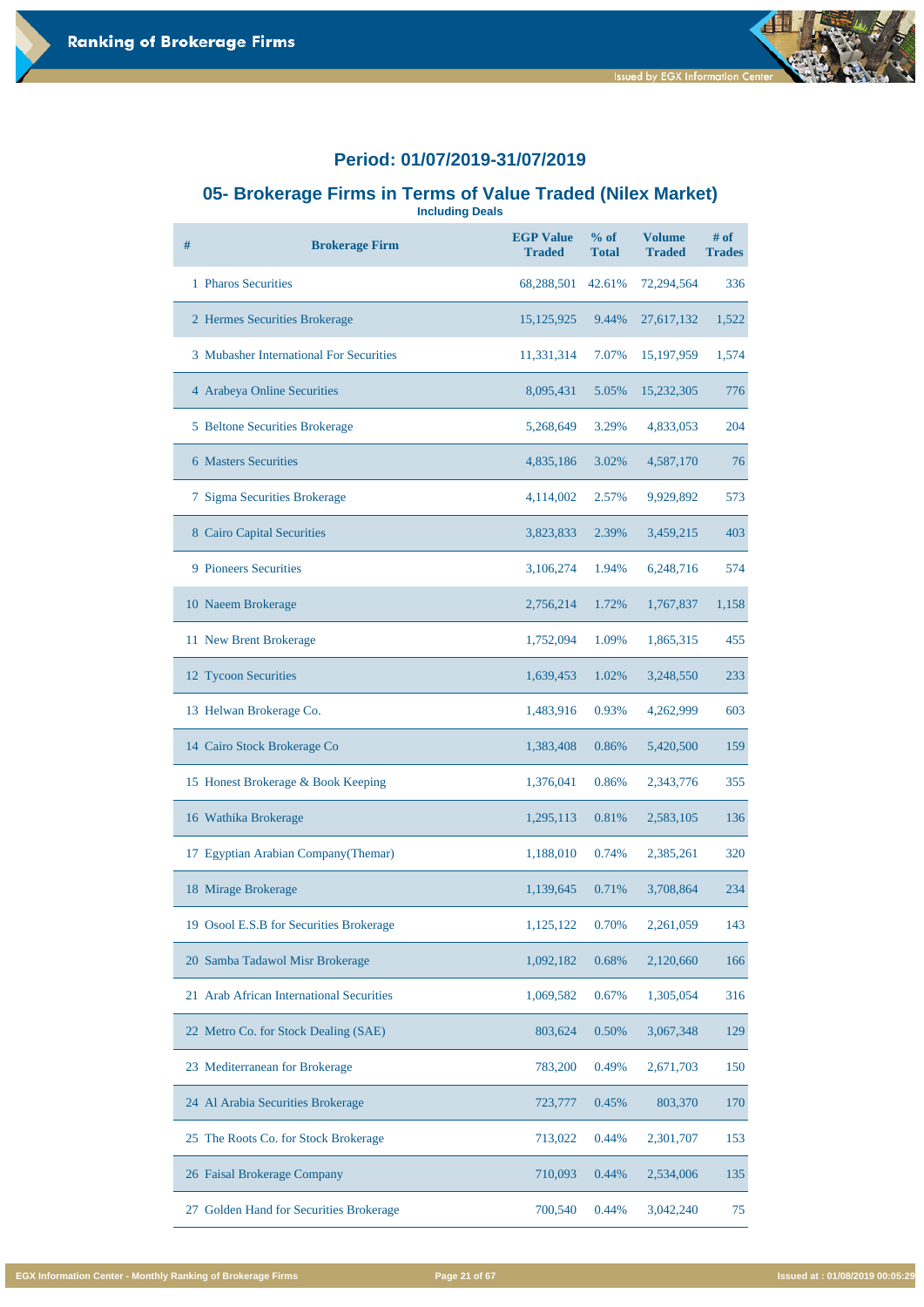**Issued by EGX Information Center** 

| # | <b>Brokerage Firm</b>                                | <b>EGP Value</b><br><b>Traded</b> | % of<br><b>Total</b> | <b>Volume</b><br><b>Traded</b> | # of<br><b>Trades</b> |
|---|------------------------------------------------------|-----------------------------------|----------------------|--------------------------------|-----------------------|
|   | 28 Tropicana for Stock Exchange                      | 693,047                           | 0.43%                | 2,260,887                      | 123                   |
|   | 29 Commercial International Brokerage company (CIBC) | 666,004                           | 0.42%                | 1,196,336                      | 89                    |
|   | <b>30 Global Invest Securities</b>                   | 645,044                           | 0.40%                | 2,430,495                      | 125                   |
|   | 31 Al Ahram Stock Exchange Securities Brokers        | 543,175                           | 0.34%                | 1,342,165                      | 103                   |
|   | 32 Golden Share Securities                           | 464,375                           | 0.29%                | 740,817                        | 84                    |
|   | 33 Economic Securities Group                         | 433,302                           | 0.27%                | 627,393                        | 77                    |
|   | 34 Al Omanaa Al Mottaheden                           | 422,870                           | 0.26%                | 1,280,183                      | 45                    |
|   | 35 Golden Way Securities                             | 387,596                           | 0.24%                | 204,066                        | 90                    |
|   | 36 Blom Egypt Securities                             | 383,309                           | 0.24%                | 286,800                        | 32                    |
|   | 37 Aman for Securities Co.                           | 379,836                           | 0.24%                | 370,466                        | 125                   |
|   | <b>38 ROAYA ONLINE</b>                               | 377,680                           | 0.24%                | 486,065                        | 86                    |
|   | 39 Global Capital Securities                         | 375,223                           | 0.23%                | 1,531,865                      | 76                    |
|   | <b>40 Premiere Securities</b>                        | 373,308                           | 0.23%                | 604,208                        | 126                   |
|   | 41 Mega Investment Securities                        | 342,793                           | 0.21%                | 625,000                        | 41                    |
|   | 42 Horizon Securities Brokerage Company              | 306,989                           | 0.19%                | 1,127,675                      | 61                    |
|   | 43 Prime Securities Brokerage                        | 289,024                           | 0.18%                | 465,077                        | 60                    |
|   | 44 Egyptian Kuwaiti Securities                       | 283,837                           | 0.18%                | 564,562                        | 64                    |
|   | 45 Three Way Brokerage                               | 280,626                           | 0.18%                | 282,255                        | 56                    |
|   | 46 Team for Securities Trade                         | 279,505                           | 0.17%                | 427,501                        | 61                    |
|   | 47 Royal Securities Brokerage Co.                    | 264,986                           | 0.17%                | 630,234                        | 71                    |
|   | 48 El Orouba Securities Brokerage                    | 243,514                           | 0.15%                | 115,800                        | 17                    |

| 49 City Trade Securities & Brokerage           | 243,510 | 0.15% | 500,847 | 84 |
|------------------------------------------------|---------|-------|---------|----|
| 50 Saudi Egyptian Co. for Securities Brokerage | 242,869 | 0.15% | 900,025 | 48 |
| 51 Cairo International for Securities Exchange | 240,397 | 0.15% | 956,646 | 26 |
| 52 Horas Stock Brokers                         | 232,588 | 0.15% | 847,098 | 51 |
| 53 El Safa Securities Brokerage                | 230,093 | 0.14% | 584,150 | 41 |
| <b>54 MEDCAP Securities</b>                    | 229,563 | 0.14% | 513,472 | 81 |
| 55 ArabFinance Brokerage And Securities        | 228,826 | 0.14% | 681,891 | 52 |
| 56 International for Securities                | 219,420 | 0.14% | 436,000 | 32 |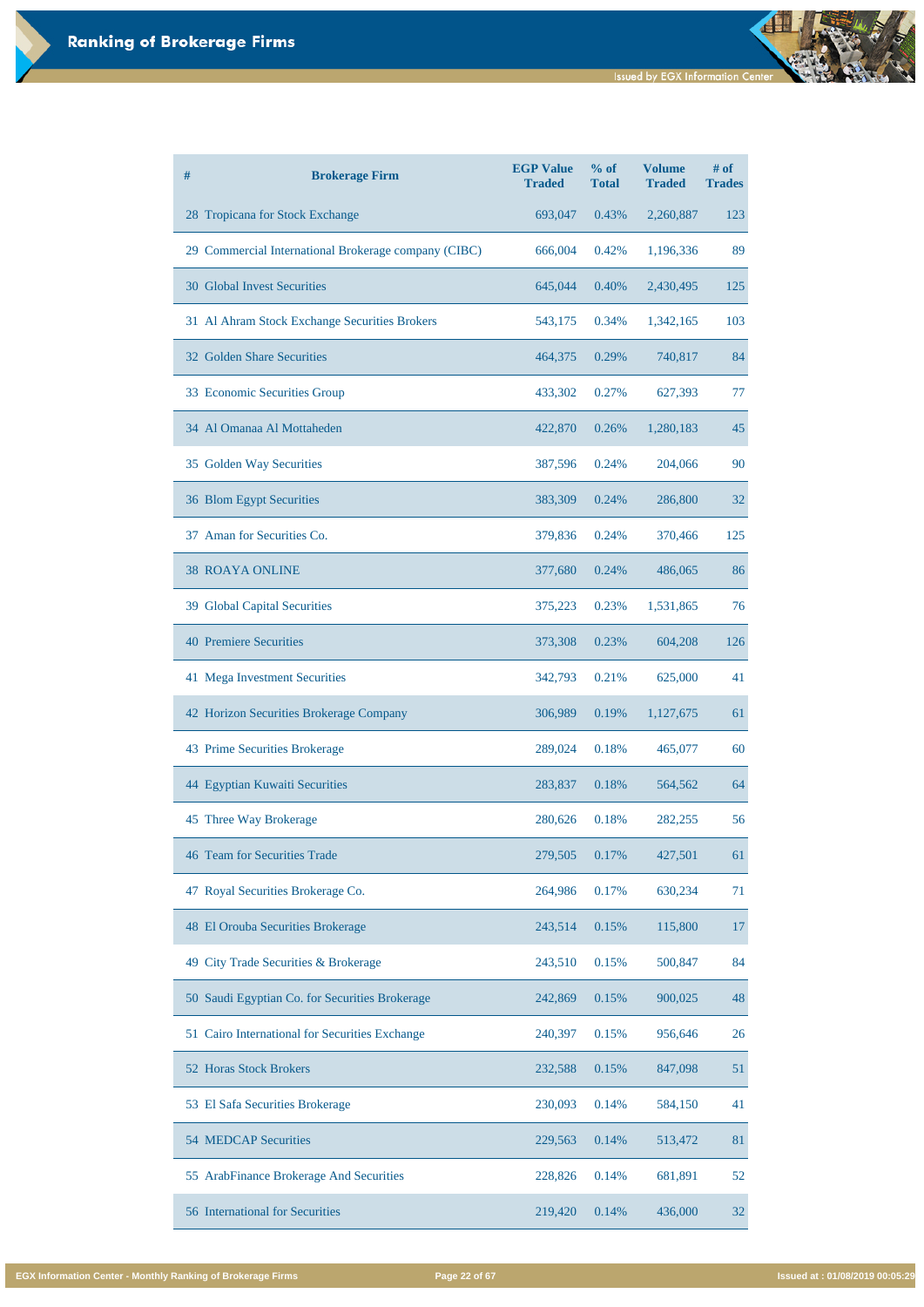| # | <b>Brokerage Firm</b>                    | <b>EGP Value</b><br><b>Traded</b> | % of<br><b>Total</b> | <b>Volume</b><br><b>Traded</b> | $#$ of<br><b>Trades</b> |
|---|------------------------------------------|-----------------------------------|----------------------|--------------------------------|-------------------------|
|   | 57 Mahrosa Securities and Trading        | 216,688                           | 0.14%                | 445,961                        | 23                      |
|   | 58 Egypt Stocks Securities and Brokerage | 212,356                           | 0.13%                | 354,063                        | 57                      |
|   | 59 Jadwa Securities Brokerage            | 208,988                           | 0.13%                | 162,970                        | 44                      |
|   | 60 Wedian Securities Brokerage           | 206,285                           | 0.13%                | 330,200                        | 34                      |
|   | 61 Dynamic Securities Trading            | 199,677                           | 0.12%                | 508,845                        | 62                      |
|   | 62 El Fath Stock Brokers                 | 189,455                           | 0.12%                | 168,200                        | 55                      |
|   | 63 Egyptian Group for Securities         | 180,591                           | 0.11%                | 256,080                        | 62                      |
|   | 64 Takamol Brokerage Co.                 | 177,479                           | 0.11%                | 630,900                        | 14                      |
|   | 65 Al Amalka for Stock Dealing           | 168,632                           | 0.11%                | 342,565                        | 46                      |
|   | 66 First Stock Brokerage                 | 165,426                           | 0.10%                | 325,900                        | 50                      |
|   | 67 El Marwa Brokerage                    | 160,001                           | 0.10%                | 798,505                        | 10                      |
|   | 68 Alexandria Securities Brokerage       | 151,238                           | 0.09%                | 287,572                        | 39                      |
|   | 69 HC Brokerage                          | 150,525                           | 0.09%                | 359,979                        | 34                      |
|   | 70 Luxor Securities Brokerage Co.        | 146,674                           | 0.09%                | 372,698                        | 44                      |
|   | 71 Al Noran Securities & Brokerage       | 131,498                           | 0.08%                | 62,018                         | 37                      |
|   | 72 Safir for Stock Brokers               | 127,849                           | 0.08%                | 266,000                        | 35                      |
|   | 73 El Horreya Securities                 | 124,323                           | 0.08%                | 373,704                        | 37                      |
|   | 74 Pyramids Capital                      | 109,719                           | 0.07%                | 382,436                        | 61                      |
|   | 75 El Khalegya Securities                | 104,262                           | 0.07%                | 414,000                        | 10                      |
|   | 76 Al Shourouk Brokerage                 | 104,157                           | 0.06%                | 395,661                        | 25                      |
|   | 77 Watania Stock Brokers                 | 81,932                            | 0.05%                | 179,830                        | 28                      |

| 78 Yasmine Brokerage Company            | 74,597 | 0.05% | 143,000 | 23 |
|-----------------------------------------|--------|-------|---------|----|
| 79 Vantage for securities Brokerage     | 74,408 | 0.05% | 173,824 | 16 |
| 80 United Brokerage Corporation         | 73,975 | 0.05% | 34,770  | 17 |
| 81 Pharaonic Brokerage Company          | 72,298 | 0.05% | 122,773 | 8  |
| 82 Mina Company Stock Exchange Brokers  | 60,731 | 0.04% | 69,768  | 18 |
| 83 Etrade Egypt For Securities Exchange | 57,673 | 0.04% | 122,350 | 17 |
| 84 El Alamia for Brokerage              | 56,648 | 0.04% | 48,350  | 8  |
| <b>Alhmd Stock Brokerage</b><br>85      | 39,894 | 0.02% | 163,927 | 8  |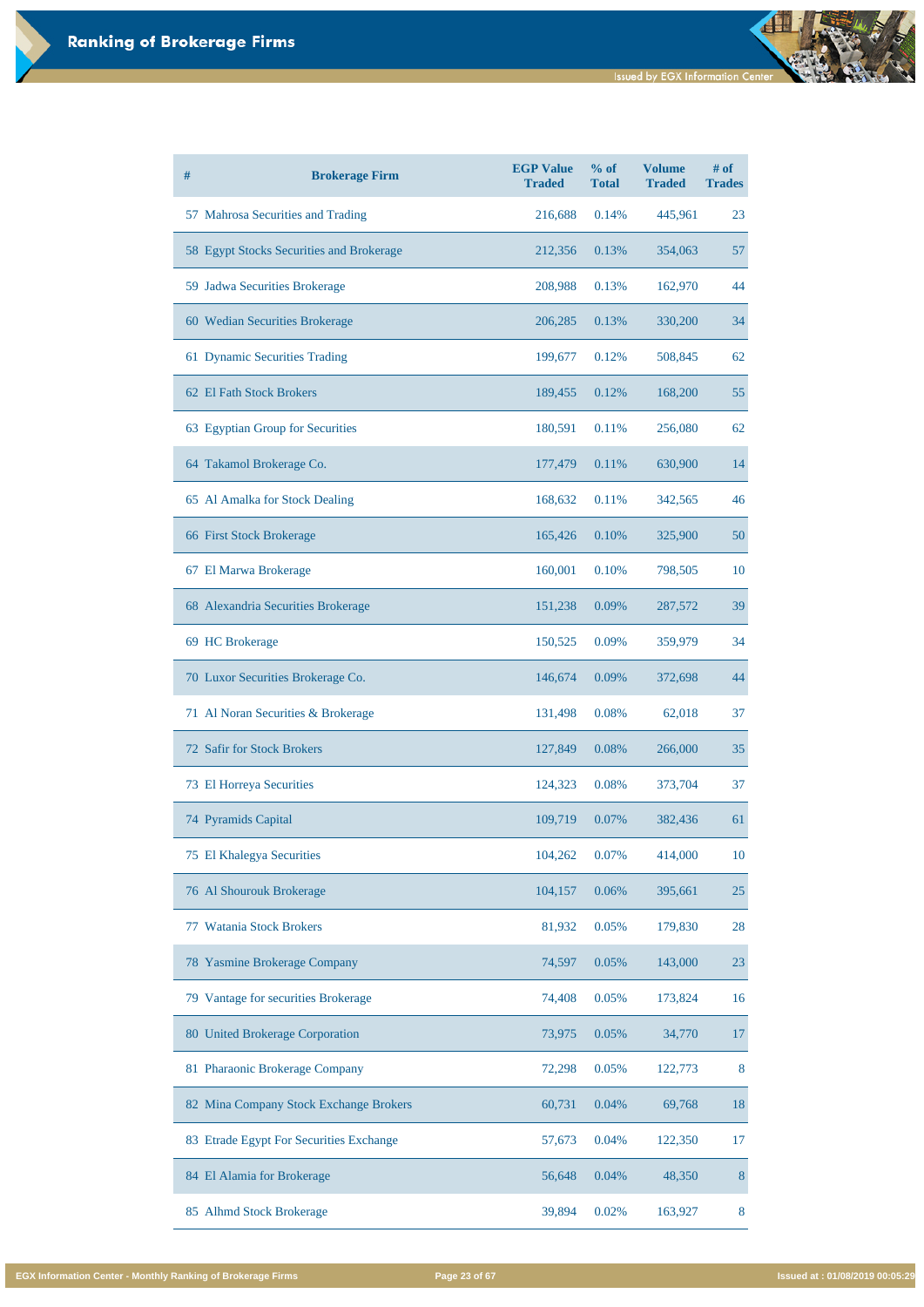| # | <b>Brokerage Firm</b>                            | <b>EGP Value</b><br><b>Traded</b> | % of<br><b>Total</b> | <b>Volume</b><br><b>Traded</b> | # of<br><b>Trades</b> |
|---|--------------------------------------------------|-----------------------------------|----------------------|--------------------------------|-----------------------|
|   | 86 El Tadamoun El Arabi For Securities Brokerage | 36,361                            | 0.02%                | 157,486                        | 4                     |
|   | 87 Arqaam Securities Brokerage                   | 36,310                            | 0.02%                | 90,000                         | 7                     |
|   | 88 El Giza for Securities Trading                | 32,474                            | 0.02%                | 98,915                         | 9                     |
|   | 89 Alhelal Alsaudi Securities & Brokerage        | 27,707                            | 0.02%                | 70,030                         | 9                     |
|   | 90 El Dawlia for Securities Brokerage            | 27,392                            | 0.02%                | 90,160                         | 8                     |
|   | 91 Wallstreet Securities Brokerage               | 25,134                            | 0.02%                | 8,750                          | 6                     |
|   | 92 Lepon Securities Brokers                      | 22,950                            | 0.01%                | 94,000                         |                       |
|   | 93 Guarantee Co. for Brokerage Exchange          | 22,452                            | 0.01%                | 12,500                         | 3                     |
|   | 94 Swiss Group                                   | 21,300                            | 0.01%                | 100,000                        | 3                     |
|   | 95 Okaz Stockbrokers & Investment Consultants    | 20,161                            | 0.01%                | 26,000                         | 4                     |
|   | 96 Miracle for Securities                        | 20,141                            | 0.01%                | 56,750                         | 12                    |
|   | 97 International Brokerage Group                 | 19,670                            | 0.01%                | 83,000                         | 4                     |
|   | 98 Trend for Securities                          | 18,437                            | 0.01%                | 19,725                         | 22                    |
|   | 99 El-Mokattam Securities Brokerage              | 14,860                            | 0.01%                | 30,000                         | 2                     |
|   | 100 Al Manar For Stock Exchange                  | 14,223                            | 0.01%                | 12,050                         | 3                     |
|   | 101 Profit Securities Brokerage                  | 14,033                            | 0.01%                | 57,000                         | 4                     |
|   | 102 Al Rowad for Securities Brokerage            | 13,750                            | 0.01%                | 50,000                         | T                     |
|   | 103 Universal Securities Brokerage               | 11,273                            | 0.01%                | 37,320                         | 8                     |
|   | 104 Shuaa securities                             | 7,176                             | 0.00%                | 22,080                         | 1                     |
|   | 105 Solidaire Securities Brokerage               | 2,860                             | 0.00%                | 1,000                          | 1                     |
|   | 106 Brokers Securities                           | 2,747                             | 0.00%                | 2,500                          | $\overline{2}$        |

| 107 Arzan Securities        | 1,895 | $0.00\%$      | 804   |  |
|-----------------------------|-------|---------------|-------|--|
| 108 Triple A Securities Co. |       | $1,773$ 0.00% | 1.490 |  |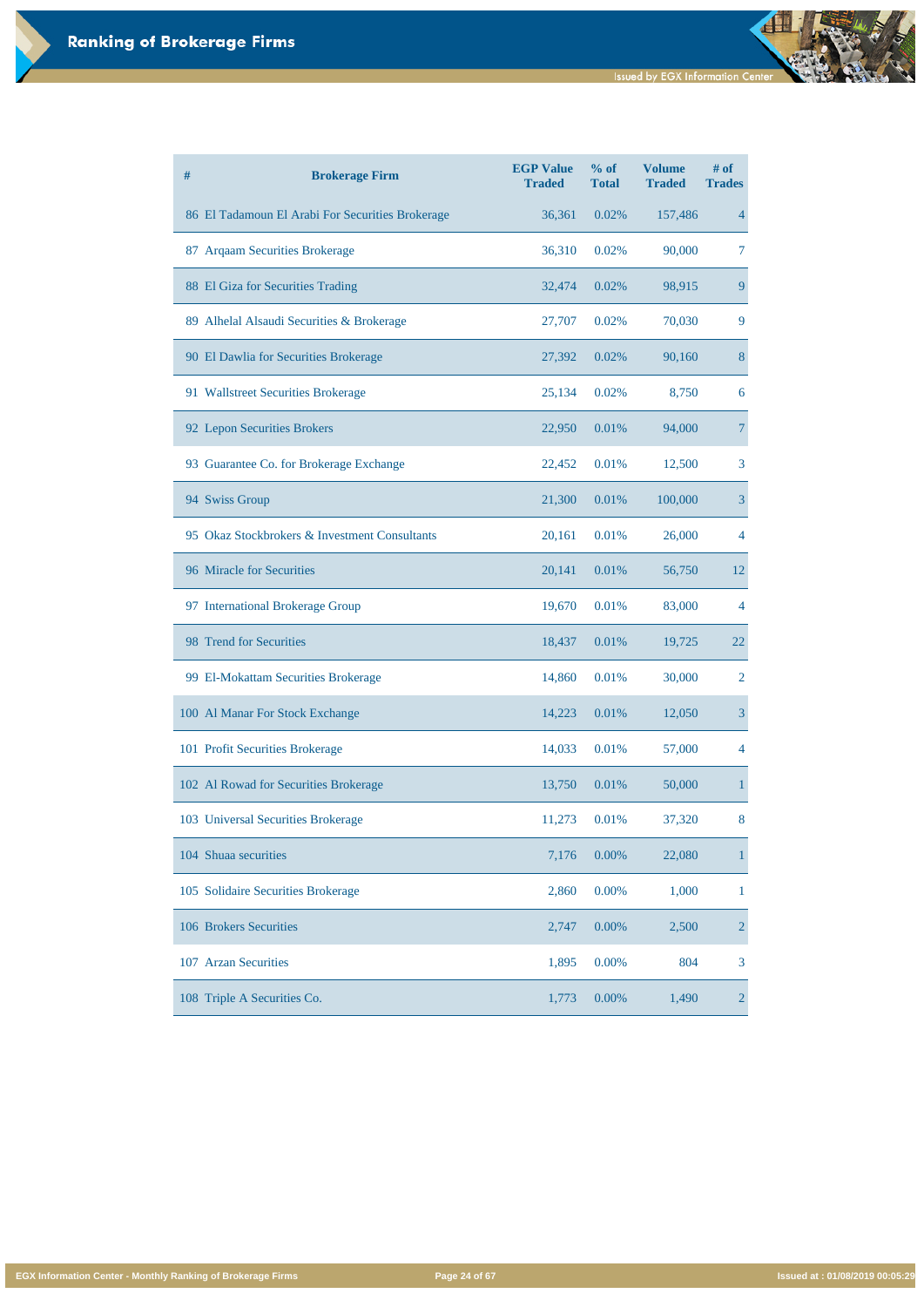### **06- Brokerage Firms in Terms of FIX Value Traded**

| # | <b>Brokerage Firm</b>                               | <b>EGP Value</b><br><b>Traded</b> | $%$ of<br><b>Total</b> | <b>Volume</b><br><b>Traded</b> | $#$ of<br><b>Trades</b> |
|---|-----------------------------------------------------|-----------------------------------|------------------------|--------------------------------|-------------------------|
|   | 1 Financial Brokerage Group                         | 2,307,422,186                     | 14.84%                 | 225,497,379                    | 26,252                  |
|   | 2 Commercial International Brokerage company (CIBC) | 1,724,568,902                     | 11.09%                 | 282, 202, 132                  | 30,009                  |
|   | 3 Beltone Securities Brokerage                      | 1,421,546,282                     | 9.14%                  | 231,032,754                    | 21,453                  |
|   | 4 Arqaam Securities Brokerage                       | 1,287,902,512                     | 8.28%                  | 137, 179, 392                  | 26,357                  |
|   | 5 Hermes Securities Brokerage                       | 1,029,649,255                     | 6.62%                  | 433, 271, 267                  | 33,232                  |
|   | 6 Mubasher International For Securities             | 979,304,760                       | 6.30%                  | 510,269,509                    | 35,242                  |
|   | <b>7 Pioneers Securities</b>                        | 721,442,134                       | 4.64%                  | 308, 204, 268                  | 35,723                  |
|   | 8 Arabeya Online Securities                         | 503,187,133                       | 3.24%                  | 198,086,926                    | 25,345                  |
|   | 9 Sigma Securities Brokerage                        | 495,553,379                       | 3.19%                  | 178, 343, 579                  | 15,048                  |
|   | 10 Naeem Brokerage                                  | 449,160,952                       | 2.89%                  | 166,739,589                    | 15,054                  |
|   | 11 HC Brokerage                                     | 342,482,143                       | 2.20%                  | 60,440,020                     | 8,030                   |
|   | 12 Shuaa securities                                 | 308,299,288                       | 1.98%                  | 149,560,844                    | 7,851                   |
|   | 13 HSBC Securities Egypt S.A.E                      | 299,858,359                       | 1.93%                  | 17,309,434                     | 4,649                   |
|   | 14 Ostoul Securities Brokerage                      | 294,654,964                       | 1.90%                  | 140,139,732                    | 5,085                   |
|   | 15 Pharos Securities                                | 264,872,494                       | 1.70%                  | 56,662,725                     | 6,358                   |
|   | 16 Arzan Securities                                 | 220,476,491                       | 1.42%                  | 121,411,984                    | 6,123                   |
|   | 17 Egyptian Arabian Company (Themar)                | 205,595,908                       | 1.32%                  | 107,581,475                    | 11,950                  |
|   | 18 Cairo Capital Securities                         | 166, 477, 369                     | 1.07%                  | 56, 525, 517                   | 3,826                   |
|   | 19 Mirage Brokerage                                 | 163,045,255                       | 1.05%                  | 88,386,521                     | 10,758                  |
|   | 20 Osool E.S.B for Securities Brokerage             | 142,406,132                       | 0.92%                  | 85,020,472                     | 7,789                   |
|   | 21 Helwan Brokerage Co.                             | 127,881,592                       | 0.82%                  | 54,853,402                     | 14,162                  |
|   | 22 Wathika Brokerage                                | 126,880,887                       | 0.82%                  | 52,169,062                     | 8,014                   |
|   | 23 ROAYA ONLINE                                     | 122, 123, 732                     | 0.79%                  | 51,399,671                     | 6,146                   |
|   | 24 Vantage for securities Brokerage                 | 107,666,716                       | 0.69%                  | 27,865,742                     | 3,991                   |
|   | 25 Blom Egypt Securities                            | 99,024,192                        | 0.64%                  | 36,310,919                     | 3,905                   |
|   | 26 New Brent Brokerage                              | 93,995,386                        | 0.60%                  | 47,381,158                     | 5,190                   |
|   | 27 Arab African International Securities            | 89,031,457                        | 0.57%                  | 40,254,587                     | 3,557                   |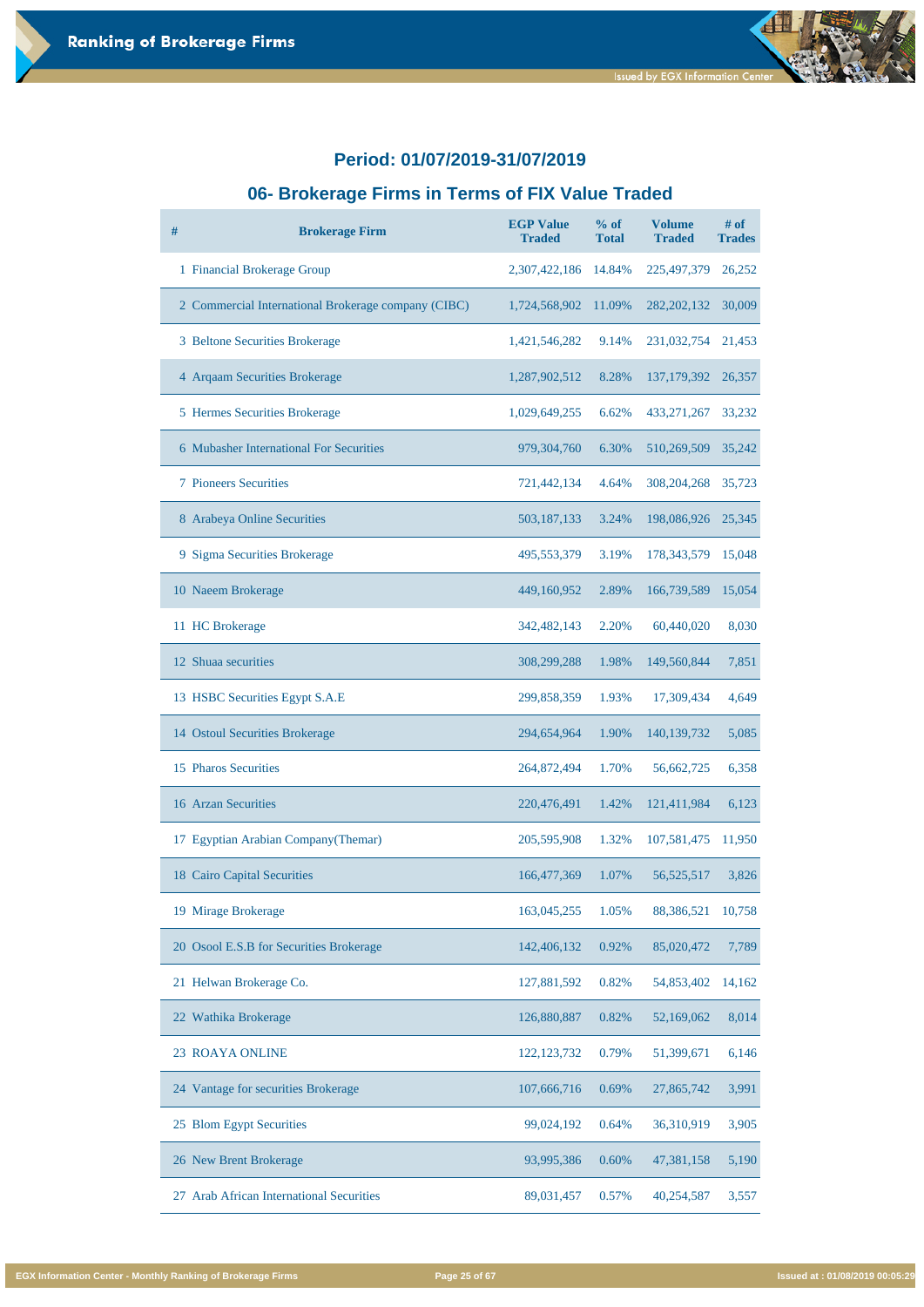| #<br><b>Brokerage Firm</b>                    | <b>EGP Value</b><br><b>Traded</b> | % of<br><b>Total</b> | <b>Volume</b><br><b>Traded</b> | # of<br><b>Trades</b> |
|-----------------------------------------------|-----------------------------------|----------------------|--------------------------------|-----------------------|
| 28 Tycoon Securities                          | 84,235,462                        | 0.54%                | 32,979,349                     | 3,720                 |
| 29 El Horreya Securities                      | 81,411,336                        | 0.52%                | 34,961,043                     | 3,673                 |
| <b>30 Premiere Securities</b>                 | 80,720,655                        | 0.52%                | 41,145,869                     | 3,738                 |
| 31 ArabFinance Brokerage And Securities       | 79,259,435                        | 0.51%                | 26,404,848                     | 4,426                 |
| 32 The Roots Co. for Stock Brokerage          | 73, 147, 374                      | 0.47%                | 26,619,140                     | 5,951                 |
| 33 Prime Securities Brokerage                 | 70,171,094                        | 0.45%                | 24,476,008                     | 4,078                 |
| 34 Dynamic Securities Trading                 | 66,059,115                        | 0.42%                | 28,370,909                     | 2,767                 |
| 35 Horizon Securities Brokerage Company       | 65,642,308                        | 0.42%                | 19,547,865                     | 3,428                 |
| 36 City Trade Securities & Brokerage          | 43,735,117                        | 0.28%                | 16,532,720                     | 2,614                 |
| 37 Egyptian Kuwaiti Securities                | 43,212,905                        | 0.28%                | 15,876,587                     | 3,870                 |
| 38 Solidaire Securities Brokerage             | 38,666,624                        | 0.25%                | 22,700,242                     | 1,409                 |
| 39 Global Capital Securities                  | 37,818,477                        | 0.24%                | 16,545,925                     | 2,556                 |
| <b>40 Masters Securities</b>                  | 37, 562, 258                      | 0.24%                | 9,663,593                      | 901                   |
| 41 Honest Brokerage & Book Keeping            | 37,474,341                        | 0.24%                | 18,052,561                     | 3,784                 |
| 42 Al Noran Securities & Brokerage            | 36,886,334                        | 0.24%                | 24,584,503                     | 957                   |
| 43 Pyramids Capital                           | 35,289,953                        | 0.23%                | 13,593,234                     | 3,287                 |
| <b>44 Global Invest Securities</b>            | 34, 249, 583                      | 0.22%                | 17,814,660                     | 2,319                 |
| 45 Okaz Stockbrokers & Investment Consultants | 33,663,841                        | 0.22%                | 6,284,610                      | 1,643                 |
| 46 Team for Securities Trade                  | 30,982,838                        | 0.20%                | 11,745,412                     | 3,013                 |
| 47 Al Ahram Stock Exchange Securities Brokers | 29,701,675                        | 0.19%                | 19,756,381                     | 2,027                 |
| 48 Jadwa Securities Brokerage                 | 28, 259, 752                      | 0.18%                | 6,414,993                      | 2,498                 |

| <b>49 Brokers Securities</b>                     | 26, 151, 581 | 0.17% | 7,217,890  | 1,255 |
|--------------------------------------------------|--------------|-------|------------|-------|
| 50 Royal Securities Brokerage Co.                | 25,484,003   | 0.16% | 19,883,673 | 1,287 |
| 51 Three Way Brokerage                           | 22,514,643   | 0.14% | 15,647,043 | 1,820 |
| 52 Alhelal Alsaudi Securities & Brokerage        | 22,006,166   | 0.14% | 10,759,541 | 1,064 |
| 53 Pharaonic Brokerage Company                   | 21,930,734   | 0.14% | 15,727,190 | 1,136 |
| 54 HD Securities                                 | 21,883,610   | 0.14% | 8,105,999  | 720   |
| 55 Faisal Brokerage Company                      | 20,885,874   | 0.13% | 7,130,892  | 1,355 |
| 56 El Tadamoun El Arabi For Securities Brokerage | 19,327,623   | 0.12% | 10,154,043 | 840   |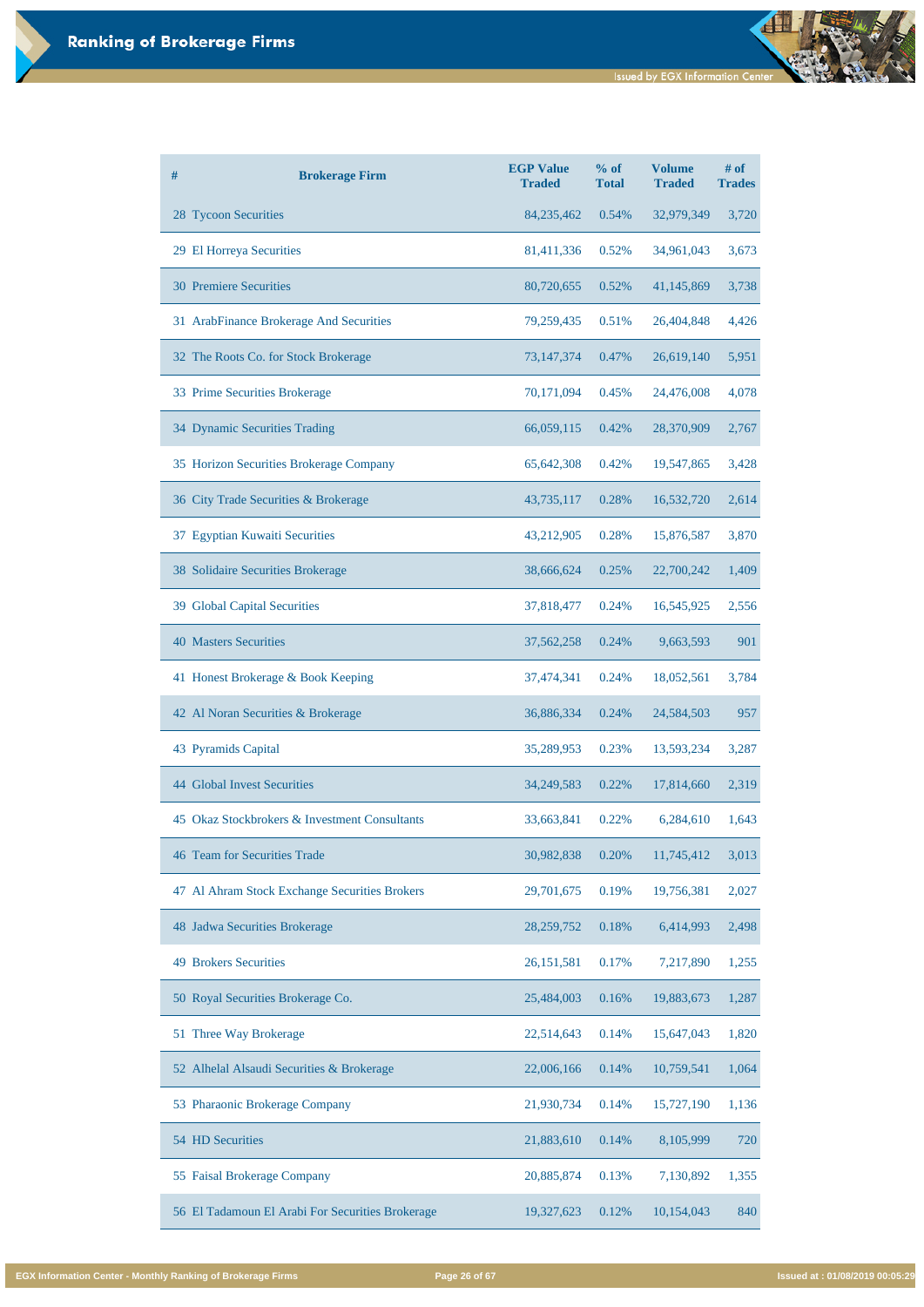| # | <b>Brokerage Firm</b>                 | <b>EGP Value</b><br><b>Traded</b> | % of<br><b>Total</b> | <b>Volume</b><br><b>Traded</b> | $#$ of<br><b>Trades</b> |
|---|---------------------------------------|-----------------------------------|----------------------|--------------------------------|-------------------------|
|   | 57 Economic Securities Group          | 16,516,547                        | 0.11%                | 10,690,422                     | 732                     |
|   | <b>58 Grand Investment Securities</b> | 14,122,691                        | 0.09%                | 6,794,672                      | 497                     |
|   | 59 Metro Co. for Stock Dealing (SAE)  | 11,788,907                        | 0.08%                | 4,641,570                      | 1,360                   |
|   | 60 Swiss Group                        | 10,762,005                        | 0.07%                | 3,637,105                      | 954                     |
|   | 61 Al Amalka for Stock Dealing        | 10,484,914                        | 0.07%                | 3,303,009                      | 882                     |
|   | 62 Alexandria Securities Brokerage    | 10,122,672                        | 0.07%                | 3,186,996                      | 1,301                   |
|   | 63 Venex Group For Securities         | 9,874,239                         | 0.06%                | 1,805,884                      | 731                     |
|   | 64 Aman for Securities Co.            | 9,677,066                         | 0.06%                | 2,250,236                      | 458                     |
|   | 65 Al Rowad for Securities Brokerage  | 9,104,165                         | 0.06%                | 2,263,616                      | 456                     |
|   | 66 Universal Securities Brokerage     | 8,676,666                         | 0.06%                | 5,090,770                      | 942                     |
|   | 67 Al Arabia Securities Brokerage     | 8,342,003                         | 0.05%                | 2,386,887                      | 559                     |
|   | 68 United Brokerage Corporation       | 8,132,864                         | 0.05%                | 4,799,953                      | 1,032                   |
|   | 69 Mediterranean for Brokerage        | 7,870,386                         | 0.05%                | 4,941,086                      | 886                     |
|   | 70 Egyptian Group for Securities      | 7,546,159                         | 0.05%                | 2,525,574                      | 753                     |
|   | 71 Acumen Securities S.A.E            | 6,121,186                         | 0.04%                | 971,311                        | 211                     |
|   | 72 Mahrosa Securities and Trading     | 5,869,388                         | 0.04%                | 1,628,794                      | 323                     |
|   | <b>73 MEDCAP Securities</b>           | 5,315,236                         | 0.03%                | 1,847,350                      | 700                     |
|   | 74 Al Shourouk Brokerage              | 4,767,026                         | 0.03%                | 1,815,345                      | 376                     |
|   | 75 Yasmine Brokerage Company          | 4,374,592                         | 0.03%                | 1,747,189                      | 491                     |
|   | 76 Golden Way Securities              | 4,197,791                         | 0.03%                | 2,121,443                      | 318                     |
|   | 77 El-Mokattam Securities Brokerage   | 3,246,531                         | 0.02%                | 736,947                        | 463                     |

| <b>78 Horas Stock Brokers</b>                  | 3,173,161 | 0.02% | 1,766,800 | 400 |
|------------------------------------------------|-----------|-------|-----------|-----|
| 79 Mega Investment Securities                  | 2,814,355 | 0.02% | 575,441   | 269 |
| 80 Capital Securities Brokerage                | 2,797,367 | 0.02% | 694,610   | 100 |
| 81 El Giza for Securities Trading              | 2,280,647 | 0.01% | 527,263   | 206 |
| 82 Watania Stock Brokers                       | 2,192,231 | 0.01% | 1,088,655 | 158 |
| 83 City Capital securities & stock market      | 1,724,653 | 0.01% | 513,851   | 114 |
| 84 Saudi Egyptian Co. for Securities Brokerage | 1,624,669 | 0.01% | 735,161   | 152 |
| 85 Profit Securities Brokerage                 | 1,535,510 | 0.01% | 505,535   | 239 |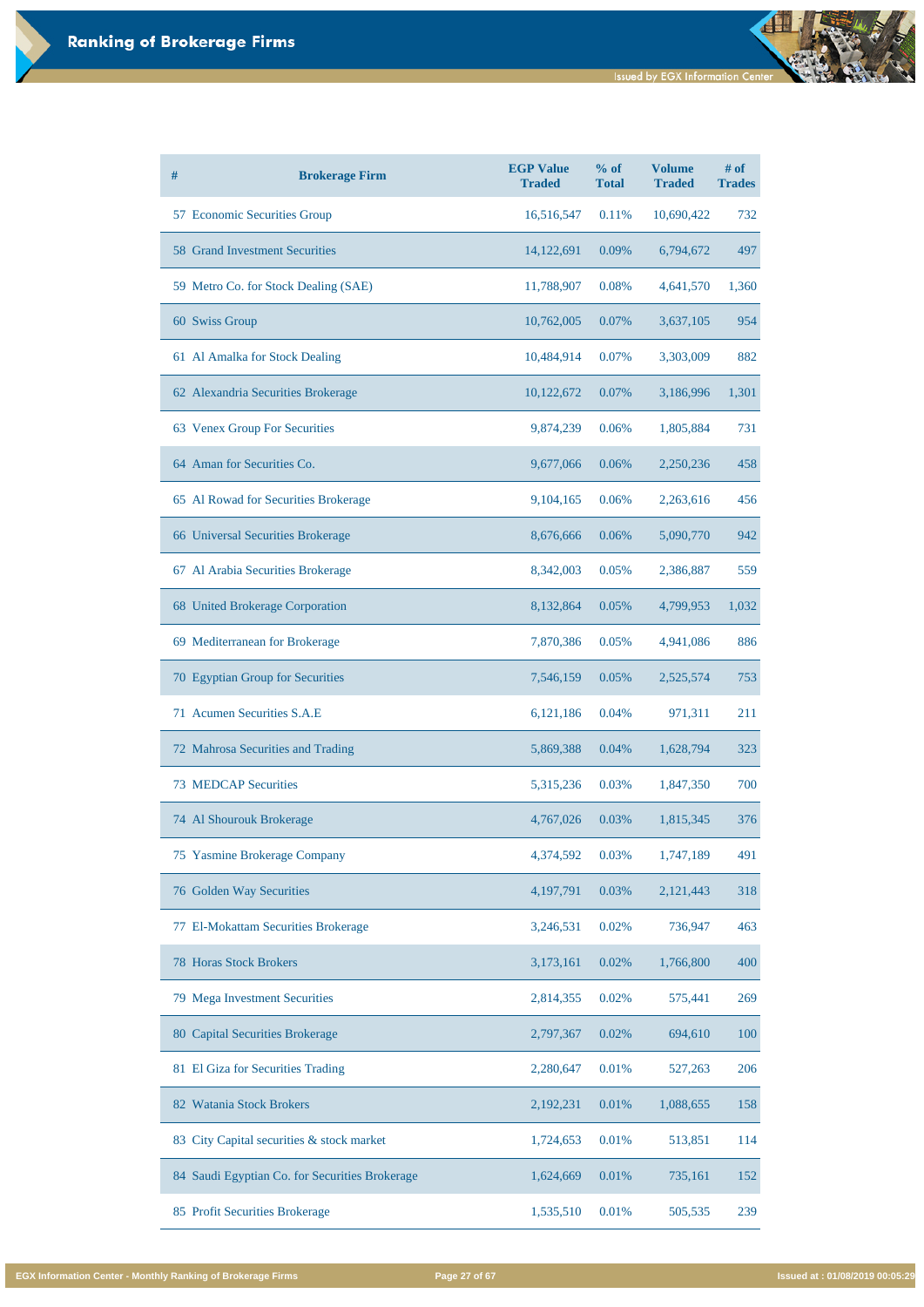đ

**EGX Information Center - Monthly Ranking of Brokerage Firms Page 28 of 67 Issued at : 01/08/2019 00:05:29**

| # | <b>Brokerage Firm</b>                             | <b>EGP Value</b><br><b>Traded</b> | $%$ of<br><b>Total</b> | <b>Volume</b><br><b>Traded</b> | # of<br><b>Trades</b> |
|---|---------------------------------------------------|-----------------------------------|------------------------|--------------------------------|-----------------------|
|   | 86 Egypt Stocks Securities and Brokerage          | 1,356,051                         | 0.01%                  | 521,256                        | 137                   |
|   | 87 Golden Share Securities                        | 1,286,627                         | 0.01%                  | 501,977                        | 107                   |
|   | 88 Tropicana for Stock Exchange                   | 854,411                           | 0.01%                  | 241,958                        | 153                   |
|   | 89 Guarantee Co. for Brokerage Exchange           | 842,948                           | 0.01%                  | 409,949                        | 63                    |
|   | 90 Golden Hand for Securities Brokerage           | 719,821                           | 0.00%                  | 255,693                        | 55                    |
|   | 91 International for Securities                   | 607,183                           | 0.00%                  | 73,761                         | 46                    |
|   | 92 El Orouba Securities Brokerage                 | 550,460                           | 0.00%                  | 149,052                        | 39                    |
|   | 93 EGY TREND BROKERAGE                            | 548,029                           | 0.00%                  | 348,300                        | 39                    |
|   | 94 Mina Company Stock Exchange Brokers            | 474,756                           | 0.00%                  | 294,762                        | 82                    |
|   | 95 El Khalegya Securities                         | 467,127                           | 0.00%                  | 92,990                         | 69                    |
|   | 96 Tiba Brokerage & Bookkeeping                   | 353,031                           | 0.00%                  | 106,915                        | 29                    |
|   | 97 El Alamia for Brokerage                        | 327,961                           | 0.00%                  | 55,802                         | 86                    |
|   | 98 The Financial Arabian for Securities Brokerage | 244,500                           | 0.00%                  | 56,390                         | 26                    |
|   | 99 Cairo International for Securities Exchange    | 171,395                           | 0.00%                  | 53,746                         | 31                    |
|   | 100 Takamol Brokerage Co.                         | 163,160                           | 0.00%                  | 28,236                         | 19                    |
|   | 101 Etrade Egypt For Securities Exchange          | 65,064                            | 0.00%                  | 35,002                         | 18                    |
|   | 102 Luxor Securities Brokerage Co.                | 64,181                            | 0.00%                  | 35,474                         | $\overline{7}$        |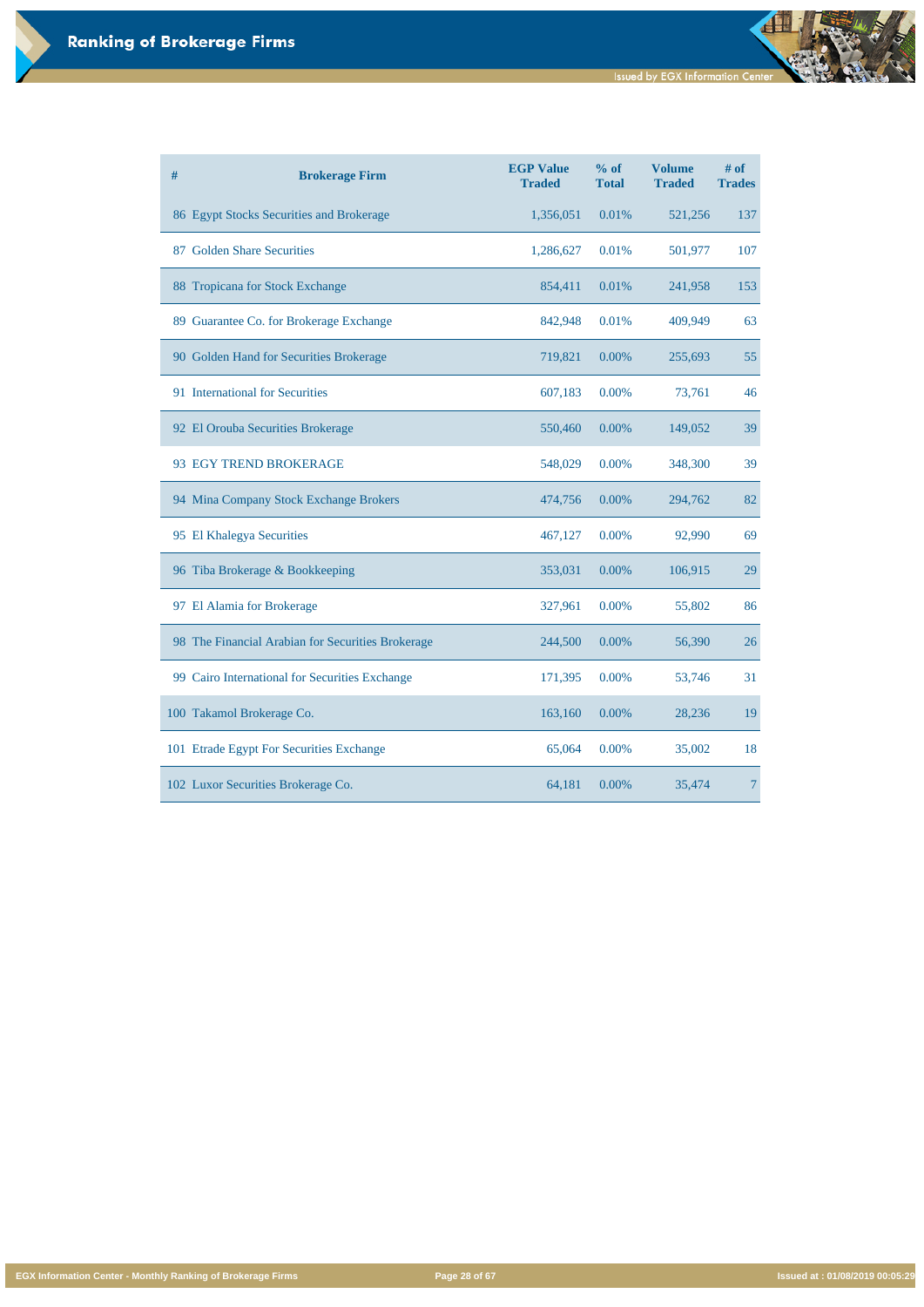# **07- Brokerage Firms in Terms of Value Traded (OTC Market)**

**Including Deals**

| # | <b>Brokerage Firm</b>                               | <b>EGP Value</b><br><b>Traded</b> | % of<br><b>Total</b> | <b>Volume</b><br><b>Traded</b> | $#$ of<br><b>Trades</b> |
|---|-----------------------------------------------------|-----------------------------------|----------------------|--------------------------------|-------------------------|
|   | 1 Blom Egypt Securities                             | 473,942,834                       | 19.04%               | 35,821,354                     | 46                      |
|   | 2 Economic Securities Group                         | 398,839,427                       | 16.02%               | 383,390                        | 66                      |
|   | 3 Osool E.S.B for Securities Brokerage              | 251,239,964                       | 10.09%               | 2,809,300                      | 61                      |
|   | 4 Commercial International Brokerage company (CIBC) | 217,562,791                       | 8.74%                | 3,784,509                      | 92                      |
|   | <b>5 Pharos Securities</b>                          | 122, 122, 492                     | 4.91%                | 871,930                        | 61                      |
|   | 6 Solidaire Securities Brokerage                    | 105,605,461                       | 4.24%                | 1,277,536                      | 37                      |
|   | <b>7 Pioneers Securities</b>                        | 103,154,414                       | 4.14%                | 1,877,101                      | 368                     |
|   | 8 Beltone Securities Brokerage                      | 90,470,361                        | 3.63%                | 549,570                        | 98                      |
|   | 9 Guarantee Co. for Brokerage Exchange              | 86,707,026                        | 3.48%                | 11,789,518                     | 110                     |
|   | 10 Sigma Securities Brokerage                       | 75,665,046                        | 3.04%                | 4,148,410                      | 261                     |
|   | 11 ArabFinance Brokerage And Securities             | 67,503,602                        | 2.71%                | 807,126                        | 24                      |
|   | 12 Cairo Capital Securities                         | 58,868,249                        | 2.37%                | 554,389                        | 84                      |
|   | 13 Mubasher International For Securities            | 51,799,559                        | 2.08%                | 9,384,402                      | 376                     |
|   | 14 Al Arabia Securities Brokerage                   | 48,769,805                        | 1.96%                | 3,127,252                      | 94                      |
|   | 15 Prime Securities Brokerage                       | 38,427,024                        | 1.54%                | 3,021,750                      | 34                      |
|   | 16 Al Amalka for Stock Dealing                      | 27,722,781                        | 1.11%                | 3,556,105                      | 145                     |
|   | 17 Golden Way Securities                            | 21,466,398                        | 0.86%                | 1,027,567                      | 53                      |
|   | 18 Arabeya Online Securities                        | 18,339,166                        | 0.74%                | 792,654                        | 217                     |
|   | 19 Arqaam Securities Brokerage                      | 15,535,250                        | 0.62%                | 84,330                         | 46                      |

| 20 Wedian Securities Brokerage      | 15,371,306 | 0.62% | 1,304,252 | 178 |
|-------------------------------------|------------|-------|-----------|-----|
| 21 Wathika Brokerage                | 13,933,136 | 0.56% | 465,090   | 172 |
| 22 Tycoon Securities                | 13,267,900 | 0.53% | 1,607,380 | 601 |
| 23 HC Brokerage                     | 13,180,996 | 0.53% | 100,621   | 85  |
| 24 First Stock Brokerage            | 11,754,726 | 0.47% | 1,080,034 | 97  |
| 25 Team for Securities Trade        | 11,127,150 | 0.45% | 1,086,584 | 52  |
| <b>EGY TREND BROKERAGE</b><br>26    | 11,124,408 | 0.45% | 542,646   | 82  |
| 27 El-Mokattam Securities Brokerage | 8,363,283  | 0.34% | 162,950   | 66  |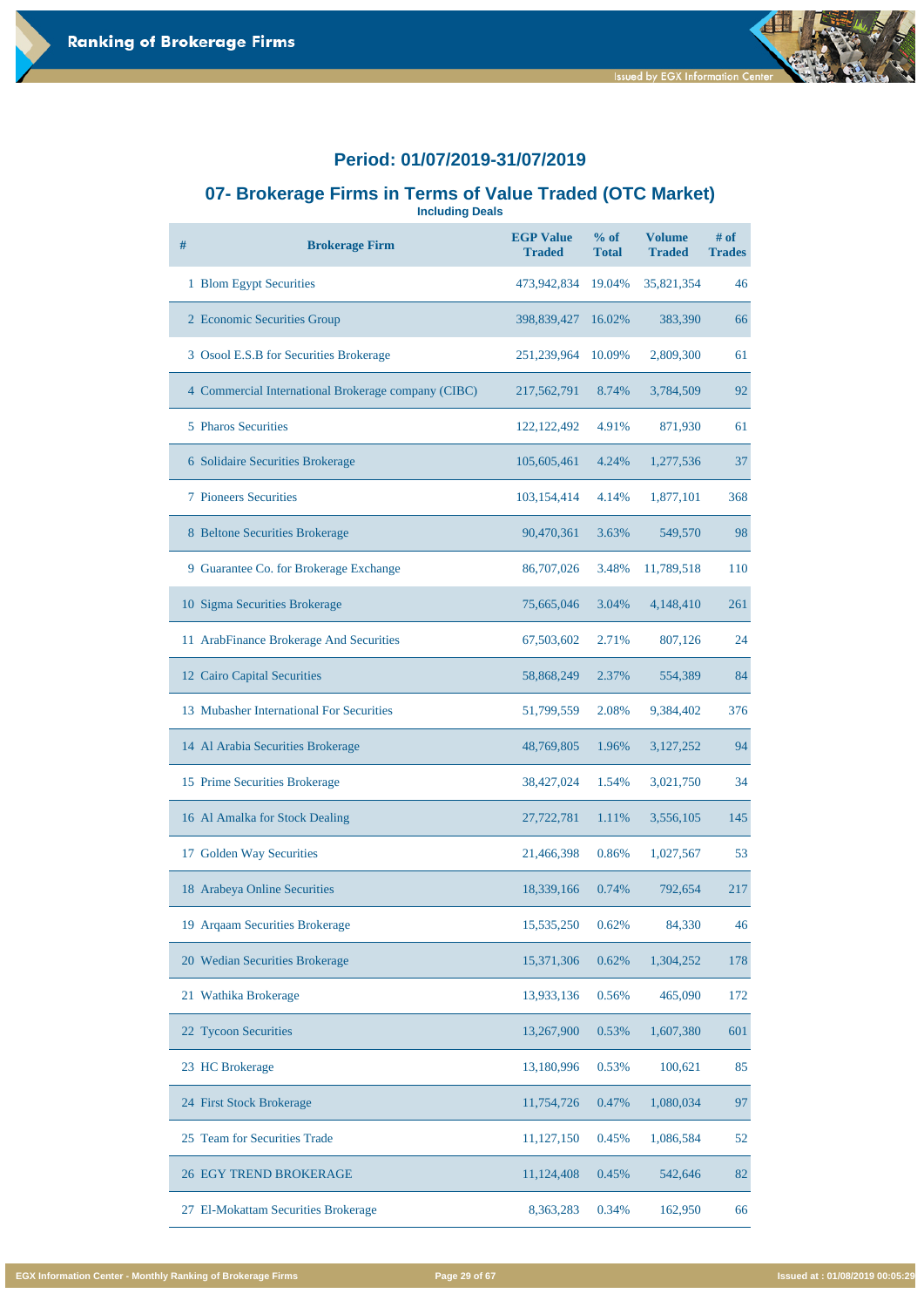đ

| #  | <b>Brokerage Firm</b>                         | <b>EGP Value</b><br><b>Traded</b> | % of<br><b>Total</b> | <b>Volume</b><br><b>Traded</b> | $#$ of<br><b>Trades</b> |
|----|-----------------------------------------------|-----------------------------------|----------------------|--------------------------------|-------------------------|
|    | 28 Naeem Brokerage                            | 8,119,625                         | 0.33%                | 1,293,059                      | 104                     |
|    | 29 Grand Investment Securities                | 7,447,351                         | 0.30%                | 1,839,972                      | 82                      |
|    | 30 Egyptian Group for Securities              | 7,197,218                         | 0.29%                | 11,431,009                     | 40                      |
|    | 31 Ostoul Securities Brokerage                | 6,477,900                         | 0.26%                | 52,344                         | 80                      |
|    | 32 Metro Co. for Stock Dealing (SAE)          | 6,425,117                         | 0.26%                | 79,002                         | 106                     |
|    | <b>33 ROAYA ONLINE</b>                        | 6,095,248                         | 0.24%                | 3,751,984                      | 53                      |
|    | 34 Faisal Brokerage Company                   | 5,574,531                         | 0.22%                | 115,522                        | 32                      |
|    | 35 Acumen Securities S.A.E                    | 5,175,979                         | 0.21%                | 73,285                         | 10                      |
|    | 36 Hermes Securities Brokerage                | 4,624,409                         | 0.19%                | 1,098,018                      | 216                     |
|    | 37 Egyptian Arabian Company (Themar)          | 4,132,368                         | 0.17%                | 573,383                        | 158                     |
|    | 38 Mahrosa Securities and Trading             | 3,980,016                         | 0.16%                | 382,029                        | 123                     |
|    | 39 Al Ahram Stock Exchange Securities Brokers | 3,029,138                         | 0.12%                | 260,041                        | 70                      |
|    | 40 Al Rowad for Securities Brokerage          | 2,970,800                         | 0.12%                | 223,650                        | 10                      |
|    | 41 Cairo Stock Brokerage Co                   | 2,945,503                         | 0.12%                | 284,218                        | 96                      |
|    | 42 Luxor Securities Brokerage Co.             | 2,937,575                         | 0.12%                | 37,088                         | 10                      |
|    | 43 Triple A Securities Co.                    | 2,832,948                         | 0.11%                | 111,096                        | 4                       |
|    | 44 Mirage Brokerage                           | 2,764,216                         | 0.11%                | 215,655                        | 88                      |
|    | <b>45 MEDCAP Securities</b>                   | 2,631,430                         | 0.11%                | 149,871                        | 106                     |
|    | 46 Mega Investment Securities                 | 2,373,760                         | 0.10%                | 124,408                        | 38                      |
| 47 | <b>Continental for Securities Trading</b>     | 2,033,000                         | 0.08%                | 201,320                        | 8                       |
|    | 48 Honest Brokerage & Book Keeping            | 2,013,453                         | 0.08%                | 502,181                        | 174                     |

| City Capital securities & stock market<br>49   | 2,000,000 | 0.08% | 20,000  | 4   |
|------------------------------------------------|-----------|-------|---------|-----|
| <b>50 Premiere Securities</b>                  | 1,830,083 | 0.07% | 281,853 | 146 |
| 51 Egyptian Kuwaiti Securities                 | 1,643,371 | 0.07% | 63,195  | 57  |
| 52 Saudi Egyptian Co. for Securities Brokerage | 1,348,148 | 0.05% | 526,677 | 109 |
| 53 New Brent Brokerage                         | 1,256,252 | 0.05% | 60,317  | 60  |
| 54 Arzan Securities                            | 1,125,399 | 0.05% | 276,800 | 93  |
| 55 Vantage for securities Brokerage            | 1,083,326 | 0.04% | 120,979 | 27  |
| <b>56 Brokers Securities</b>                   | 1,026,408 | 0.04% | 182,886 | 77  |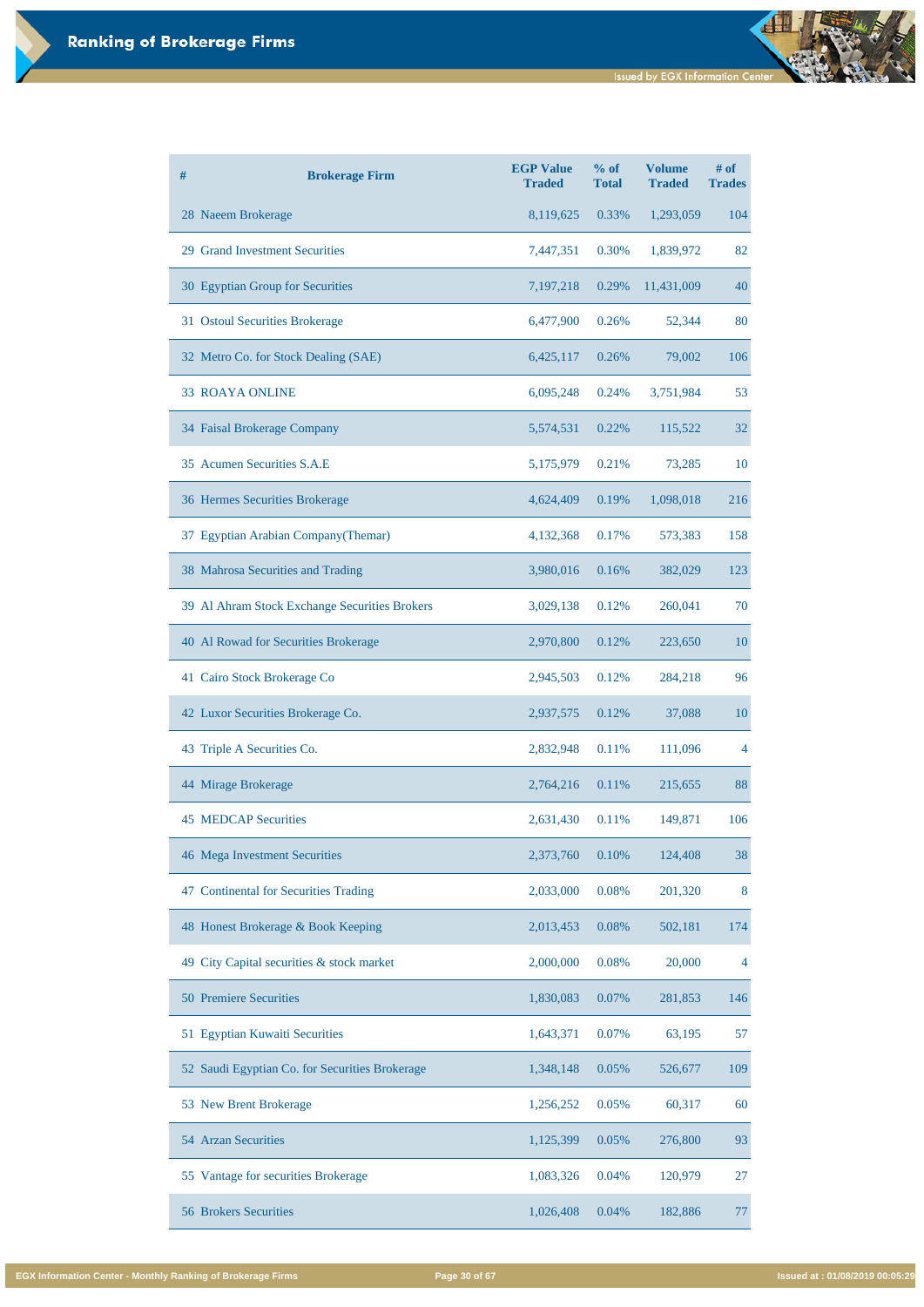| # | <b>Brokerage Firm</b>                   | <b>EGP Value</b><br><b>Traded</b> | % of<br><b>Total</b> | <b>Volume</b><br><b>Traded</b> | # of<br><b>Trades</b> |
|---|-----------------------------------------|-----------------------------------|----------------------|--------------------------------|-----------------------|
|   | 57 Watania Stock Brokers                | 1,015,094                         | 0.04%                | 48,760                         | 9                     |
|   | 58 Al Shourouk Brokerage                | 846,521                           | 0.03%                | 29,644                         | 26                    |
|   | 59 Mediterranean for Brokerage          | 809,976                           | 0.03%                | 34,507                         | 39                    |
|   | 60 Tropicana for Stock Exchange         | 769,327                           | 0.03%                | 506,510                        | 53                    |
|   | 61 Helwan Brokerage Co.                 | 716,955                           | 0.03%                | 351,724                        | 131                   |
|   | 62 Dynamic Securities Trading           | 685,981                           | 0.03%                | 69,212                         | 24                    |
|   | 63 United Brokerage Corporation         | 630,587                           | 0.03%                | 178,776                        | 69                    |
|   | 64 Global Capital Securities            | 623,756                           | 0.03%                | 452,566                        | 63                    |
|   | 65 International Brokerage Group        | 599,804                           | 0.02%                | 8,642                          | 24                    |
|   | 66 The Roots Co. for Stock Brokerage    | 507,710                           | 0.02%                | 283,836                        | 101                   |
|   | 67 Samba Tadawol Misr Brokerage         | 473,265                           | 0.02%                | 191,150                        | 66                    |
|   | 68 Golden Hand for Securities Brokerage | 442,251                           | 0.02%                | 84,818                         | 34                    |
|   | 69 El Alamia for Brokerage              | 437,276                           | 0.02%                | 19,976                         | 11                    |
|   | 70 El Horreya Securities                | 390,676                           | 0.02%                | 62,005                         | 29                    |
|   | 71 El Orouba Securities Brokerage       | 383,822                           | 0.02%                | 1,023,318                      | 24                    |
|   | 72 Pyramids Capital                     | 366,290                           | 0.01%                | 49,584                         | 24                    |
|   | 73 El-Karnak Stocks Brokerage           | 332,038                           | 0.01%                | 20                             | $\overline{2}$        |
|   | 74 Aman for Securities Co.              | 319,831                           | 0.01%                | 159,831                        | 38                    |
|   | 75 Tiba Brokerage & Bookkeeping         | 319,020                           | 0.01%                | 1,236                          | 14                    |
|   | <b>76 Safir for Stock Brokers</b>       | 298,839                           | 0.01%                | 279,034                        | 36                    |
|   | 77 Horizon Securities Brokerage Company | 298,733                           | 0.01%                | 51,662                         | 51                    |

| <b>78 Swiss Group</b>                                       | 253,770 | 0.01% | 219,500 | 25           |
|-------------------------------------------------------------|---------|-------|---------|--------------|
| 79 Horas Stock Brokers                                      | 222,039 | 0.01% | 29,478  | 20           |
| 80 Miracle for Securities                                   | 182,042 | 0.01% | 8,720   | 9            |
| 81 Al Noran Securities & Brokerage                          | 166,550 | 0.01% | 19,050  | 13           |
| 82 Mina Company Stock Exchange Brokers                      | 143,906 | 0.01% | 23,524  | 5            |
| 83 Golden Share Securities                                  | 138,300 | 0.01% | 29,574  | 17           |
| 84 Three Way Brokerage                                      | 138,206 | 0.01% | 74,631  | 25           |
| <b>Okaz Stockbrokers &amp; Investment Consultants</b><br>85 | 125,000 | 0.01% | 5,000   | $\mathbf{2}$ |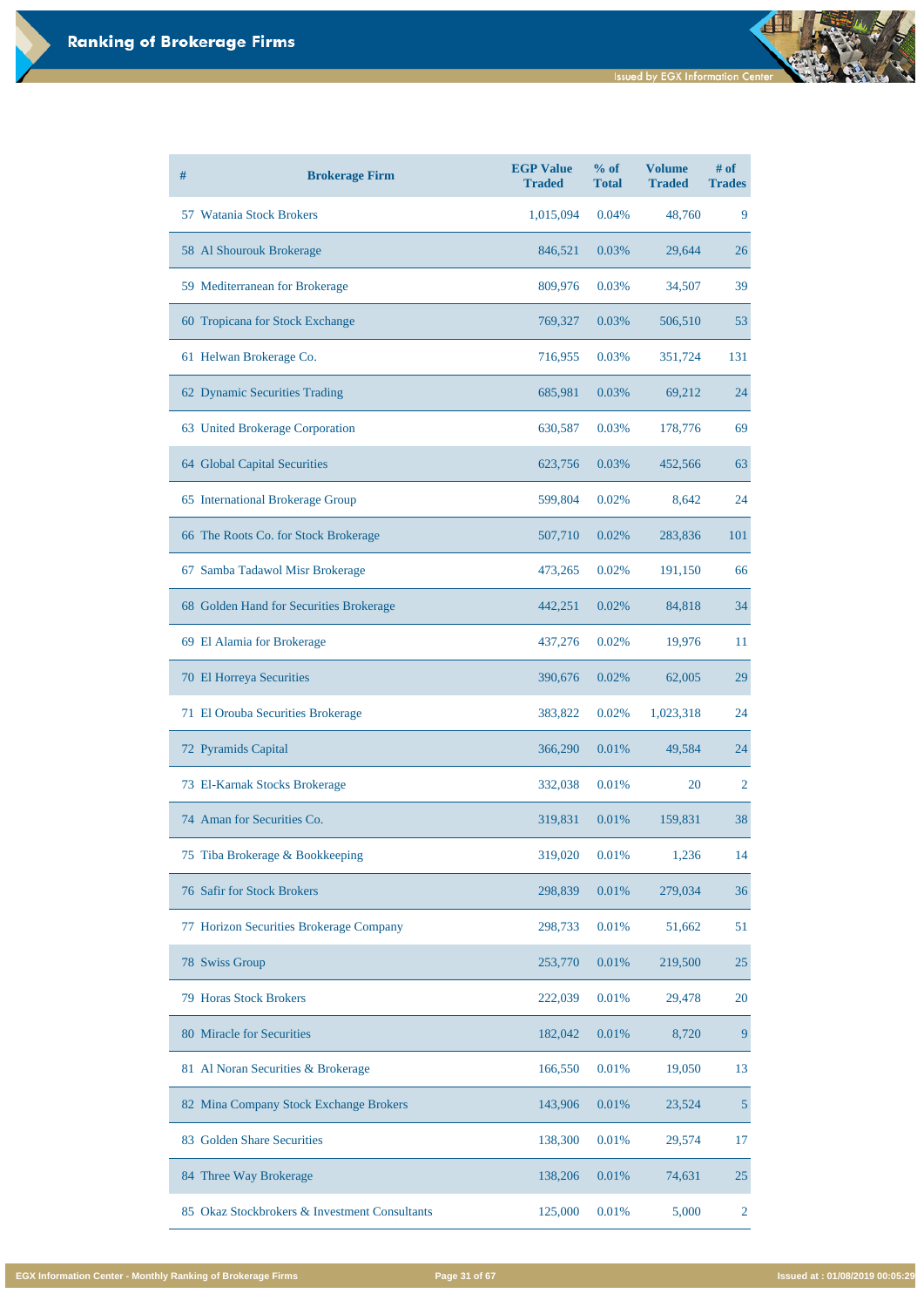| # | <b>Brokerage Firm</b>                              | <b>EGP Value</b><br><b>Traded</b> | % of<br><b>Total</b> | <b>Volume</b><br><b>Traded</b> | $#$ of<br><b>Trades</b> |
|---|----------------------------------------------------|-----------------------------------|----------------------|--------------------------------|-------------------------|
|   | 86 Cairo International for Securities Exchange     | 115,200                           | 0.00%                | 31,000                         | <b>10</b>               |
|   | 87 Lepon Securities Brokers                        | 114,415                           | 0.00%                | 33,354                         | 23                      |
|   | 88 El Dawlia for Securities Brokerage              | 101,631                           | 0.00%                | 35,000                         | 7                       |
|   | 89 City Trade Securities & Brokerage               | 101,402                           | 0.00%                | 58,905                         | 27                      |
|   | 90 Yasmine Brokerage Company                       | 96,010                            | 0.00%                | 51,979                         | 20                      |
|   | 91 International for Securities                    | 84,120                            | 0.00%                | 7,600                          | 10                      |
|   | 92 El Tadamoun El Arabi For Securities Brokerage   | 78,690                            | 0.00%                | 55,800                         | 14                      |
|   | 93 Global Invest Securities                        | 77,088                            | 0.00%                | 20,315                         | 12                      |
|   | 94 Capital Securities Brokerage                    | 73,676                            | 0.00%                | 80,550                         | 13                      |
|   | 95 El Safa Securities Brokerage                    | 59,720                            | 0.00%                | 16,350                         | 10                      |
|   | 96 Pharaonic Brokerage Company                     | 50,272                            | 0.00%                | 13,200                         | 7                       |
|   | 97 Universal Securities Brokerage                  | 50,150                            | 0.00%                | 36,733                         | 13                      |
|   | 98 Etrade Egypt For Securities Exchange            | 49,803                            | 0.00%                | 9,930                          | 12                      |
|   | 99 Profit Securities Brokerage                     | 46,841                            | 0.00%                | 11,350                         | 14                      |
|   | 100 Cairo National Co. for Securities Negotiation  | 45,563                            | 0.00%                | 21,200                         | 6                       |
|   | 101 Alexandria Securities Brokerage                | 40,528                            | 0.00%                | 11,286                         | 5                       |
|   | 102 El Khalegya Securities                         | 35,142                            | 0.00%                | 10,000                         |                         |
|   | 103 Jadwa Securities Brokerage                     | 32,718                            | 0.00%                | 5,900                          | 4                       |
|   | 104 Financial Brokerage Group                      | 30,010                            | 0.00%                | 3,002                          | 8                       |
|   | 105 Royal Securities Brokerage Co.                 | 26,789                            | 0.00%                | 9,000                          | 4                       |
|   | 106 The Financial Arabian for Securities Brokerage | 23,200                            | 0.00%                | 8,000                          |                         |

| 107 Arab African International Securities | 10,761 | $0.00\%$ | 2,970 | 3                     |
|-------------------------------------------|--------|----------|-------|-----------------------|
| 108 Al Omanaa Al Mottaheden               | 10,050 | $0.00\%$ | 3,000 |                       |
| 109 Takamol Brokerage Co.                 | 9,435  | $0.00\%$ | 7,000 | 3                     |
| 110 Egypt Brokerage - Inertia             | 7,080  | $0.00\%$ | 500   |                       |
| 111 El Giza for Securities Trading        | 4,770  | $0.00\%$ | 6,000 | $\mathcal{D}_{\cdot}$ |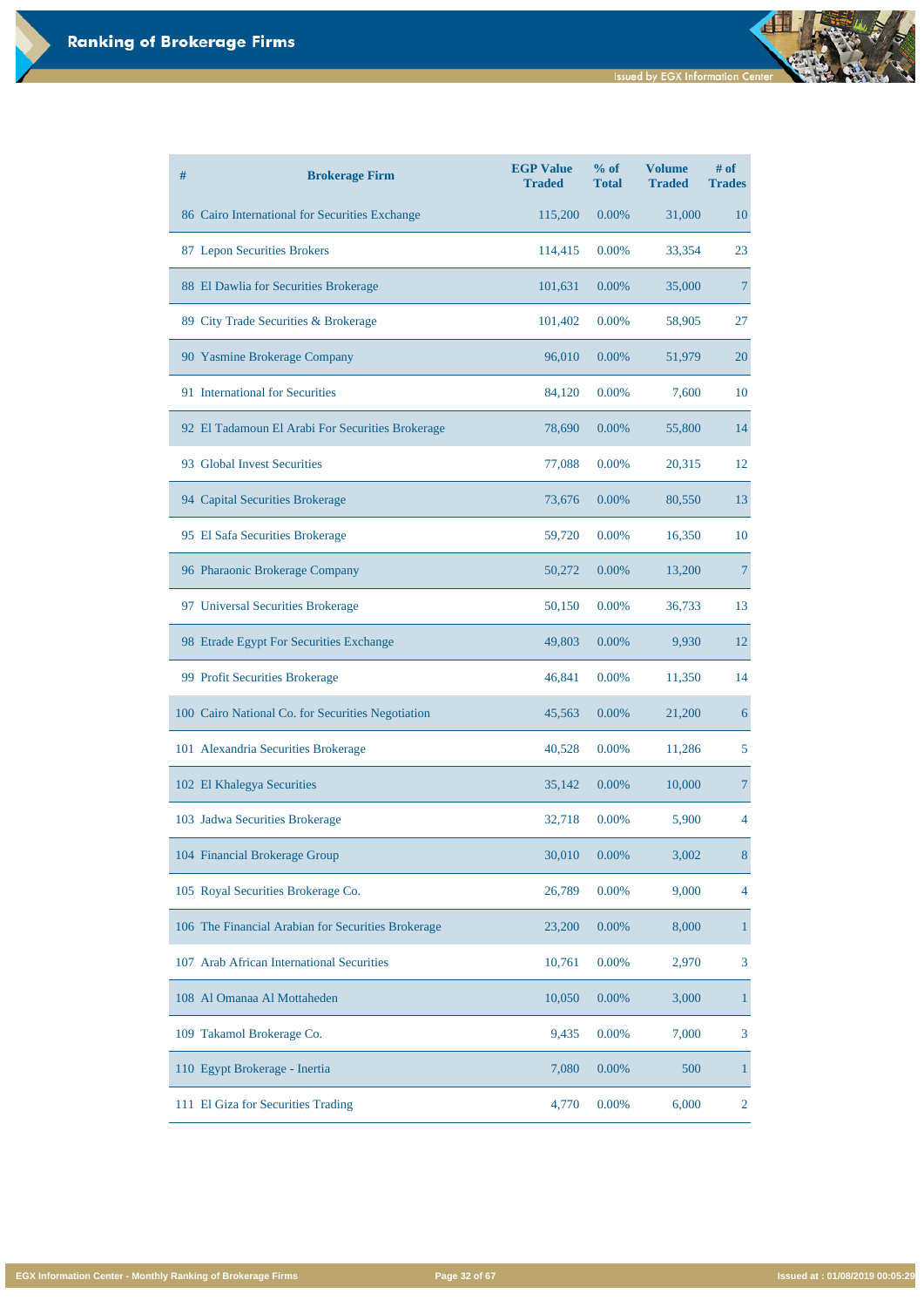#### **08- Brokerage Firms in Terms of Value Traded (OTC Orders Market) Including Deals**

**# Brokerage Firm EGP Value Traded % of Total Volume Traded # of Trades** 1 Tycoon Securities 13,135,400 26.19% 1,589,780 595 2 Pioneers Securities 3,053,414 6.09% 1,076,091 334 3 Mubasher International For Securities 3,003,119 5.99% 1,334,102 332 4 Arabeya Online Securities 1,968,883 3.93% 773,021 214 5 Premiere Securities 1,830,083 3.65% 281,853 146 6 Hermes Securities Brokerage 1,670,774 3.33% 922,012 210 7 Saudi Egyptian Co. for Securities Brokerage 1,348,148 2.69% 526,677 109 8 Honest Brokerage & Book Keeping 1,288,453 2.57% 471,181 164 9 Arzan Securities 1,125,399 2.24% 276,800 93 10 Sigma Securities Brokerage 1,076,986 2.15% 578,184 131 11 Wedian Securities Brokerage 1,016,931 2.03% 59,752 132 12 Wathika Brokerage 976,486 1.95% 361,334 108 13 Egyptian Arabian Company(Themar) 830,498 1.66% 459,945 100 14 Tropicana for Stock Exchange 769,327 1.53% 506,510 53 15 Helwan Brokerage Co. 716,955 1.43% 351,724 131 16 Naeem Brokerage 689,565 1.37% 286,797 52 17 Beltone Securities Brokerage 670,561 1.34% 185,000 72 18 Economic Securities Group 662,527 1.32% 63,890 46 19 United Brokerage Corporation 630,587 1.26% 178,776 69

| 20 Global Capital Securities                         | 623,756 | 1.24% | 452,566 | 63  |
|------------------------------------------------------|---------|-------|---------|-----|
| 21 Brokers Securities                                | 580,358 | 1.16% | 162,014 | 47  |
| 22 Cairo Stock Brokerage Co                          | 524,843 | 1.05% | 170,052 | 62  |
| 23 The Roots Co. for Stock Brokerage                 | 507,710 | 1.01% | 283,836 | 101 |
| 24 Al Amalka for Stock Dealing                       | 507,451 | 1.01% | 179,525 | 73  |
| <b>25 ROAYA ONLINE</b>                               | 487,476 | 0.97% | 124,212 | 49  |
| 26 Commercial International Brokerage company (CIBC) | 485,134 | 0.97% | 162,739 | 48  |
| 27 Samba Tadawol Misr Brokerage                      | 473,265 | 0.94% | 191,150 | 66  |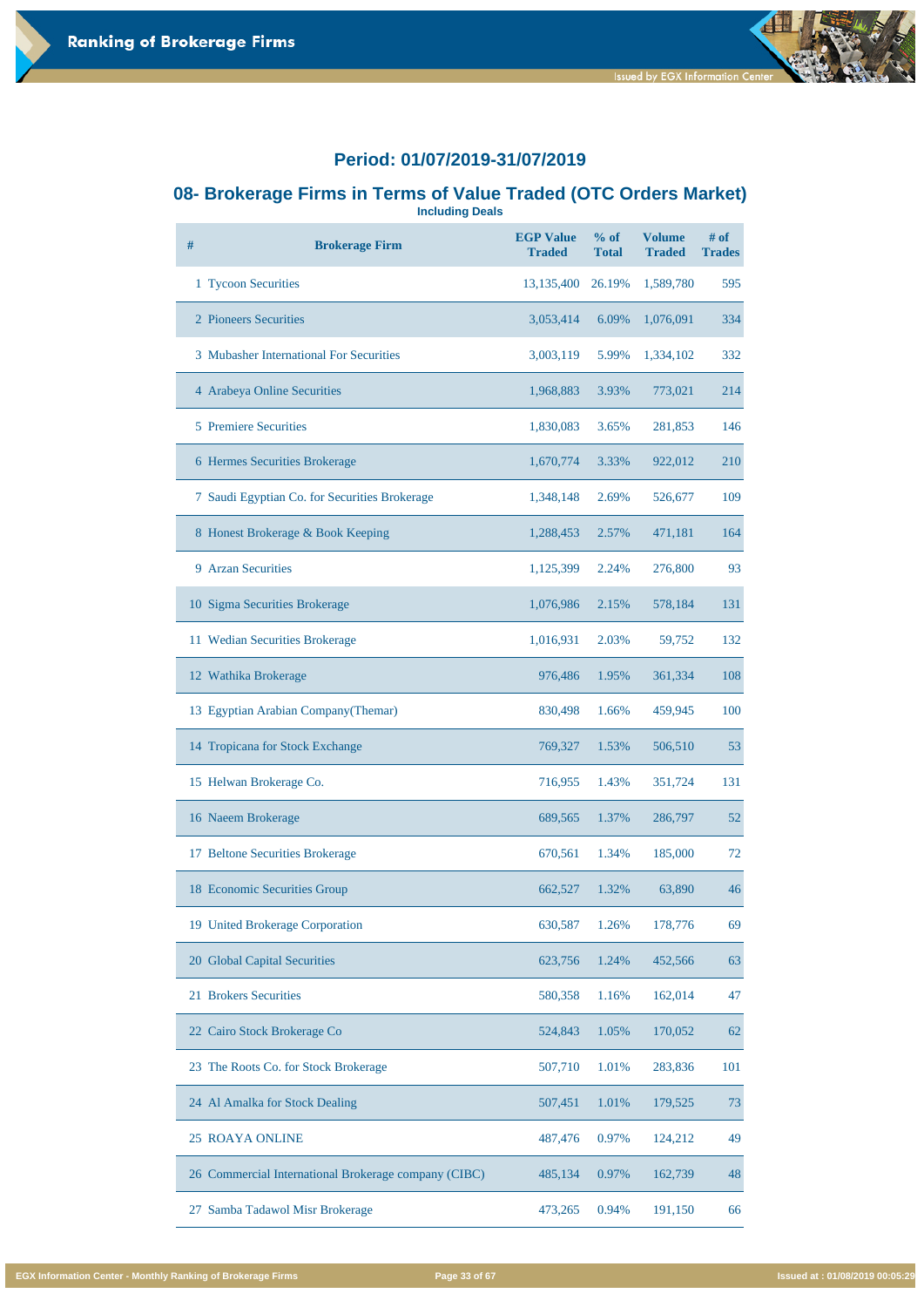đ

| # | <b>Brokerage Firm</b>                         | <b>EGP Value</b><br><b>Traded</b> | % of<br><b>Total</b> | <b>Volume</b><br><b>Traded</b> | # of<br><b>Trades</b> |
|---|-----------------------------------------------|-----------------------------------|----------------------|--------------------------------|-----------------------|
|   | <b>28 Grand Investment Securities</b>         | 469,251                           | 0.94%                | 130,016                        | 44                    |
|   | 29 Golden Way Securities                      | 466,398                           | 0.93%                | 187,567                        | 49                    |
|   | 30 Osool E.S.B for Securities Brokerage       | 419,964                           | 0.84%                | 301,100                        | 59                    |
|   | 31 Mirage Brokerage                           | 394,216                           | 0.79%                | 171,655                        | 74                    |
|   | 32 El-Mokattam Securities Brokerage           | 393,283                           | 0.78%                | 83,250                         | 54                    |
|   | 33 El Horreya Securities                      | 390,676                           | 0.78%                | 62,005                         | 29                    |
|   | 34 Al Ahram Stock Exchange Securities Brokers | 340,638                           | 0.68%                | 235,089                        | 42                    |
|   | 35 Aman for Securities Co.                    | 319,831                           | 0.64%                | 159,831                        | 38                    |
|   | 36 New Brent Brokerage                        | 317,252                           | 0.63%                | 54,227                         | 32                    |
|   | 37 Safir for Stock Brokers                    | 298,839                           | 0.60%                | 279,034                        | 36                    |
|   | 38 Horizon Securities Brokerage Company       | 298,733                           | 0.60%                | 51,662                         | 51                    |
|   | <b>39 MEDCAP Securities</b>                   | 289,780                           | 0.58%                | 68,277                         | 28                    |
|   | 40 El Orouba Securities Brokerage             | 283,822                           | 0.57%                | 23,318                         | 22                    |
|   | 41 Swiss Group                                | 253,770                           | 0.51%                | 219,500                        | 25                    |
|   | 42 ArabFinance Brokerage And Securities       | 246,002                           | 0.49%                | 37,050                         | 14                    |
|   | 43 Golden Hand for Securities Brokerage       | 242,251                           | 0.48%                | 64,818                         | 32                    |
|   | <b>44 Horas Stock Brokers</b>                 | 220,563                           | 0.44%                | 28,740                         | 18                    |
|   | 45 HC Brokerage                               | 220,454                           | 0.44%                | 60,675                         | 31                    |
|   | 46 Al Arabia Securities Brokerage             | 207,305                           | 0.41%                | 143,254                        | 22                    |
|   | 47 Dynamic Securities Trading                 | 180,157                           | 0.36%                | 61,200                         | 16                    |
|   | 48 Vantage for securities Brokerage           | 169,926                           | 0.34%                | 111,845                        | 19                    |

| 49 Al Noran Securities & Brokerage             | 166,550 | 0.33% | 19,050 | 13 |
|------------------------------------------------|---------|-------|--------|----|
| 50 First Stock Brokerage                       | 164,577 | 0.33% | 89,174 | 29 |
| 51 Egyptian Kuwaiti Securities                 | 149,371 | 0.30% | 54,645 | 37 |
| 52 Golden Share Securities                     | 138,300 | 0.28% | 29,574 | 17 |
| 53 Three Way Brokerage                         | 138,206 | 0.28% | 74,631 | 25 |
| 54 Team for Securities Trade                   | 136,090 | 0.27% | 70,110 | 36 |
| 55 Cairo International for Securities Exchange | 115,200 | 0.23% | 31,000 | 10 |
| <b>56 Lepon Securities Brokers</b>             | 114,415 | 0.23% | 33,354 | 23 |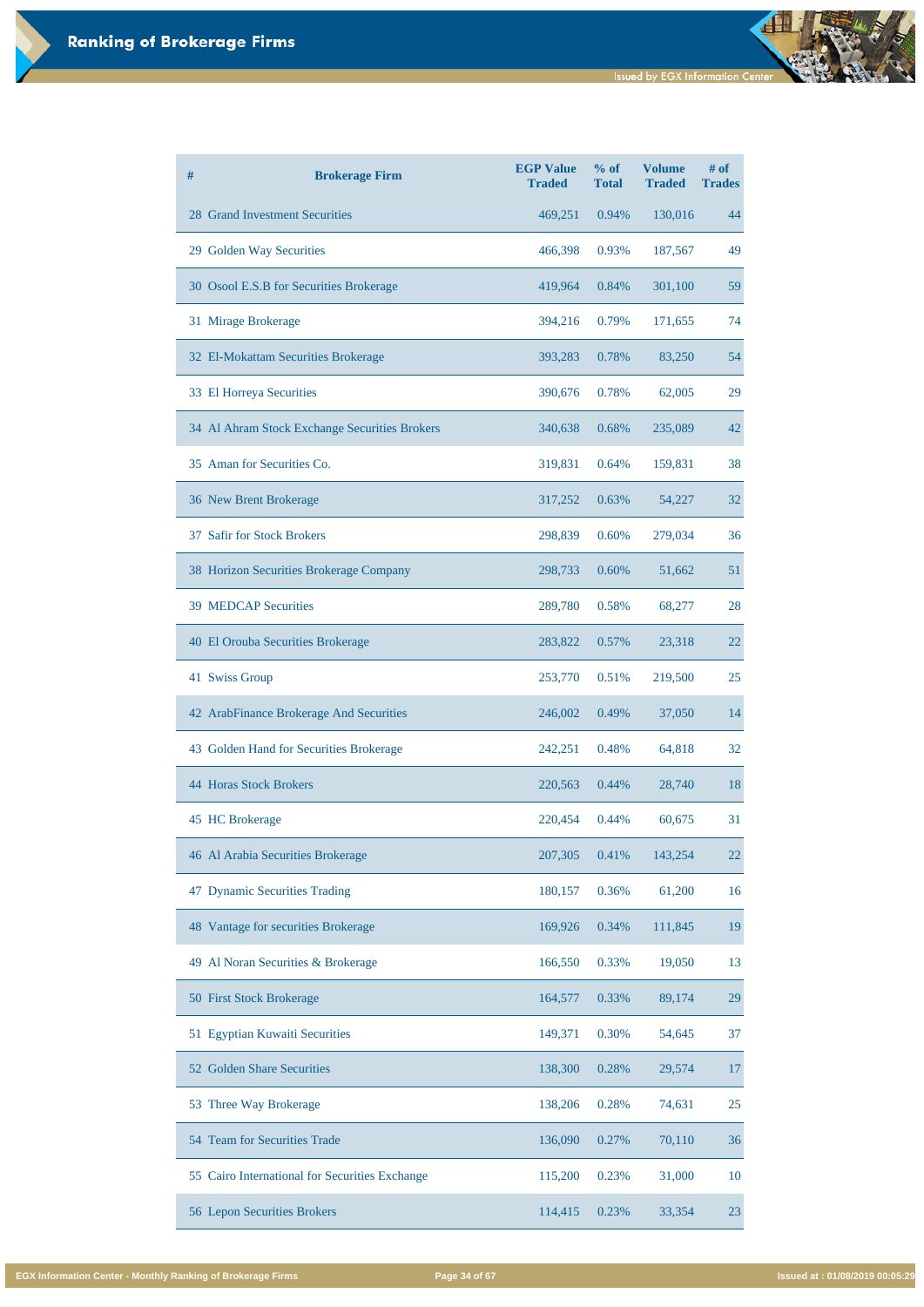| #  | <b>Brokerage Firm</b>                            | <b>EGP Value</b><br><b>Traded</b> | % of<br><b>Total</b> | <b>Volume</b><br><b>Traded</b> | $#$ of<br><b>Trades</b> |
|----|--------------------------------------------------|-----------------------------------|----------------------|--------------------------------|-------------------------|
|    | 57 Mahrosa Securities and Trading                | 111,354                           | 0.22%                | 22,459                         | 23                      |
|    | 58 El Dawlia for Securities Brokerage            | 101,631                           | 0.20%                | 35,000                         | 7                       |
|    | 59 Mediterranean for Brokerage                   | 97,776                            | 0.19%                | 13,885                         | 19                      |
|    | 60 Yasmine Brokerage Company                     | 96,010                            | 0.19%                | 51,979                         | <b>20</b>               |
|    | 61 Mega Investment Securities                    | 90,660                            | 0.18%                | 23,250                         | 8                       |
|    | 62 City Trade Securities & Brokerage             | 88,202                            | 0.18%                | 46,305                         | 23                      |
|    | 63 Pyramids Capital                              | 86,290                            | 0.17%                | 49,304                         | 18                      |
|    | 64 International for Securities                  | 84,120                            | 0.17%                | 7,600                          | 10                      |
|    | 65 El Tadamoun El Arabi For Securities Brokerage | 78,690                            | 0.16%                | 55,800                         | 14                      |
|    | <b>66 Global Invest Securities</b>               | 77,088                            | 0.15%                | 20,315                         | 12                      |
|    | 67 Al Shourouk Brokerage                         | 74,871                            | 0.15%                | 20,090                         | 6                       |
|    | 68 Capital Securities Brokerage                  | 73,676                            | 0.15%                | 80,550                         | 13                      |
|    | 69 Acumen Securities S.A.E                       | 71,983                            | 0.14%                | 5,155                          | 4                       |
|    | 70 El Safa Securities Brokerage                  | 59,720                            | 0.12%                | 16,350                         | 10                      |
|    | 71 Prime Securities Brokerage                    | 57,034                            | 0.11%                | 43,750                         | 8                       |
|    | 72 Pharaonic Brokerage Company                   | 50,272                            | 0.10%                | 13,200                         | 7                       |
|    | 73 Universal Securities Brokerage                | 50,150                            | 0.10%                | 36,733                         | 13                      |
|    | 74 Profit Securities Brokerage                   | 46,841                            | 0.09%                | 11,350                         | 14                      |
|    | 75 Cairo National Co. for Securities Negotiation | 45,563                            | 0.09%                | 21,200                         | 6                       |
|    | 76 Alexandria Securities Brokerage               | 40,528                            | 0.08%                | 11,286                         | 5                       |
| 77 | Guarantee Co. for Brokerage Exchange             | 39,000                            | 0.08%                | 50,000                         | $\overline{2}$          |

| 78 El Khalegya Securities               | 35,142 | 0.07%    | 10,000 |                |
|-----------------------------------------|--------|----------|--------|----------------|
| 79 Watania Stock Brokers                | 35,094 | $0.07\%$ | 9,560  | 5              |
| 80 Faisal Brokerage Company             | 33,180 | 0.07%    | 6,000  | 6              |
| 81 Etrade Egypt For Securities Exchange | 33,099 | $0.07\%$ | 1,578  | 6              |
| 82 Metro Co. for Stock Dealing (SAE)    | 32,817 | 0.07%    | 24,750 | $\overline{4}$ |
| 83 Miracle for Securities               | 32,002 | 0.06%    | 2,700  | 3              |
| 84 Egyptian Group for Securities        | 28,051 | 0.06%    | 34,343 | 10             |
| 85 Royal Securities Brokerage Co.       | 26,789 | 0.05%    | 9,000  | $\overline{4}$ |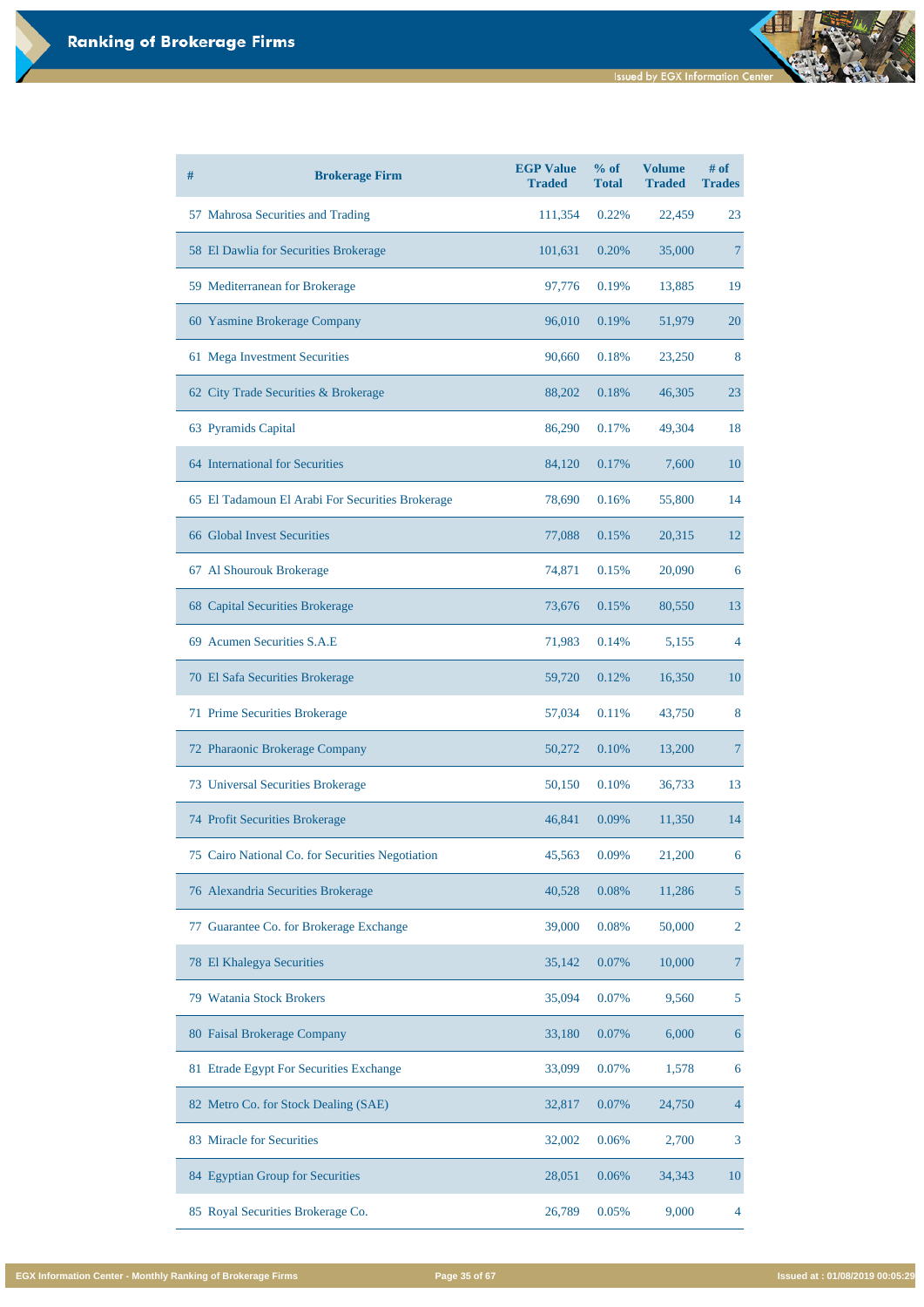**Issued by EGX Information Center** 

d

**EGX Information Center - Monthly Ranking of Brokerage Firms Page 36 of 67 Issued at : 01/08/2019 00:05:29**

| # | <b>Brokerage Firm</b>                             | <b>EGP Value</b><br><b>Traded</b> | % of<br><b>Total</b> | <b>Volume</b><br><b>Traded</b> | # of<br><b>Trades</b> |
|---|---------------------------------------------------|-----------------------------------|----------------------|--------------------------------|-----------------------|
|   | 86 Jadwa Securities Brokerage                     | 24,718                            | 0.05%                | 1,900                          | $\overline{2}$        |
|   | 87 Mina Company Stock Exchange Brokers            | 23,906                            | 0.05%                | 22,324                         | 3                     |
|   | 88 The Financial Arabian for Securities Brokerage | 23,200                            | 0.05%                | 8,000                          | $\mathbf{1}$          |
|   | 89 El Alamia for Brokerage                        | 18,824                            | 0.04%                | 2,750                          | 3                     |
|   | 90 Cairo Capital Securities                       | 15,166                            | 0.03%                | 1,100                          | $\mathfrak{Z}$        |
|   | 91 Solidaire Securities Brokerage                 | 11,381                            | 0.02%                | 150                            | 3                     |
|   | 92 Arab African International Securities          | 10,761                            | 0.02%                | 2,970                          | $\overline{3}$        |
|   | 93 Al Omanaa Al Mottaheden                        | 10,050                            | 0.02%                | 3,000                          | $\mathbf{1}$          |
|   | 94 Takamol Brokerage Co.                          | 9,435                             | 0.02%                | 7,000                          | 3                     |
|   | 95 Luxor Securities Brokerage Co.                 | 8,775                             | 0.02%                | 7,800                          | $\overline{2}$        |
|   | 96 International Brokerage Group                  | 8,604                             | 0.02%                | 3,000                          | $\overline{2}$        |
|   | 97 Egypt Brokerage - Inertia                      | 7,080                             | 0.01%                | 500                            | $\mathbf{1}$          |
|   | 98 EGY TREND BROKERAGE                            | 4,988                             | 0.01%                | 2,494                          | $\overline{2}$        |
|   | 99 El Giza for Securities Trading                 | 4,770                             | 0.01%                | 6,000                          | $\overline{2}$        |
|   | 100 Blom Egypt Securities                         | 2,344                             | 0.00%                | 30                             | $\overline{2}$        |
|   | 101 Pharos Securities                             | 1,003                             | 0.00%                | 250                            | $\mathbf{1}$          |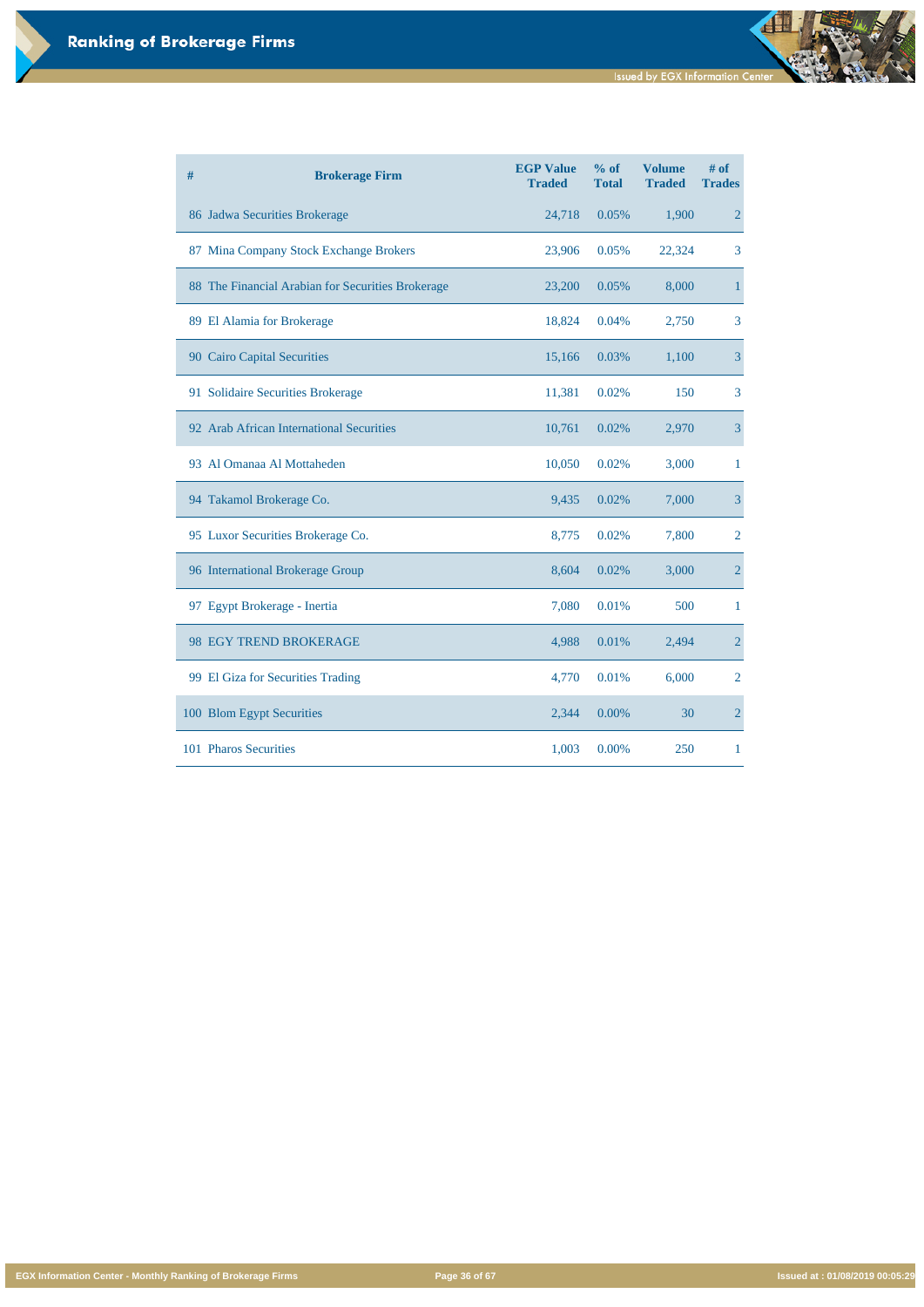# **09- Brokerage Firms in Terms of Value Traded (OTC Deals Markets)**

| # | <b>Brokerage Firm</b>                               | <b>EGP Value</b><br><b>Traded</b> | % of<br><b>Total</b> | <b>Volume</b><br><b>Traded</b> | $#$ of<br><b>Trades</b> |
|---|-----------------------------------------------------|-----------------------------------|----------------------|--------------------------------|-------------------------|
|   | 1 Blom Egypt Securities                             | 473,940,490                       | 19.43%               | 35,821,324                     | 44                      |
|   | 2 Economic Securities Group                         | 398,176,900                       | 16.33%               | 319,500                        | 20                      |
|   | 3 Osool E.S.B for Securities Brokerage              | 250,820,000                       | 10.28%               | 2,508,200                      | $\overline{2}$          |
|   | 4 Commercial International Brokerage company (CIBC) | 217,077,657                       | 8.90%                | 3,621,770                      | 44                      |
|   | <b>5 Pharos Securities</b>                          | 122, 121, 489                     | 5.01%                | 871,680                        | 60                      |
|   | 6 Solidaire Securities Brokerage                    | 105,594,080                       | 4.33%                | 1,277,386                      | 34                      |
|   | <b>7 Pioneers Securities</b>                        | 100,101,000                       | 4.10%                | 801,010                        | 34                      |
|   | 8 Beltone Securities Brokerage                      | 89,799,800                        | 3.68%                | 364,570                        | 26                      |
|   | 9 Guarantee Co. for Brokerage Exchange              | 86,668,026                        | 3.55%                | 11,739,518                     | 108                     |
|   | 10 Sigma Securities Brokerage                       | 74,588,060                        | 3.06%                | 3,570,226                      | 130                     |
|   | 11 ArabFinance Brokerage And Securities             | 67,257,600                        | 2.76%                | 770,076                        | 10                      |
|   | 12 Cairo Capital Securities                         | 58,853,083                        | 2.41%                | 553,289                        | 81                      |
|   | 13 Mubasher International For Securities            | 48,796,440                        | 2.00%                | 8,050,300                      | 44                      |
|   | 14 Al Arabia Securities Brokerage                   | 48,562,500                        | 1.99%                | 2,983,998                      | 72                      |
|   | 15 Prime Securities Brokerage                       | 38,369,990                        | 1.57%                | 2,978,000                      | 26                      |
|   | 16 Al Amalka for Stock Dealing                      | 27,215,330                        | 1.12%                | 3,376,580                      | 72                      |
|   | 17 Golden Way Securities                            | 21,000,000                        | 0.86%                | 840,000                        | 4                       |
|   | 18 Arabeya Online Securities                        | 16,370,283                        | 0.67%                | 19,633                         | $\mathfrak{Z}$          |
|   | 19 Arqaam Securities Brokerage                      | 15,535,250                        | 0.64%                | 84,330                         | 46                      |
|   | 20 Wedian Securities Brokerage                      | 14,354,375                        | 0.59%                | 1,244,500                      | 46                      |
|   | 21 HC Brokerage                                     | 12,960,542                        | 0.53%                | 39,946                         | 54                      |
|   | 22 Wathika Brokerage                                | 12,956,650                        | 0.53%                | 103,756                        | 64                      |
|   | 23 First Stock Brokerage                            | 11,590,149                        | 0.48%                | 990,860                        | 68                      |
|   | <b>24 EGY TREND BROKERAGE</b>                       | 11,119,420                        | 0.46%                | 540,152                        | 80                      |
|   | 25 Team for Securities Trade                        | 10,991,060                        | 0.45%                | 1,016,474                      | 16                      |
|   | 26 El-Mokattam Securities Brokerage                 | 7,970,000                         | 0.33%                | 79,700                         | 12                      |
|   | 27 Naeem Brokerage                                  | 7,430,060                         | 0.30%                | 1,006,262                      | 52                      |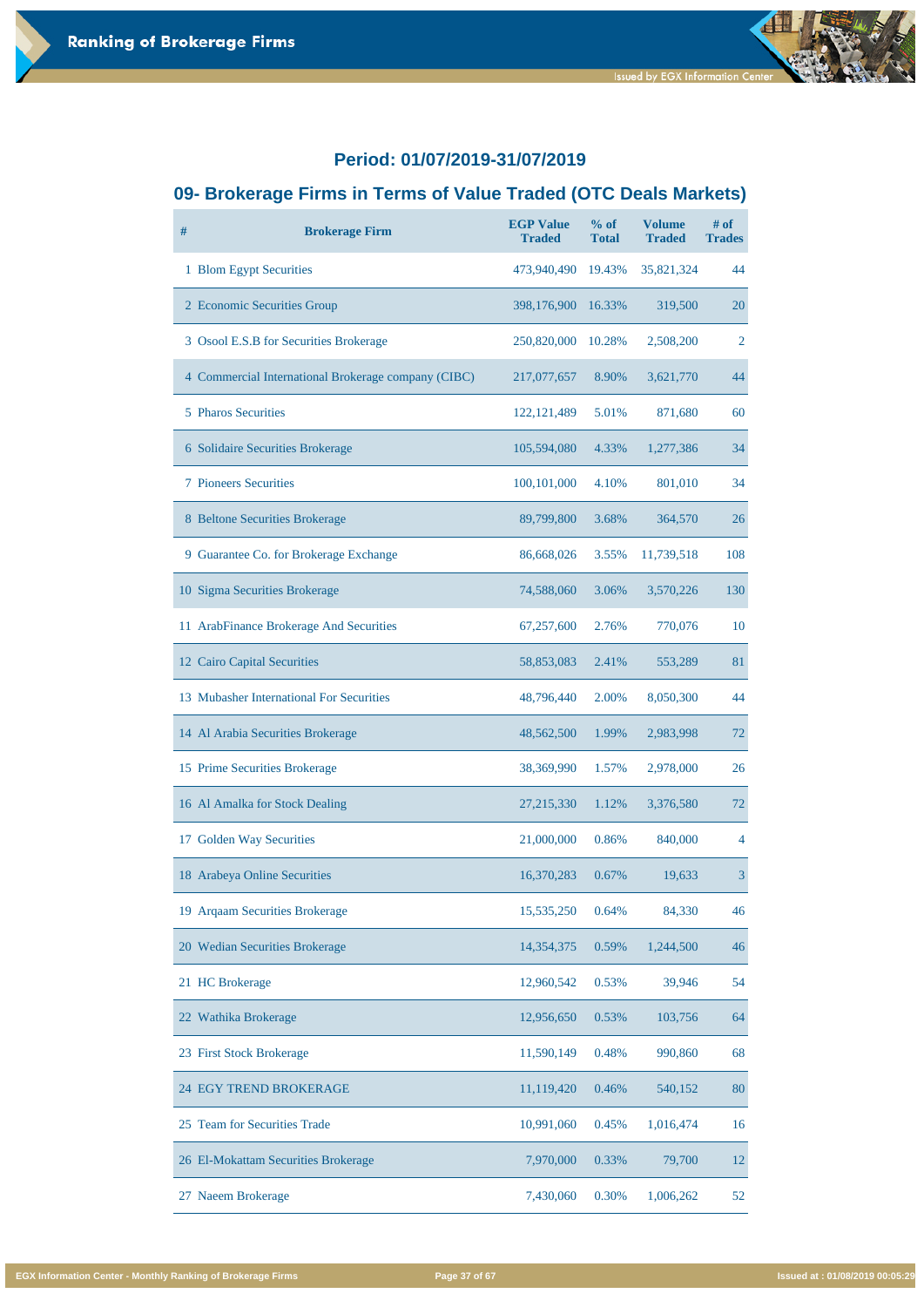| #<br><b>Brokerage Firm</b>                    | <b>EGP Value</b><br><b>Traded</b> | % of<br><b>Total</b> | <b>Volume</b><br><b>Traded</b> | # of<br><b>Trades</b> |
|-----------------------------------------------|-----------------------------------|----------------------|--------------------------------|-----------------------|
| 28 Egyptian Group for Securities              | 7,169,167                         | 0.29%                | 11,396,666                     | 30                    |
| 29 Grand Investment Securities                | 6,978,100                         | 0.29%                | 1,709,956                      | 38                    |
| 30 Ostoul Securities Brokerage                | 6,477,900                         | 0.27%                | 52,344                         | 80                    |
| 31 Metro Co. for Stock Dealing (SAE)          | 6,392,300                         | 0.26%                | 54,252                         | 102                   |
| <b>32 ROAYA ONLINE</b>                        | 5,607,772                         | 0.23%                | 3,627,772                      | 4                     |
| 33 Faisal Brokerage Company                   | 5,541,351                         | 0.23%                | 109,522                        | 26                    |
| 34 Acumen Securities S.A.E                    | 5,103,995                         | 0.21%                | 68,130                         | 6                     |
| 35 Mahrosa Securities and Trading             | 3,868,662                         | 0.16%                | 359,570                        | 100                   |
| 36 Egyptian Arabian Company (Themar)          | 3,301,870                         | 0.14%                | 113,438                        | 58                    |
| 37 Al Rowad for Securities Brokerage          | 2,970,800                         | 0.12%                | 223,650                        | 10                    |
| 38 Hermes Securities Brokerage                | 2,953,635                         | 0.12%                | 176,006                        | 6                     |
| 39 Luxor Securities Brokerage Co.             | 2,928,800                         | 0.12%                | 29,288                         | 8                     |
| 40 Triple A Securities Co.                    | 2,832,948                         | 0.12%                | 111,096                        | $\overline{4}$        |
| 41 Al Ahram Stock Exchange Securities Brokers | 2,688,500                         | 0.11%                | 24,952                         | 28                    |
| 42 Cairo Stock Brokerage Co                   | 2,420,660                         | 0.10%                | 114,166                        | 34                    |
| 43 Mirage Brokerage                           | 2,370,000                         | 0.10%                | 44,000                         | 14                    |
| <b>44 MEDCAP Securities</b>                   | 2,341,650                         | 0.10%                | 81,594                         | 78                    |
| 45 Mega Investment Securities                 | 2,283,100                         | 0.09%                | 101,158                        | 30                    |
| 46 Continental for Securities Trading         | 2,033,000                         | 0.08%                | 201,320                        | 8                     |
| City Capital securities & stock market<br>47  | 2,000,000                         | 0.08%                | 20,000                         | 4                     |
| 48 Egyptian Kuwaiti Securities                | 1,494,000                         | 0.06%                | 8,550                          | 20                    |

| 49 Watania Stock Brokers            | 980,000 | 0.04% | 39,200 | 4  |
|-------------------------------------|---------|-------|--------|----|
| 50 New Brent Brokerage              | 939,000 | 0.04% | 6,090  | 28 |
| 51 Vantage for securities Brokerage | 913,400 | 0.04% | 9,134  | 8  |
| 52 Al Shourouk Brokerage            | 771,650 | 0.03% | 9,554  | 20 |
| 53 Honest Brokerage & Book Keeping  | 725,000 | 0.03% | 31,000 | 10 |
| 54 Mediterranean for Brokerage      | 712,200 | 0.03% | 20,622 | 20 |
| 55 International Brokerage Group    | 591,200 | 0.02% | 5,642  | 22 |
| 56 Dynamic Securities Trading       | 505,824 | 0.02% | 8,012  | 8  |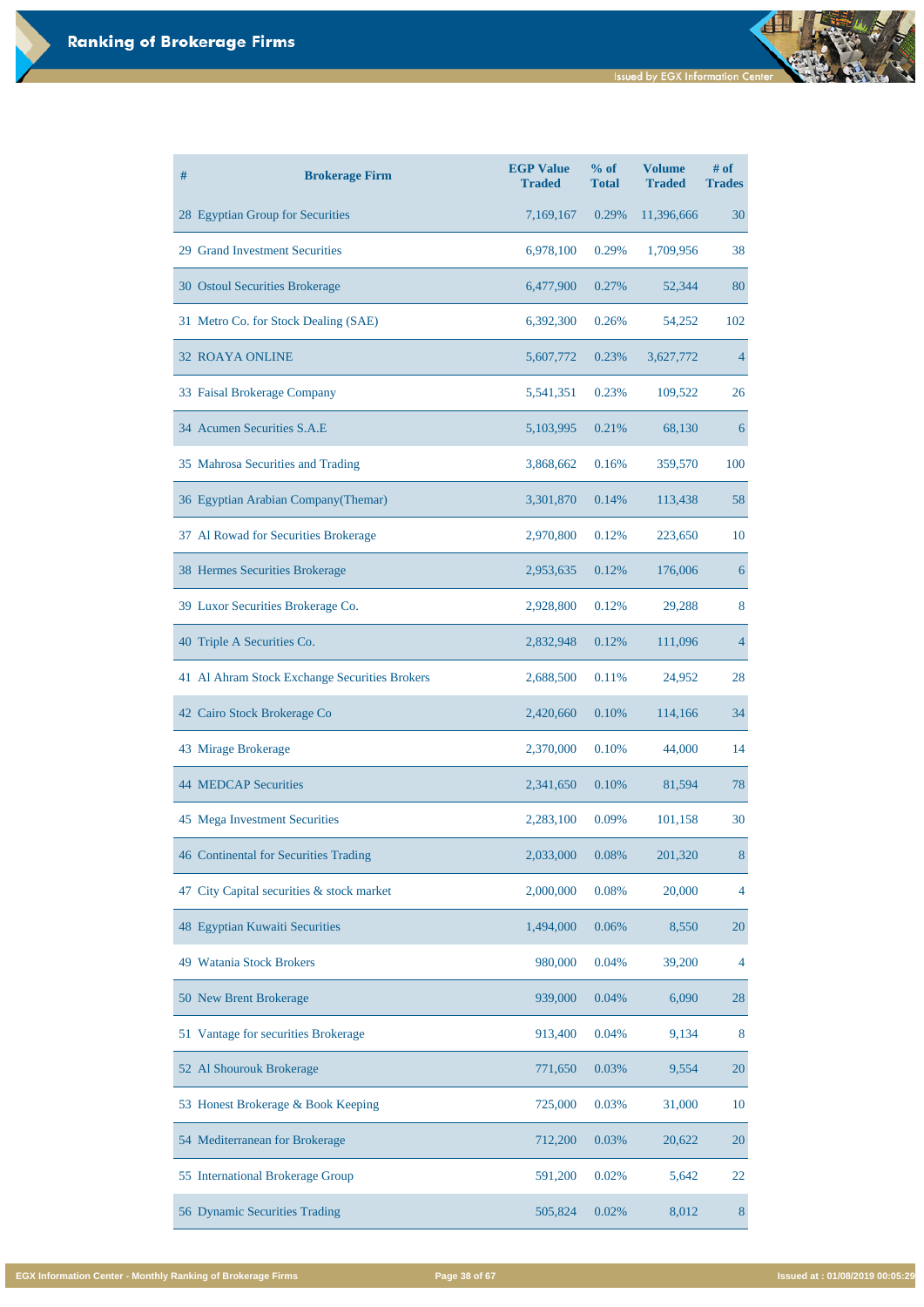**EGX Information Center - Monthly Ranking of Brokerage Firms Page 39 of 67 Issued at : 01/08/2019 00:05:29**

| <b>Brokerage Firm</b><br>#                    | <b>EGP Value</b><br><b>Traded</b> | % of<br><b>Total</b> | <b>Volume</b><br><b>Traded</b> | # of<br><b>Trades</b> |
|-----------------------------------------------|-----------------------------------|----------------------|--------------------------------|-----------------------|
| <b>57 Brokers Securities</b>                  | 446,050                           | 0.02%                | 20,872                         | 30                    |
| 58 El Alamia for Brokerage                    | 418,452                           | 0.02%                | 17,226                         | 8                     |
| 59 El-Karnak Stocks Brokerage                 | 332,038                           | 0.01%                | 20                             | $\overline{2}$        |
| 60 Tiba Brokerage & Bookkeeping               | 319,020                           | 0.01%                | 1,236                          | 14                    |
| 61 Pyramids Capital                           | 280,000                           | 0.01%                | 280                            | 6                     |
| 62 Golden Hand for Securities Brokerage       | 200,000                           | 0.01%                | 20,000                         | $\overline{2}$        |
| 63 Miracle for Securities                     | 150,040                           | 0.01%                | 6,020                          | 6                     |
| 64 Tycoon Securities                          | 132,500                           | 0.01%                | 17,600                         | 6                     |
| 65 Okaz Stockbrokers & Investment Consultants | 125,000                           | 0.01%                | 5,000                          | $\overline{2}$        |
| 66 Mina Company Stock Exchange Brokers        | 120,000                           | 0.00%                | 1,200                          | $\overline{2}$        |
| 67 El Orouba Securities Brokerage             | 100,000                           | 0.00%                | 1,000,000                      | $\overline{2}$        |
| 68 Financial Brokerage Group                  | 30,010                            | 0.00%                | 3,002                          | 8                     |
| 69 Etrade Egypt For Securities Exchange       | 16,704                            | 0.00%                | 8,352                          | 6                     |
| 70 City Trade Securities & Brokerage          | 13,200                            | 0.00%                | 12,600                         | $\overline{4}$        |
| 71 Jadwa Securities Brokerage                 | 8,000                             | 0.00%                | 4,000                          | $\overline{2}$        |
| <b>72 Horas Stock Brokers</b>                 | 1,476                             | 0.00%                | 738                            | $\overline{2}$        |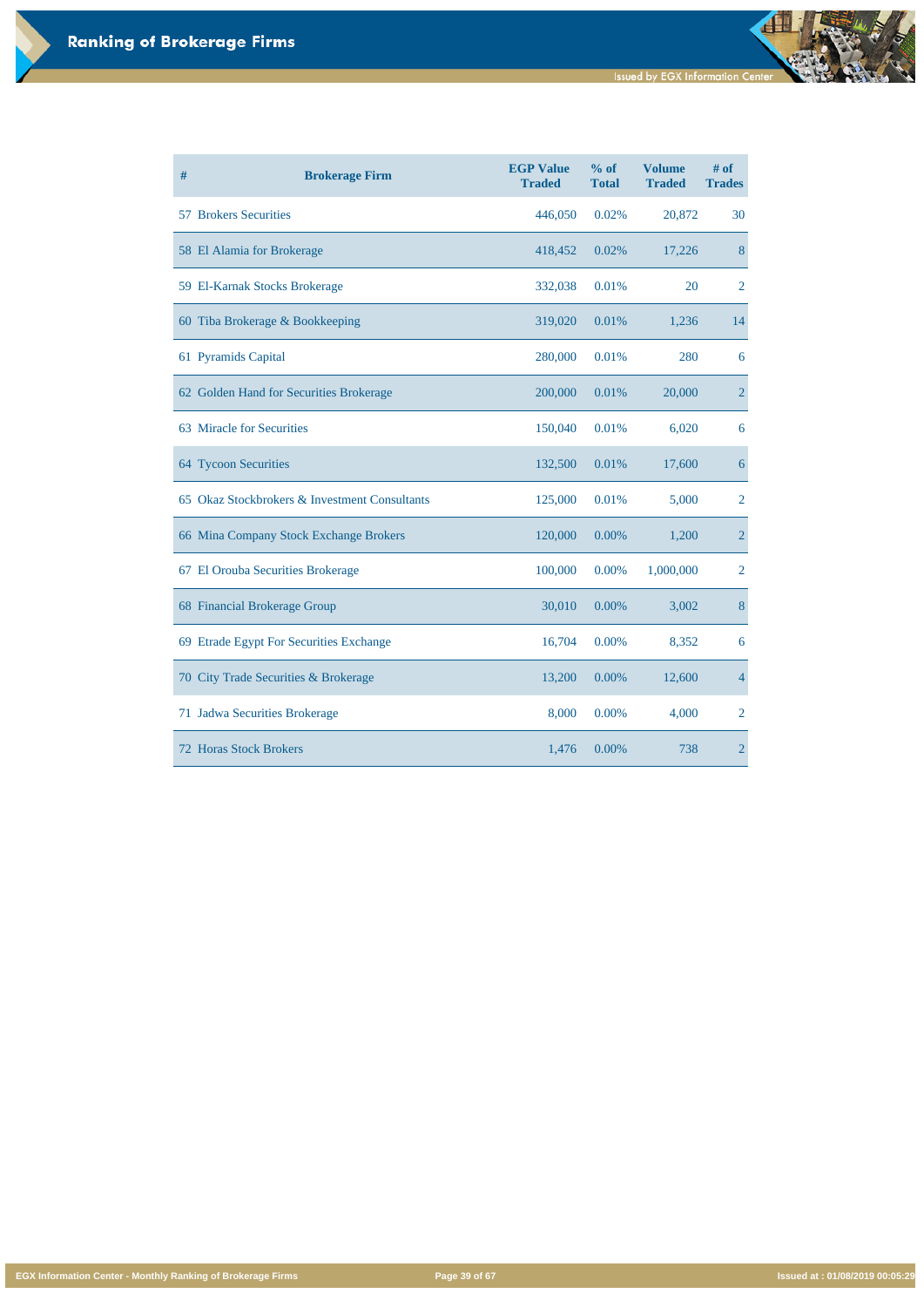# **10- Brokerage Firms in Terms of Value Traded (Main Market - NILEX - OTC)**

**Including Bonds and Deals but Retail Trading Only** 

| # | <b>Brokerage Firm</b>                               | <b>EGP Value</b><br><b>Traded</b> | $%$ of<br><b>Total</b> | <b>Volume</b><br><b>Traded</b> | # of<br><b>Trades</b> |
|---|-----------------------------------------------------|-----------------------------------|------------------------|--------------------------------|-----------------------|
|   | 1 Hermes Securities Brokerage                       | 1,785,527,336                     | 12.75%                 | 707, 375, 357                  | 42,788                |
|   | 2 Pioneers Securities                               | 781,653,195                       | 5.58%                  | 302,649,099                    | 35,161                |
|   | 3 Commercial International Brokerage company (CIBC) | 761,031,105                       | 5.43%                  | 174,396,676                    | 12,989                |
|   | <b>4 Mubasher International For Securities</b>      | 746,845,036                       | 5.33%                  | 467,317,601                    | 28,855                |
|   | 5 Sigma Securities Brokerage                        | 645, 612, 300                     | 4.61%                  | 219,353,886                    | 17,920                |
|   | 6 Blom Egypt Securities                             | 575,472,469                       | 4.11%                  | 77,076,045                     | 4,579                 |
|   | 7 Arabeya Online Securities                         | 516,284,969                       | 3.69%                  | 197,465,428                    | 25,533                |
|   | 8 Pharos Securities                                 | 476, 211, 582                     | 3.40%                  | 152,975,279                    | 7,546                 |
|   | 9 Beltone Securities Brokerage                      | 394,032,208                       | 2.81%                  | 101,494,623                    | 6,693                 |
|   | 10 Naeem Brokerage                                  | 384,724,315                       | 2.75%                  | 166, 158, 546                  | 13,539                |
|   | 11 Shuaa securities                                 | 368, 338, 975                     | 2.63%                  | 168,396,920                    | 8,641                 |
|   | 12 Egyptian Arabian Company (Themar)                | 293, 214, 269                     | 2.09%                  | 147,943,418                    | 15,105                |
|   | 13 Arzan Securities                                 | 282,690,872                       | 2.02%                  | 154, 104, 885                  | 7,435                 |
|   | 14 Economic Securities Group                        | 268, 365, 509                     | 1.92%                  | 24, 285, 203                   | 4,036                 |
|   | 15 Prime Securities Brokerage                       | 254,382,896                       | 1.82%                  | 72,425,956                     | 9,559                 |
|   | 16 Cairo Capital Securities                         | 242,078,593                       | 1.73%                  | 67,525,342                     | 4,645                 |
|   | 17 Tycoon Securities                                | 194,344,006                       | 1.39%                  | 58,425,378                     | 7,539                 |
|   | 18 Ostoul Securities Brokerage                      | 180, 187, 807                     | 1.29%                  | 88,083,594                     | 3,455                 |
|   | 19 Osool E.S.B for Securities Brokerage             | 179,931,105                       | 1.28%                  | 117, 127, 467                  | 9,139                 |

| 20 Argaam Securities Brokerage    | 175,900,373   | 1.26% | 29,110,697   | 2,280  |
|-----------------------------------|---------------|-------|--------------|--------|
| 21 New Brent Brokerage            | 175,791,468   | 1.25% | 85,156,461   | 7,273  |
| 22 Mirage Brokerage               | 166,063,008   | 1.19% | 88,673,885   | 10,862 |
| 23 Solidaire Securities Brokerage | 165, 344, 675 | 1.18% | 36,584,849   | 2,162  |
| 24 Wathika Brokerage              | 150,036,122   | 1.07% | 54, 383, 483 | 8,449  |
| 25 Helwan Brokerage Co.           | 145,794,629   | 1.04% | 62,909,370   | 15,767 |
| 26 Financial Brokerage Group      | 140,329,717   | 1.00% | 25, 171, 559 | 318    |
| 27 Al Arabia Securities Brokerage | 129,240,131   | 0.92% | 35,279,620   | 5,817  |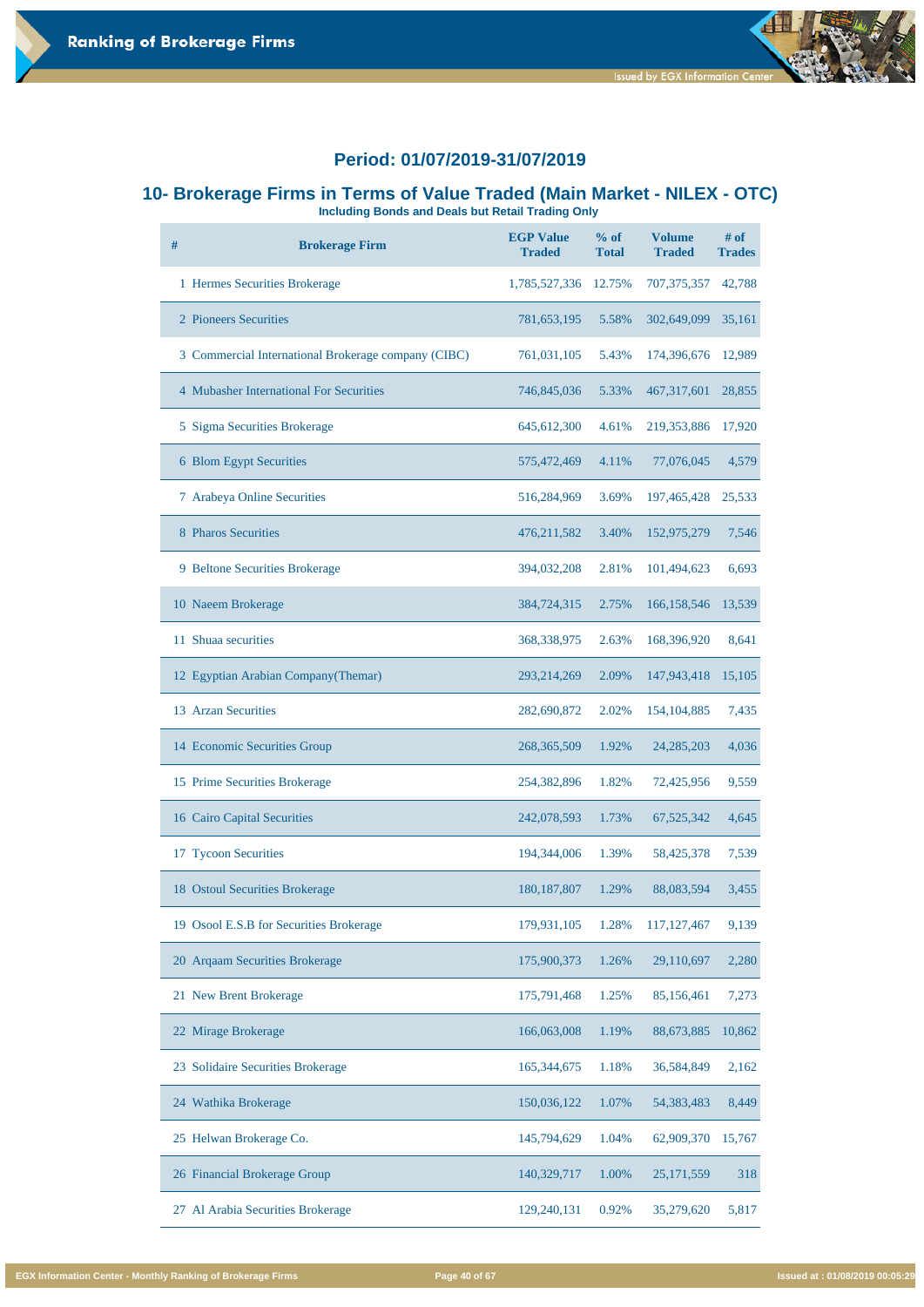| #                                   | <b>Brokerage Firm</b>                    | <b>EGP Value</b><br><b>Traded</b> | % of<br><b>Total</b> | <b>Volume</b><br><b>Traded</b> | # of<br><b>Trades</b> |
|-------------------------------------|------------------------------------------|-----------------------------------|----------------------|--------------------------------|-----------------------|
| <b>28 ROAYA ONLINE</b>              |                                          | 126, 422, 618                     | 0.90%                | 55,036,933                     | 6,185                 |
| 29 Vantage for securities Brokerage |                                          | 111,754,179                       | 0.80%                | 28,442,419                     | 4,091                 |
|                                     | 30 Arab African International Securities | 106,261,264                       | 0.76%                | 46,633,599                     | 3,924                 |
| 31 Golden Share Securities          |                                          | 103,301,223                       | 0.74%                | 52,329,625                     | 4,092                 |
| 32 Mega Investment Securities       |                                          | 100,209,352                       | 0.72%                | 31,832,950                     | 4,265                 |
| 33 El Horreya Securities            |                                          | 92,457,076                        | 0.66%                | 42,757,279                     | 4,317                 |
| 34 Aman for Securities Co.          |                                          | 90,890,037                        | 0.65%                | 31, 352, 723                   | 5,434                 |
| 35 Golden Way Securities            |                                          | 89,514,306                        | 0.64%                | 29,035,451                     | 3,333                 |
| 36 HC Brokerage                     |                                          | 86,792,160                        | 0.62%                | 22,512,914                     | 3,036                 |
| 37 El Marwa Brokerage               |                                          | 85,368,455                        | 0.61%                | 44,146,372                     | 1,750                 |
| <b>38 Premiere Securities</b>       |                                          | 83,883,819                        | 0.60%                | 42,079,569                     | 3,963                 |
| <b>39 Brokers Securities</b>        |                                          | 82,737,819                        | 0.59%                | 42,497,441                     | 2,728                 |
|                                     | 40 Metro Co. for Stock Dealing (SAE)     | 78,308,807                        | 0.56%                | 34,672,591                     | 5,025                 |
| 41 Pharaonic Brokerage Company      |                                          | 75,184,610                        | 0.54%                | 37, 233, 557                   | 3,707                 |
|                                     | 42 The Roots Co. for Stock Brokerage     | 73,658,745                        | 0.53%                | 26,905,418                     | 6,055                 |
|                                     | 43 ArabFinance Brokerage And Securities  | 72,077,376                        | 0.51%                | 26,251,806                     | 3,742                 |
| 44 Dynamic Securities Trading       |                                          | 69,458,179                        | 0.50%                | 28,752,780                     | 2,812                 |
| 45 Al Noran Securities & Brokerage  |                                          | 67,356,479                        | 0.48%                | 38,320,227                     | 2,785                 |
| 46 Team for Securities Trade        |                                          | 64,617,908                        | 0.46%                | 21,198,492                     | 4,734                 |
|                                     | 47 Horizon Securities Brokerage Company  | 62,677,492                        | 0.45%                | 20,861,211                     | 3,313                 |
| 48 Royal Securities Brokerage Co.   |                                          | 59,067,589                        | 0.42%                | 42,972,625                     | 2,429                 |

| <b>Global Capital Securities</b><br>49        | 58,817,595 | 0.42% | 24,305,818 | 3,249 |
|-----------------------------------------------|------------|-------|------------|-------|
| 50 Pyramids Capital                           | 57,845,760 | 0.41% | 19,395,567 | 3,921 |
| 51 Honest Brokerage & Book Keeping            | 57,433,870 | 0.41% | 26,767,250 | 4,994 |
| 52 Al Ahram Stock Exchange Securities Brokers | 55,942,503 | 0.40% | 32,413,544 | 3,923 |
| 53 Al Amalka for Stock Dealing                | 52,486,428 | 0.37% | 11,607,246 | 2,080 |
| 54 Al Shourouk Brokerage                      | 51,641,124 | 0.37% | 12,422,623 | 1,279 |
| 55 City Trade Securities & Brokerage          | 49,703,235 | 0.35% | 19,435,468 | 3,095 |
| 56 Guarantee Co. for Brokerage Exchange       | 49,463,821 | 0.35% | 8,902,084  | 746   |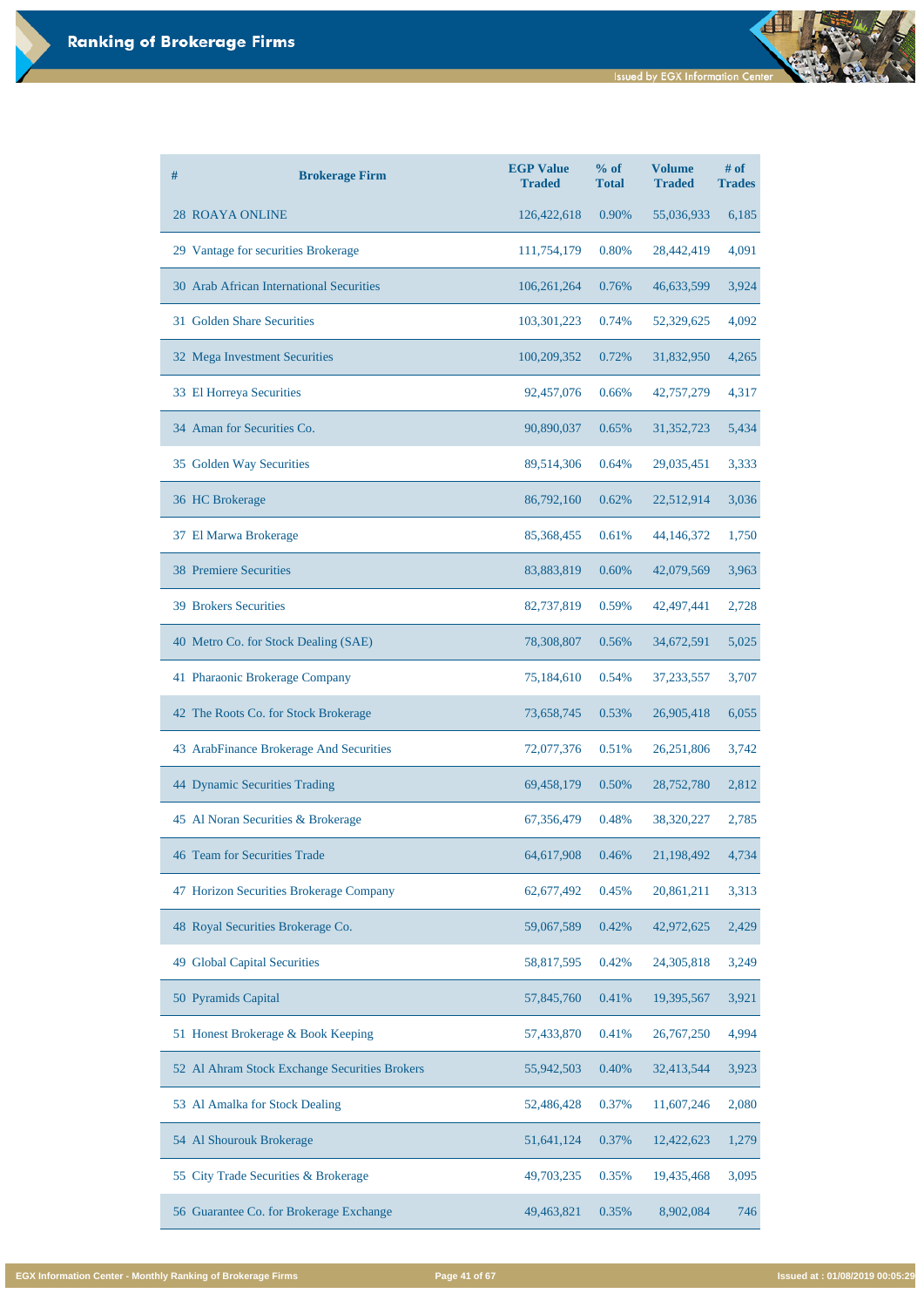| # | <b>Brokerage Firm</b>                            | <b>EGP Value</b><br><b>Traded</b> | $%$ of<br><b>Total</b> | <b>Volume</b><br><b>Traded</b> | # of<br><b>Trades</b> |
|---|--------------------------------------------------|-----------------------------------|------------------------|--------------------------------|-----------------------|
|   | 57 Saudi Egyptian Co. for Securities Brokerage   | 49,206,072                        | 0.35%                  | 10,253,734                     | 4,697                 |
|   | 58 Golden Hand for Securities Brokerage          | 49,130,412                        | 0.35%                  | 25,160,806                     | 3,993                 |
|   | 59 Okaz Stockbrokers & Investment Consultants    | 47,055,025                        | 0.34%                  | 7,911,787                      | 2,206                 |
|   | 60 Egyptian Kuwaiti Securities                   | 44,382,806                        | 0.32%                  | 15,760,718                     | 3,921                 |
|   | 61 Faisal Brokerage Company                      | 42,876,069                        | 0.31%                  | 12,283,323                     | 2,086                 |
|   | 62 Wedian Securities Brokerage                   | 39, 365, 105                      | 0.28%                  | 13,308,853                     | 1,828                 |
|   | <b>63 Masters Securities</b>                     | 38,722,351                        | 0.28%                  | 9,958,513                      | 943                   |
|   | <b>64 Grand Investment Securities</b>            | 37,776,454                        | 0.27%                  | 19,771,498                     | 1,284                 |
|   | 65 Maadi for Stock Dealing                       | 36,354,646                        | 0.26%                  | 7,852,417                      | 1,136                 |
|   | 66 Cairo National Co. for Securities Negotiation | 36, 182, 732                      | 0.26%                  | 10,212,981                     | 1,933                 |
|   | 67 Global Invest Securities                      | 35,094,352                        | 0.25%                  | 18,056,026                     | 2,376                 |
|   | <b>68 HD Securities</b>                          | 32,458,592                        | 0.23%                  | 11,295,759                     | 988                   |
|   | 69 Egyptian Group for Securities                 | 32,389,555                        | 0.23%                  | 20,007,779                     | 3,003                 |
|   | 70 Egypt Stocks Securities and Brokerage         | 31,742,484                        | 0.23%                  | 30,262,644                     | 1,485                 |
|   | 71 Yasmine Brokerage Company                     | 31,404,385                        | 0.22%                  | 8,519,201                      | 1,841                 |
|   | 72 Jadwa Securities Brokerage                    | 30,675,342                        | 0.22%                  | 7,047,016                      | 2,697                 |
|   | 73 El Tadamoun El Arabi For Securities Brokerage | 26,996,665                        | 0.19%                  | 12,944,857                     | 1,161                 |
|   | <b>74 MEDCAP Securities</b>                      | 26,330,714                        | 0.19%                  | 6,616,723                      | 1,769                 |
|   | 75 Mahrosa Securities and Trading                | 23,620,507                        | 0.17%                  | 7,444,414                      | 1,292                 |
|   | 76 Alhelal Alsaudi Securities & Brokerage        | 23, 184, 184                      | 0.17%                  | 11,281,005                     | 1,133                 |
|   | 77 Three Way Brokerage                           | 22,705,228                        | 0.16%                  | 15,752,674                     | 1,852                 |

| 78 El-Mokattam Securities Brokerage       | 20,798,869 | 0.15% | 4,092,164  | 1,304 |
|-------------------------------------------|------------|-------|------------|-------|
| 79 El Orouba Securities Brokerage         | 19,877,975 | 0.14% | 5,169,885  | 1,184 |
| 80 Samba Tadawol Misr Brokerage           | 19,607,557 | 0.14% | 10,440,709 | 1,993 |
| 81 Al Rowad for Securities Brokerage      | 18,400,124 | 0.13% | 5,070,137  | 786   |
| 82 Watania Stock Brokers                  | 18,126,798 | 0.13% | 8,150,553  | 1,354 |
| 83 First Stock Brokerage                  | 17,965,519 | 0.13% | 3,423,760  | 673   |
| 84 Alexandria Securities Brokerage        | 16,558,649 | 0.12% | 5,389,509  | 1,877 |
| 85 City Capital securities & stock market | 16,435,602 | 0.12% | 4,176,179  | 497   |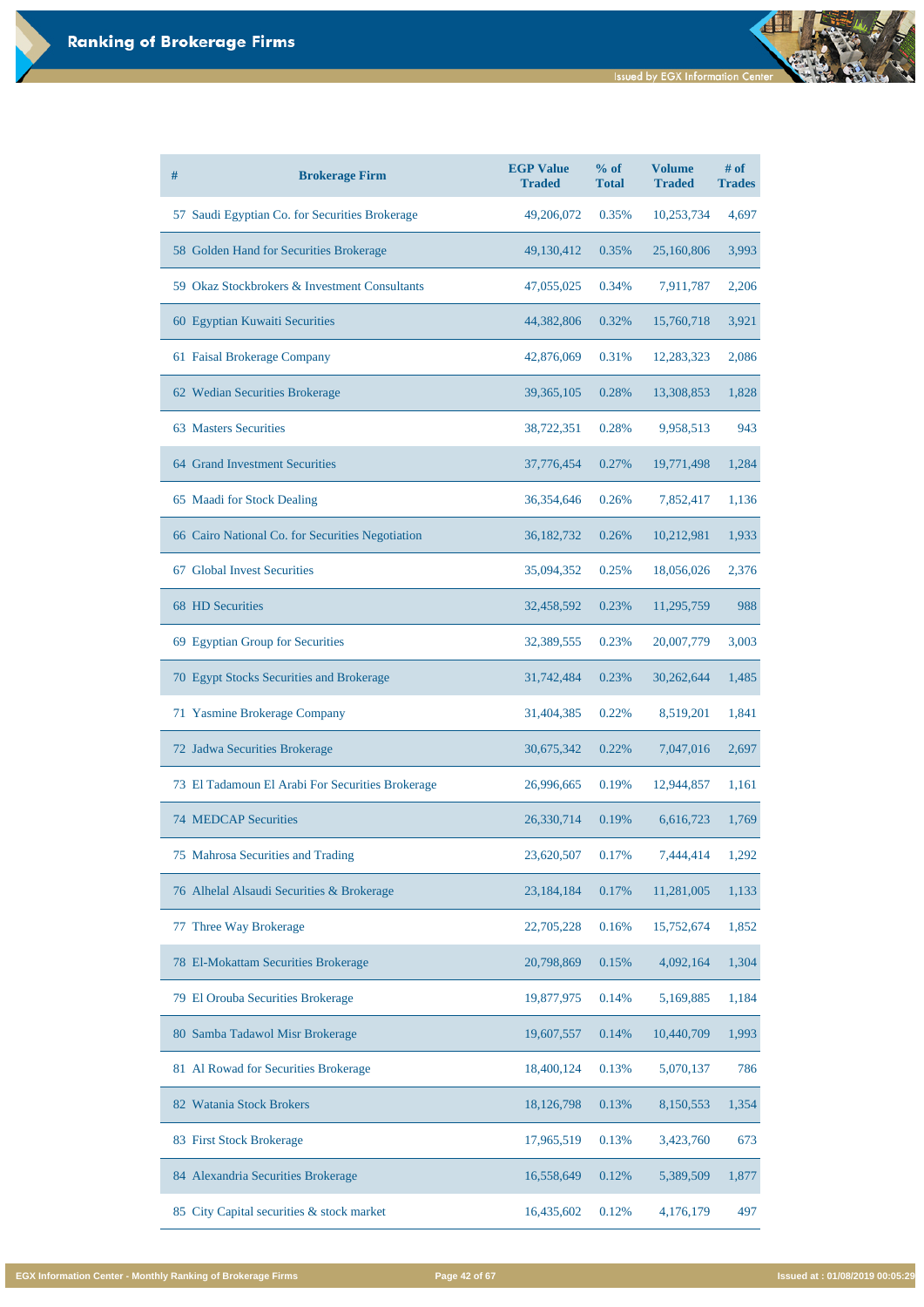| # | <b>Brokerage Firm</b>                          | <b>EGP Value</b><br><b>Traded</b> | % of<br><b>Total</b> | <b>Volume</b><br><b>Traded</b> | # of<br><b>Trades</b> |
|---|------------------------------------------------|-----------------------------------|----------------------|--------------------------------|-----------------------|
|   | 86 Mina Company Stock Exchange Brokers         | 16,168,959                        | 0.12%                | 3,670,219                      | 800                   |
|   | 87 Cairo Stock Brokerage Co                    | 15,855,883                        | 0.11%                | 7,946,537                      | 1,034                 |
|   | 88 Al Manar For Stock Exchange                 | 15,766,766                        | 0.11%                | 2,598,856                      | 627                   |
|   | 89 Swiss Group                                 | 15,254,449                        | 0.11%                | 6,305,647                      | 1,301                 |
|   | 90 Triple A Securities Co.                     | 14,960,203                        | 0.11%                | 3,149,912                      | 858                   |
|   | 91 United Brokerage Corporation                | 14,647,143                        | 0.10%                | 7,029,156                      | 1,343                 |
|   | 92 EGY TREND BROKERAGE                         | 14,308,755                        | 0.10%                | 1,755,058                      | 770                   |
|   | 93 Capital Securities Brokerage                | 14,216,382                        | 0.10%                | 3,376,670                      | 510                   |
|   | 94 Mediterranean for Brokerage                 | 14, 149, 590                      | 0.10%                | 8,295,530                      | 1,601                 |
|   | 95 Trend for Securities                        | 13,638,063                        | 0.10%                | 2,229,975                      | 1,320                 |
|   | 96 Tropicana for Stock Exchange                | 13,312,867                        | 0.10%                | 6,069,803                      | 1,164                 |
|   | 97 Wallstreet Securities Brokerage             | 12,157,937                        | 0.09%                | 2,975,133                      | 550                   |
|   | 98 Luxor Securities Brokerage Co.              | 11,144,053                        | 0.08%                | 2,686,375                      | 867                   |
|   | 99 Cairo International for Securities Exchange | 10,671,035                        | 0.08%                | 4,964,860                      | 720                   |
|   | 100 Acumen Securities S.A.E                    | 10,640,123                        | 0.08%                | 1,622,102                      | 327                   |
|   | 101 International for Securities               | 10,210,796                        | 0.07%                | 3,485,581                      | 795                   |
|   | 102 Venex Group For Securities                 | 10,153,500                        | 0.07%                | 1,841,864                      | 748                   |
|   | 103 El Safa Securities Brokerage               | 9,299,398                         | 0.07%                | 4,334,816                      | 826                   |
|   | 104 Universal Securities Brokerage             | 8,745,286                         | 0.06%                | 5,145,695                      | 963                   |
|   | 105 El Khalegya Securities                     | 6,763,611                         | 0.05%                | 3,915,164                      | 575                   |
|   | 106 Takamol Brokerage Co.                      | 6,726,384                         | 0.05%                | 4,079,507                      | 523                   |

| 107 Horas Stock Brokers                   | 6,549,622 | 0.05% | 3,222,409 | 713 |
|-------------------------------------------|-----------|-------|-----------|-----|
| 108 Al Omanaa Al Mottaheden               | 6,077,381 | 0.04% | 3,867,013 | 747 |
| 109 Tiba Brokerage & Bookkeeping          | 5,323,676 | 0.04% | 1,356,099 | 249 |
| 110 El-Karnak Stocks Brokerage            | 5,015,602 | 0.04% | 6,639,080 | 189 |
| 111 Council Inc.                          | 4,985,361 | 0.04% | 215,568   | 73  |
| 112 Egypt Brokerage - Inertia             | 4,882,775 | 0.03% | 944,480   | 200 |
| 113 Bab El-Mlouk for Securities Brokerage | 3,978,386 | 0.03% | 728,080   | 275 |
| 114 International Brokerage Group         | 3,859,214 | 0.03% | 929,151   | 290 |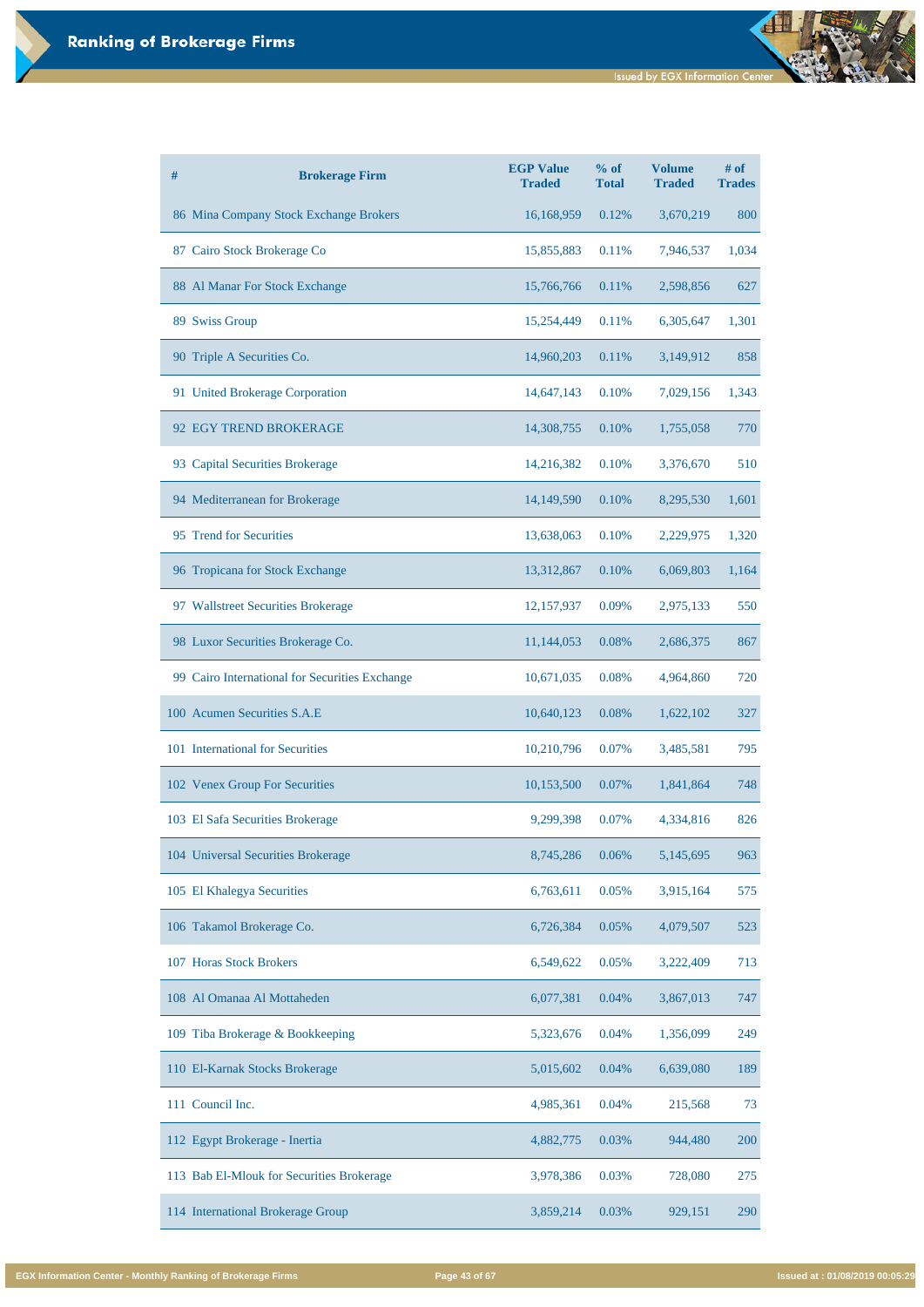đ

**EGX Information Center - Monthly Ranking of Brokerage Firms Page 44 of 67 Issued at : 01/08/2019 00:05:29**

| # | <b>Brokerage Firm</b>                              | <b>EGP Value</b><br><b>Traded</b> | % of<br><b>Total</b> | <b>Volume</b><br><b>Traded</b> | $#$ of<br><b>Trades</b> |
|---|----------------------------------------------------|-----------------------------------|----------------------|--------------------------------|-------------------------|
|   | 115 Continental for Securities Trading             | 3,635,273                         | 0.03%                | 340,221                        | 40                      |
|   | 116 Alhmd Stock Brokerage                          | 3,281,425                         | 0.02%                | 1,686,165                      | 129                     |
|   | 117 El Alamia for Brokerage                        | 3,094,088                         | 0.02%                | 660,681                        | 394                     |
|   | 118 Etrade Egypt For Securities Exchange           | 2,839,479                         | 0.02%                | 1,118,585                      | 426                     |
|   | 119 Safir for Stock Brokers                        | 2,760,023                         | 0.02%                | 1,268,954                      | 392                     |
|   | 120 El Giza for Securities Trading                 | 2,757,805                         | 0.02%                | 727,347                        | 231                     |
|   | 121 Miracle for Securities                         | 2,294,445                         | 0.02%                | 1,007,408                      | 327                     |
|   | 122 El Dawlia for Securities Brokerage             | 2,075,483                         | 0.01%                | 931,161                        | 178                     |
|   | 123 El Fath Stock Brokers                          | 2,047,970                         | 0.01%                | 938,162                        | 280                     |
|   | 124 Profit Securities Brokerage                    | 1,793,235                         | 0.01%                | 646,825                        | 299                     |
|   | 125 The Financial Arabian for Securities Brokerage | 1,445,554                         | 0.01%                | 534,512                        | 146                     |
|   | 126 Lepon Securities Brokers                       | 857,752                           | 0.01%                | 509,903                        | 139                     |
|   | 127 Premium Securities                             | 329,555                           | 0.00%                | 130,693                        | 12                      |
|   | 128 Top for Brokerage                              | 79,097                            | 0.00%                | 17,864                         | 6                       |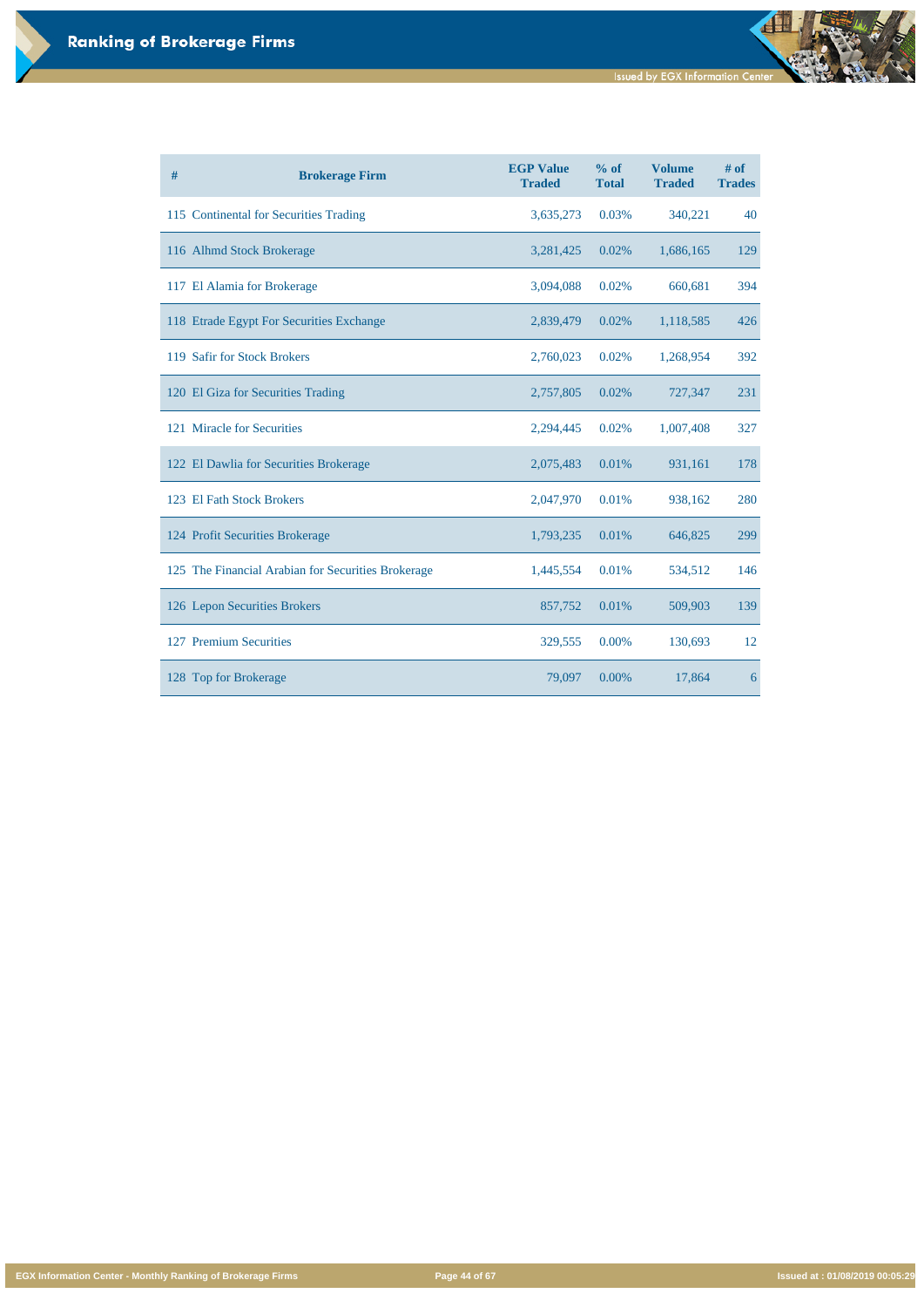#### **11- Brokerage Firms in Terms of Value Traded (Main Market - NILEX - OTC)**

**Including Bonds and Deals but Institutional Trading Only** 

| #  | <b>Brokerage Firm</b>                               | <b>EGP Value</b><br><b>Traded</b> | % of<br><b>Total</b> | <b>Volume</b><br><b>Traded</b> | # of<br><b>Trades</b> |
|----|-----------------------------------------------------|-----------------------------------|----------------------|--------------------------------|-----------------------|
|    | 1 Financial Brokerage Group                         | 8,045,084,438                     | 48.78%               | 1,264,036,646                  | 30,951                |
|    | 2 Commercial International Brokerage company (CIBC) | 1,730,520,701                     | 10.49%               | 208, 512, 712                  | 21,981                |
|    | 3 Argaam Securities Brokerage                       | 1,239,768,502                     | 7.52%                | 114, 157, 514                  | 24,314                |
|    | 4 Beltone Securities Brokerage                      | 1,129,109,880                     | 6.85%                | 131,409,125                    | 15,165                |
|    | 5 Pharos Securities                                 | 555,689,743                       | 3.37%                | 81,521,612                     | 7,609                 |
|    | 6 HC Brokerage                                      | 353,234,620                       | 2.14%                | 47,881,748                     | 6,776                 |
|    | 7 HSBC Securities Egypt S.A.E                       | 346,388,835                       | 2.10%                | 21,237,810                     | 6,171                 |
|    | 8 Mubasher International For Securities             | 288,865,002                       | 1.75%                | 54,042,391                     | 6,867                 |
|    | 9 Osool E.S.B for Securities Brokerage              | 279,199,311                       | 1.69%                | 15, 177, 698                   | 982                   |
|    | 10 Hermes Securities Brokerage                      | 268,140,646                       | 1.63%                | 64,661,553                     | 2,613                 |
|    | 11 Prime Securities Brokerage                       | 257,140,559                       | 1.56%                | 47,839,263                     | 4,865                 |
| 12 | <b>Sigma Securities Brokerage</b>                   | 229,605,434                       | 1.39%                | 42,746,913                     | 4,405                 |
|    | 13 Economic Securities Group                        | 200,257,260                       | 1.21%                | 2,172,650                      | 30                    |
|    | 14 Naeem Brokerage                                  | 198,730,001                       | 1.20%                | 37,805,835                     | 4,523                 |
|    | 15 Pioneers Securities                              | 179,418,999                       | 1.09%                | 29,500,639                     | 3,743                 |
|    | 16 Cairo Capital Securities                         | 151,617,893                       | 0.92%                | 32,505,335                     | 3,107                 |
|    | <b>17 ROAYA ONLINE</b>                              | 138,926,888                       | 0.84%                | 19,458,645                     | 1,995                 |
| 18 | <b>Ostoul Securities Brokerage</b>                  | 138,538,516                       | 0.84%                | 58,268,019                     | 2,124                 |
|    | 19 Arab African International Securities            | 96,474,397                        | 0.58%                | 26,329,338                     | 2,137                 |

| 20 ArabFinance Brokerage And Securities | 91,788,941   | 0.56% | 5,946,793  | 1,279 |
|-----------------------------------------|--------------|-------|------------|-------|
| <b>Shuaa</b> securities<br>21           | 81,429,560   | 0.49% | 13,937,966 | 2,335 |
| 22 Al Rowad for Securities Brokerage    | 70,714,015   | 0.43% | 6,569,876  | 1,501 |
| 23 Guarantee Co. for Brokerage Exchange | 54, 285, 718 | 0.33% | 10,901,853 | 41    |
| 24 Arabeya Online Securities            | 53,681,663   | 0.33% | 5,729,862  | 965   |
| 25 Blom Egypt Securities                | 52,076,543   | 0.32% | 12,468,981 | 1,634 |
| 26 Acumen Securities S.A.E              | 48,441,805   | 0.29% | 9,896,740  | 1,106 |
| <b>Global Invest Securities</b><br>27   | 40,090,619   | 0.24% | 7,672,102  | 1,478 |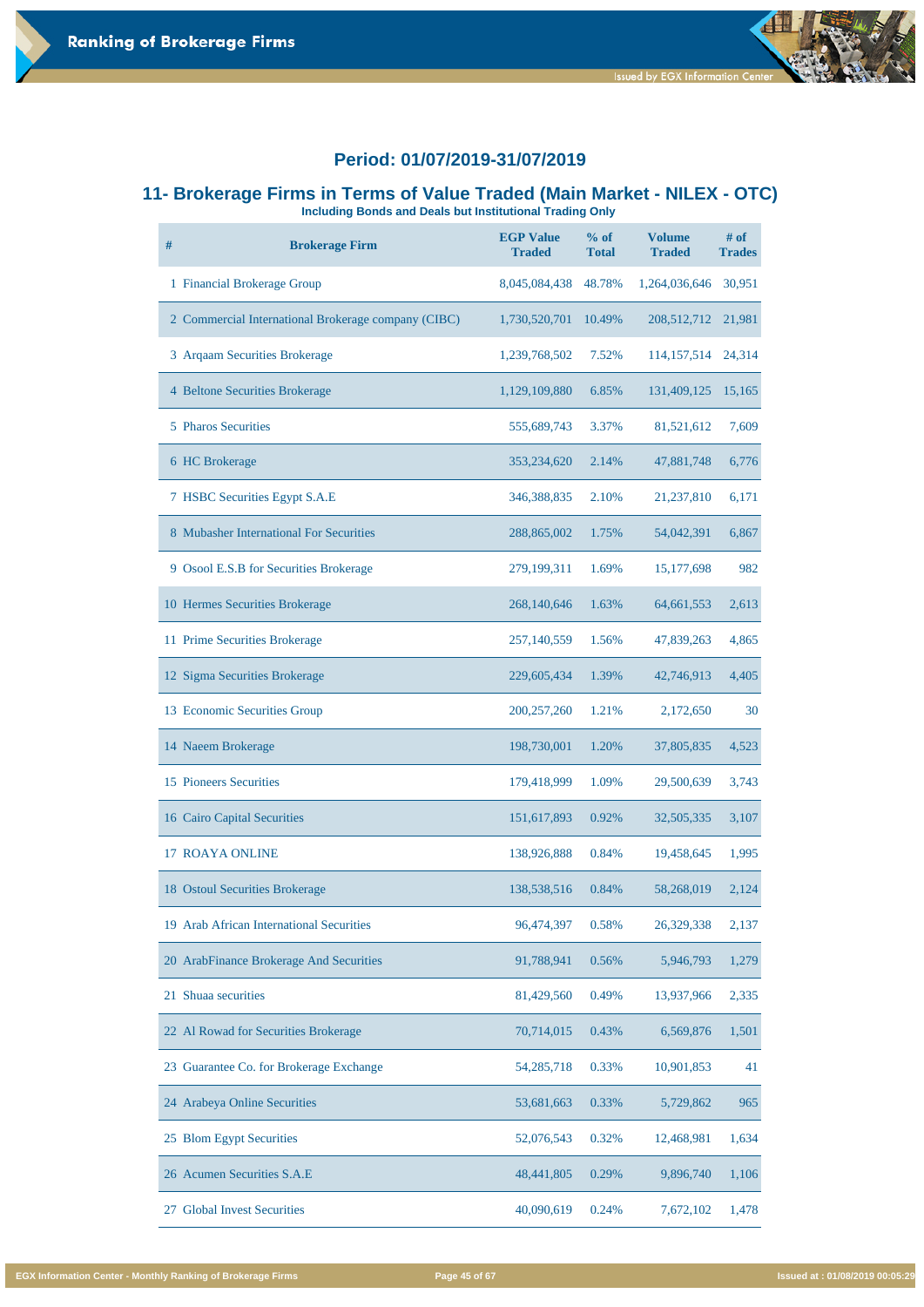**Issued by EGX Information Center** 

| #  | <b>Brokerage Firm</b>                            | <b>EGP Value</b><br><b>Traded</b> | % of<br><b>Total</b> | <b>Volume</b><br><b>Traded</b> | $#$ of<br><b>Trades</b> |
|----|--------------------------------------------------|-----------------------------------|----------------------|--------------------------------|-------------------------|
|    | 28 Okaz Stockbrokers & Investment Consultants    | 36,884,445                        | 0.22%                | 4,456,677                      | 1,057                   |
|    | 29 Golden Way Securities                         | 17,621,560                        | 0.11%                | 3,829,900                      | 263                     |
|    | 30 Egyptian Arabian Company (Themar)             | 17,575,772                        | 0.11%                | 12,235,000                     | 431                     |
|    | 31 Grand Investment Securities                   | 15,272,256                        | 0.09%                | 13,573,175                     | 254                     |
|    | 32 City Capital securities & stock market        | 11,559,083                        | 0.07%                | 2,156,155                      | 61                      |
|    | 33 Faisal Brokerage Company                      | 10,934,013                        | 0.07%                | 2,652,119                      | 324                     |
|    | 34 Tycoon Securities                             | 9,118,972                         | 0.06%                | 2,043,458                      | 283                     |
|    | 35 Horizon Securities Brokerage Company          | 7,363,721                         | 0.04%                | 976,789                        | 235                     |
|    | 36 Wedian Securities Brokerage                   | 6,762,370                         | 0.04%                | 902,000                        | 17                      |
|    | 37 Wathika Brokerage                             | 6,610,824                         | 0.04%                | 973,756                        | 85                      |
|    | 38 Vantage for securities Brokerage              | 6,194,361                         | 0.04%                | 1,528,567                      | 102                     |
|    | 39 Jadwa Securities Brokerage                    | 3,863,398                         | 0.02%                | 1,175,610                      | 145                     |
|    | 40 Mediterranean for Brokerage                   | 2,320,500                         | 0.01%                | 1,100,000                      | 27                      |
| 41 | <b>Capital Securities Brokerage</b>              | 2,259,639                         | 0.01%                | 395,000                        | 66                      |
|    | 42 Triple A Securities Co.                       | 2,255,324                         | 0.01%                | 108,548                        | 16                      |
|    | 43 Al Ahram Stock Exchange Securities Brokers    | 2,001,246                         | 0.01%                | 144,050                        | 58                      |
|    | 44 Cairo National Co. for Securities Negotiation | 1,921,948                         | 0.01%                | 199,630                        | 90                      |
|    | 45 Helwan Brokerage Co.                          | 1,818,951                         | 0.01%                | 176,645                        | 79                      |
|    | 46 Mega Investment Securities                    | 1,721,627                         | 0.01%                | 369,476                        | 103                     |
| 47 | Council Inc.                                     | 1,296,550                         | 0.01%                | 180,887                        | 87                      |
|    | 48 Yasmine Brokerage Company                     | 1,220,650                         | 0.01%                | 602,945                        | 96                      |

| 49 Royal Securities Brokerage Co.              | 1,171,139 | 0.01%    | 640,350 | 56             |
|------------------------------------------------|-----------|----------|---------|----------------|
| <b>50 EGY TREND BROKERAGE</b>                  | 1,122,981 | 0.01%    | 391,023 | 461            |
| 51 Metro Co. for Stock Dealing (SAE)           | 1,001,150 | 0.01%    | 10,402  | 46             |
| 52 Egyptian Kuwaiti Securities                 | 535,613   | $0.00\%$ | 190,750 | 20             |
| 53 Watania Stock Brokers                       | 490,000   | $0.00\%$ | 19,600  | $\overline{2}$ |
| 54 Al Arabia Securities Brokerage              | 427,087   | $0.00\%$ | 45,100  | 25             |
| 55 Saudi Egyptian Co. for Securities Brokerage | 348,859   | $0.00\%$ | 67,762  | 18             |
| 56 El-Karnak Stocks Brokerage                  | 332,038   | $0.00\%$ | 20      | $\overline{2}$ |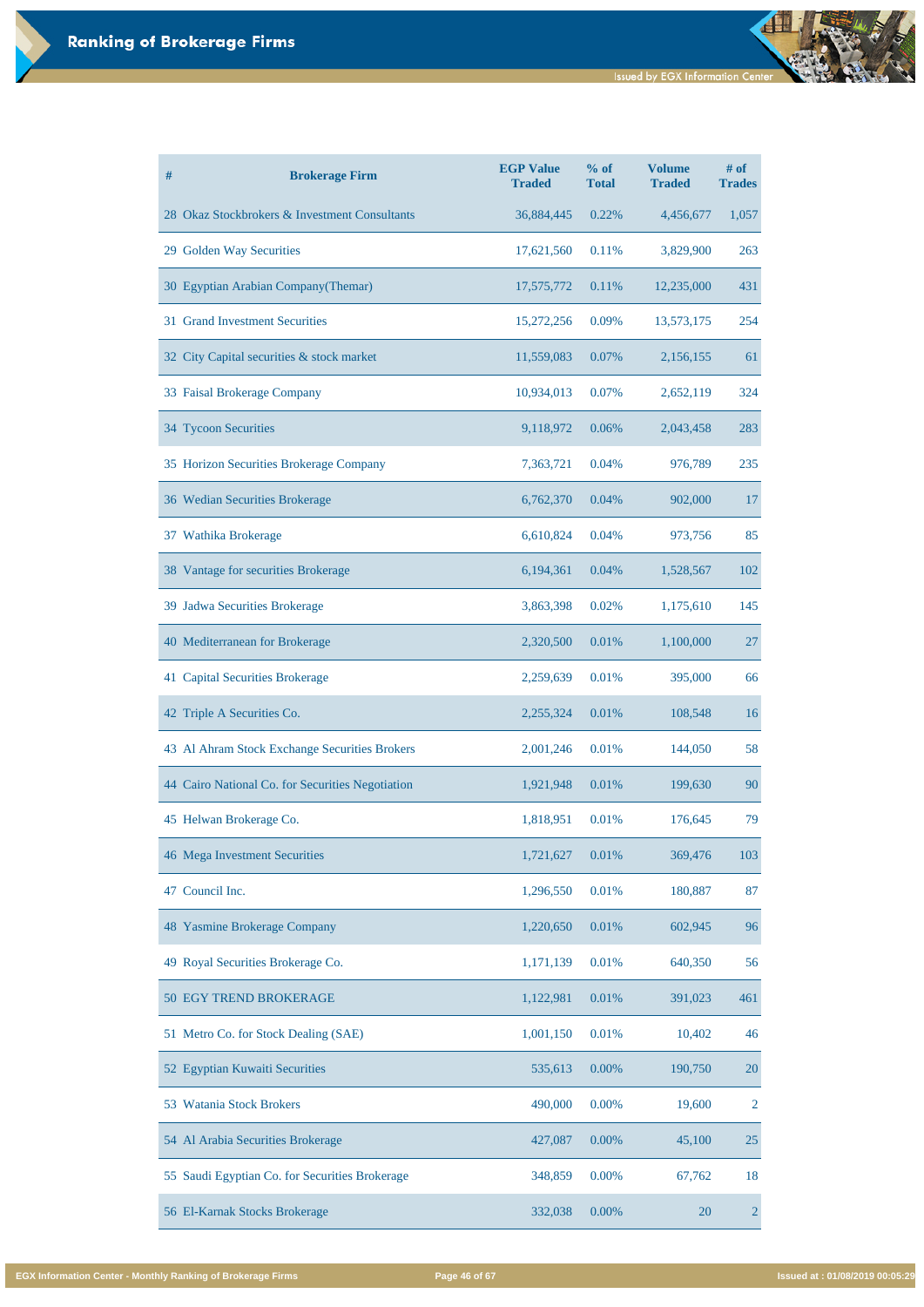đ

**EGX Information Center - Monthly Ranking of Brokerage Firms Page 47 of 67 Issued at : 01/08/2019 00:05:29**

| $\#$ | <b>Brokerage Firm</b>                            | <b>EGP Value</b><br><b>Traded</b> | % of<br><b>Total</b> | <b>Volume</b><br><b>Traded</b> | # of<br><b>Trades</b> |
|------|--------------------------------------------------|-----------------------------------|----------------------|--------------------------------|-----------------------|
|      | 57 Miracle for Securities                        | 274,896                           | 0.00%                | 78,036                         | 40                    |
|      | 58 Cairo International for Securities Exchange   | 240,397                           | 0.00%                | 956,646                        | 26                    |
|      | 59 Al Amalka for Stock Dealing                   | 201,580                           | 0.00%                | 10,250                         | 6                     |
|      | 60 New Brent Brokerage                           | 193,803                           | 0.00%                | 25,000                         | 6                     |
|      | 61 Dynamic Securities Trading                    | 150,000                           | 0.00%                | 3,000                          | $\mathbf{1}$          |
|      | 62 Egypt Stocks Securities and Brokerage         | 134,700                           | 0.00%                | 200,000                        | $\overline{2}$        |
|      | 63 Takamol Brokerage Co.                         | 48,950                            | 0.00%                | 2,000                          | $\overline{3}$        |
|      | 64 Honest Brokerage & Book Keeping               | 37,324                            | $0.00\%$             | 10,307                         | $\overline{5}$        |
|      | 65 Solidaire Securities Brokerage                | 15,000                            | 0.00%                | 1,500                          | 3                     |
|      | 66 Luxor Securities Brokerage Co.                | 5,000                             | 0.00%                | 50                             | $\mathbf{1}$          |
|      | <b>67 MEDCAP Securities</b>                      | 2,625                             | 0.00%                | 598                            | 1                     |
|      | 68 El Tadamoun El Arabi For Securities Brokerage | 1,721                             | 0.00%                | 2,458                          | $\mathbf{1}$          |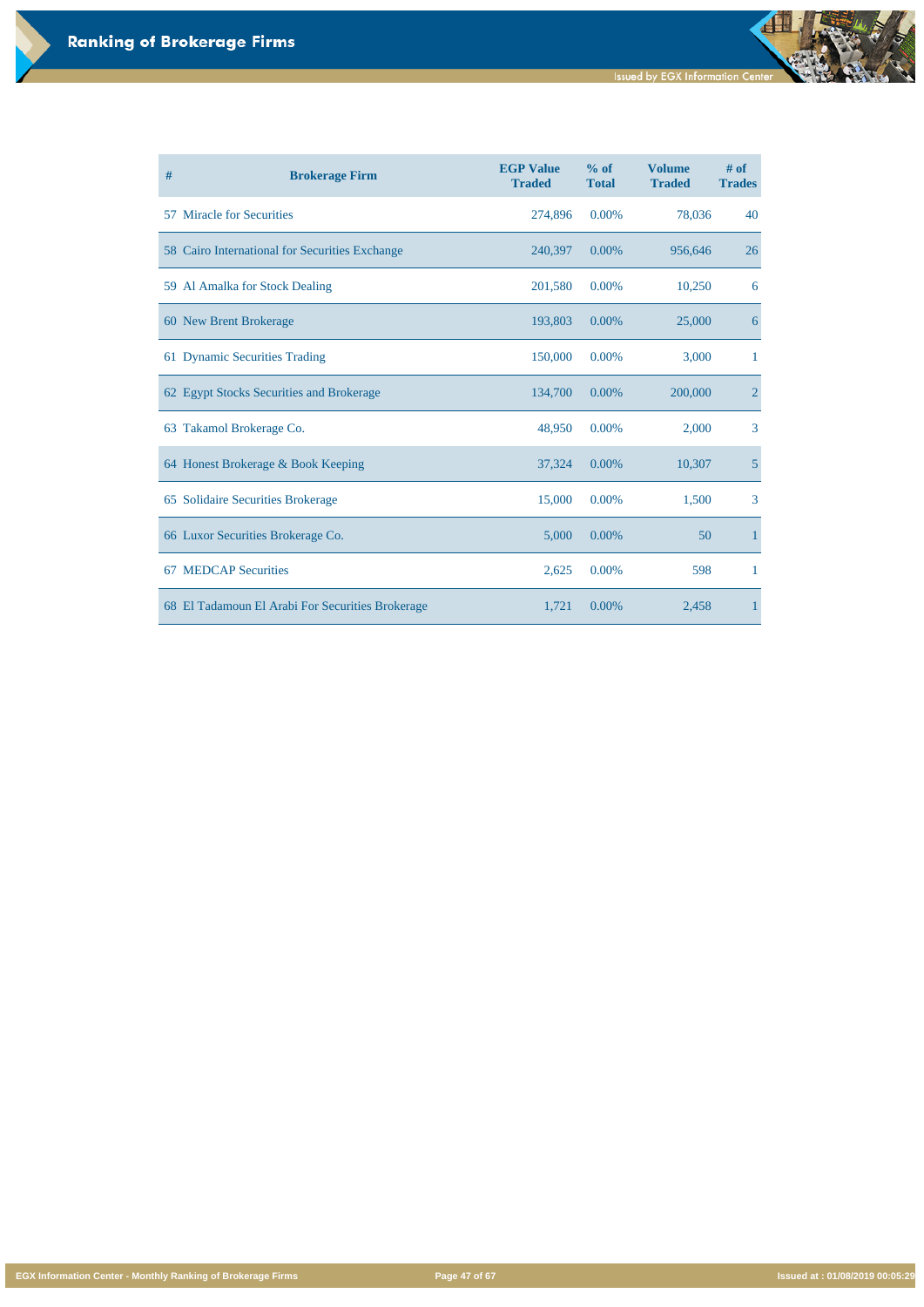### **12- Brokerage Firms in Terms of Value Traded (Main Market - NILEX - OTC)**

**Including Bonds and Deals but Egyptians Only** 

| # | <b>Brokerage Firm</b>                               | <b>EGP Value</b><br><b>Traded</b> | $%$ of<br><b>Total</b> | <b>Volume</b><br><b>Traded</b> | # of<br><b>Trades</b> |
|---|-----------------------------------------------------|-----------------------------------|------------------------|--------------------------------|-----------------------|
|   | 1 Hermes Securities Brokerage                       | 1,630,109,626 9.02%               |                        | 649,982,553                    | 39,867                |
|   | 2 Commercial International Brokerage company (CIBC) | 1,177,219,178 6.51%               |                        | 233, 275, 761                  | 20,212                |
|   | 3 Pioneers Securities                               | 945,653,265 5.23%                 |                        | 326, 102, 016                  | 38,361                |
|   | <b>4 Mubasher International For Securities</b>      | 888,814,990                       | 4.92%                  | 500, 184, 173                  | 32,233                |
|   | 5 Beltone Securities Brokerage                      | 854, 398, 395 4. 73%              |                        | 153,520,996                    | 12,119                |
|   | 6 Sigma Securities Brokerage                        | 850,048,049 4.70%                 |                        | 258,500,088                    | 21,501                |
|   | 7 Financial Brokerage Group                         | 722,331,513 3.99%                 |                        | 113,981,963                    | 2,954                 |
|   | 8 Pharos Securities                                 | 663,616,626 3.67%                 |                        | 180,831,027                    | 10,735                |
|   | 9 Blom Egypt Securities                             | 577, 525, 548 3.19%               |                        | 72,776,956                     | 4,590                 |
|   | 10 Arqaam Securities Brokerage                      | 572, 182, 825                     | 3.16%                  | 86,479,864                     | 13,446                |
|   | 11 Arabeya Online Securities                        | 546,163,630                       | 3.02%                  | 199,891,452                    | 26,062                |
|   | 12 Naeem Brokerage                                  | 522,334,272                       | 2.89%                  | 193,615,898                    | 16,373                |
|   | 13 Economic Securities Group                        | 467,169,518 2.58%                 |                        | 24,446,138                     | 4,038                 |
|   | 14 Osool E.S.B for Securities Brokerage             | 458,730,372                       | 2.54%                  | 132, 153, 165                  | 10,093                |
|   | 15 Shuaa securities                                 | 429,004,004                       | 2.37%                  | 175,935,327                    | 10,380                |
|   | 16 Prime Securities Brokerage                       | 385,026,711                       | 2.13%                  | 89,448,894                     | 11,503                |
|   | 17 HC Brokerage                                     | 377, 319, 175                     | 2.09%                  | 63,860,004                     | 8,922                 |
|   | 18 Egyptian Arabian Company (Themar)                | 309,835,737                       | 1.71%                  | 159,660,816                    | 15,520                |
|   | 19 Arzan Securities                                 | 282,311,092                       | 1.56%                  | 153,985,202                    | 7,397                 |

| 20 Cairo Capital Securities                        | 281,823,472 1.56%   |       | 79,966,016   | 5,242  |
|----------------------------------------------------|---------------------|-------|--------------|--------|
| 21 Ostoul Securities Brokerage                     | 275, 362, 253 1.52% |       | 126,230,224  | 4,999  |
| <b>22 ROAYA ONLINE</b>                             | 265, 349, 507       | 1.47% | 74,495,578   | 8,180  |
| 23 Tycoon Securities                               | 196,490,416 1.09%   |       | 59,917,768   | 7,558  |
| 24 New Brent Brokerage                             | 175,985,271         | 0.97% | 85,181,461   | 7,279  |
| <b>Arab African International Securities</b><br>25 | 173,552,787         | 0.96% | 63,469,222   | 5,519  |
| 26 Mirage Brokerage                                | 164, 174, 421       | 0.91% | 87, 144, 705 | 10,750 |
| Wathika Brokerage<br>27                            | 151,442,352         | 0.84% | 54,654,577   | 8,296  |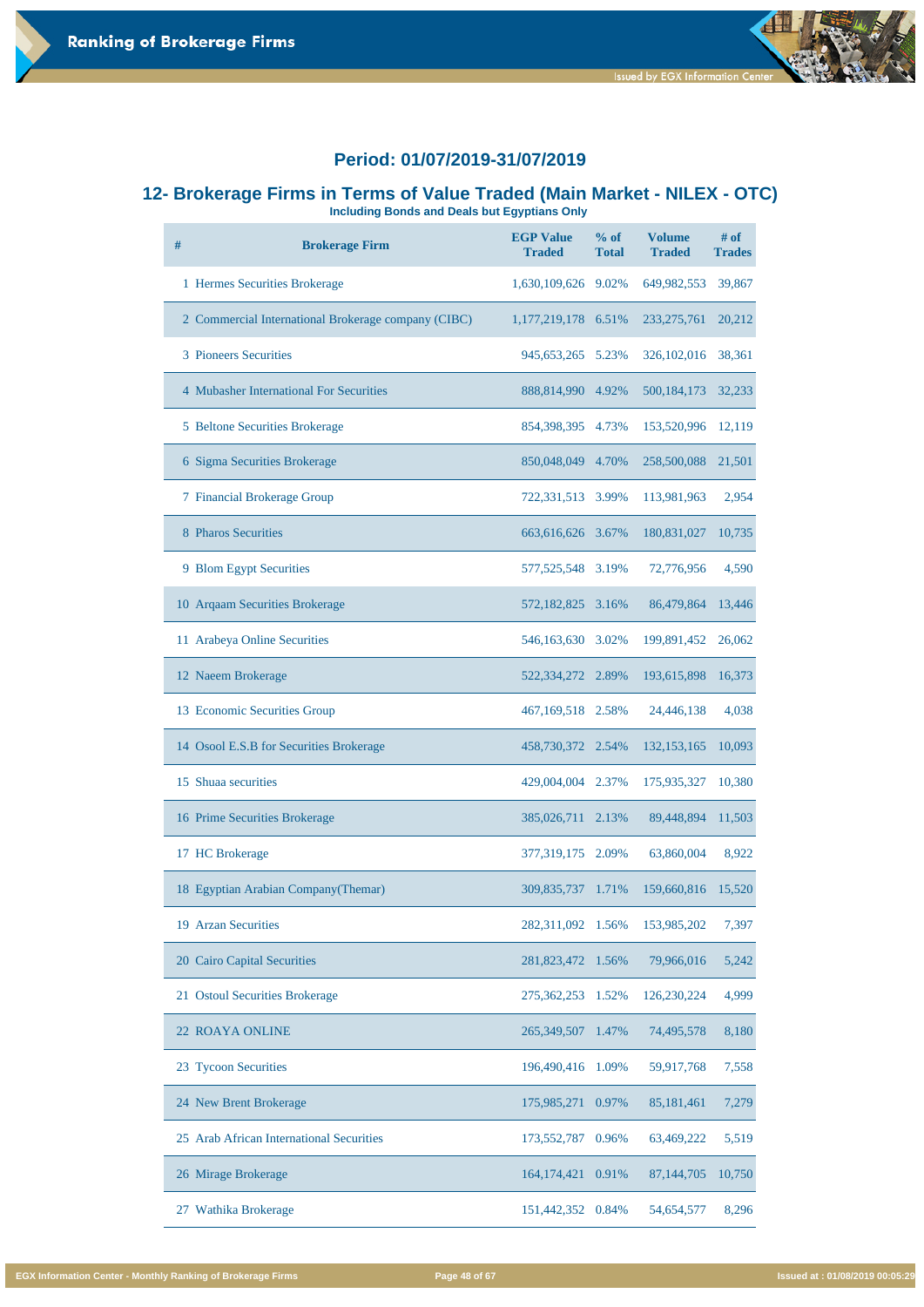| # | <b>Brokerage Firm</b>                         | <b>EGP Value</b><br><b>Traded</b> | % of<br><b>Total</b> | <b>Volume</b><br><b>Traded</b> | # of<br><b>Trades</b> |
|---|-----------------------------------------------|-----------------------------------|----------------------|--------------------------------|-----------------------|
|   | 28 Helwan Brokerage Co.                       | 147,451,480                       | 0.82%                | 62,957,914                     | 15,822                |
|   | 29 Solidaire Securities Brokerage             | 142,366,949 0.79%                 |                      | 24,940,815                     | 1,629                 |
|   | 30 Al Arabia Securities Brokerage             | 126,667,219 0.70%                 |                      | 35,024,720                     | 5,841                 |
|   | 31 Golden Way Securities                      | 104,481,161 0.58%                 |                      | 32,440,351                     | 3,573                 |
|   | 32 Vantage for securities Brokerage           | 104,152,110 0.58%                 |                      | 25,572,523                     | 3,583                 |
|   | 33 Guarantee Co. for Brokerage Exchange       | 103,749,540 0.57%                 |                      | 19,803,937                     | 787                   |
|   | 34 Golden Share Securities                    | 98,153,188 0.54%                  |                      | 50,071,691                     | 3,910                 |
|   | 35 Mega Investment Securities                 | 95,312,260 0.53%                  |                      | 27,669,751                     | 4,131                 |
|   | 36 ArabFinance Brokerage And Securities       | 91,450,551 0.51%                  |                      | 30,569,562                     | 4,887                 |
|   | 37 Aman for Securities Co.                    | 90,890,037                        | 0.50%                | 31, 352, 723                   | 5,434                 |
|   | 38 El Horreya Securities                      | 89,939,452                        | 0.50%                | 42, 191, 179                   | 4,279                 |
|   | 39 Al Rowad for Securities Brokerage          | 87,242,914                        | 0.48%                | 11,305,013                     | 2,249                 |
|   | 40 El Marwa Brokerage                         | 85,310,915 0.47%                  |                      | 44,100,372                     | 1,745                 |
|   | 41 Okaz Stockbrokers & Investment Consultants | 83,930,920 0.46%                  |                      | 12,367,564                     | 3,262                 |
|   | <b>42 Brokers Securities</b>                  | 82,737,819 0.46%                  |                      | 42,497,441                     | 2,728                 |
|   | 43 Metro Co. for Stock Dealing (SAE)          | 78,031,440 0.43%                  |                      | 34,524,393                     | 5,018                 |
|   | 44 The Roots Co. for Stock Brokerage          | 73,630,186 0.41%                  |                      | 26,897,313                     | 6,052                 |
|   | 45 Horizon Securities Brokerage Company       | 69,892,446 0.39%                  |                      | 21,722,420                     | 3,531                 |
|   | 46 Pharaonic Brokerage Company                | 69,788,377                        | 0.39%                | 29,920,857                     | 3,635                 |
|   | <b>47 Premiere Securities</b>                 | 69,762,709                        | 0.39%                | 33,971,119                     | 3,751                 |
|   | <b>48 Dynamic Securities Trading</b>          | 69,545,627                        | 0.38%                | 28,754,983                     | 2,810                 |

| 49 Team for Securities Trade                  | 64,608,114 0.36%    | 21,196,672 | 4,729 |
|-----------------------------------------------|---------------------|------------|-------|
| 50 Al Noran Securities & Brokerage            | 64,267,315 0.36%    | 36,548,387 | 2,734 |
| 51 Royal Securities Brokerage Co.             | 59,986,179 0.33%    | 43,324,240 | 2,466 |
| 52 Acumen Securities S.A.E                    | 59,081,928 0.33%    | 11,518,842 | 1,433 |
| 53 Pyramids Capital                           | 57,782,760 0.32%    | 19,392,567 | 3,919 |
| 54 Honest Brokerage & Book Keeping            | 57,318,162 0.32%    | 26,773,177 | 4,994 |
| 55 Al Ahram Stock Exchange Securities Brokers | 56,795,061<br>0.31% | 32,519,769 | 3,940 |
| 56 Faisal Brokerage Company                   | 53,470,692<br>0.30% | 14,818,431 | 2,395 |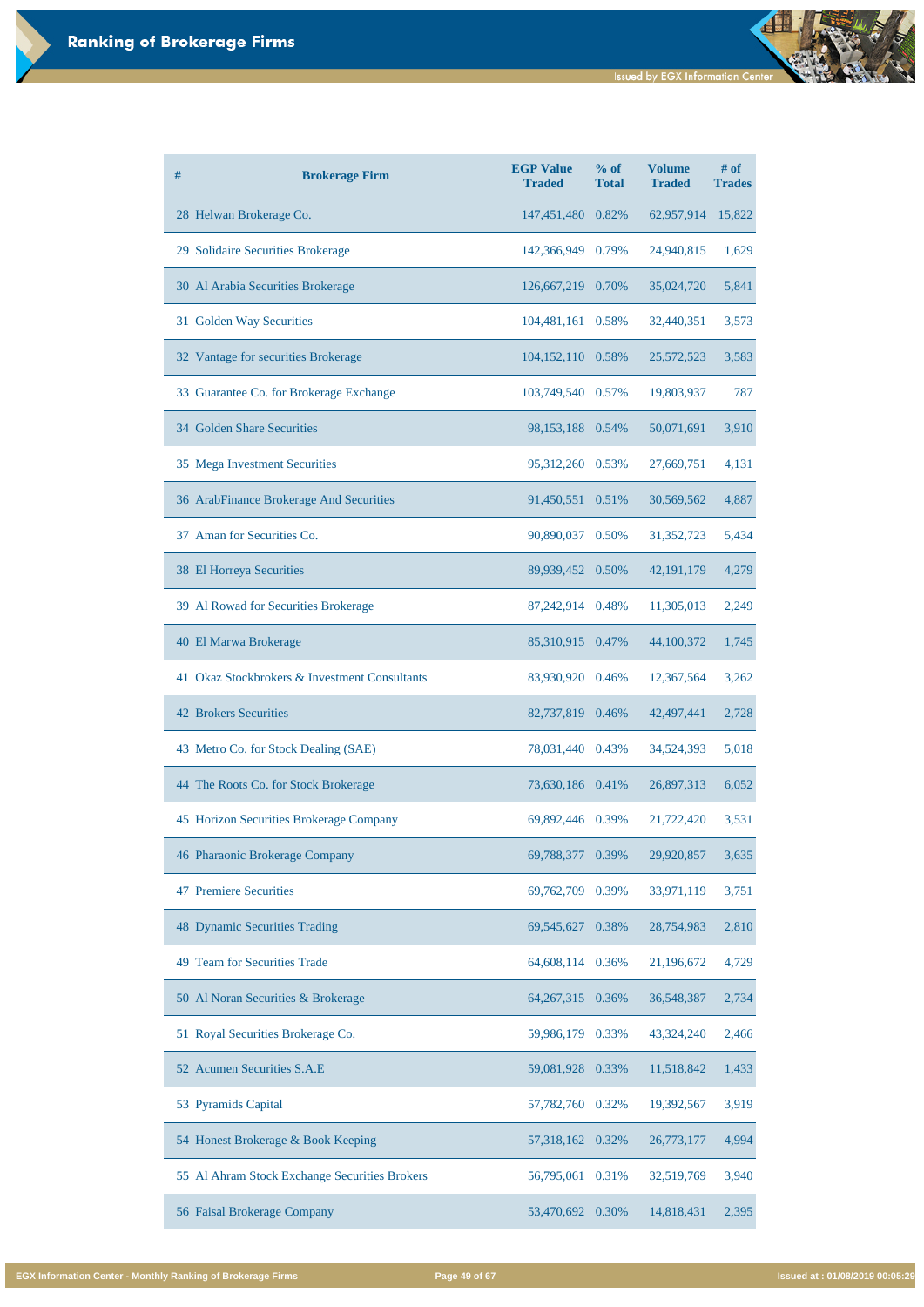| $\#$ | <b>Brokerage Firm</b>                            | <b>EGP Value</b><br><b>Traded</b> | % of<br><b>Total</b> | <b>Volume</b><br><b>Traded</b> | # of<br><b>Trades</b> |
|------|--------------------------------------------------|-----------------------------------|----------------------|--------------------------------|-----------------------|
|      | 57 Al Amalka for Stock Dealing                   | 52,688,008                        | 0.29%                | 11,617,496                     | 2,086                 |
|      | <b>58 Grand Investment Securities</b>            | 52,048,710 0.29%                  |                      | 33, 334, 673                   | 1,533                 |
|      | 59 Al Shourouk Brokerage                         | 51,641,124 0.29%                  |                      | 12,422,623                     | 1,279                 |
|      | 60 Global Capital Securities                     | 51,455,535 0.28%                  |                      | 22,988,432                     | 3,011                 |
|      | 61 Saudi Egyptian Co. for Securities Brokerage   | 49,554,931                        | 0.27%                | 10,321,496                     | 4,715                 |
|      | 62 Golden Hand for Securities Brokerage          | 49,130,412 0.27%                  |                      | 25,160,806                     | 3,993                 |
|      | 63 City Trade Securities & Brokerage             | 48,784,979 0.27%                  |                      | 19,236,513                     | 3,047                 |
|      | 64 Wedian Securities Brokerage                   | 42, 141, 781                      | 0.23%                | 13,766,300                     | 1,583                 |
|      | 65 Global Invest Securities                      | 40,784,141                        | 0.23%                | 19,954,525                     | 2,581                 |
|      | 66 Cairo National Co. for Securities Negotiation | 38,104,680 0.21%                  |                      | 10,412,611                     | 2,023                 |
|      | 67 Maadi for Stock Dealing                       | 36,354,646 0.20%                  |                      | 7,852,417                      | 1,136                 |
|      | 68 Jadwa Securities Brokerage                    | 34,538,740                        | 0.19%                | 8,222,626                      | 2,842                 |
|      | 69 Egyptian Kuwaiti Securities                   | 33,936,305 0.19%                  |                      | 13,704,390                     | 3,545                 |
|      | 70 Yasmine Brokerage Company                     | 32,625,035                        | 0.18%                | 9,122,146                      | 1,937                 |
|      | <b>71 HD Securities</b>                          | 32,458,592                        | 0.18%                | 11,295,759                     | 988                   |
|      | 72 Egyptian Group for Securities                 | 32,381,653                        | 0.18%                | 19,993,039                     | 2,998                 |
|      | 73 Egypt Stocks Securities and Brokerage         | 31,176,901                        | 0.17%                | 30,367,644                     | 1,431                 |
|      | 74 City Capital securities & stock market        | 27,494,684 0.15%                  |                      | 6,327,334                      | 557                   |
|      | <b>75 MEDCAP Securities</b>                      | 26, 333, 339                      | 0.15%                | 6,617,321                      | 1,770                 |
|      | 76 Mahrosa Securities and Trading                | 23,620,507                        | 0.13%                | 7,444,414                      | 1,292                 |
|      | 77 Three Way Brokerage                           | 22,705,228 0.13%                  |                      | 15,752,674                     | 1,852                 |

| 78 El Tadamoun El Arabi For Securities Brokerage | 22,662,464 0.13% |        | 12,300,817 | 999   |
|--------------------------------------------------|------------------|--------|------------|-------|
| 79 Alhelal Alsaudi Securities & Brokerage        | 22,647,450 0.13% |        | 11,138,215 | 1,056 |
| 80 El-Mokattam Securities Brokerage              | 20,798,869       | 0.12\% | 4,092,164  | 1,304 |
| 81 El Orouba Securities Brokerage                | 19,877,975 0.11% |        | 5,169,885  | 1,184 |
| 82 Samba Tadawol Misr Brokerage                  | 19,545,641       | 0.11\% | 10,385,009 | 1,988 |
| <b>Watania Stock Brokers</b><br>83.              | 18,371,798 0.10% |        | 8,160,353  | 1,355 |
| 84 Alexandria Securities Brokerage               | 16,558,649       | 0.09%  | 5,389,509  | 1,877 |
| 85 Capital Securities Brokerage                  | 16,476,022       | 0.09%  | 3,771,670  | 576   |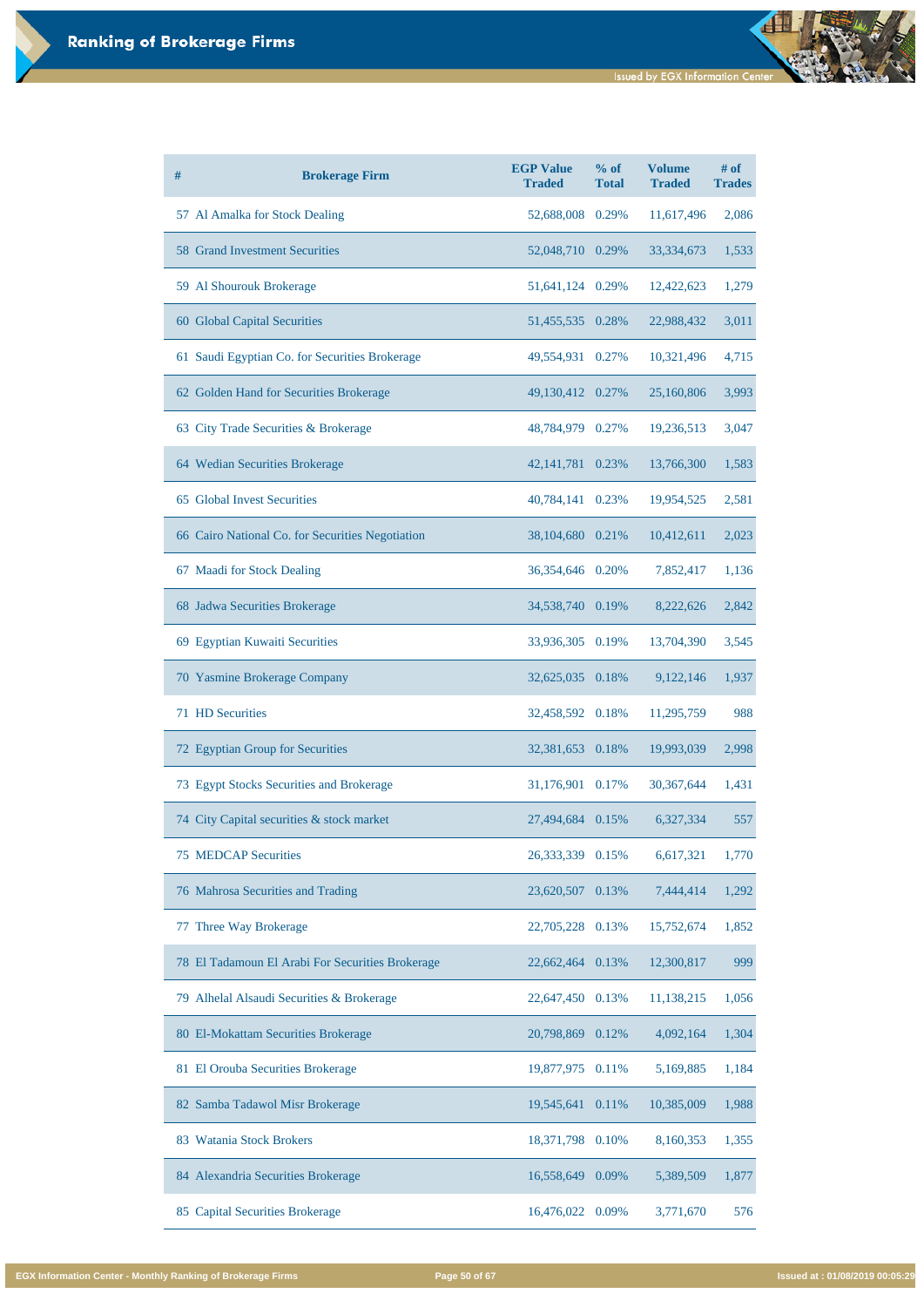| $\#$ | <b>Brokerage Firm</b>                           | <b>EGP Value</b><br><b>Traded</b> | $%$ of<br><b>Total</b> | <b>Volume</b><br><b>Traded</b> | # of<br><b>Trades</b> |
|------|-------------------------------------------------|-----------------------------------|------------------------|--------------------------------|-----------------------|
|      | 86 Mediterranean for Brokerage                  | 16,470,090                        | 0.09%                  | 9,395,530                      | 1,628                 |
|      | 87 Triple A Securities Co.                      | 16,381,686 0.09%                  |                        | 3,123,965                      | 817                   |
|      | <b>88 First Stock Brokerage</b>                 | 16,178,921                        | 0.09%                  | 3,359,733                      | 656                   |
|      | 89 Mina Company Stock Exchange Brokers          | 16,156,268 0.09%                  |                        | 3,666,671                      | 798                   |
|      | 90 Cairo Stock Brokerage Co                     | 15,855,883                        | 0.09%                  | 7,946,537                      | 1,034                 |
|      | 91 Al Manar For Stock Exchange                  | 15,766,766 0.09%                  |                        | 2,598,856                      | 627                   |
|      | 92 EGY TREND BROKERAGE                          | 15,431,736 0.09%                  |                        | 2,146,081                      | 1,231                 |
|      | 93 Swiss Group                                  | 15,243,444 0.08%                  |                        | 6,301,147                      | 1,299                 |
|      | 94 United Brokerage Corporation                 | 14,647,143 0.08%                  |                        | 7,029,156                      | 1,343                 |
|      | 95 Trend for Securities                         | 13,638,063                        | 0.08%                  | 2,229,975                      | 1,320                 |
|      | 96 Tropicana for Stock Exchange                 | 13,312,867                        | 0.07%                  | 6,069,803                      | 1,164                 |
|      | 97 Wallstreet Securities Brokerage              | 12,157,937                        | 0.07%                  | 2,975,133                      | 550                   |
|      | <b>98 Masters Securities</b>                    | 11,707,018 0.06%                  |                        | 7,049,974                      | 367                   |
|      | 99 Luxor Securities Brokerage Co.               | 11,106,526 0.06%                  |                        | 2,662,174                      | 860                   |
|      | 100 Cairo International for Securities Exchange | 10,911,432                        | 0.06%                  | 5,921,506                      | 746                   |
|      | 101 Venex Group For Securities                  | 10,153,500                        | 0.06%                  | 1,841,864                      | 748                   |
|      | 102 International for Securities                | 10,127,696 0.06%                  |                        | 3,443,581                      | 791                   |
|      | 103 El Safa Securities Brokerage                | 9,299,398                         | 0.05%                  | 4,334,816                      | 826                   |
|      | 104 Universal Securities Brokerage              | 8,738,586                         | 0.05%                  | 5,135,695                      | 961                   |
|      | 105 Takamol Brokerage Co.                       | 6,775,334                         | 0.04%                  | 4,081,507                      | 526                   |
|      | 106 El Khalegya Securities                      | 6,763,611                         | 0.04%                  | 3,915,164                      | 575                   |

| 107 Horas Stock Brokers                   | 6,549,622 0.04% |       | 3,222,409 | 713        |
|-------------------------------------------|-----------------|-------|-----------|------------|
| 108 Al Omanaa Al Mottaheden               | 6,077,381 0.03% |       | 3,867,013 | 747        |
| 109 Tiba Brokerage & Bookkeeping          | 5,308,066 0.03% |       | 1,355,876 | 247        |
| 110 Council Inc.                          | 5, 134, 214     | 0.03% | 238,455   | 80         |
| 111 Egypt Brokerage - Inertia             | 4,882,775 0.03% |       | 944,480   | <b>200</b> |
| 112 Bab El-Mlouk for Securities Brokerage | 3,978,386 0.02% |       | 728,080   | 275        |
| 113 Continental for Securities Trading    | 3,635,273 0.02% |       | 340,221   | 40         |
| 114 Alhmd Stock Brokerage                 | 3,281,425       | 0.02% | 1,686,165 | 129        |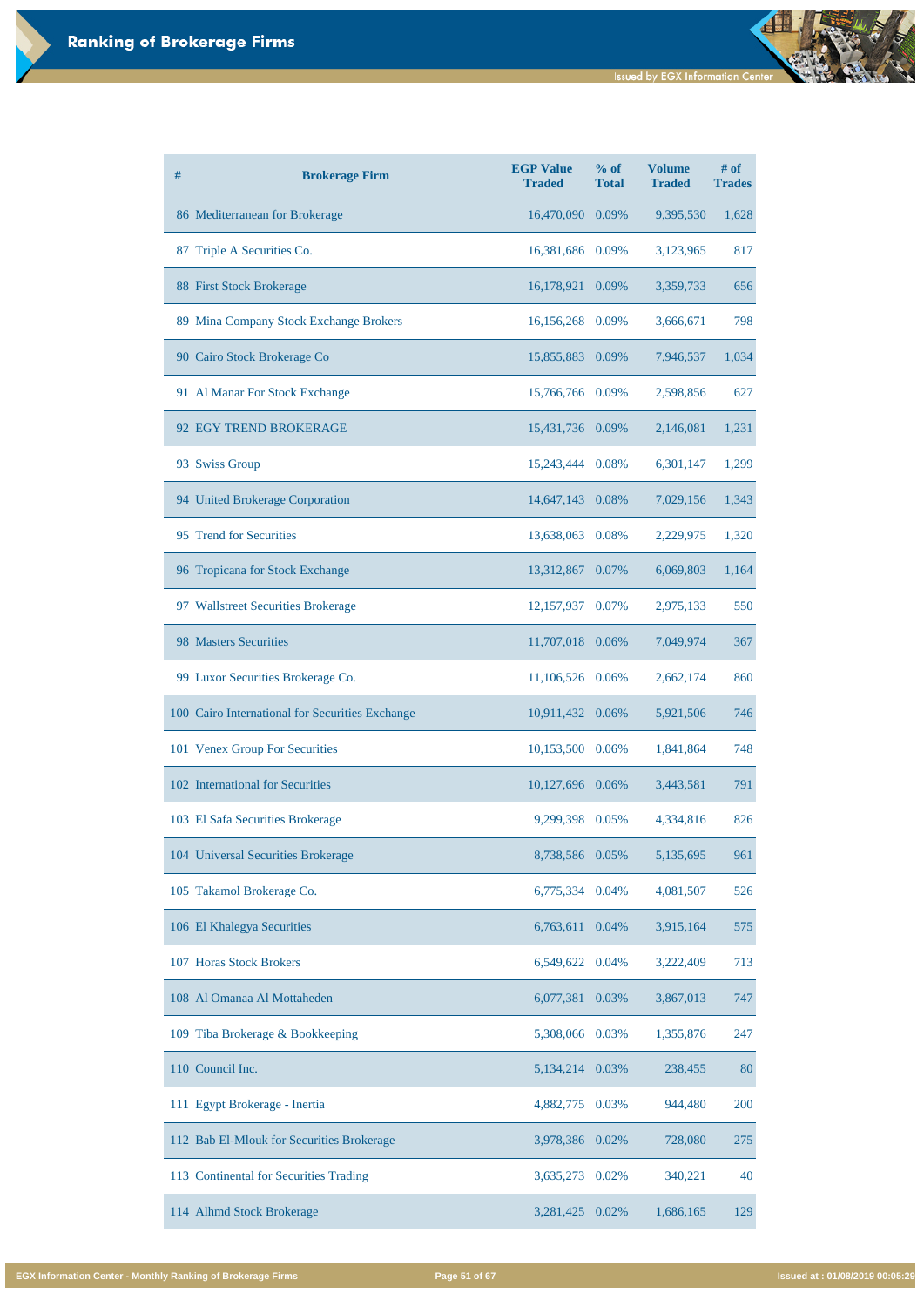đ

**EGX Information Center - Monthly Ranking of Brokerage Firms Page 52 of 67 Issued at : 01/08/2019 00:05:29**

| # | <b>Brokerage Firm</b>                              | <b>EGP Value</b><br><b>Traded</b> | % of<br><b>Total</b> | <b>Volume</b><br><b>Traded</b> | $#$ of<br><b>Trades</b> |
|---|----------------------------------------------------|-----------------------------------|----------------------|--------------------------------|-------------------------|
|   | 115 El Alamia for Brokerage                        | 3,094,088 0.02%                   |                      | 660,681                        | 394                     |
|   | 116 International Brokerage Group                  | 2,898,987 0.02%                   |                      | 910,957                        | 277                     |
|   | 117 Etrade Egypt For Securities Exchange           | 2,839,479 0.02%                   |                      | 1,118,585                      | 426                     |
|   | 118 Safir for Stock Brokers                        | 2,760,023 0.02%                   |                      | 1,268,954                      | 392                     |
|   | 119 El Giza for Securities Trading                 | 2,757,805 0.02%                   |                      | 727,347                        | 231                     |
|   | 120 Miracle for Securities                         | 2,569,341 0.01%                   |                      | 1,085,444                      | 367                     |
|   | 121 El Dawlia for Securities Brokerage             | 2,075,483 0.01%                   |                      | 931,161                        | 178                     |
|   | 122 El Fath Stock Brokers                          | 2,047,970 0.01%                   |                      | 938,162                        | 280                     |
|   | 123 Profit Securities Brokerage                    | 1,793,235 0.01%                   |                      | 646,825                        | 299                     |
|   | 124 The Financial Arabian for Securities Brokerage | 1,445,554 0.01%                   |                      | 534,512                        | 146                     |
|   | 125 El-Karnak Stocks Brokerage                     | 1,046,707 0.01%                   |                      | 859,300                        | 53                      |
|   | 126 Lepon Securities Brokers                       | 857,752 0.00%                     |                      | 509,903                        | 139                     |
|   | 127 Premium Securities                             | 329,555 0.00%                     |                      | 130,693                        | 12                      |
|   | 128 Top for Brokerage                              | 79,097 0.00%                      |                      | 17,864                         | 6                       |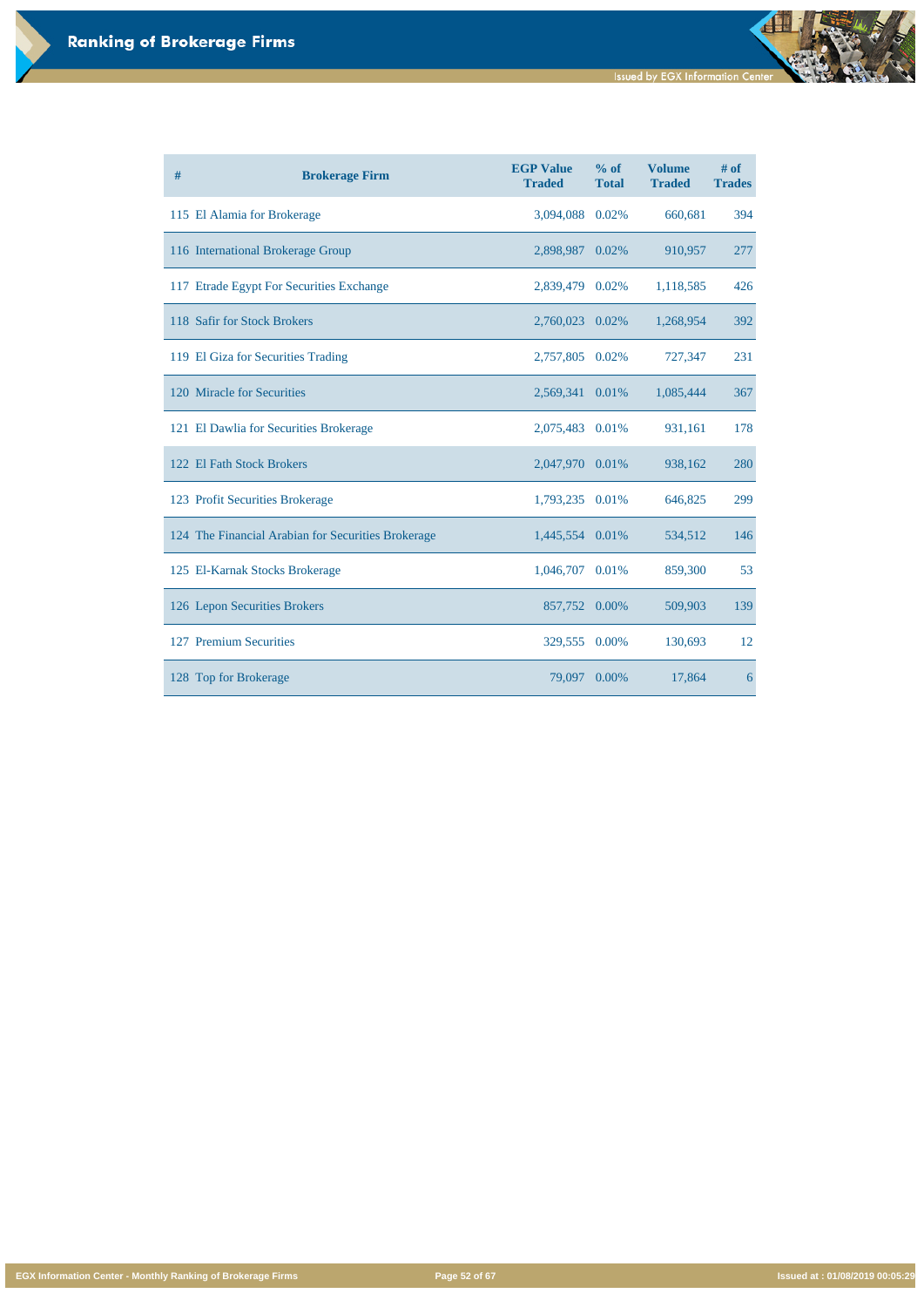# **13- Brokerage Firms in Terms of Value Traded (Main Market - NILEX - OTC)**

**Including Bonds and Deals but Arabs Only** 

| # | <b>Brokerage Firm</b>                               | <b>EGP Value</b><br><b>Traded</b> | $%$ of<br><b>Total</b> | <b>Volume</b><br><b>Traded</b> | # of<br><b>Trades</b> |
|---|-----------------------------------------------------|-----------------------------------|------------------------|--------------------------------|-----------------------|
|   | 1 Financial Brokerage Group                         | 727,319,877                       | 29.19%                 | 124,950,767                    | 2,593                 |
|   | 2 Arqaam Securities Brokerage                       | 354, 251, 735                     | 14.22%                 | 25,516,802                     | 6,519                 |
|   | 3 Commercial International Brokerage company (CIBC) | 313,739,522                       | 12.59%                 | 37,781,392                     | 3,203                 |
|   | 4 Pharos Securities                                 | 252,573,702                       | 10.14%                 | 37,571,252                     | 2,911                 |
|   | 5 Hermes Securities Brokerage                       | 247,614,928                       | 9.94%                  | 49,447,612                     | 3,779                 |
|   | 6 Beltone Securities Brokerage                      | 79,156,751                        | 3.18%                  | 9,044,317                      | 1,253                 |
|   | <b>7 Mubasher International For Securities</b>      | 75,986,924                        | 3.05%                  | 16,971,024                     | 1,616                 |
|   | 8 Blom Egypt Securities                             | 50,014,632                        | 2.01%                  | 16,767,270                     | 1,621                 |
|   | 9 Ostoul Securities Brokerage                       | 43,364,070                        | 1.74%                  | 20,121,389                     | 580                   |
|   | 10 Prime Securities Brokerage                       | 33,310,703                        | 1.34%                  | 5,653,558                      | 1,557                 |
|   | 11 Cairo Capital Securities                         | 30,074,520                        | 1.21%                  | 2,078,259                      | 347                   |
|   | 12 Masters Securities                               | 27,015,332                        | 1.08%                  | 2,908,539                      | 576                   |
|   | 13 Naeem Brokerage                                  | 24,636,133                        | 0.99%                  | 6,710,747                      | 652                   |
|   | 14 Solidaire Securities Brokerage                   | 22,955,226                        | 0.92%                  | 11,645,159                     | 535                   |
|   | 15 HC Brokerage                                     | 20,527,497                        | 0.82%                  | 3,861,637                      | 226                   |
|   | 16 Arabeya Online Securities                        | 20,092,169                        | 0.81%                  | 3,149,338                      | 385                   |
|   | 17 Sigma Securities Brokerage                       | 15,972,107                        | 0.64%                  | 2,704,434                      | 511                   |
|   | <b>18 Pioneers Securities</b>                       | 15,110,750                        | 0.61%                  | 5,641,924                      | 532                   |
|   | 19 Premiere Securities                              | 14, 121, 110                      | 0.57%                  | 8,108,450                      | 212                   |

| 20 Vantage for securities Brokerage                | 13,796,429 | 0.55% | 4,398,463 | 610 |
|----------------------------------------------------|------------|-------|-----------|-----|
| <b>Arab African International Securities</b><br>21 | 13,482,226 | 0.54% | 6,126,715 | 344 |
| 22 Shuaa securities                                | 11,020,994 | 0.44% | 4,591,719 | 352 |
| 23 Egyptian Kuwaiti Securities                     | 10,982,113 | 0.44% | 2,247,078 | 396 |
| 24 Tycoon Securities                               | 6,972,562  | 0.28% | 551,068   | 264 |
| 25 Mega Investment Securities                      | 6,618,720  | 0.27% | 4,532,675 | 237 |
| 26 Pharaonic Brokerage Company                     | 5,396,233  | 0.22% | 7,312,700 | 72  |
| Wathika Brokerage<br>27                            | 5,204,594  | 0.21% | 702,662   | 238 |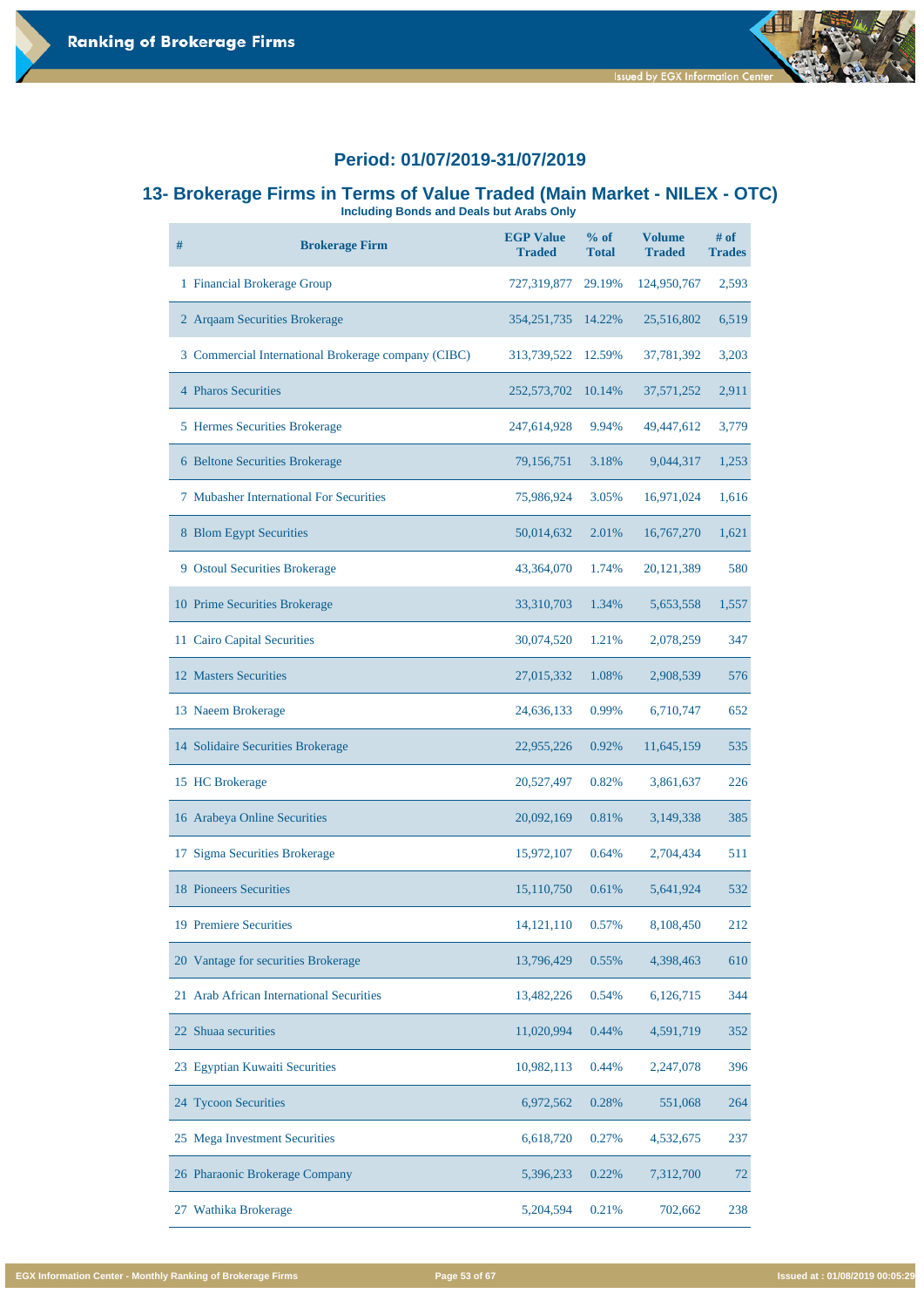| #  | <b>Brokerage Firm</b>                            | <b>EGP Value</b><br><b>Traded</b> | % of<br><b>Total</b> | <b>Volume</b><br><b>Traded</b> | # of<br><b>Trades</b> |
|----|--------------------------------------------------|-----------------------------------|----------------------|--------------------------------|-----------------------|
|    | 28 Golden Share Securities                       | 5,148,035                         | 0.21%                | 2,257,934                      | 182                   |
|    | 29 ArabFinance Brokerage And Securities          | 4,923,846                         | 0.20%                | 848,211                        | 122                   |
|    | 30 El Tadamoun El Arabi For Securities Brokerage | 4,335,921                         | 0.17%                | 646,498                        | 163                   |
|    | 31 Wedian Securities Brokerage                   | 3,985,694                         | 0.16%                | 444,553                        | 262                   |
|    | 32 HSBC Securities Egypt S.A.E                   | 3,590,524                         | 0.14%                | 213,170                        | 146                   |
|    | 33 Al Noran Securities & Brokerage               | 3,089,164                         | 0.12%                | 1,771,840                      | 51                    |
|    | 34 Al Arabia Securities Brokerage                | 3,000,000                         | 0.12%                | 300,000                        |                       |
|    | 35 Golden Way Securities                         | 2,654,705                         | 0.11%                | 425,000                        | 23                    |
|    | 36 El Horreya Securities                         | 2,517,624                         | 0.10%                | 566,100                        | 38                    |
|    | 37 Al Rowad for Securities Brokerage             | 1,871,225                         | 0.08%                | 335,000                        | 38                    |
|    | <b>38 First Stock Brokerage</b>                  | 1,747,223                         | 0.07%                | 62,452                         | 13                    |
|    | 39 Economic Securities Group                     | 1,453,252                         | 0.06%                | 2,011,715                      | 28                    |
|    | 40 Metro Co. for Stock Dealing (SAE)             | 1,278,517                         | 0.05%                | 158,600                        | 53                    |
|    | 41 Al Ahram Stock Exchange Securities Brokers    | 1,148,688                         | 0.05%                | 37,825                         | 41                    |
|    | 42 Mirage Brokerage                              | 1,025,496                         | 0.04%                | 229,180                        | 77                    |
|    | 43 International Brokerage Group                 | 960,227                           | 0.04%                | 18,194                         | 13                    |
|    | 44 Egyptian Arabian Company (Themar)             | 954,304                           | 0.04%                | 517,602                        | 16                    |
|    | 45 City Trade Securities & Brokerage             | 918,256                           | 0.04%                | 198,955                        | 48                    |
|    | <b>46 Global Invest Securities</b>               | 914,880                           | 0.04%                | 405,261                        | 65                    |
| 47 | Triple A Securities Co.                          | 833,841                           | 0.03%                | 134,495                        | 57                    |
|    | 48 Egypt Stocks Securities and Brokerage         | 700,283                           | 0.03%                | 95,000                         | 56                    |

| 49 City Capital securities & stock market | 500,000 | 0.02% | 5,000   |    |
|-------------------------------------------|---------|-------|---------|----|
| 50 Alhelal Alsaudi Securities & Brokerage | 411,641 | 0.02% | 126,790 | 65 |
| 51 Osool E.S.B for Securities Brokerage   | 400,045 | 0.02% | 152,000 | 28 |
| 52 Arzan Securities                       | 379,780 | 0.02% | 119,683 | 38 |
| 53 Royal Securities Brokerage Co.         | 252,549 | 0.01% | 288,735 | 19 |
| 54 Watania Stock Brokers                  | 245,000 | 0.01% | 9,800   |    |
| 55 Faisal Brokerage Company               | 226,040 | 0.01% | 110,100 | 12 |
| 56 Helwan Brokerage Co.                   | 162,095 | 0.01% | 128,100 | 23 |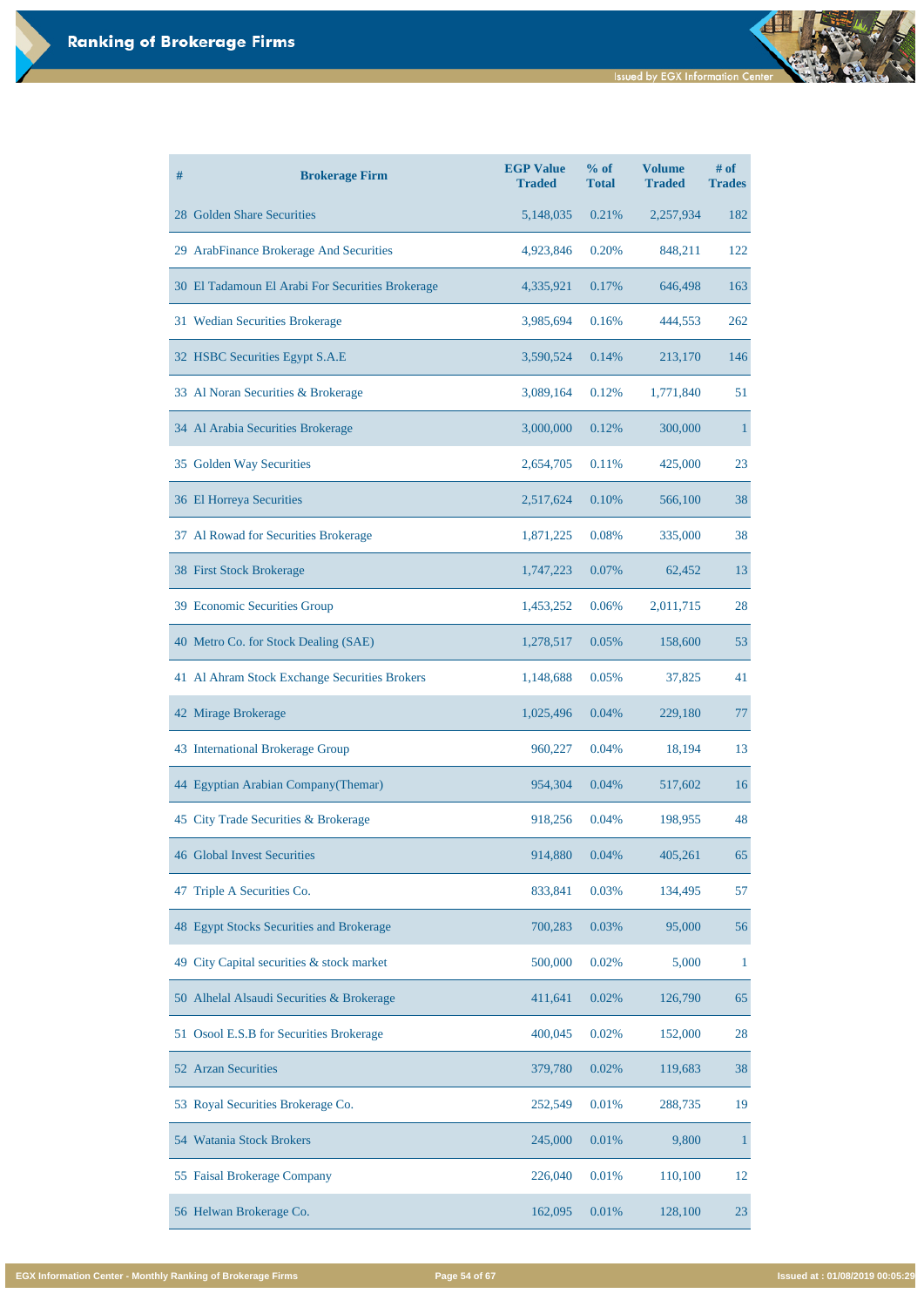đ

**EGX Information Center - Monthly Ranking of Brokerage Firms Page 55 of 67 Issued at : 01/08/2019 00:05:29**

| # | <b>Brokerage Firm</b>                   | <b>EGP Value</b><br><b>Traded</b> | % of<br><b>Total</b> | <b>Volume</b><br><b>Traded</b> | $#$ of<br><b>Trades</b> |
|---|-----------------------------------------|-----------------------------------|----------------------|--------------------------------|-------------------------|
|   | 57 Honest Brokerage & Book Keeping      | 153,031                           | 0.01%                | 4,380                          | 5                       |
|   | 58 Horizon Securities Brokerage Company | 148,767                           | 0.01%                | 115,580                        | 17                      |
|   | 59 International for Securities         | 83,100                            | 0.00%                | 42,000                         | $\overline{4}$          |
|   | 60 Pyramids Capital                     | 63,000                            | 0.00%                | 3,000                          | $\overline{2}$          |
|   | 61 Samba Tadawol Misr Brokerage         | 61,916                            | 0.00%                | 55,700                         | 5                       |
|   | 62 El Marwa Brokerage                   | 57,540                            | 0.00%                | 46,000                         | $5\overline{)}$         |
|   | 63 Luxor Securities Brokerage Co.       | 42,527                            | 0.00%                | 24,251                         | 8                       |
|   | 64 Tiba Brokerage & Bookkeeping         | 15,610                            | 0.00%                | 223                            | $\overline{2}$          |
|   | 65 Mina Company Stock Exchange Brokers  | 12,691                            | 0.00%                | 3,548                          | $\overline{2}$          |
|   | 66 Swiss Group                          | 11,005                            | 0.00%                | 4,500                          | $\overline{2}$          |
|   | 67 Team for Securities Trade            | 9,794                             | 0.00%                | 1,820                          | 5                       |
|   | 68 Egyptian Group for Securities        | 7,903                             | 0.00%                | 14,740                         | $\overline{5}$          |
|   | 69 Universal Securities Brokerage       | 6,700                             | 0.00%                | 10,000                         | $\overline{2}$          |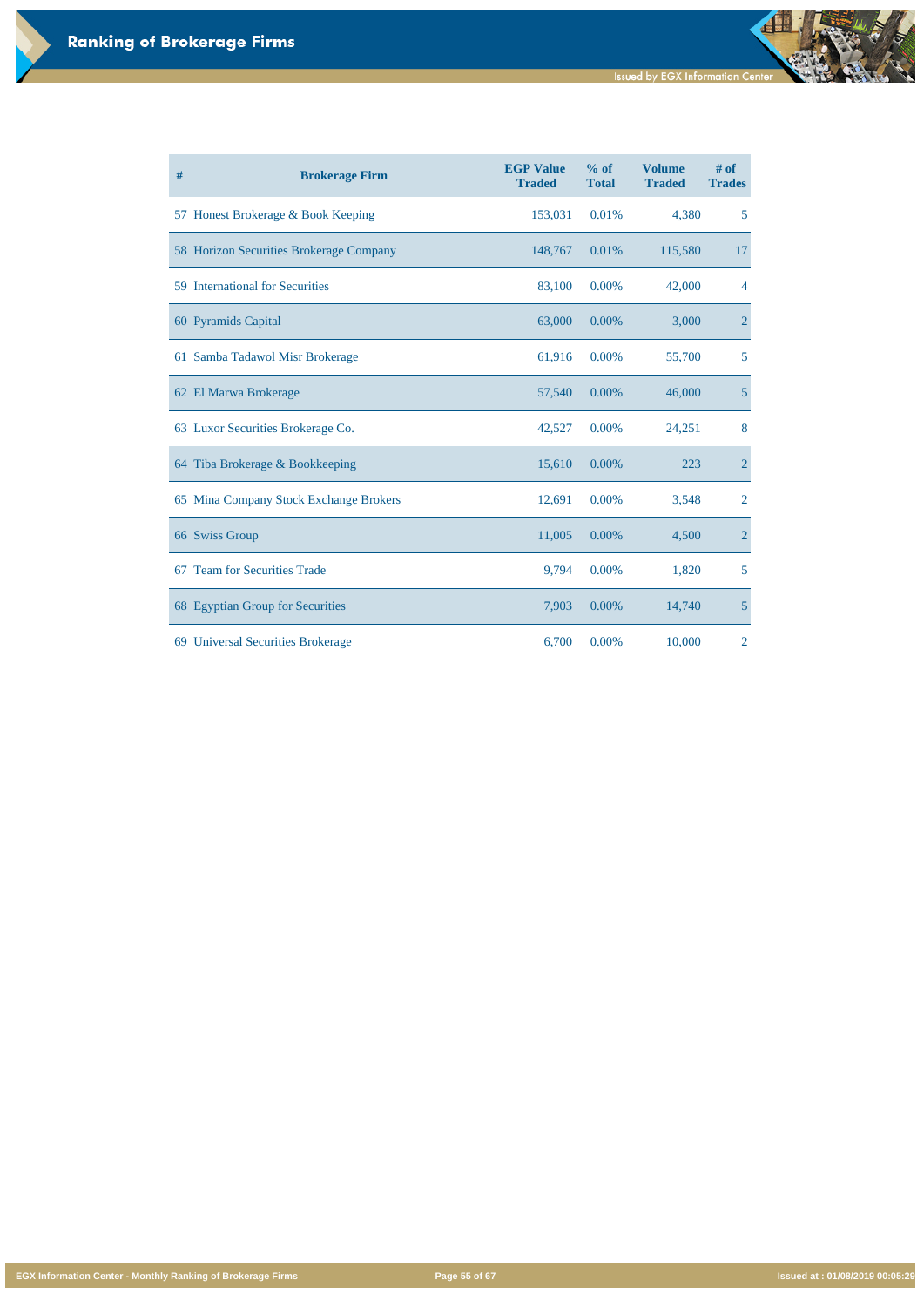### **14- Brokerage Firms in Terms of Value Traded (Main Market - NILEX - OTC)**

**Including Bonds and Deals but non Arabs Only** 

| #  | <b>Brokerage Firm</b>                               | <b>EGP Value</b><br><b>Traded</b> | $%$ of<br><b>Total</b> | <b>Volume</b><br><b>Traded</b> | # of<br><b>Trades</b> |
|----|-----------------------------------------------------|-----------------------------------|------------------------|--------------------------------|-----------------------|
|    | 1 Financial Brokerage Group                         | 6,735,762,766                     | 67.84%                 | 1,050,275,475                  | 25,722                |
|    | 2 Commercial International Brokerage company (CIBC) | 1,000,593,107                     | 10.08%                 | 111,852,235                    | 11,555                |
|    | 3 Beltone Securities Brokerage                      | 589,586,941                       | 5.94%                  | 70,338,435                     | 8,486                 |
|    | 4 Arqaam Securities Brokerage                       | 489,234,316                       | 4.93%                  | 31,271,545                     | 6,629                 |
|    | 5 HSBC Securities Egypt S.A.E                       | 342,798,311                       | 3.45%                  | 21,024,640                     | 6,025                 |
|    | 6 Hermes Securities Brokerage                       | 175,943,429                       | 1.77%                  | 72,606,745                     | 1,755                 |
|    | <b>7 Pharos Securities</b>                          | 115,710,997                       | 1.17%                  | 16,094,612                     | 1,509                 |
|    | 8 Prime Securities Brokerage                        | 93,186,040                        | 0.94%                  | 25,162,767                     | 1,364                 |
|    | 9 Cairo Capital Securities                          | 81,798,493                        | 0.82%                  | 17,986,402                     | 2,163                 |
|    | 10 Mubasher International For Securities            | 70,908,124                        | 0.71%                  | 4,204,795                      | 1,873                 |
|    | 11 ArabFinance Brokerage And Securities             | 67,491,920                        | 0.68%                  | 780,826                        | 12                    |
|    | 12 HC Brokerage                                     | 42,180,108                        | 0.42%                  | 2,673,021                      | 664                   |
|    | 13 Naeem Brokerage                                  | 36,483,910                        | 0.37%                  | 3,637,736                      | 1,037                 |
|    | 14 Global Invest Securities                         | 33,485,950                        | 0.34%                  | 5,368,342                      | 1,208                 |
|    | 15 Arab African International Securities            | 15,700,648                        | 0.16%                  | 3,367,000                      | 198                   |
|    | 16 Shuaa securities                                 | 9,743,536                         | 0.10%                  | 1,807,840                      | 244                   |
| 17 | <b>Sigma Securities Brokerage</b>                   | 9,197,578                         | 0.09%                  | 896,277                        | 313                   |
|    | 18 Global Capital Securities                        | 7,362,060                         | 0.07%                  | 1,317,386                      | 238                   |
|    | 19 El-Karnak Stocks Brokerage                       | 4,300,934                         | 0.04%                  | 5,779,800                      | 138                   |

| 20 Arabeya Online Securities              | 3,710,833 | 0.04%    | 154,500   | 51              |
|-------------------------------------------|-----------|----------|-----------|-----------------|
| 21 Council Inc.                           | 1,147,697 | 0.01%    | 158,000   | 80              |
| 22 Grand Investment Securities            | 1,000,000 | 0.01%    | 10,000    | $5\overline{)}$ |
| 23 Mirage Brokerage                       | 863,091   | 0.01%    | 1,300,000 | 35              |
| 24 Pioneers Securities                    | 308,179   | $0.00\%$ | 405,798   | 11              |
| 25 Alhelal Alsaudi Securities & Brokerage | 125,093   | $0.00\%$ | 16,000    | 12              |
| 26 Faisal Brokerage Company               | 113,349   | $0.00\%$ | 6,911     | $\overline{3}$  |
| 27 Dynamic Securities Trading             | 62,552    | $0.00\%$ | 797       | 3               |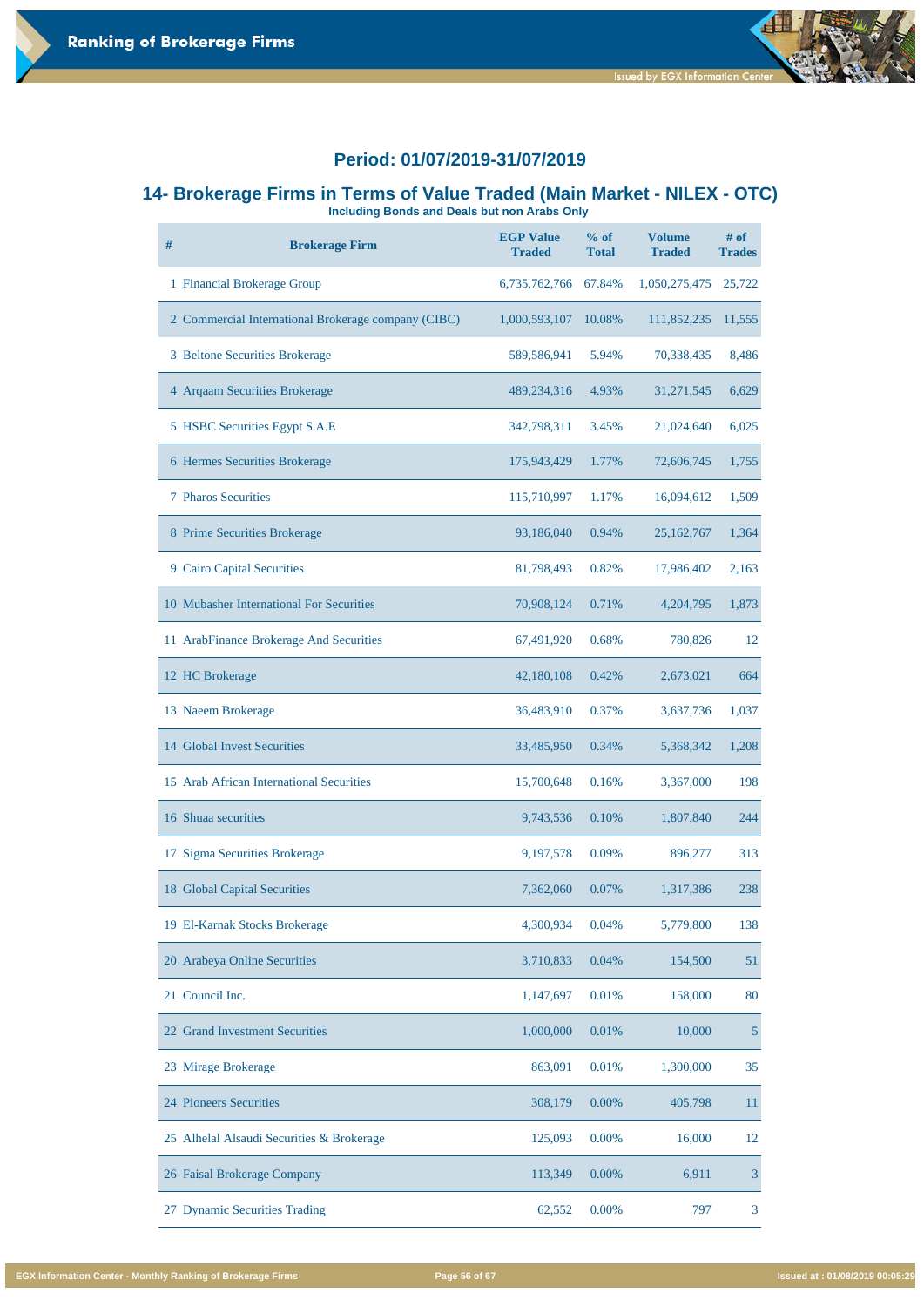đ

**EGX Information Center - Monthly Ranking of Brokerage Firms Page 57 of 67 Issued at : 01/08/2019 00:05:29**

| # | <b>Brokerage Firm</b>                         | <b>EGP Value</b><br><b>Traded</b> | % of<br><b>Total</b> | <b>Volume</b><br><b>Traded</b> | # of<br><b>Trades</b> |
|---|-----------------------------------------------|-----------------------------------|----------------------|--------------------------------|-----------------------|
|   | 28 First Stock Brokerage                      | 39,375                            | $0.00\%$             | 1,575                          |                       |
|   | 29 Solidaire Securities Brokerage             | 37,500                            | 0.00%                | 375                            |                       |
|   | 30 The Roots Co. for Stock Brokerage          | 28,559                            | $0.00\%$             | 8,105                          | 3                     |
|   | 31 Blom Egypt Securities                      | 8,832                             | $0.00\%$             | 800                            | 2                     |
|   | 32 Okaz Stockbrokers & Investment Consultants | 8,550                             | $0.00\%$             | 900                            |                       |
|   | 33 Helwan Brokerage Co.                       |                                   | $0.00\%$             |                                |                       |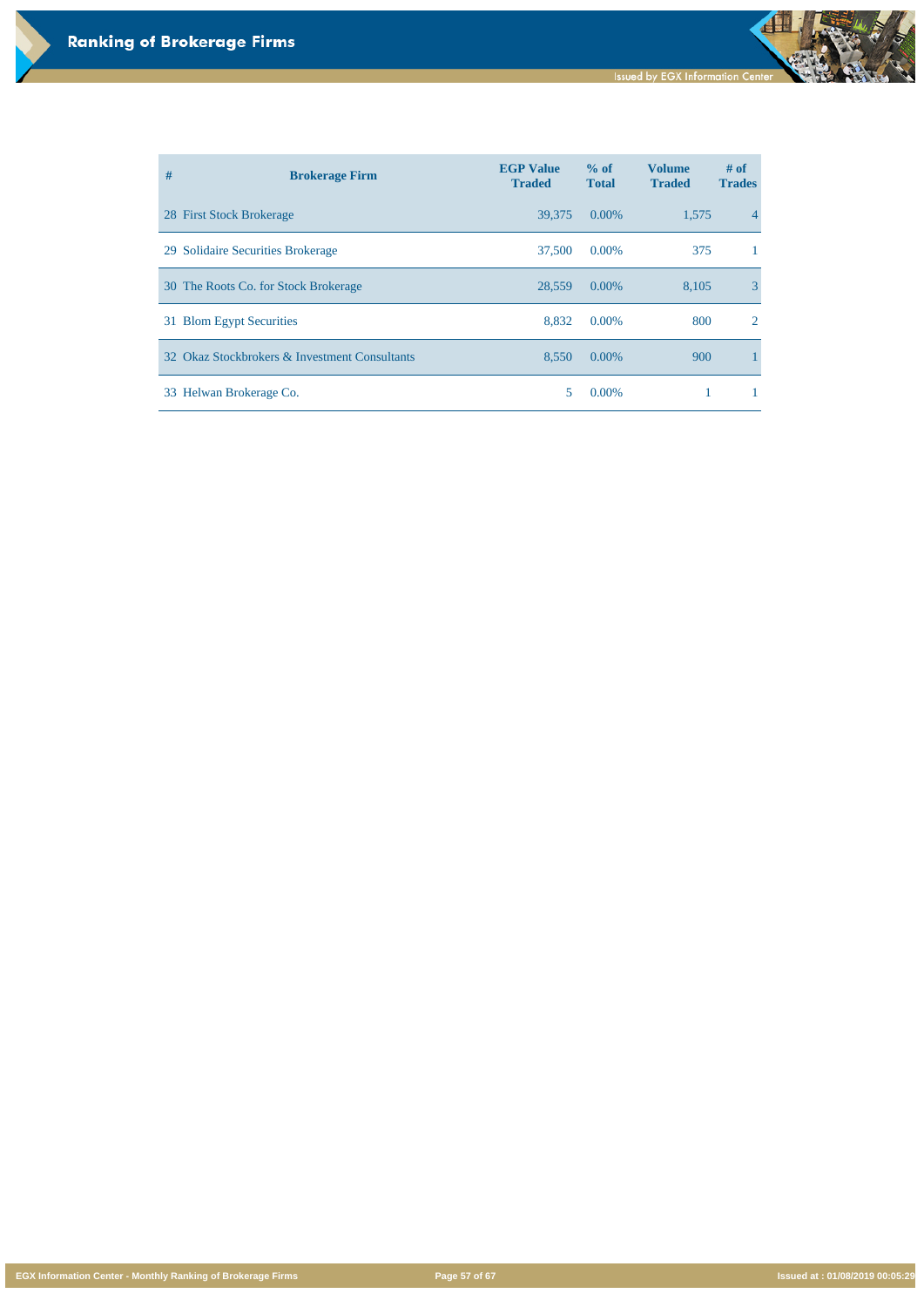

#### **15- Brokerage Firms in Terms of Value Traded (Main Market - NILEX - OTC) Only Deals by Retail**

| #  | <b>Brokerage Firm</b>                               | <b>EGP Value</b><br><b>Traded</b> | % of<br><b>Total</b> | <b>Volume</b><br><b>Traded</b> | # of<br><b>Trades</b> |
|----|-----------------------------------------------------|-----------------------------------|----------------------|--------------------------------|-----------------------|
|    | 1 Blom Egypt Securities                             | 461,690,490                       | 28.97%               | 35,625,324                     | 42                    |
|    | 2 Economic Securities Group                         | 199,402,061                       | 12.51%               | 160,033                        | 16                    |
|    | 3 Commercial International Brokerage company (CIBC) | 140,199,084                       | 8.80%                | 1,183,093                      | 37                    |
|    | 4 Financial Brokerage Group                         | 120,247,609                       | 7.55%                | 23, 121, 771                   | 30                    |
|    | 5 Solidaire Securities Brokerage                    | 105,579,080                       | 6.63%                | 1,275,886                      | 31                    |
|    | <b>6 Pioneers Securities</b>                        | 100,171,018                       | 6.29%                | 802,145                        | 37                    |
| 7  | <b>Sigma Securities Brokerage</b>                   | 58,934,642                        | 3.70%                | 3,562,641                      | 120                   |
|    | 8 Al Arabia Securities Brokerage                    | 48,562,500                        | 3.05%                | 2,983,998                      | 72                    |
|    | 9 Cairo Capital Securities                          | 38,273,062                        | 2.40%                | 295,014                        | 48                    |
|    | 10 Guarantee Co. for Brokerage Exchange             | 32,382,308                        | 2.03%                | 837,665                        | 67                    |
|    | 11 Prime Securities Brokerage                       | 31,370,000                        | 1.97%                | 2,948,000                      | 24                    |
|    | 12 Al Amalka for Stock Dealing                      | 27,160,665                        | 1.70%                | 3,376,457                      | 71                    |
|    | 13 Arabeya Online Securities                        | 16,003,159                        | 1.00%                | 16,387                         | 9                     |
|    | 14 Arqaam Securities Brokerage                      | 15,478,250                        | 0.97%                | 84,273                         | 45                    |
|    | 15 Wathika Brokerage                                | 12,956,650                        | 0.81%                | 103,756                        | 64                    |
|    | 16 First Stock Brokerage                            | 11,590,149                        | 0.73%                | 990,860                        | 68                    |
| 17 | <b>Team for Securities Trade</b>                    | 11,052,750                        | 0.69%                | 1,017,474                      | 19                    |
|    | <b>18 EGY TREND BROKERAGE</b>                       | 10,849,420                        | 0.68%                | 537,452                        | 76                    |
|    | 19 Pharos Securities                                | 10,845,464                        | 0.68%                | 323,248                        | 44                    |

| 20 Golden Way Securities                 | 10,500,000 | 0.66% | 420,000    | 2  |
|------------------------------------------|------------|-------|------------|----|
| 21 Wedian Securities Brokerage           | 9,761,875  | 0.61% | 764,500    | 39 |
| 22 El-Mokattam Securities Brokerage      | 7,970,000  | 0.50% | 79,700     | 12 |
| 23 Naeem Brokerage                       | 7,430,060  | 0.47% | 1,006,262  | 52 |
| 24 Mubasher International For Securities | 7,216,440  | 0.45% | 8,008,720  | 42 |
| 25 Egyptian Group for Securities         | 7,195,385  | 0.45% | 11,397,091 | 34 |
| 26 HC Brokerage                          | 6,821,546  | 0.43% | 23,766     | 37 |
| 27 Ostoul Securities Brokerage           | 6,012,900  | 0.38% | 51,414     | 71 |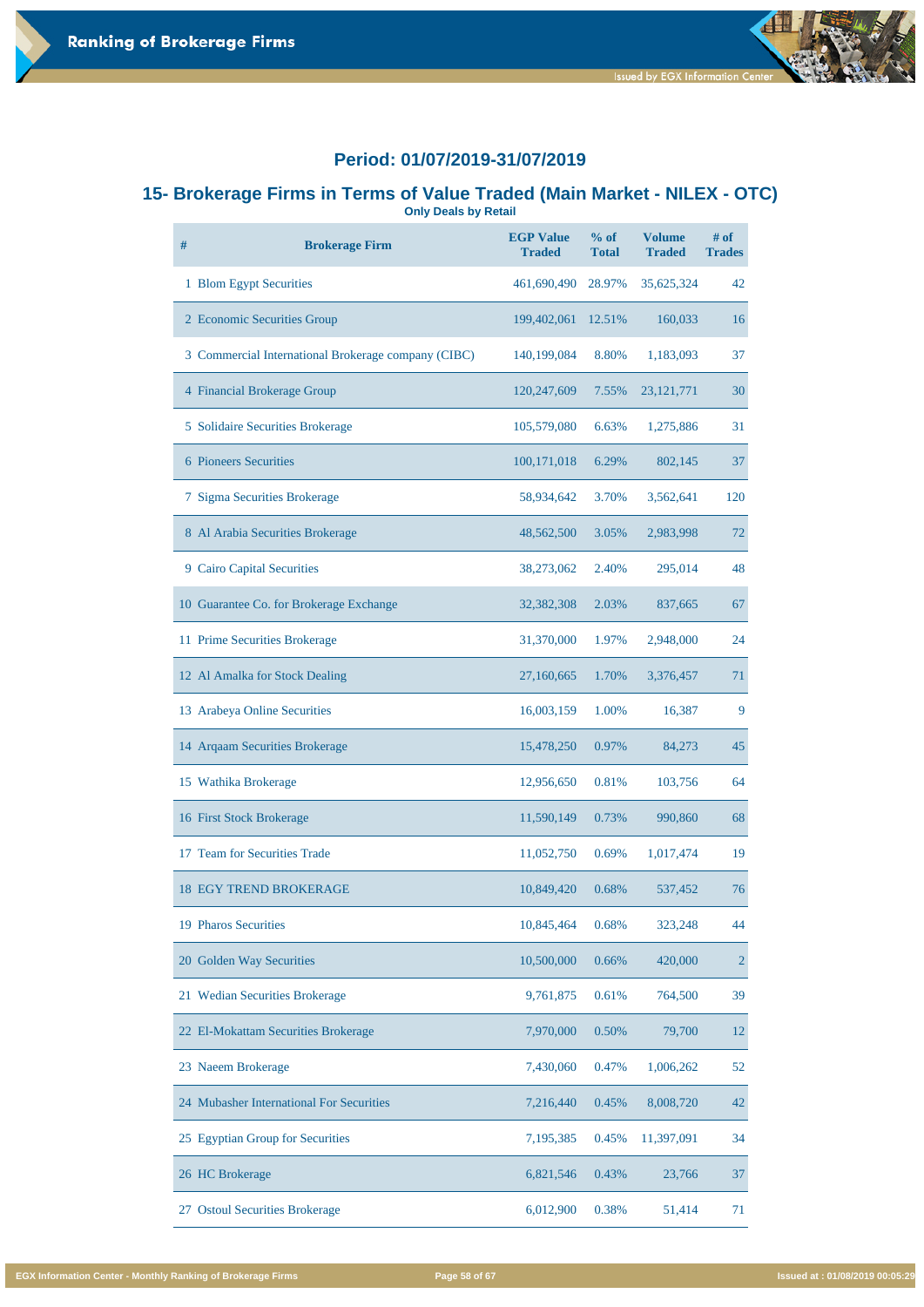| #  | <b>Brokerage Firm</b>                          | <b>EGP Value</b><br><b>Traded</b> | % of<br><b>Total</b> | <b>Volume</b><br><b>Traded</b> | # of<br><b>Trades</b> |
|----|------------------------------------------------|-----------------------------------|----------------------|--------------------------------|-----------------------|
|    | 28 Grand Investment Securities                 | 5,978,100                         | 0.38%                | 1,699,956                      | 33                    |
|    | 29 Metro Co. for Stock Dealing (SAE)           | 5,868,700                         | 0.37%                | 47,216                         | 71                    |
|    | 30 Faisal Brokerage Company                    | 5,713,702                         | 0.36%                | 102,363                        | 28                    |
|    | <b>31 ROAYA ONLINE</b>                         | 5,149,287                         | 0.32%                | 3,626,550                      | 5                     |
|    | 32 Acumen Securities S.A.E                     | 5,103,995                         | 0.32%                | 68,130                         | 6                     |
|    | 33 Beltone Securities Brokerage                | 4,946,182                         | 0.31%                | 172,533                        | 20                    |
|    | 34 Mahrosa Securities and Trading              | 3,868,662                         | 0.24%                | 359,570                        | 100                   |
|    | 35 Egyptian Arabian Company (Themar)           | 3,308,964                         | 0.21%                | 113,553                        | 59                    |
|    | 36 Luxor Securities Brokerage Co.              | 2,923,800                         | 0.18%                | 29,238                         |                       |
|    | 37 Dynamic Securities Trading                  | 2,899,611                         | 0.18%                | 46,247                         | 9                     |
|    | 38 Al Rowad for Securities Brokerage           | 2,723,300                         | 0.17%                | 222,825                        | 9                     |
|    | 39 Al Ahram Stock Exchange Securities Brokers  | 2,688,500                         | 0.17%                | 24,952                         | 28                    |
|    | 40 Cairo Stock Brokerage Co                    | 2,420,660                         | 0.15%                | 114,166                        | 34                    |
|    | 41 Mirage Brokerage                            | 2,373,085                         | 0.15%                | 44,050                         | 15                    |
|    | <b>42 MEDCAP Securities</b>                    | 2,341,650                         | 0.15%                | 81,594                         | 78                    |
|    | 43 Hermes Securities Brokerage                 | 2,331,887                         | 0.15%                | 173,510                        | 5                     |
|    | 44 Mega Investment Securities                  | 2,278,100                         | 0.14%                | 81,158                         | 26                    |
|    | 45 Continental for Securities Trading          | 2,033,000                         | 0.13%                | 201,320                        | 8                     |
|    | 46 Egyptian Kuwaiti Securities                 | 1,497,085                         | 0.09%                | 8,600                          | 21                    |
| 47 | Triple A Securities Co.                        | 1,416,474                         | 0.09%                | 55,548                         | 2                     |
|    | <b>48 Horizon Securities Brokerage Company</b> | 1,150,025                         | 0.07%                | 18,642                         | $\overline{2}$        |

| 49 City Capital securities & stock market | 1,000,000 | 0.06% | 10,000 | 2              |
|-------------------------------------------|-----------|-------|--------|----------------|
| 50 New Brent Brokerage                    | 945,169   | 0.06% | 6,190  | 29             |
| 51 Al Shourouk Brokerage                  | 771,650   | 0.05% | 9,554  | 20             |
| 52 Honest Brokerage & Book Keeping        | 725,000   | 0.05% | 31,000 | 10             |
| 53 Mediterranean for Brokerage            | 712,200   | 0.04% | 20,622 | 20             |
| 54 International Brokerage Group          | 591,200   | 0.04% | 5,642  | 22             |
| 55 Watania Stock Brokers                  | 536,268   | 0.03% | 20,350 | $\overline{4}$ |
| 56 Vantage for securities Brokerage       | 456,700   | 0.03% | 4,567  |                |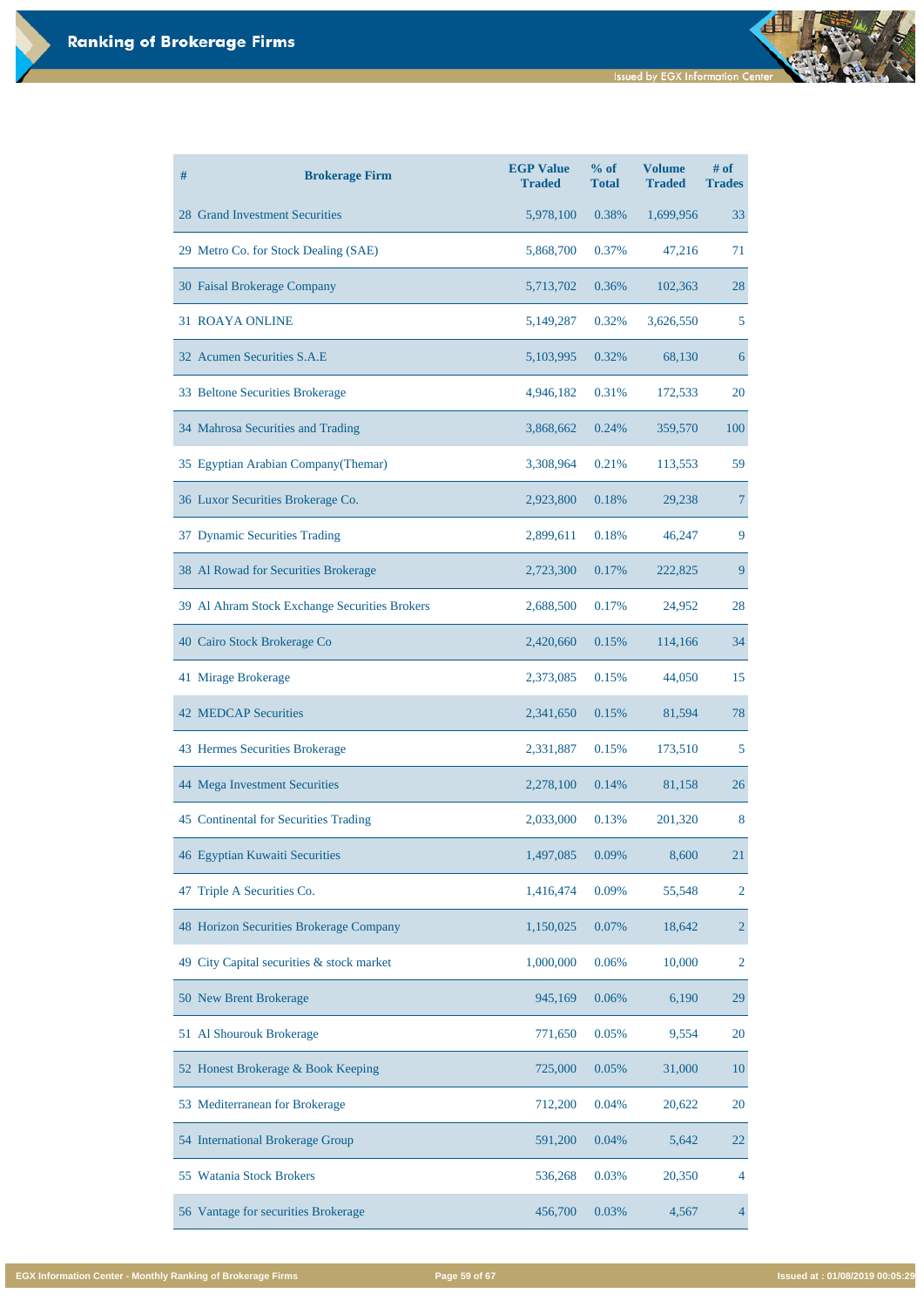| #  | <b>Brokerage Firm</b>                         | <b>EGP Value</b><br><b>Traded</b> | % of<br><b>Total</b> | <b>Volume</b><br><b>Traded</b> | # of<br><b>Trades</b> |
|----|-----------------------------------------------|-----------------------------------|----------------------|--------------------------------|-----------------------|
|    | <b>57 Brokers Securities</b>                  | 446,050                           | 0.03%                | 20,872                         | 30                    |
|    | 58 El Alamia for Brokerage                    | 418,452                           | 0.03%                | 17,226                         | 8                     |
|    | 59 Tiba Brokerage & Bookkeeping               | 319,020                           | 0.02%                | 1,236                          | 14                    |
|    | 60 Pyramids Capital                           | 280,000                           | 0.02%                | 280                            | 6                     |
|    | 61 ArabFinance Brokerage And Securities       | 264,305                           | 0.02%                | 76,259                         | 7                     |
|    | 62 Golden Hand for Securities Brokerage       | 200,000                           | 0.01%                | 20,000                         | $\overline{2}$        |
|    | 63 Bab El-Mlouk for Securities Brokerage      | 150,339                           | 0.01%                | 2,437                          | 2                     |
|    | 64 Miracle for Securities                     | 150,040                           | 0.01%                | 6,020                          | 6                     |
|    | 65 Okaz Stockbrokers & Investment Consultants | 137,338                           | 0.01%                | 5,200                          | 4                     |
|    | 66 Tycoon Securities                          | 132,500                           | 0.01%                | 17,600                         | 6                     |
|    | 67 Mina Company Stock Exchange Brokers        | 120,000                           | 0.01%                | 1,200                          | 2                     |
|    | 68 El Orouba Securities Brokerage             | 100,000                           | 0.01%                | 1,000,000                      | 2                     |
|    | 69 Venex Group For Securities                 | 91,301                            | 0.01%                | 1,480                          |                       |
|    | 70 Helwan Brokerage Co.                       | 61,875                            | 0.00%                | 1,003                          | 3                     |
|    | 71 Swiss Group                                | 61,690                            | 0.00%                | 1,000                          | 1                     |
|    | 72 Aman for Securities Co.                    | 30,907                            | 0.00%                | 501                            | $\overline{2}$        |
| 73 | <b>Global Invest Securities</b>               | 30,845                            | 0.00%                | 500                            | 3                     |
|    | 74 Yasmine Brokerage Company                  | 25,725                            | 0.00%                | 417                            | $\overline{4}$        |
|    | 75 Etrade Egypt For Securities Exchange       | 16,704                            | 0.00%                | 8,352                          | 6                     |
|    | 76 Jadwa Securities Brokerage                 | 14,169                            | 0.00%                | 4,100                          | 3                     |
| 77 | City Trade Securities & Brokerage             | 13,200                            | 0.00%                | 12,600                         | $\overline{4}$        |

| 78 Horas Stock Brokers | 1,476 | $0.00\%$ | 738 |  |
|------------------------|-------|----------|-----|--|
| 79 El Marwa Brokerage  | 370   | $0.00\%$ |     |  |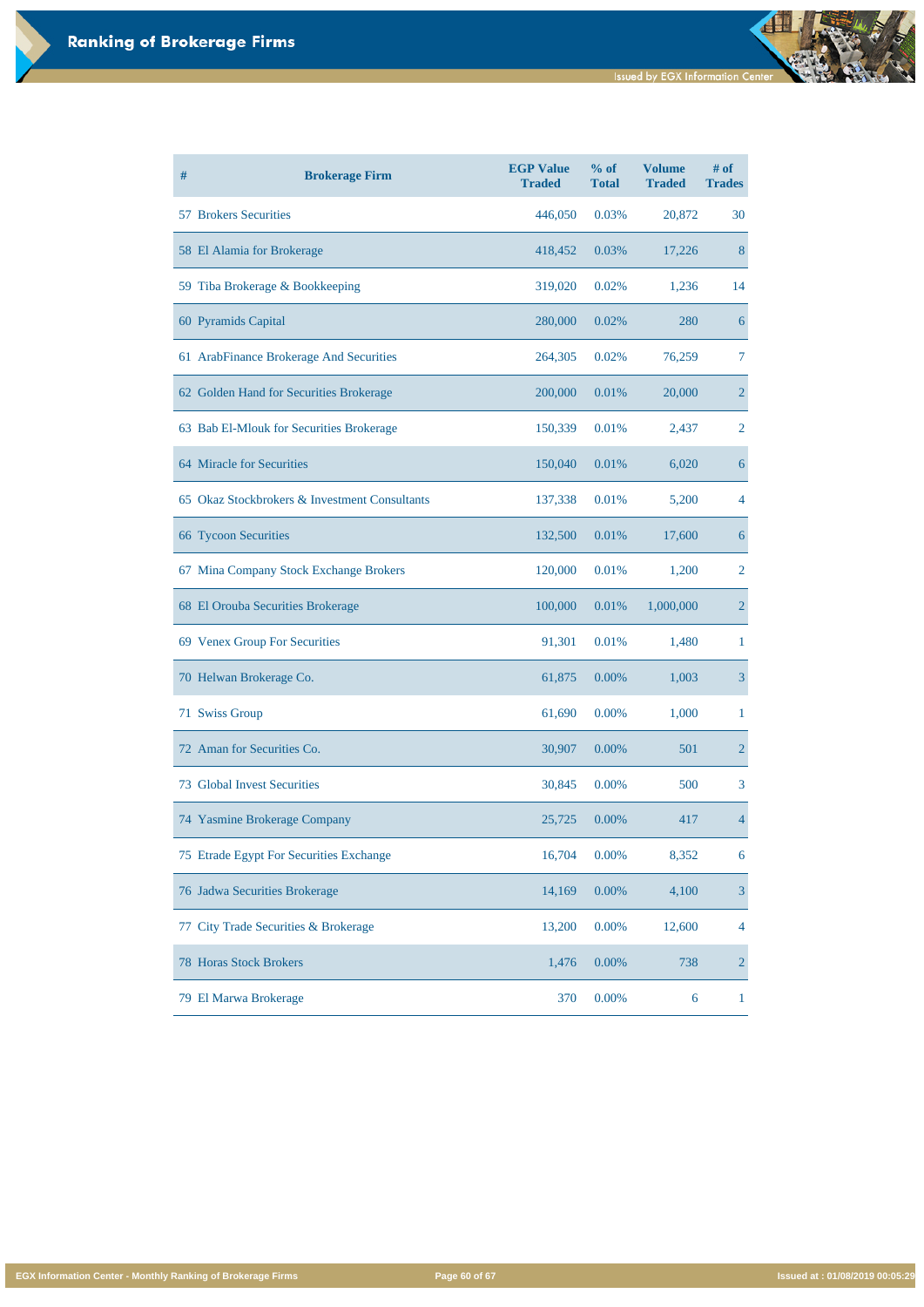**# Brokerage Firm EGP Value Traded % of Total Volume Traded # of Trades** 1 Financial Brokerage Group 5,121,382,401 83.23% 984,881,231 414 2 Osool E.S.B for Securities Brokerage 250,820,000 4.08% 2,508,200 2 3 Economic Securities Group 198,776,875 3.23% 159,500 5 4 Pharos Securities 111,276,025 1.81% 548,432 16 5 Commercial International Brokerage company (CIBC) 91,189,420 1.48% 2,670,657 79 6 Beltone Securities Brokerage 84,853,618 1.38% 192,037 6 7 ArabFinance Brokerage And Securities 66,993,850 1.09% 693,826 4 8 Guarantee Co. for Brokerage Exchange 54,285,718 0.88% 10,901,853 41 9 Sigma Securities Brokerage 53,415,663 0.87% 9,786,280 13 10 Mubasher International For Securities 41,580,000 0.68% 41,580 2 11 Cairo Capital Securities 20,757,750 0.34% 261,156 35 12 HC Brokerage 14,814,584 0.24% 156,812 18 13 Blom Egypt Securities 12,250,000 0.20% 196,000 2 14 Golden Way Securities 2010 10,500,000 0.17% 420,000 2 15 Prime Securities Brokerage 6,999,990 0.11% 30,000 2 16 Wedian Securities Brokerage 16 Median Securities Brokerage 1,592,500 0.07% 480,000 7 18 ROAYA ONLINE 1,000,000 0.02% 10,000 1 18 Grand Investment Securities 1,000,000 0.02% 10,000 5 18 City Capital securities & stock market 1,000,000 0.02% 10,000 2



#### **Period: 01/07/2019-31/07/2019**

#### **16- Brokerage Firms in Terms of Value Traded (Main Market - NILEX - OTC) Only Deals by Institutions**

| 17 Triple A Securities Co.           | 1,416,474 | 0.02% | 55,548 | $\overline{2}$ |
|--------------------------------------|-----------|-------|--------|----------------|
| 21 Hermes Securities Brokerage       | 621,747   | 0.01% | 2,496  |                |
| 22 Metro Co. for Stock Dealing (SAE) | 523,600   | 0.01% | 7,036  | 31             |
| 23 Watania Stock Brokers             | 490,000   | 0.01% | 19,600 | 2              |
| 24 Ostoul Securities Brokerage       | 465,000   | 0.01% | 930    | 9              |
| 25 Vantage for securities Brokerage  | 456,700   | 0.01% | 4,567  | $\overline{4}$ |
| 26 Arabeya Online Securities         | 435,600   | 0.01% | 4,356  |                |
| El-Karnak Stocks Brokerage<br>27     | 332,038   | 0.01% | 20     | 2              |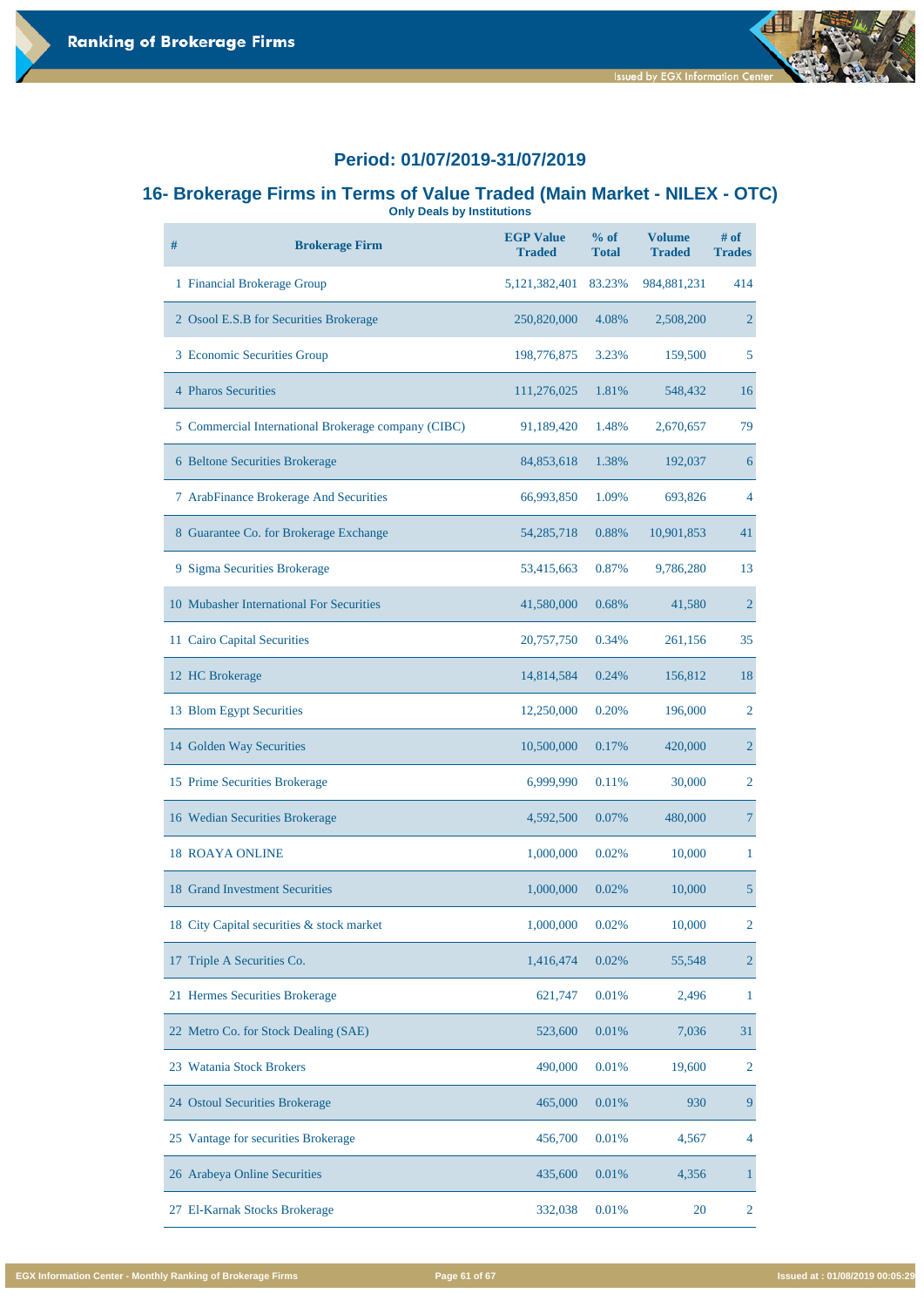đ

**EGX Information Center - Monthly Ranking of Brokerage Firms Page 62 of 67 Issued at : 01/08/2019 00:05:29**

| # | <b>Brokerage Firm</b>                | <b>EGP Value</b><br><b>Traded</b> | % of<br><b>Total</b> | <b>Volume</b><br><b>Traded</b> | # of<br><b>Trades</b> |
|---|--------------------------------------|-----------------------------------|----------------------|--------------------------------|-----------------------|
|   | <b>28 EGY TREND BROKERAGE</b>        | 270,000                           | 0.00%                | 2,700                          | $\overline{4}$        |
|   | 29 Al Rowad for Securities Brokerage | 247,500                           | 0.00%                | 825                            | 1                     |
|   | 30 Faisal Brokerage Company          | 226,351                           | 0.00%                | 13,622                         | 4                     |
|   | 31 Dynamic Securities Trading        | 150,000                           | 0.00%                | 3,000                          | 1                     |
|   | 32 Al Amalka for Stock Dealing       | 62,500                            | 0.00%                | 250                            | $\overline{2}$        |
|   | 33 Arqaam Securities Brokerage       | 57,000                            | 0.00%                | 57                             | 1                     |
|   | 34 Solidaire Securities Brokerage    | 15,000                            | 0.00%                | 1,500                          | $\overline{3}$        |
|   | 35 Luxor Securities Brokerage Co.    | 5,000                             | 0.00%                | 50                             | 1                     |
|   | 35 Mega Investment Securities        | 5,000                             | $0.00\%$             | 20,000                         | 4                     |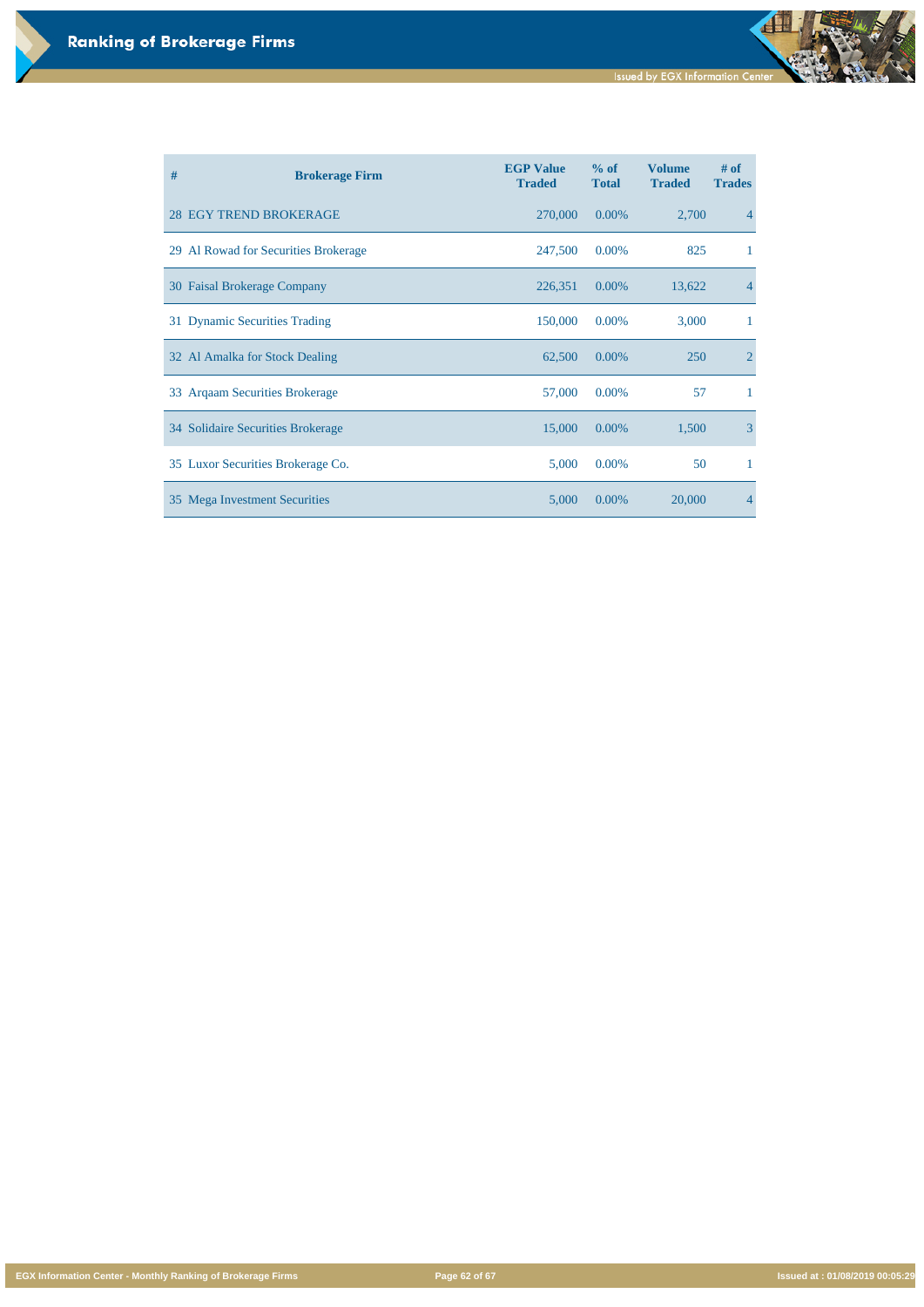

#### **17- Brokerage Firms in Terms of Value Traded (Main Market - NILEX - OTC) Only Deals by Egyptians**

| #  | <b>Brokerage Firm</b>                               | <b>EGP Value</b><br><b>Traded</b> | % of<br><b>Total</b> | <b>Volume</b><br><b>Traded</b> | $#$ of<br><b>Trades</b> |
|----|-----------------------------------------------------|-----------------------------------|----------------------|--------------------------------|-------------------------|
|    | 1 Blom Egypt Securities                             | 473,940,490                       | 17.97%               | 35,821,324                     | 44                      |
|    | 2 Financial Brokerage Group                         | 402,193,606                       | 15.25%               | 77, 342, 155                   | 99                      |
|    | 3 Economic Securities Group                         | 398,178,936                       | 15.10%               | 319,533                        | 21                      |
|    | 4 Osool E.S.B for Securities Brokerage              | 250,820,000                       | 9.51%                | 2,508,200                      | $\overline{2}$          |
|    | 5 Commercial International Brokerage company (CIBC) | 139,358,309                       | 5.29%                | 2,547,081                      | 113                     |
|    | 6 Sigma Securities Brokerage                        | 111,922,404                       | 4.24%                | 13,340,363                     | 131                     |
|    | <b>7 Solidaire Securities Brokerage</b>             | 101,217,500                       | 3.84%                | 1,082,375                      | 24                      |
|    | <b>8 Pioneers Securities</b>                        | 100,171,018                       | 3.80%                | 802,145                        | 37                      |
|    | 9 Beltone Securities Brokerage                      | 89,792,300                        | 3.41%                | 363,820                        | 24                      |
|    | 10 Guarantee Co. for Brokerage Exchange             | 86,668,026                        | 3.29%                | 11,739,518                     | 108                     |
|    | 11 Pharos Securities                                | 71,118,924                        | 2.70%                | 751,221                        | 58                      |
|    | 12 Al Arabia Securities Brokerage                   | 45,562,500                        | 1.73%                | 2,683,998                      | 71                      |
| 13 | <b>Cairo Capital Securities</b>                     | 39,814,237                        | 1.51%                | 299,949                        | 50                      |
|    | 14 Prime Securities Brokerage                       | 37,969,990                        | 1.44%                | 2,974,000                      | 22                      |
|    | 15 Al Amalka for Stock Dealing                      | 27, 223, 165                      | 1.03%                | 3,376,707                      | 73                      |
|    | 16 Mubasher International For Securities            | 24,682,720                        | 0.94%                | 4,029,510                      | 40                      |
|    | 17 HC Brokerage                                     | 21,636,130                        | 0.82%                | 180,578                        | 55                      |
|    | 18 Golden Way Securities                            | 21,000,000                        | 0.80%                | 840,000                        | $\overline{4}$          |
|    | 19 Arabeya Online Securities                        | 16,438,759                        | 0.62%                | 20,743                         | 10                      |

| 20 Argaam Securities Brokerage      | 15,478,250 | 0.59% | 84,273    | 45 |
|-------------------------------------|------------|-------|-----------|----|
| 21 Wedian Securities Brokerage      | 14,354,375 | 0.54% | 1,244,500 | 46 |
| 22 Wathika Brokerage                | 12,416,650 | 0.47% | 103,216   | 61 |
| <b>23 EGY TREND BROKERAGE</b>       | 11,119,420 | 0.42% | 540,152   | 80 |
| 24 Team for Securities Trade        | 11,052,750 | 0.42% | 1,017,474 | 19 |
| 25 First Stock Brokerage            | 9,880,774  | 0.37% | 987,615   | 55 |
| 26 El-Mokattam Securities Brokerage | 7,970,000  | 0.30% | 79,700    | 12 |
| 27 Naeem Brokerage                  | 7,430,060  | 0.28% | 1,006,262 | 52 |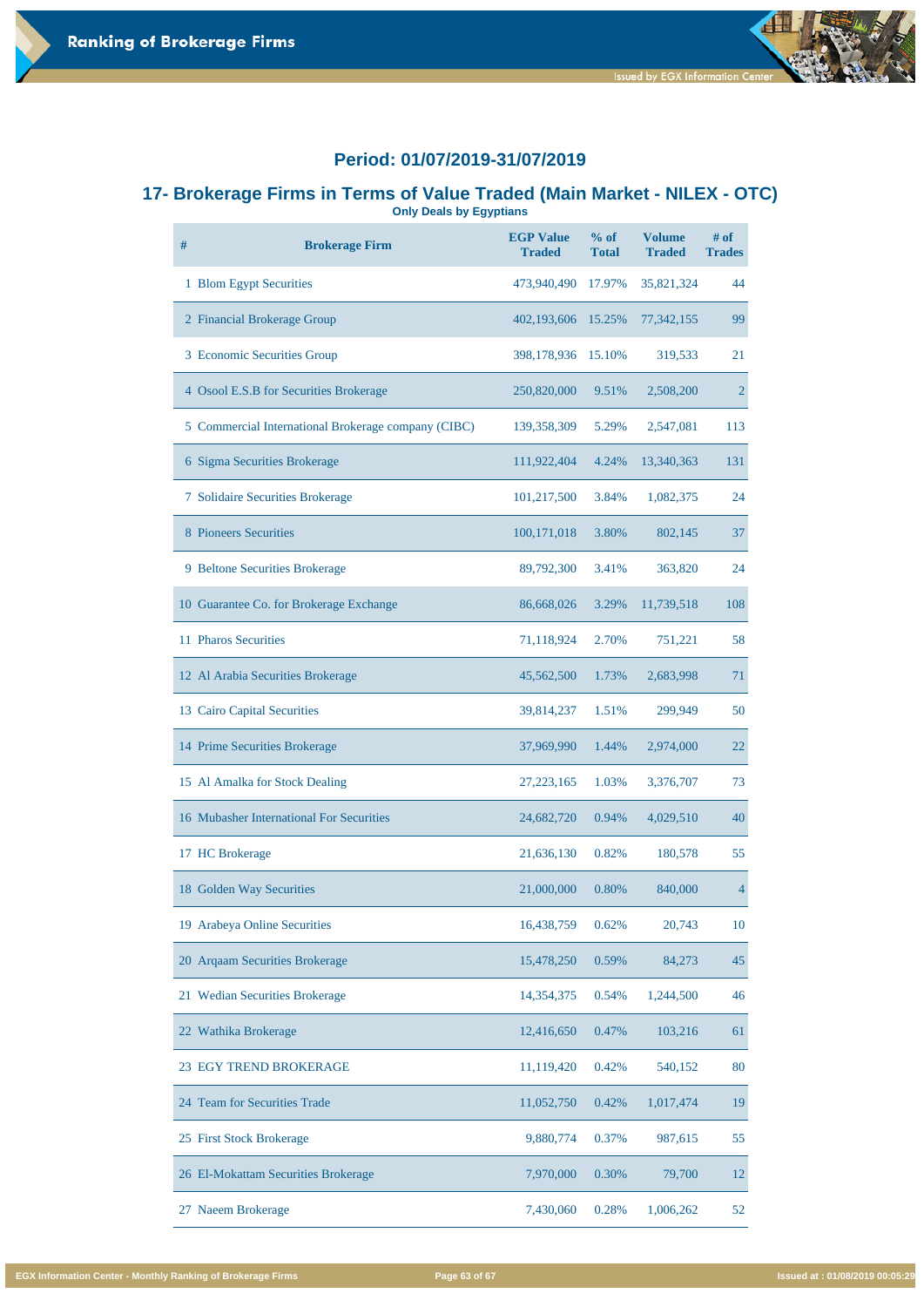| # | <b>Brokerage Firm</b>                         | <b>EGP Value</b><br><b>Traded</b> | % of<br><b>Total</b> | <b>Volume</b><br><b>Traded</b> | # of<br><b>Trades</b> |
|---|-----------------------------------------------|-----------------------------------|----------------------|--------------------------------|-----------------------|
|   | 28 Egyptian Group for Securities              | 7,195,385                         | 0.27%                | 11,397,091                     | 34                    |
|   | 29 Ostoul Securities Brokerage                | 6,442,900                         | 0.24%                | 51,994                         | 78                    |
|   | 30 Metro Co. for Stock Dealing (SAE)          | 6,392,300                         | 0.24%                | 54,252                         | 102                   |
|   | <b>31 ROAYA ONLINE</b>                        | 6,149,287                         | 0.23%                | 3,636,550                      | 6                     |
|   | <b>32 Grand Investment Securities</b>         | 5,978,100                         | 0.23%                | 1,699,956                      | 33                    |
|   | 33 Faisal Brokerage Company                   | 5,820,709                         | 0.22%                | 109,074                        | 29                    |
|   | 34 Acumen Securities S.A.E                    | 5,103,995                         | 0.19%                | 68,130                         | 6                     |
|   | 35 Mahrosa Securities and Trading             | 3,868,662                         | 0.15%                | 359,570                        | 100                   |
|   | 36 Dynamic Securities Trading                 | 3,046,287                         | 0.12%                | 49,245                         | 8                     |
|   | 37 Luxor Securities Brokerage Co.             | 2,928,800                         | 0.11%                | 29,288                         | 8                     |
|   | 38 Triple A Securities Co.                    | 2,832,948                         | 0.11%                | 111,096                        | 4                     |
|   | 39 Egyptian Arabian Company (Themar)          | 2,808,964                         | 0.11%                | 93,553                         | 57                    |
|   | 40 Al Ahram Stock Exchange Securities Brokers | 2,688,500                         | 0.10%                | 24,952                         | 28                    |
|   | 41 Cairo Stock Brokerage Co                   | 2,420,660                         | 0.09%                | 114,166                        | 34                    |
|   | 42 Mirage Brokerage                           | 2,373,085                         | 0.09%                | 44,050                         | 15                    |
|   | <b>43 MEDCAP Securities</b>                   | 2,341,650                         | 0.09%                | 81,594                         | 78                    |
|   | 44 Mega Investment Securities                 | 2,283,100                         | 0.09%                | 101,158                        | 30                    |
|   | 45 Continental for Securities Trading         | 2,033,000                         | 0.08%                | 201,320                        | 8                     |
|   | 46 Al Rowad for Securities Brokerage          | 1,932,900                         | 0.07%                | 116,650                        | 8                     |
|   | 47 City Capital securities & stock market     | 1,500,000                         | 0.06%                | 15,000                         | 3                     |
|   | 48 Hermes Securities Brokerage                | 1,476,817                         | 0.06%                | 88,003                         | $\overline{3}$        |

| 49 Horizon Securities Brokerage Company | 1,150,025 | 0.04% | 18,642 | $\overline{2}$ |
|-----------------------------------------|-----------|-------|--------|----------------|
| 50 New Brent Brokerage                  | 945,169   | 0.04% | 6,190  | 29             |
| 51 Watania Stock Brokers                | 781,268   | 0.03% | 30,150 | 5              |
| 52 Al Shourouk Brokerage                | 771,650   | 0.03% | 9,554  | 20             |
| 53 Mediterranean for Brokerage          | 712,200   | 0.03% | 20,622 | 20             |
| 54 Egyptian Kuwaiti Securities          | 647,085   | 0.02% | 7,750  | 15             |
| 55 International Brokerage Group        | 591,200   | 0.02% | 5,642  | 22             |
| 56 Honest Brokerage & Book Keeping      | 575,000   | 0.02% | 29,500 | 8              |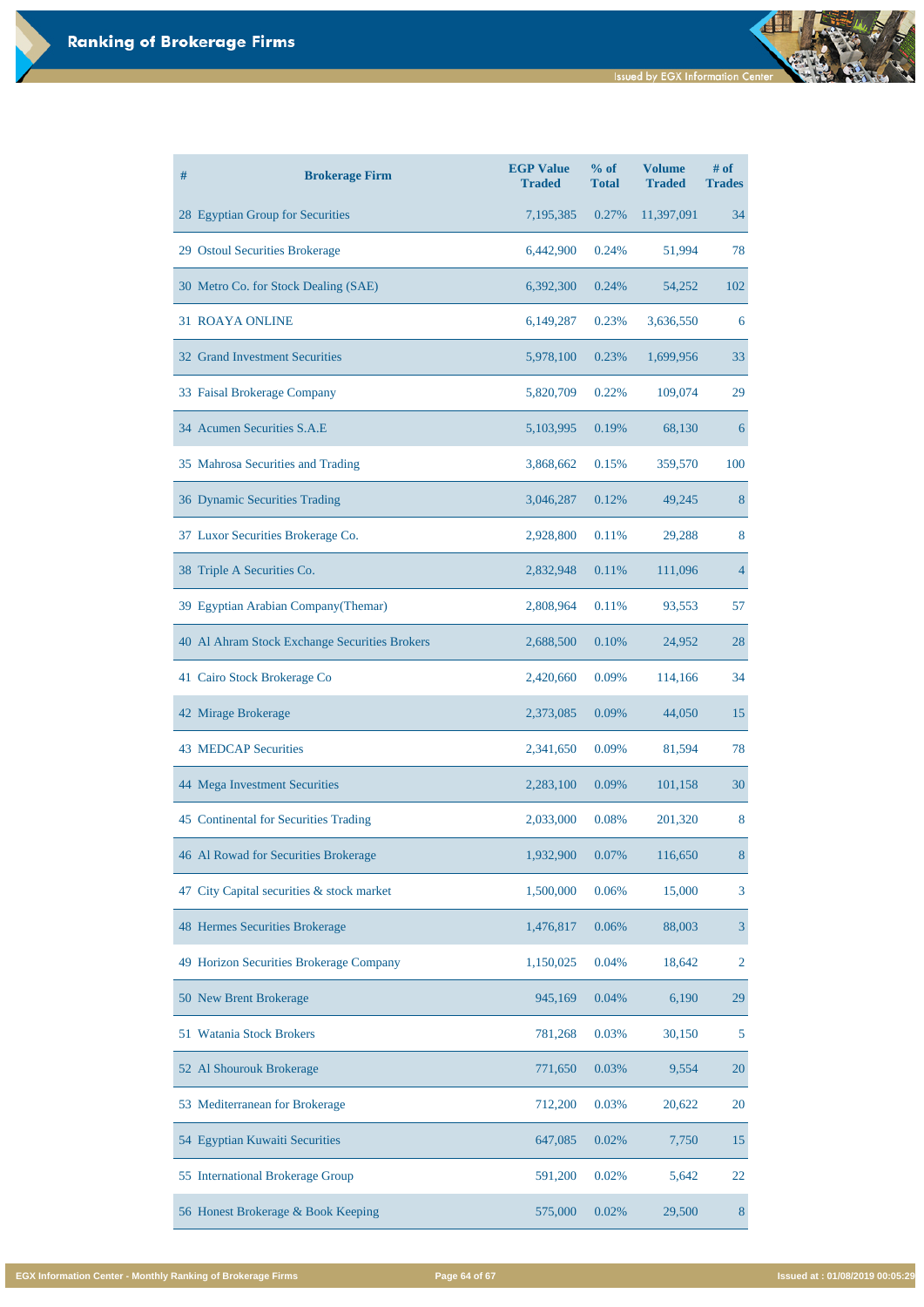| #  | <b>Brokerage Firm</b>                         | <b>EGP Value</b><br><b>Traded</b> | % of<br><b>Total</b> | <b>Volume</b><br><b>Traded</b> | # of<br><b>Trades</b> |
|----|-----------------------------------------------|-----------------------------------|----------------------|--------------------------------|-----------------------|
|    | 57 Vantage for securities Brokerage           | 456,700                           | 0.02%                | 4,567                          | $\overline{4}$        |
|    | <b>58 Brokers Securities</b>                  | 446,050                           | 0.02%                | 20,872                         | 30                    |
|    | 59 El Alamia for Brokerage                    | 418,452                           | 0.02%                | 17,226                         | 8                     |
|    | 60 ArabFinance Brokerage And Securities       | 325,555                           | 0.01%                | 100,759                        | 8                     |
|    | 61 Tiba Brokerage & Bookkeeping               | 303,410                           | 0.01%                | 1,013                          | 12                    |
|    | 62 Pyramids Capital                           | 280,000                           | 0.01%                | 280                            | 6                     |
|    | 63 Golden Hand for Securities Brokerage       | 200,000                           | 0.01%                | 20,000                         | 2                     |
|    | 64 Bab El-Mlouk for Securities Brokerage      | 150,339                           | 0.01%                | 2,437                          | $\overline{2}$        |
|    | 65 Miracle for Securities                     | 150,040                           | 0.01%                | 6,020                          | 6                     |
|    | 66 Okaz Stockbrokers & Investment Consultants | 137,338                           | 0.01%                | 5,200                          | 4                     |
|    | 67 Tycoon Securities                          | 132,500                           | 0.01%                | 17,600                         | 6                     |
|    | 68 Mina Company Stock Exchange Brokers        | 120,000                           | 0.00%                | 1,200                          | 2                     |
|    | 69 El Orouba Securities Brokerage             | 100,000                           | 0.00%                | 1,000,000                      | 2                     |
|    | 70 Venex Group For Securities                 | 91,301                            | 0.00%                | 1,480                          | 1                     |
|    | 71 Helwan Brokerage Co.                       | 61,875                            | 0.00%                | 1,003                          | 3                     |
|    | 72 Swiss Group                                | 61,690                            | 0.00%                | 1,000                          |                       |
|    | 73 Aman for Securities Co.                    | 30,907                            | 0.00%                | 501                            | 2                     |
|    | <b>74 Global Invest Securities</b>            | 30,845                            | 0.00%                | 500                            | 3                     |
|    | 75 Yasmine Brokerage Company                  | 25,725                            | 0.00%                | 417                            | 4                     |
|    | 76 Etrade Egypt For Securities Exchange       | 16,704                            | 0.00%                | 8,352                          | 6                     |
| 77 | <b>Jadwa Securities Brokerage</b>             | 14,169                            | 0.00%                | 4,100                          | 3                     |

| 78 City Trade Securities & Brokerage | 13,200 | $0.00\%$ | 12,600 | 4 |
|--------------------------------------|--------|----------|--------|---|
| 79 Horas Stock Brokers               | 1,476  | $0.00\%$ | 738    |   |
| 80 El Marwa Brokerage                | 370    | $0.00\%$ |        |   |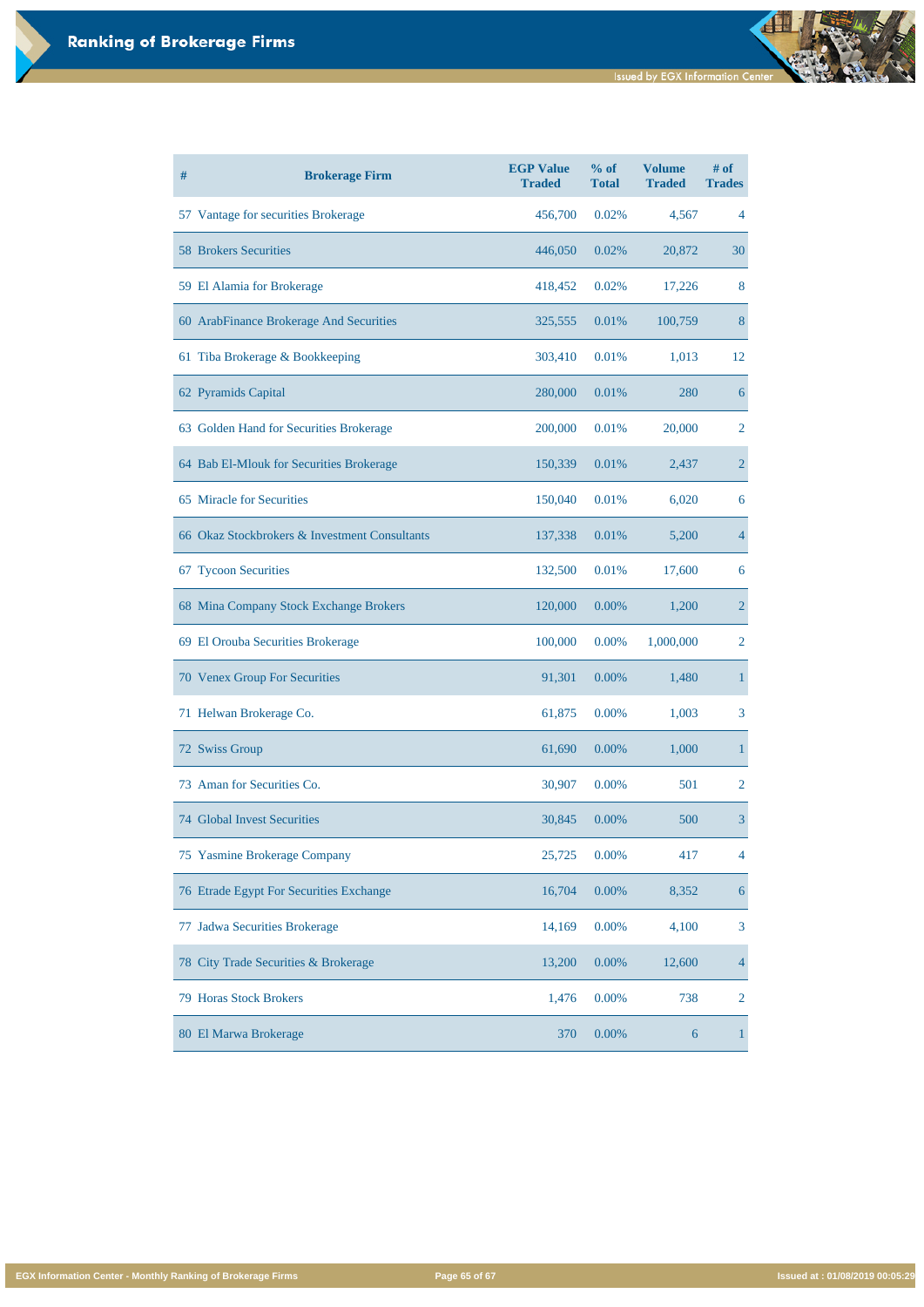

#### **18- Brokerage Firms in Terms of Value Traded (Main Market - NILEX - OTC) Only Deals by Arabs**

**# Brokerage Firm EGP Value Traded % of Total Volume Traded # of Trades** 1 Financial Brokerage Group 387,240,402 65.81% 74,469,308 39 2 Commercial International Brokerage company (CIBC) 92,030,194 15.64% 1,306,669 3 3 Pharos Securities 51,002,566 8.67% 120,459 2 4 Mubasher International For Securities 24,113,720 4.10% 4,020,790 4 5 Cairo Capital Securities 18,411,975 3.13% 245,493 32 6 Solidaire Securities Brokerage 4,339,080 0.74% 194,636 9 7 Al Arabia Securities Brokerage 3,000,000 0.51% 300,000 1 8 First Stock Brokerage 1,670,000 0.28% 1,670 9 9 Hermes Securities Brokerage 1,476,817 0.25% 88,003 3 10 Al Rowad for Securities Brokerage 1,037,900 0.18% 107,000 2 13 Egyptian Arabian Company(Themar) 500,000 0.08% 20,000 2 13 City Capital securities & stock market 500,000 0.08% 5,000 1 11 Egyptian Kuwaiti Securities 6850,000 0.14% 850 6 12 Wathika Brokerage 540,000 540,000 540 540 3 15 Vantage for securities Brokerage 456,700 0.08% 4,567 4 16 Sigma Securities Brokerage 2016 127,900 0.07% 8,558 2 17 Prime Securities Brokerage 400,000 0.07% 4,000 4 18 Watania Stock Brokers 245,000 0.04% 9,800 1

19 Honest Brokerage & Book Keeping 150,000 0.03% 1,500 2

| 20 Ostoul Securities Brokerage  | 35,000 | 0.01%    | 350 |  |
|---------------------------------|--------|----------|-----|--|
| 21 Tiba Brokerage & Bookkeeping | 15,610 | $0.00\%$ | 223 |  |
| 22 Beltone Securities Brokerage | 7,500  | $0.00\%$ | 750 |  |
| 23 Faisal Brokerage Company     | 6,169  | $0.00\%$ | 100 |  |